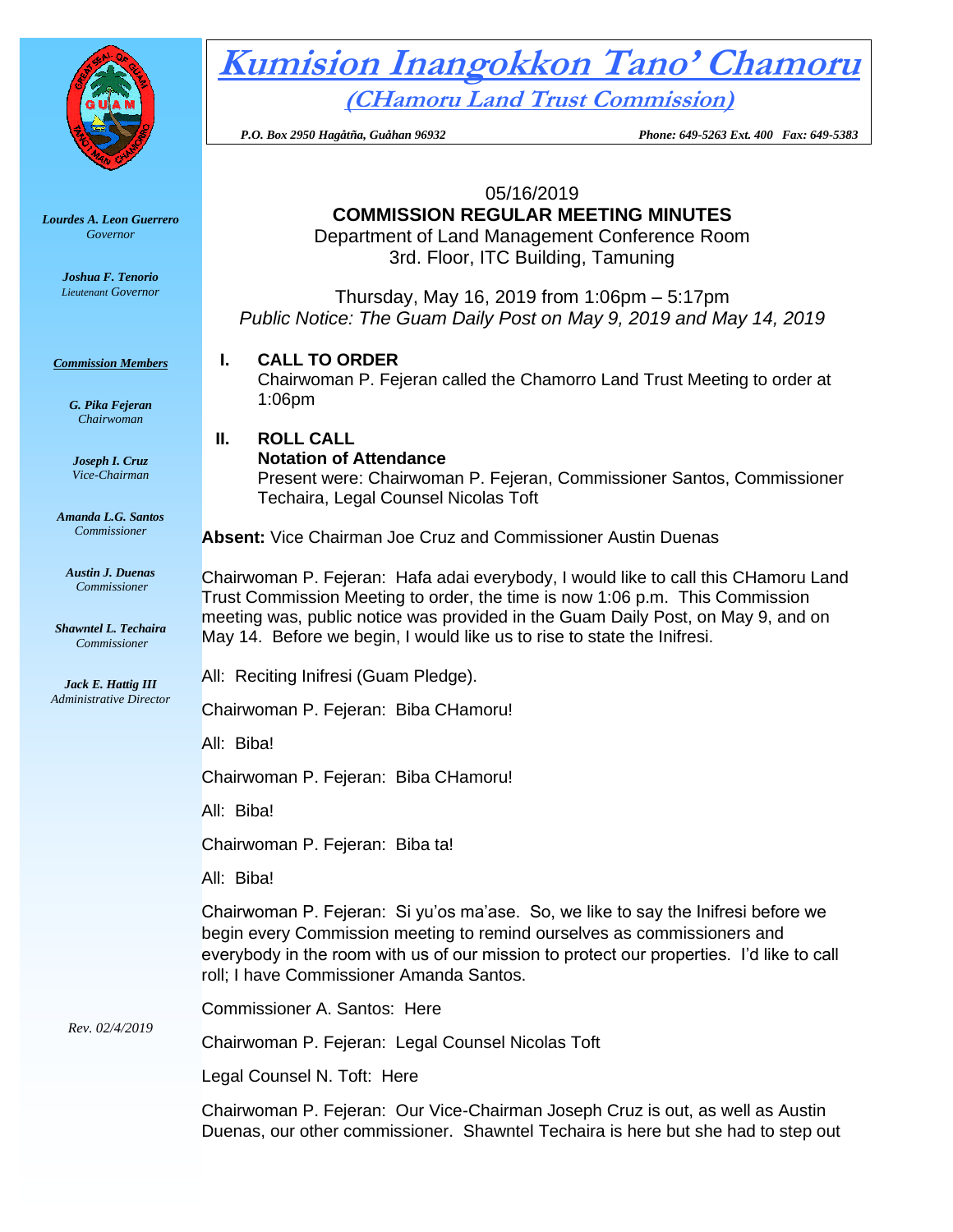for a moment, she will be right back. So, umm…I just received word that Director Hattig is not joining us today, umm…yes, he ah, he just had a new addition to the family. So, he is taking time with wife and his new baby, so. Congratulations to them. Umm…I do have the staff here with me today and they will be able to speak on many of the matters the director otherwise would have spoken on. Umm…and I also have been assured that ah, extensive notes will be taken and shared with the director upon his return.

Land Administrator M. Borja: Jhoana?

Land Agent J. Bragg: Yes ma'am.

Chairwoman P. Fejeran: Thank you. Okay, going down the agenda, the next item is approval of minutes, and we had presented in our packets, the March 21 meeting minutes. This is the second time we've reviewed this. Umm…the last time, we requested several, umm…revision and it looks like the revisions were added in. Umm…I did find some typos in like umm…just formatting issues. Those are pretty minor, nothing substantive. Has the commission, had a chance to review these revised minutes?

Commissioner S. Techaira: No, I haven't.

Chairwoman P. Fejeran: Okay, that's okay. I can, umm…it's really just spacing and just two typos. I think with the umm… incorporation from those revisions, I have no comments, other comments. Okay, okay. Mmmhmm…

Commissioner S. Techaira: Motion to approve minutes from March twenty-one, twenty nineteen.

Commissioner A. Santos: I second it.

Chairwoman P. Fejeran: Okay, a motion has been made and second it to approve the minutes from March twenty first, no further discussion? All those in favor?

Commissioner A. Santos/Commissioner S. Techaira: Aye

Chairwoman P. Fejeran: Okay, aye has it. Okay, thank you. Umm…the next agenda item is old business; we have administrative matters. But first is the UOG boundary proposal, bill no. 76-35, this is in regard to Lot 5412-11 in Fidian. So, what was included in our packet was the bill. Is that right? The proposed bill?

Land Administrator M. Borja: Yeah, did you get the Director's Report? Jhoana?

Land Agent J. Bragg: I just need to make a copy.

Chairwoman P. Fejeran: Okay. We will wait for the Director's Report. Okay, stand by. Thank you, okay, we have the Director's Report for the UOG Hatchery. In the Director's Report, there is a timeline. Umm…it will take a minute to review this.

Commissioner S. Techaira: What is AD?

Chairwoman P. Fejeran: AD is Administrative Director.

Commissioner S. Techaira: Oh.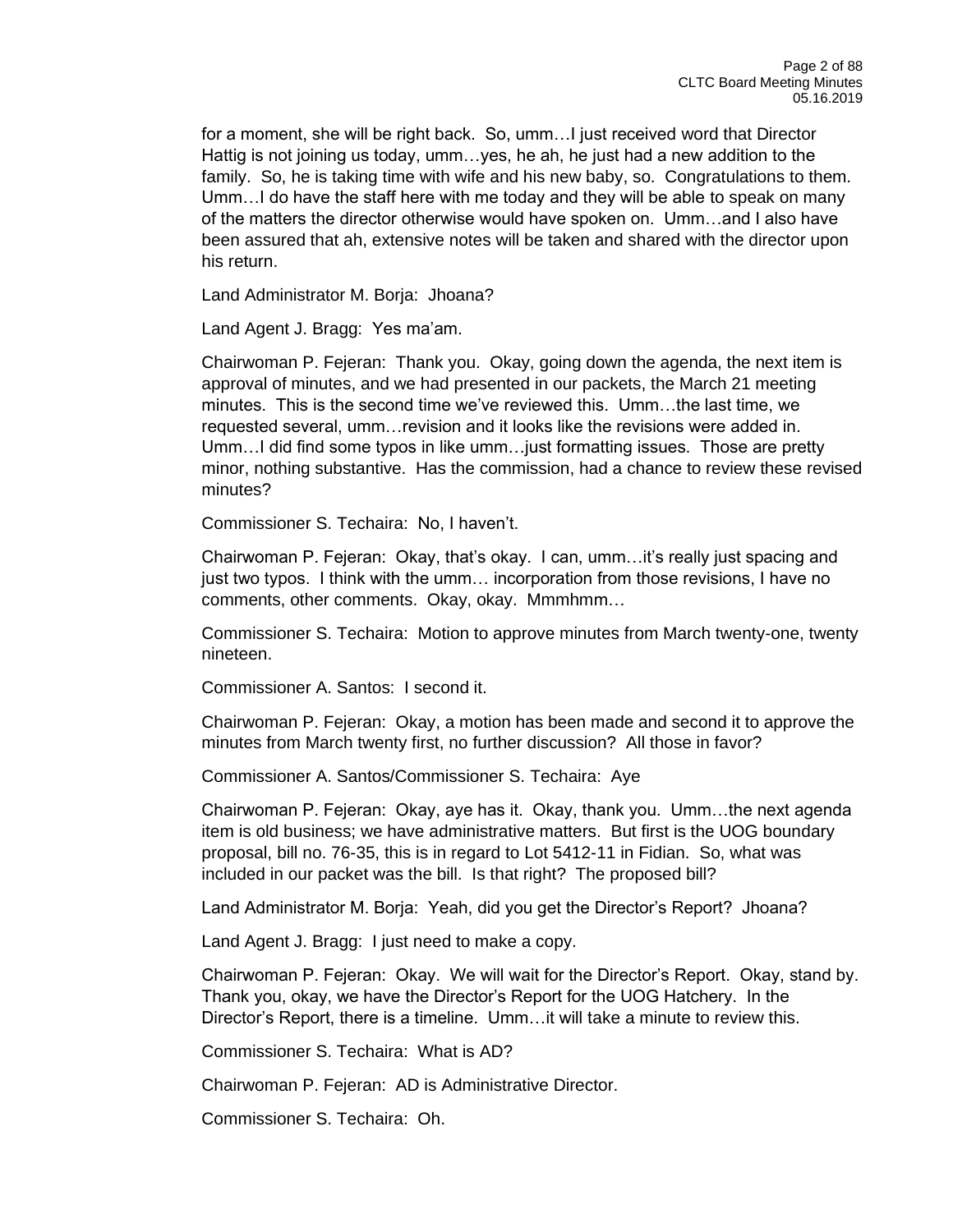Chairwoman P. Fejeran: Okay, so, the last time we visited this subject was at our, looks like, umm…May ninth, was it May ninth Commission meeting? No. Okay, May ninth, oh no May second, May second, Commission meeting. Where we reviewed the Bill and we directed the Administrative Director to draft a board Resolution, that would require appraisal, appraisals to be done on the property, the cost to be borne by the UOG, cost to be borne by the UOG for the transfer, and, and that we would require payment for the property. Right? So, then it looks like he had a meeting with UOG and the Governor. Are you able to speak about that meet, this? Or is that just the Director's input?

Land Administrator M. Borja: He just asked that you consider the recommendation.

Chairwoman P. Fejeran: Okay, so, the Director's recommendation is…So, the proposed Legislation has nothing in there, even describing the land, CHamoru Land Trust property, it says nothing about umm…the taking of that land does for the Land Trust. If we are going to be reimbursed for the land, or they are going to pay for it. So, it looks like, all we have is this proposed bill, 76-35. Nick, can we do this?

Legal Counsel N. Toft: I mean, I agree with the Director, if it continues as just a boundary correction, we need to propose it and bring our concerns to the Legislature. It's basically siezing it is Land Trust property without compensation.

Chairwoman P. Fejeran: Okay. That makes sense to me, I mean, tried to work with them the Director had several meetings with them.

Legal Counsel N. Toft: We, we just need to be on top of it, it looks like he met with them today, \*\*\*phone ringing\*\*\*

Chairwoman P. Fejeran: Well, umm…a future amendment will be nice, but at this point, there is nothing on the table for us to support. I believe, the only thing on the table is this bill, as a legal counsel said it is basically seizing Land Trust property without any compensation. So, I don't know, I think everything on the table is just basically this Bill. Umm…I do not believe that the Commission supports this Bill, in fact we oppose it as it is currently drafted. Okay, so umm…should we just motion or ask

Legal Counsel N. Toft: I don't think we need a resolution

Chairwoman P. Fejeran: Okay.

Legal Counsel N. Toft: I think we should wait another week or two. If things do break down, let's meet again. It looks like things are preceding the way we want them to. We just haven't seen anything down on paper yet.

Chairwoman P. Fejeran: Okay, that makes me uneasy because I don't know, maybe we might not have quorum next time where we as a group can decide and maybe oppose it. Is there some way we can document it?

Legal Counsel N. Toft: Yeah, it could work.

Chairwoman P. Fejeran: Yeah.

Legal Counsel N. Toft: We can do it.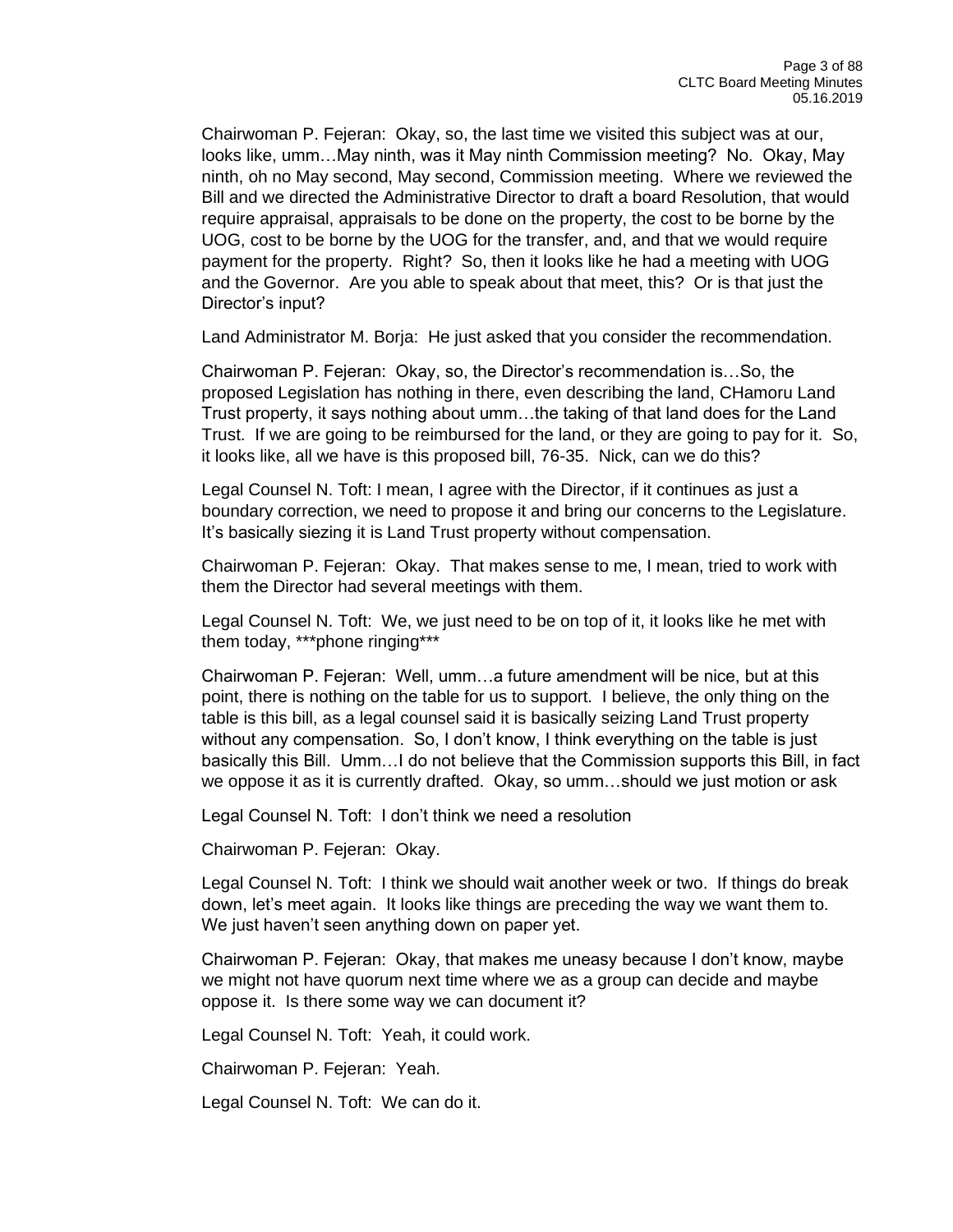Chairwoman P. Fejeran: What should it say?

Legal Counsel N. Toft: Simple Resolution saying, at this time we oppose this Bill, in its current form.

Chairwoman P. Fejeran: Okay, but we hope that there's future, umm…cooperation to reach a

Legal Counsel N. Toft:

Chairwoman P. Fejeran: Yeah, what's beneficial. Okay, I would be happy with that. Umm…Resolution.

Commissioner S. Techaira: Do we make the motion or just a Resolution to the Bill?

Chairwoman P. Fejeran: Umm…

Commissioner S. Techaira: Motion to approve

Chairwoman P. Fejeran: Well I think, what we can say is umm…maybe we can let the Administrative Director our position, that if this current meeting or current discussion would be our policy, if that breaks down then he has our direction to prepare this resolution.

Legal Counsel N. Toft: Yup, that will work.

Chairwoman P. Fejeran: Yeah, it will

Legal Counsel N. Toft: The Resolution

Chairwoman P. Fejeran: So, for the Administrative Director, our direction will be, should current, umm…what is it? Discussion? Okay, with policy team, the Adalup policy team, not reach our previously stated

Legal Counsel N. Toft: Goals.

Chairwoman P. Fejeran: Goals. Then he has the authority to draft a Resolution and opposing the Bill. Opposing Bill 76-35, okay, and we don't need a motion for that or anything?

Legal Counsel N. Toft:

Chairwoman P. Fejeran: Just on the record as a direction to the Director.

Legal Counsel N. Toft: Right.

Chairwoman P. Fejeran: Okay, thank you. Okay, well I'm, I'm hopeful. I'm optimistic that we won't have to go that route. I'm sure they hear us, and they want to work as fairly with us as we want to with them. Okay, any other discussion before we move on? Okay, next item on the agenda is the former Land for the Landless properties, ready for leasing. So, umm on the last meeting we directed the Director to look at all the properties that were given back to the Trust from Land for the Landless program. And just on our tabletop view of this properties, there are at least six lots that umm have the infrastructure ready to be develop for Residential leases. Umm but before we can actually get to the process of going down our waiting list and identifying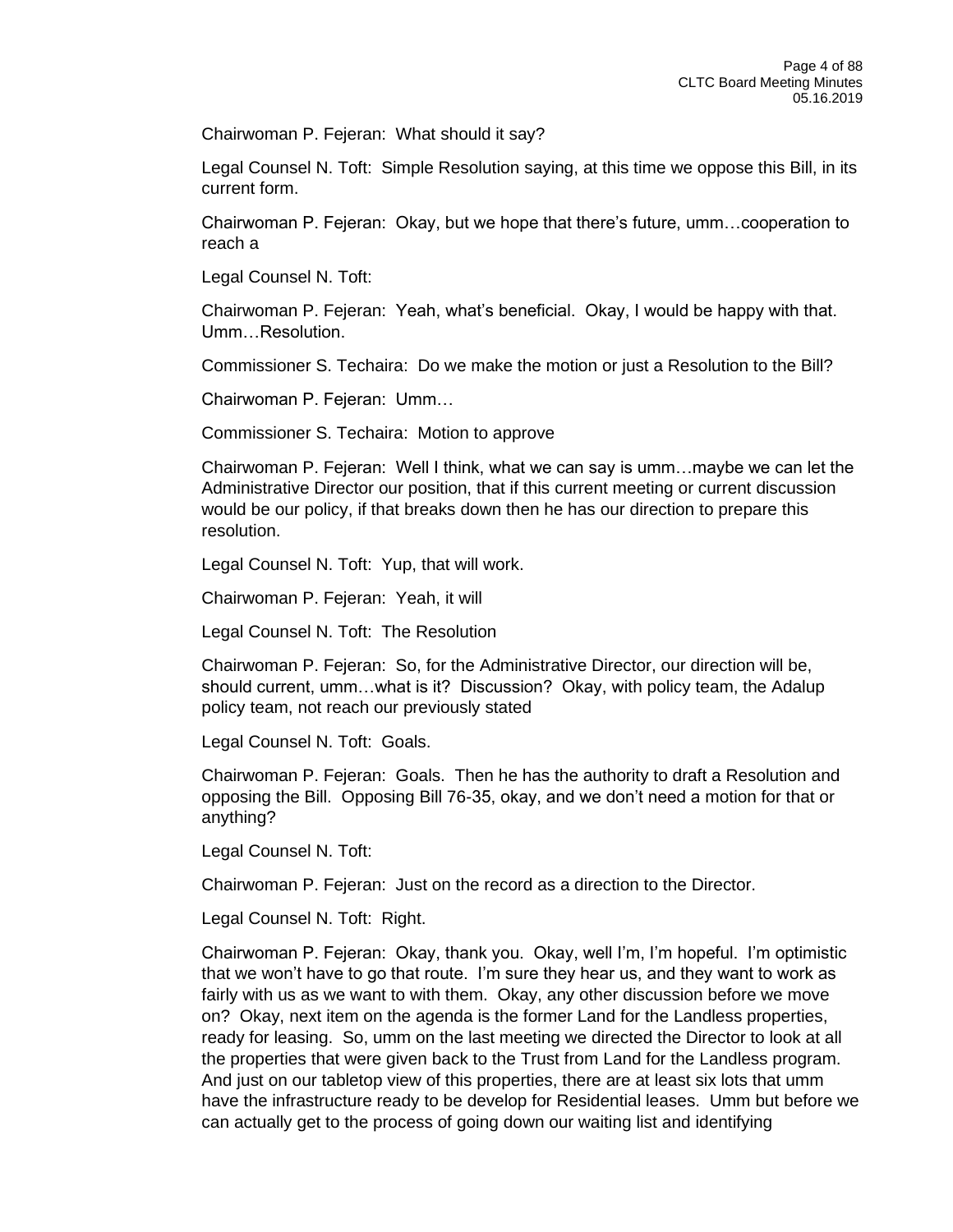beneficiaries, that would receive these properties, we asked the Director and the staff to put together a, what is it, like a standard operating procedure for how they are going to go about this leasing process. Then we also asked them to umm look further into all of the properties and get a firm number of properties that are, have the umm infrastructure needed. So, I think this is on our agenda. Is there a status update?

Land Administrator M. Borja: Okay, basically what we did was, we're ah, still drafting the SOP, we've had the survey division, ah, identify all the properties on an aerial, identified all the properties on an aerial, together with a Lidar to show, to at least let us know which properties are developable.

Chairwoman P. Fejeran: Okay.

Land Administrator M. Borja: Umm…according to them they were not able to umm identify them, based on the tabletop. They wanted to go out and do a physical inspection of each of these properties, so, that's our next step.

Chairwoman P. Fejeran: Okay.

Land Administrator M. Borja: So, umm, about hundred and seventy-seven lots were transferred to the Trust, but at our last meeting I know we discussed that sixty of them may only be, probably be identified as usable property.

Chairwoman P. Fejeran: Okay.

Land Administrator M. Borja: But we will go ahead and have those firm numbers for you in the June 20, right? I think that was our target date.

Chairwoman P. Fejeran: That was our target date.

Land Administrator M. Borja: Was to come up with the whole assessment.

Chairwoman P. Fejeran: Okay.

Land Administrator M. Borja: So, we will go ahead and have the SOP put together on that date and also the final assessment of the all the properties.

Chairwoman P. Fejeran: Oh okay.

Commissioner A. Santos: How do you pick all the people that apply?

Chairwoman P. Fejeran: Well we have to follow the rules and regulations. So, first come, first serve.

Commissioner A. Santos: First come, first serve.

Chairwoman P. Fejeran: And also, must be priority one, meaning the own no property. So, those will be the first people we reach to get these loans, leases. So, we are still looking at June 20,

Land Administrator M. Borja: June  $20<sup>th</sup>$  is a target date to finalize a SOP, on how we are going to move forward. And the assessment of the properties.

Chairwoman P. Fejeran: Okay.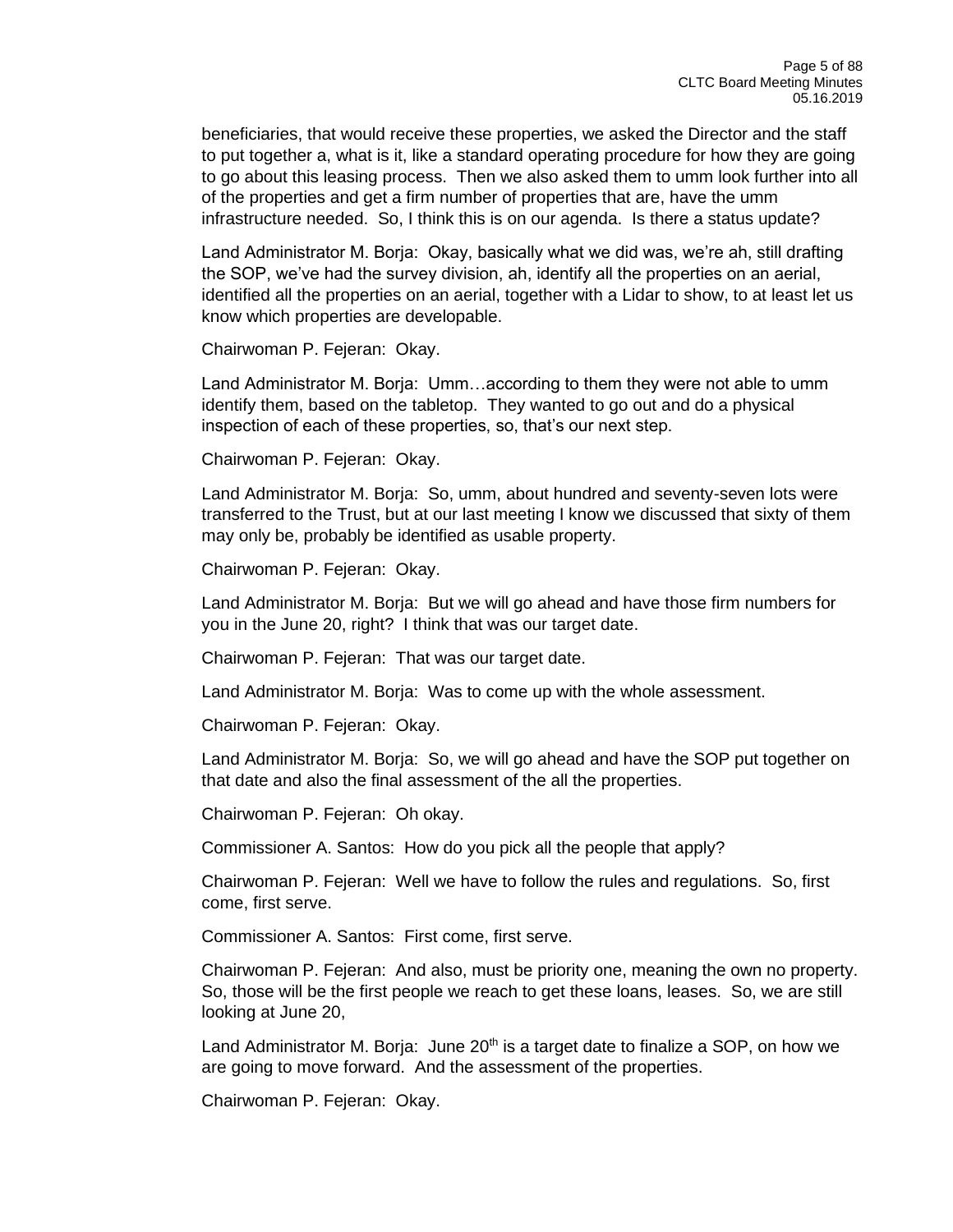Land Administrator M. Borja: Based on the aerial, overlay that we have, we identified probably about two, that have occupants. So, we still need to go out there, revisit that, find out who they are, not sure if they are the ah, applicants under the Land for the landless were awarded the property, and whether or not they qualify, those are the things we need to look at.

Chairwoman P. Fejeran: ahh…

Land Administrator M. Borja: And put together as far as our SOP, so far there are two, occupants, and don't know whether or not they're applicants for the Trust and if they are not, how are we going to move forward and if they are qualified.

Chairwoman P. Fejeran: Okay.

Land Administrator M. Borja: I don't know if they are pre occupier's status, we just need to get all that information.

Chairwoman P. Fejeran: Okay.

Land Administrator M. Borja: But we will have all of that by the twentieth.

Chairwoman P. Fejeran: Okay, I'd like to ask that as the team is really going out and looking at these properties, that you also put together a SOP, for how you're reviewing the properties. So that, we know that these are not the only lots we are looking at and trying to figure out what's going on there. So, if we can have a SOP that, how your, I guess, you're checking inventory, right. You're inventorying it, what kind of things that you would come across, and how we will handle it. Cause I'd really like to use this leasing process for like land for the landless be our pilot program. Set all the policies, set all the procedures, so that we can apply it to the other subdivisions that we have.

Commissioner S. Techaira: I think we should make like a fraction of the umm inspection checklist.

Chairwoman P. Fejeran: Yeah, uh ha, I know you guys have seen inspection checklists, but is there, I think that's very like "Lot" specific, right. Is there like another area, another tool you guys could use, umm when you're doing that. Right?

Land Administrator M. Borja: Property development.

Chairwoman P. Fejeran: Yeah. So, basically everything you guys are doing, document it, and put it on the SOP so that we understand your step by step process.

Land Administrator M. Borja:

Chairwoman P. Fejeran: Yeah.

Land Administrator M. Borja:

Chairwoman P. Fejeran: Yeah.

Chairwoman P. Fejeran: Thank you, okay, umm did you guys have any other questions? Okay, let's move on down the agenda. Moving along nice and quick today. Umm financial report. Need to print status update. Joey are you here to present to us? Hi Joey.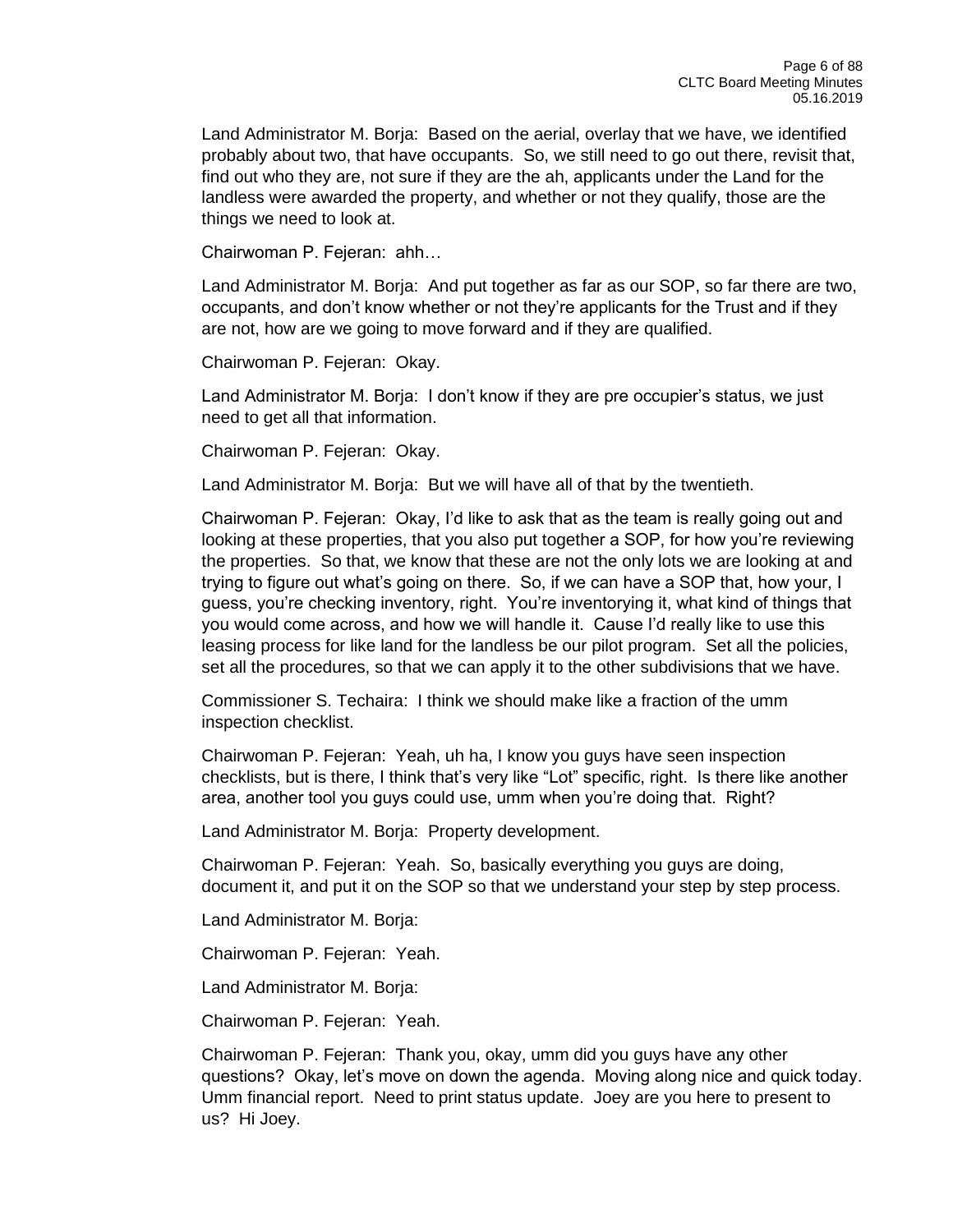Program Coordinator J. Cruz: Our last minute, you wanted an update on the Survey Infrastructure Fund.

Chairwoman P. Fejeran: Yes.

Program Coordinator J. Cruz: So, what you have in front of you is a print out of the government's accounting system by DOA. The general ledger account, our balances. So, the Government of Guam hasn't closed the books for the second part of FY 2018. Between January and present or May. We collected about a hundred, forty-two thousand, one hundred twenty-six dollars and twenty-four cents in revenues. Although, if you look at CLTC's Survey Infrastructure's Fund, the second line item. Out of that hundred forty-two thousand dollars, they only deposited fifty-two cents to the bank. The rest has been recorded as a receivable.

Chairwoman P. Fejeran: Okay

Program Coordinator J. Cruz: From the Government of Guam. So, we've been tracking it and that's been deposited

Chairwoman P. Fejeran: Yeah, can you speak up. They can't hear.

Audience Member: We haven't been hearing anything since you started discussions. Can we please hear what he is saying?

Chairwoman P. Fejeran: Oh, sorry. Yeah can you please speak into. We will try to speak up, I'm sorry about that.

Commissioner A. Santos: Yeah.

Chairwoman P. Fejeran: So, umm Mr. Joey Cruz is our Program Coordinator. He's talking about our current funding and balances.

Program Coordinator J. Cruz: For the Survey Infrastructure Fund.

Chairwoman P. Fejeran: For the Survey Infrastructure Fund it is about one thousand, four hundred, fifteen dollars.

Program Coordinator J. Cruz: That's the balance

Chairwoman P. Fejeran: The balance?

Program Coordinator J. Cruz: What's owed by the Government of Guam, a total of one hundred eighty-nine thousand, four hundred thirty-nine dollars and fifty-nine cents.

Chairwoman P. Fejeran: So, we expect that to be deposited into the Survey Infrastructure Fund?

Program Coordinator J. Cruz: Hopefully.

Chairwoman P. Fejeran: Hopefully?

Chairwoman P. Fejeran: How long has that been sitting as account receivable from the general fund?

Program Coordinator J. Cruz: Last year.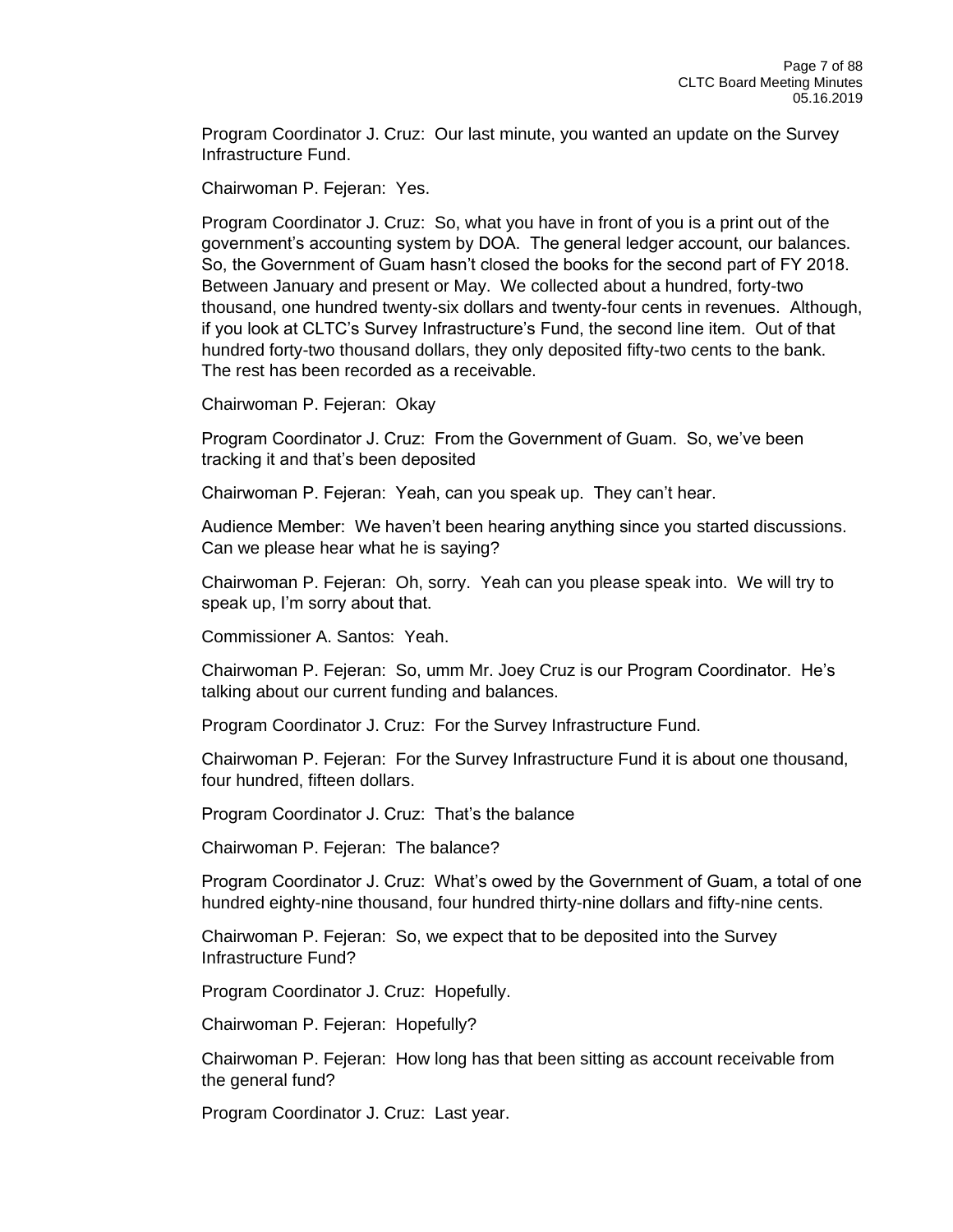Chairwoman P. Fejeran: Last Year?

Program Coordinator J. Cruz: The only reason why this year we elected from the FY 2019, audit did a write off, because they do show some kind of remittance payment, but it's only the interest earned.

Chairwoman P. Fejeran: Okay.

Program Coordinator J. Cruz: So, this year if there's no money remitted, substantial amount, they have to advise you guys

Chairwoman P. Fejeran: No, we can't do that. So, how do we move the money to where it should be deposited?

Program Coordinator J. Cruz: When I consulted with Attorney Toft, since the board has the ability to spend money just through Resolution, we can create the proper accounts needed, on the books it doesn't say there's money in the bank, but there's a receivable from the Government of Guam.

Chairwoman P. Fejeran: Oh okay,

Program Coordinator J. Cruz: So, we can offset it;

Chairwoman P. Fejeran: Okay.

Program Coordinator J. Cruz: We can start sending

Chairwoman P. Fejeran: Okay, well that makes sense. Umm, so that means, that will be about, a hundred and ninety thousand dollars, for Survey and Infrastructure Fund?

Program Coordinator J. Cruz: So, for FY twenty nineteen, we're gonna lose seven thousand dollars.

Chairwoman P. Fejeran: So, we have two hundred, twenty thousand dollars.

Program Coordinator J. Cruz: Yes, ma'am

Chairwoman P. Fejeran: That we can spend for survey or infrastructure for our properties.

Commissioner A. Santos: Yeah that's right.

Chairwoman P. Fejeran: That's great, awesome. Yes, that's wonderful. Okay, well I appreciate you presenting this. Ummm, let's get started, let's get those accounts created so that we can use that money. Umm…

Commissioner A. Santos: I never see it. it can go out to the people.

Chairwoman P. Fejeran: Yeah, so now we need to umm, we need to determine umm, how and where we are going to use this money. Okay, umm, I'd like for some proposals from the staff. They are very aware of our inventory, umm, where can we invest this money, how can we invest this money. For the maximum benefit for our beneficiaries.

Commissioner A. Santos: In audible.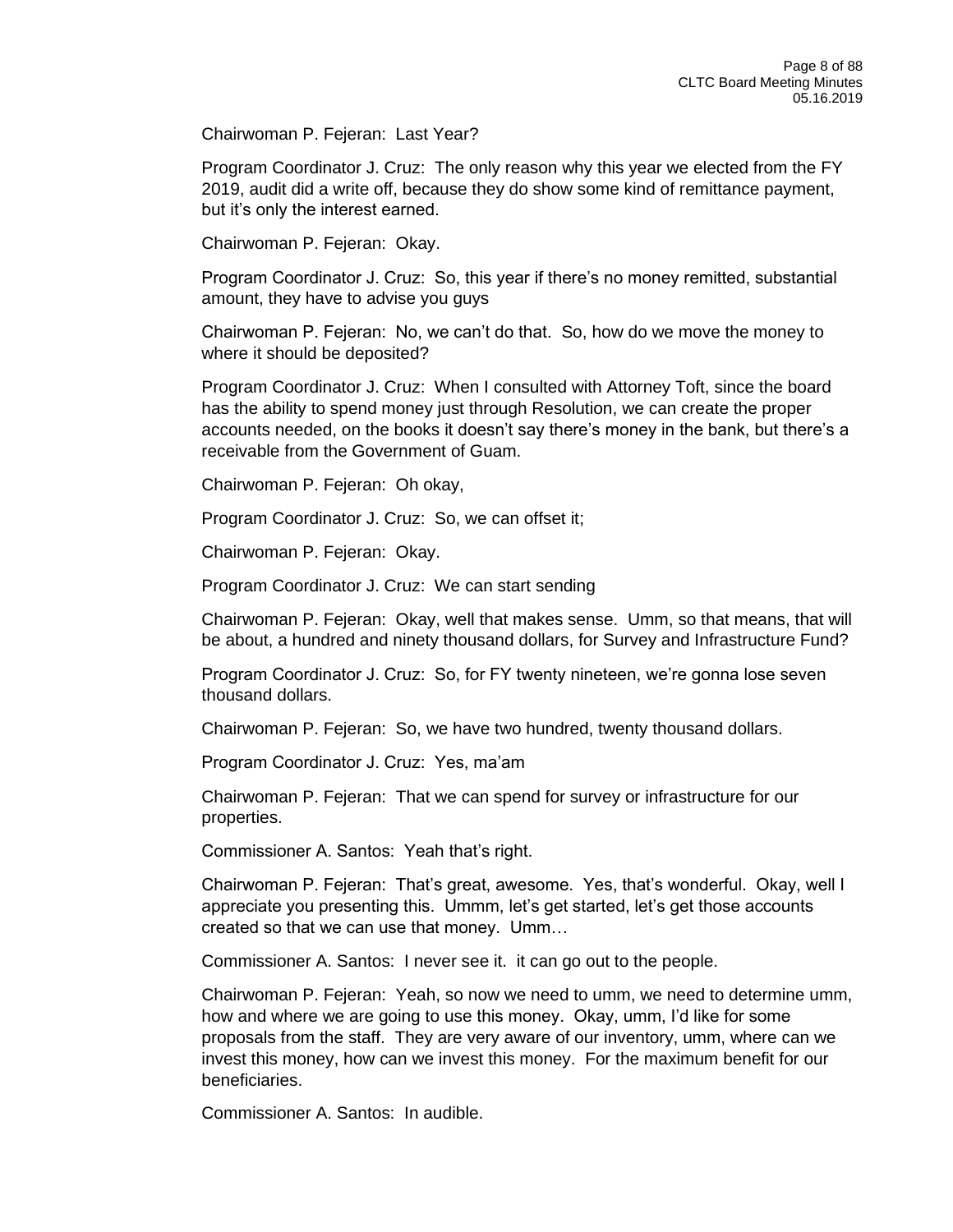Chairwoman P. Fejeran: Yeah. Okay, umm, well I'd like the proposals. Umm, at the next commission meeting.

Program Coordinator J. Cruz: Third week of June?

Chairwoman P. Fejeran: Yeah, June twentieth. You know, we've heard from so many of our beneficiaries that they're living on their properties, and they don't even, they can't

Commissioner A. Santos: Can't get water.

Chairwoman P. Fejeran: They can't get water, they don't have power, we have money, let's use it. we've seen before when there was money in our account that was not umm spent, it was just taken out from us, so. We've got to move quickly, but also think about how we're going to fairly use this money, right. And we have to be very transparent about it, and what is the highest best use for the money. Okay.

Commissioner A. Santos: They transferred it.

Chairwoman P. Fejeran: Yeah, well they actually haven't transferred to us, yet we're calling it.

Commissioner A. Santos: We're entitled to it.

Chairwoman P. Fejeran: Yeah, we're calling it accounts receivable. Okay, let's move, thanks. Joey.

Program Coordinator J.Cruz: Thank you

Chairwoman P. Fejeran: That's all for today? Okay, awesome.

Commissioner S. Techaira: Thanks Joey.

Chairwoman P. Fejeran: Okay, so next item on the agenda is new business. For constituent matters, we have request for loan guaranty, the first case we are looking at is for a Julia SA Quinene and a Jesusa Santos Chavez. It's an SBA loan guaranty, approval request for eighty-nine thousand, one hundred dollars. They are currently occupying their property, they are a December second, two thousand nineteen applicants.

Land Administrator M. Borja: Can we make a correction, they are a December second, nineteen ninety-five.

Chairwoman P. Fejeran: Oh, okay, December second, nineteen ninety-five. Not two thousand nineteen. Ah, yeah come on up. I'm just going to talk through this. So, nineteen ninety-five applicant, this applicant has a Land Use Permit Number, for property in Dededo. So, the first lease was issued in two thousand, and recorded in two thousand five. This is the first time I've seen a mother and daughter on the lease. Can we have this file, please? Oh, and I asked for the guaranty docs. The guaranty docs?

Land Agent T. Jocson: I did mention it to the land agent.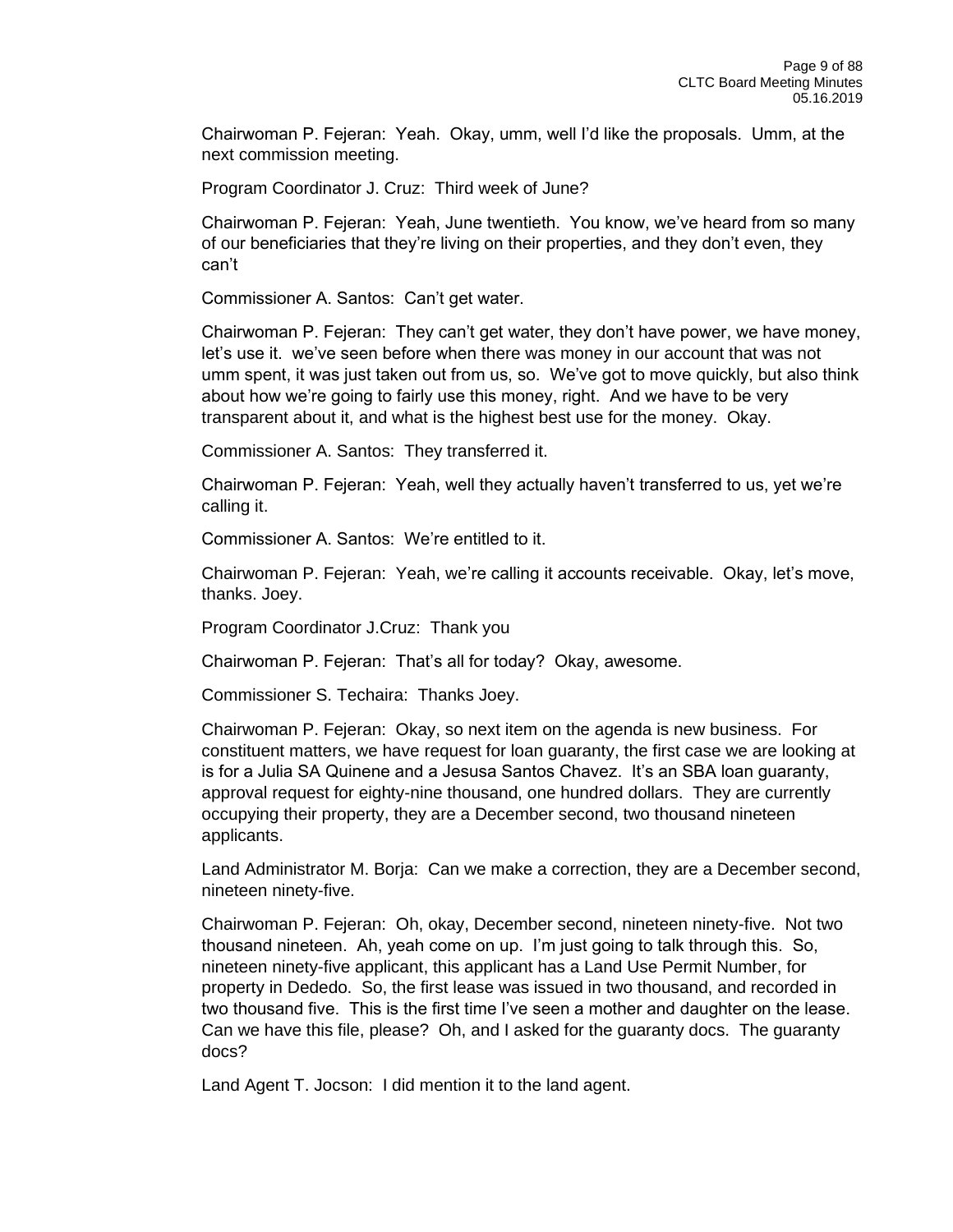Chairwoman P. Fejeran: Okay. Do you have it? Ah, thank you. Okay, so, this is for SBA Disaster Loan.

Land Agent J. Dayday: This was all that was submitted.

Chairwoman P. Fejeran: Okay.

Land Administrator M. Borja: Did you request for the…inaudible.

Chairwoman P. Fejeran: Eighty-nine thousand dollars,

Land Agent Tina Jocson: Can we get the audience to be quiet in the back.

Chairwoman P. Fejeran: Okay, hi. Please state your name for the record, yeah.

Julia Quinene: Hafa adai, my name is, is it on?

Chairwoman P. Fejeran: Is it on?

Land Agent T. Jocson: It is on.

Julia Quinene: Maybe I'm just not speaking loud enough.

Chairwoman P. Fejeran: Now, now it's on.

Julia Quinene: Hafa adai, my name is Julia San Agustin Quinene, also representing my mom, Jesusa Santos Chavez. From the last minute, I was here to just move forward. I was on hold because of the guaranty that I needed from Land Trust and that is why I'm sitting waiting to move forward. Okay.

Chairwoman P. Fejeran: Thank you. Umm, were you at our umm,

Julia Quinene: My name wasn't on the last meeting; I was asked to come in. The said it was but I was really too busy.

Chairwoman P. Fejeran: Oh man. I'm so sorry.

Julia Quinene: inaudible

Chairwoman P. Fejeran: Did you give public comment?

Julia Quinene: Yes, I did.

Chairwoman P. Fejeran: Okay, so, now you're here. We have the loan documents. Umm, did the commission have a chance to review? Okay, did you have any other documents? Umm, for the loan authorization and agreement? Do you have…because we only have pages one and two.

Julia Quinene: Jessica, I gave it to you, all the copies.

Land Agent J. Dayday: These are all the documents that she gave me.

Chairwoman P. Fejeran: Do you have anything?

Julia Quinene: Yes, I do.

Chairwoman P. Fejeran: Okay, can we take a look at that.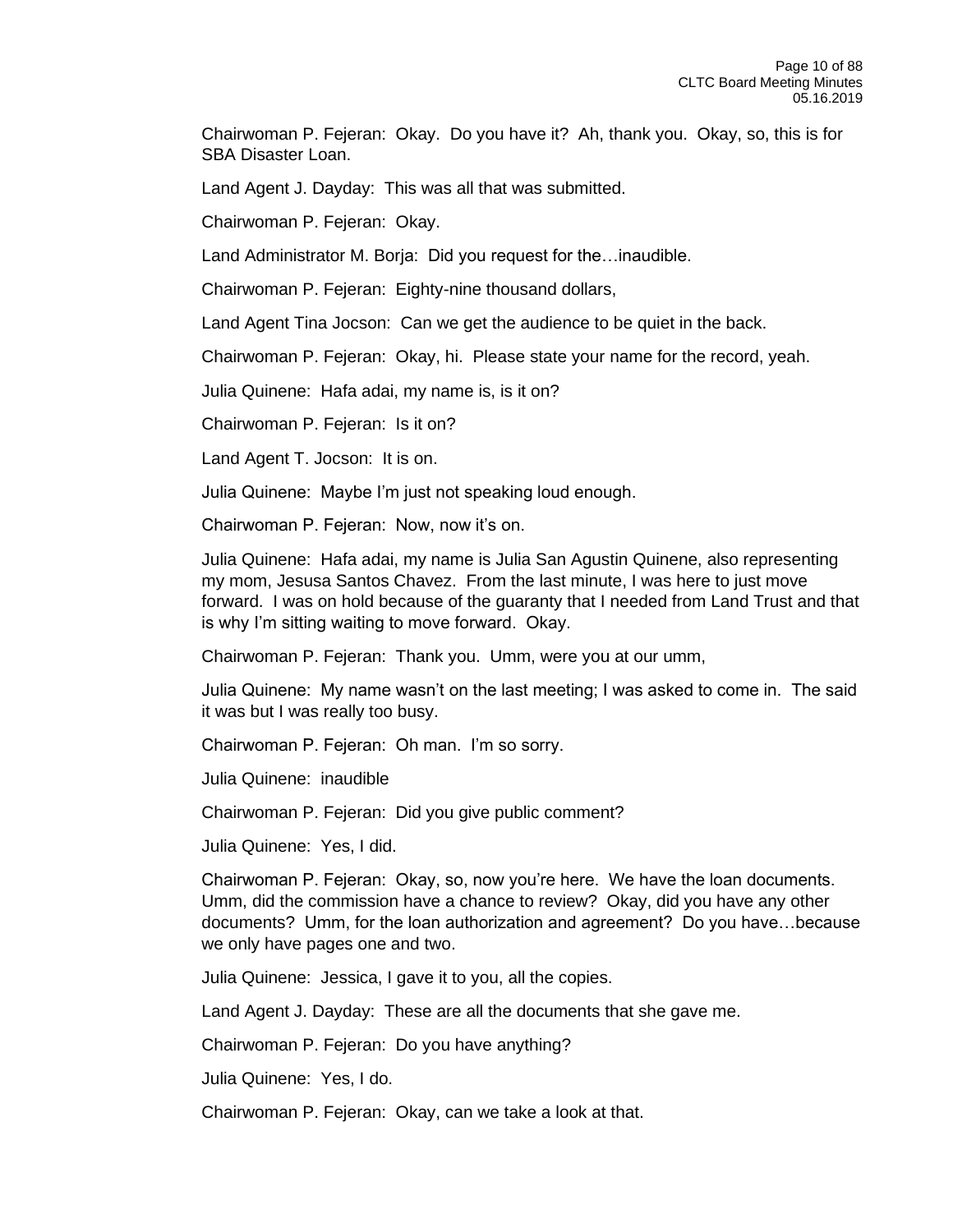*\*\*\*conversations\*\*\**

Chairwoman P. Fejeran: Yeah.

Julia Quinene: What is it, chairwoman that you're looking for?

Chairwoman P. Fejeran: ahh, I just want to see…

Julia Quinene: The latest letter, the latest letter I had was

Chairwoman P. Fejeran: Trying to confirm

Julia Quinene: They are still going to go through the loan, but because of the hold up with my documents from Land Trust, had to extend my, but she is waiting for me today, to get back with her.

Chairwoman P. Fejeran: Okay,

Julia Quinene: To see what's the status.

Chairwoman P. Fejeran: Okay. Okay, so, umm, can you describe for us what the loan will be used for?

Julia Quinene: Yes, umm, well, I am just frustrated and tired every time there's a storm. And umm, I am living in a container right now and the foundation is getting all rusted already and inside the rain coming, we had to replace the roof. Yeah, every time we put a frame on the top, it blows again. The way they constructed it on the container in the middle part where it's cut in half, whenever that "A" frame flies away, the water comes dripping in. And there was a time when I couldn't afford to, you know, get a loan and all that, I had to put a bucket and empty all the water. It was like a serenity to me cause it was dripping into the bucket. But it's all good.

Chairwoman P. Fejeran: I love your positive outlook. I love that.

Julia Quinene: And it paid off. Well I don't, I just kept strong and kept on going. It's something you got to do.

Chairwoman P. Fejeran: Okay, so, you'd be using the umm, money to…

Julia Quinene: To build a, you know…

Chairwoman P. Fejeran: A Permanent structure.

Julia Quinene: Yes.

Chairwoman P. Fejeran: Okay. So, this is for you and your mother?

Julia Quinene: Yes.

Chairwoman P. Fejeran: Okay, umm…just wanted to see if legal counsel had a chance to review the umm, loan document?

Legal Counsel N. Toft: Yeah

Chairwoman P. Fejeran: Is there anything that we would umm, look out for? I mean, this is, we'd approve other SBA loans for the same purpose.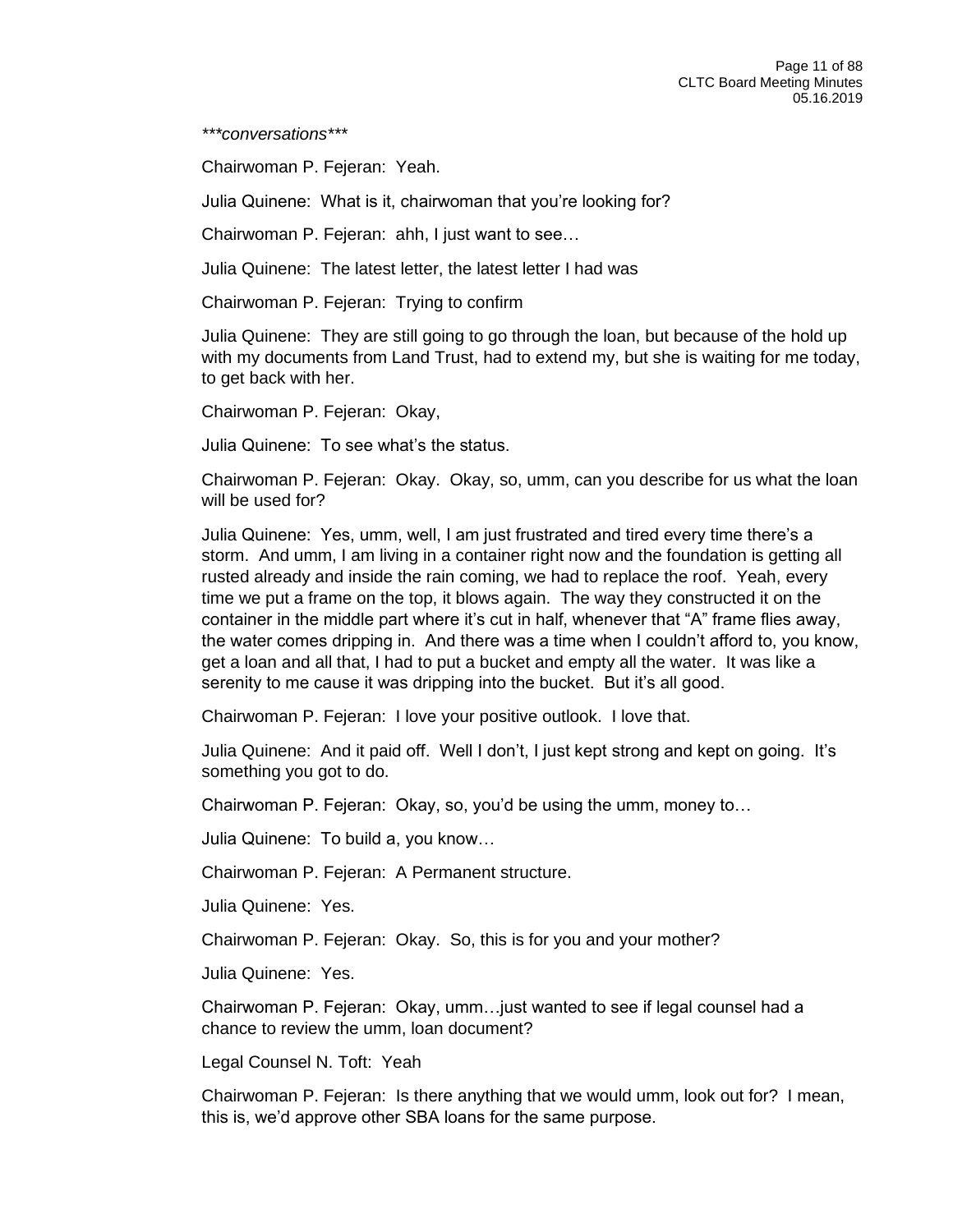Legal Counsel N. Toft: The same as the previous.

Chairwoman P. Fejeran: Yeah. No, it's all umm, it's pretty straight forward. It says umm, I didn't see the

Julia Quinene: Yes, and I didn't want to keep repairing and repairing.

Chairwoman P. Fejeran: Yes, better to start over.

Julia Quinene: All and my mom and her age, it's not healthy for her, so.

Chairwoman P. Fejeran: And you have power and water?

Julia Quinene: Yes, yeah, actually there's a structure on the corner. Just waiting on that, so.

Chairwoman P. Fejeran: Okay. Do you want to see the estimate? Or that one.

That's fine.

Chairwoman P. Fejeran: Oh, there you go.

Julia Quinene: inaudible.

Chairwoman P. Fejeran: It is, and are those fruit trees

Julia Quinene: Yes, the lemon, and I'm trying to…cause if that typhoon hits I'm \*inaudible\* falls right on top of my house and I just want to get rid of the top of part also, so, behind that, that's also the only place that when it rains I notice that when there's a storm, right where the lemai floods, it gets really bad, so, that back part where my storage I will have it there.

Chairwoman P. Fejeran: So, you're going to build here.

Julia Quinene: Yeah, that way my brother can look over me and mama so. So, cause you know the road there is a terrible road there.

Chairwoman P. Fejeran: Well I want to thank you for keeping your property so nice and living on it. It stands. Yeah, unfortunately we see many of our properties soiled the trash, you're really doing

Julia Quinene: Pick up the trash, it's not going to pick up itself. Ah, thank you.

Chairwoman P. Fejeran: Umm, so, legal counsels reviewed the umm, SBA loan document, so he said it stands.

Commissioner S. Techaira: Motion to approve SBA Loan Guaranty approval for eighty-nine thousand, one hundred dollars, for Julia S.A. Quinene and Jesusa Santos Chavez, for Lot 7, Block 1, within Agricultural Subdivision tract 10125, Dededo for two thousand square meters.

Chairwoman P. Fejeran: Okay, a motion has been made.

Commissioner A. Santos: I second it.

Chairwoman P. Fejeran: And seconded it. Further discussion?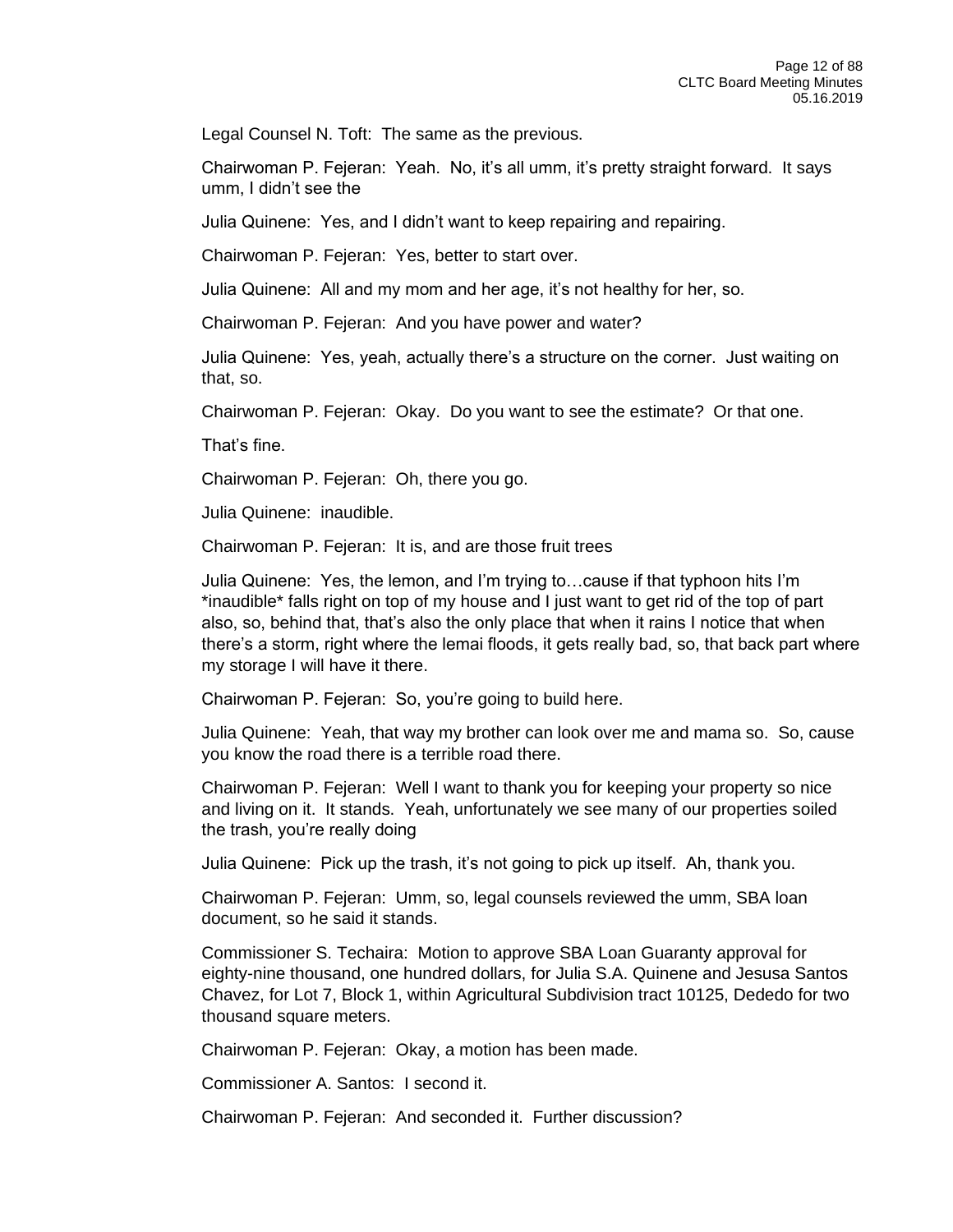Commissioners/Legal counsel N. Toft: Nothing.

Chairwoman P. Fejeran: Okay. All those in favor.

Commissioners: I.

Chairwoman P. Fejeran: Okay,

*\*\*clapping\*\**

Julia Quinene: I just want to thank Land Trust because it's been since January patiently waiting and doing my part also always following up, I appreciate, and you all deserve a praise.

Chairwoman P. Fejeran: Oh, thank you ma'am, and I will give this copy back to you. Can I have the staff just make a copy. Okay, wonderful.

Chairwoman P. Fejeran: I think she's rebuilding, yeah. I don't know, I didn't ask. I don't think she's gotten that far.

Commissioner A. Santos: Based on her comment. If somebody's interested,

Chairwoman P. Fejeran: Dispensa Ms. Quinene, so ah, Tan Amanda is asking, how many bedrooms? Two, two bedrooms. Perfect, here. Actually, she brought up a good point,

Julia Quinene: Right now, it's two-bedroom, two restrooms.

Chairwoman P. Fejeran: Okay.

Julia Quinene: So, my mom, right now, I'm trying to make it for disable. Right now, it's hard for her.

Chairwoman P. Fejeran: Umm, it didn't look like there were any building plans. You're not at the building plans phase yet, are you?

Julia Quinene: No. Not yet, I'm going step by step. Now my next step is to get a hold of SBA and then find an insurance before anything else.

Chairwoman P. Fejeran: Okay, just to give you a look into the future, when you do have your building plans ready, you have to come back to us and present it to us for approval. Okay, okay, thank you.

ITC Security: Excuse me, are there anyone parked in the third-floor parking? Any vehicles in the parking lot? The employees don't have any parking.

Audience Member: What car?

ITC Security: Anyone parked upstairs on the third floor? Right outside.

Audience Member: Yup, yes.

ITC Security: Please move your vehicles to the parking lot downstairs. The public parking lots.

Audience Member: Why?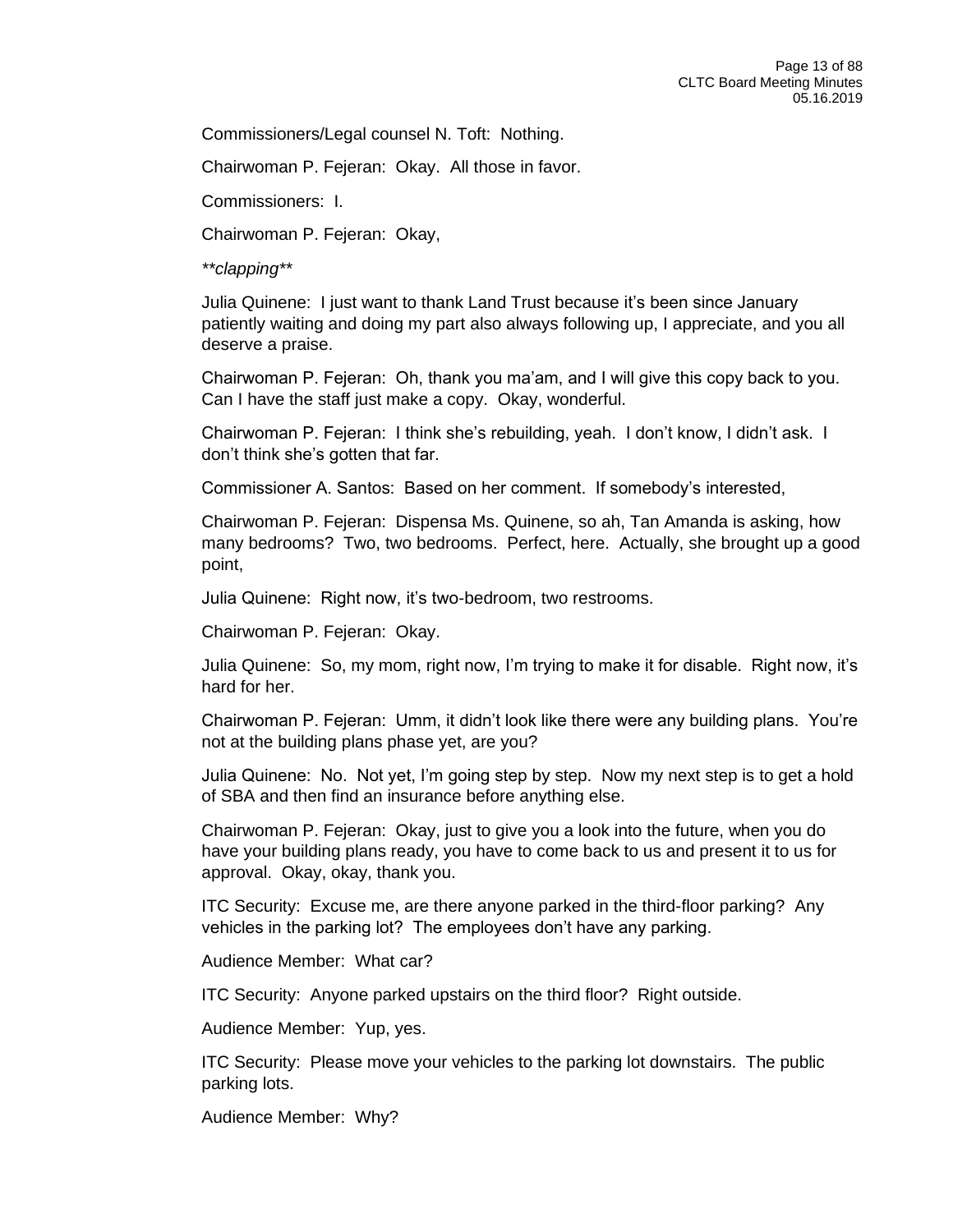ITC Security: This is employee parking lot.

Commissioner A. Santos: Downstairs.

Audience Member: Hold, because there's no sign there that says employees. There's no sign on the, you know, the rock. The step there, yeah. Yeah, the pavement, whatever you call it. There's no name on it. That's where we parked. We didn't park on the employees parking.

Chairwoman P. Fejeran: You have a parking permit?

ITC Security: That's employees parking ma'am, that's all I am trying to tell you.

Audience Member: Oh, I am sorry that it didn't say for employees only. I'm sorry.

Chairwoman P. Fejeran: Are you towing cars?

ITC Security: No, it's just that Land Management

Audience Member: Hey! Wait a minute here.

Chairwoman P. Fejeran: I mean they are here for a commission meeting.

Audience Member: There are disabled people in here. That have to walk in here and there is no handicap parking.

Chairwoman P. Fejeran: Maybe you can check the Land Management Records Division, maybe, some of those people are actually sitting working all day.

Audience: There is no parking downstairs.

ITC Security: There is no parking in the Land Management spots. As far as the GEDA, there are no spots available.

Audience: We don't want to leave and they are going to continue talking and I am not going to hear what you have to say, so. Can you just wait until tomorrow? You know the parking nai.

Chairwoman P. Fejeran: I'm sorry, I think you need to take it up with the security, it's a building issue. Sir, can you have a private conversation.

ITC Security: If it is GEDA spots, you would have to move your car.

Commissioner A. Santos: Can you show them, cause they're not aware?

ITC Securtiy: If you are parked in a spot marked GEDA, please move your vehicle.

Chairwoman P. Fejeran: Thank you.

*\*\*multiple conversations\*\**

Chairwoman P. Fejeran: Okay, I'd like to move down the agenda again, umm. The next business item is request for addendum. That's actually a request for loan guaranty. Alright, okay, so, this is Antonio Eustaquio. I see a staff report. This individual is a December ninth, nineteen, ninety-five applicant. Umm, in two thousand fifteen, or two thousand five, there was Survey Authorization, a Utilities Application,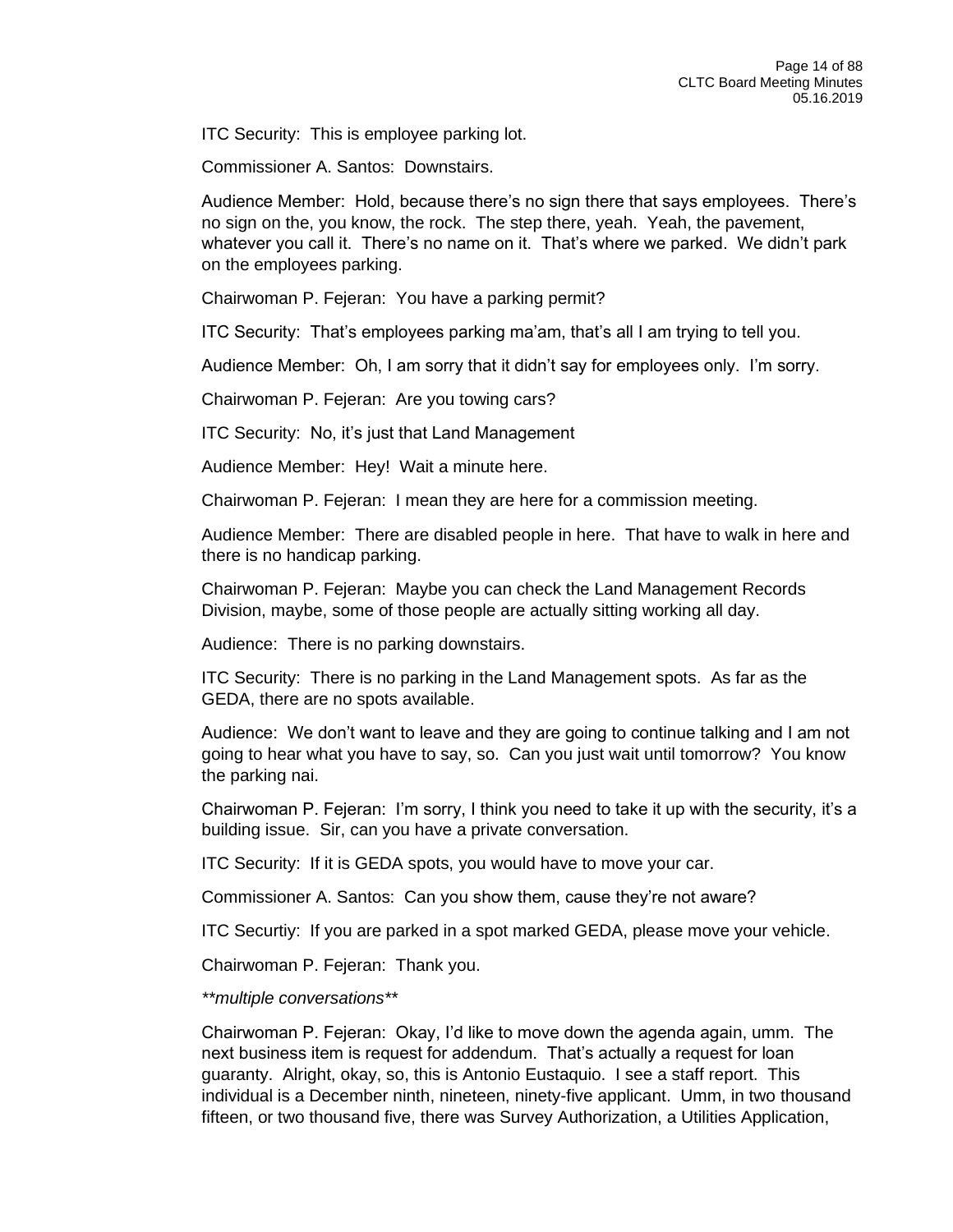another Survey Authorization, then finally in two thousand fifteen, an Agricultural Lease. Okay, so this is for Lot four dash two, Tract one, one, one, two, in Dededo. There's a loan guaranty request for thirty-one thousand, seven hundred and one dollars. And does everybody have that?

Commissioners/Legal Counsel N. Toft: Yes

Chairwoman P. Fejeran: Thank you, Jessica. Okay, so, we have the same thing as the loan documents. In Dededo. Do we have, umm, the beneficiary here? Lessee? Mr. Eustaquio. Not here?

Land Agent J. Dayday: He's not able to make it in.

Chairwoman P. Fejeran: Okay.

Chairwoman P. Fejeran: Okay, no problem, I just wanted to give him an opportunity to join us.

Commissioner A. Santos: This is a lower amount, Pika, this a lower amount.

Chairwoman P. Fejeran: So, this money would be used repair, replace disaster damage personal property. In similar kind and quantity for disaster clean up debris removal and expenses. To repair and replace damaged other land improvements. Such as driveway, septic system, etc. and twenty-three, five hundred to repair disaster damage real estate, in accordance to a class "A" standard described by the Guam Typhoon Terra. And as legal counsels going over that, submit of real estate lease.

Legal Counsel N. Toft: Was there inspection of the property?

Land Agent J. Dayday: Yes

Land Administrator M. Borja: They just inspected it, yesterday.

Chairwoman P. Fejeran: Okay.

Land Agent J. Dayday: It was locked so we weren't able to go in, but we did take some pictures.

Chairwoman P. Fejeran: Is he currently occupying?

Land Agent J. Dayday: Yes

Chairwoman P. Fejeran: Yes, Okay.

Land Agent J. Dayday: He does have some plants and…it's in the copy.

Chairwoman P. Fejeran: Oh, Okay, the inspection report?

Land Agent J. Dayday: The pictures.

Chairwoman P. fejeran: Oh pictures. Oh man, and you've been in touch with him because the letter is dated in January, says he had sixty days. Has he gotten an extension?

Land Agent J. Dayday: Yes. Due to health conditions, he's not able to come in.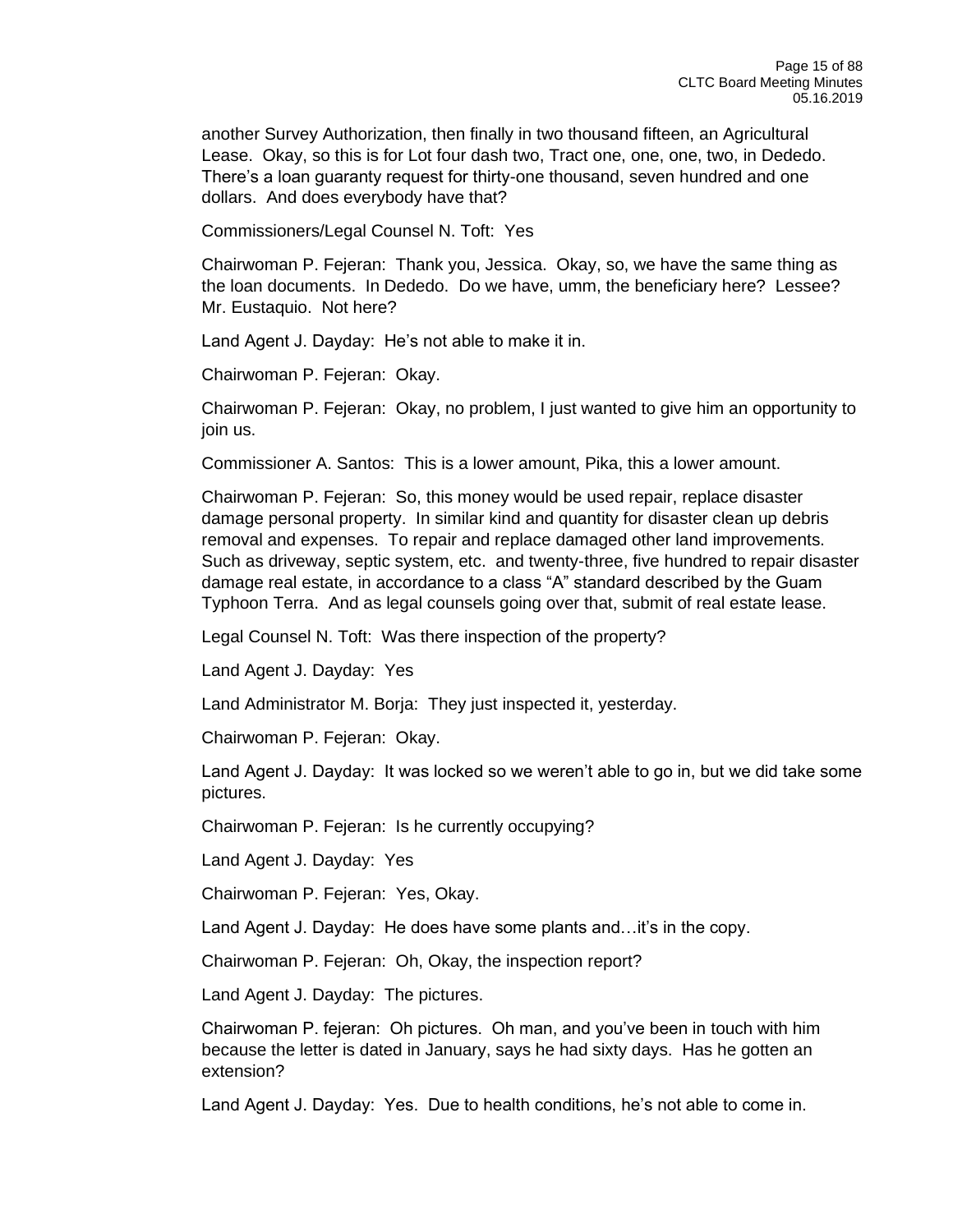Chairwoman P. Fejeran: Okay, but are these loan documents valid?

Land Agent J. Dayday: Yes

Chairwoman P. Fejeran: Okay. No, she said that the…okay. Yeah and again this is one of our lessees, that is utilizing the property for its intended use, wants to improve it and taking advantage of these low, very low loans from the SBA. Nick could you look at page one. Ah, let's see, this one the loan authorization and agreement, the collateral. The collateral is a mortgage? Held by bank of, Bank Pacific. On that property? I don't know can you check it? Umm, next page. Yeah, where it says collateral. What does that mean? Do you know what that is? Does he have a loan from Bank Pacific for building his home?

Land Agent J. Dayday: He has a residential also.

Chairwoman P. Fejeran: Residential what?

Land Agent J. Dayday: He has a house.

Chairwoman P. Fejeran: He has another house?

Land Agent J. Dayday: Yes

Legal Counsel N. Toft: Private property.

Chairwoman P. Fejeran: This is the same lot.

Land Administrator: No, no, no, she's asking, it's indicating on the loan authorization agreement, there's a collateral from Bank Pacific.

Land Agent J. Dayday: That's together with his wife. So, I am not sure if that's his wife's own. It was kind of difficult to speak to…

Land Administrator M. Borja: Is there another loan document?

Chairwoman P. Fejeran: Can you call him? Have you ever seen, I mean \*\*inaudible and it looks like there's a…

Legal Counsel N. Toft: There's a clause.

Chairwoman P. Fejeran: Yeah

Commissioner S. Techaira: Looks like a mortgage. Existent.

Legal Counsel N. Toft: The same lot, \*\*\*inaudible\*\*\*

Chairwoman P. Fejeran: Yeah, there are some pictures.

Legal Counsel N. Toft: That's odd, it's with Bank Pacific.

Chairwoman P. Fejeran: Yeah, and Bank Pacific has to come to us for approvals because we are the landowners.

Legal Counsel N. Toft: I don't think so.

Chairwoman P. Fejeran: And they have a lease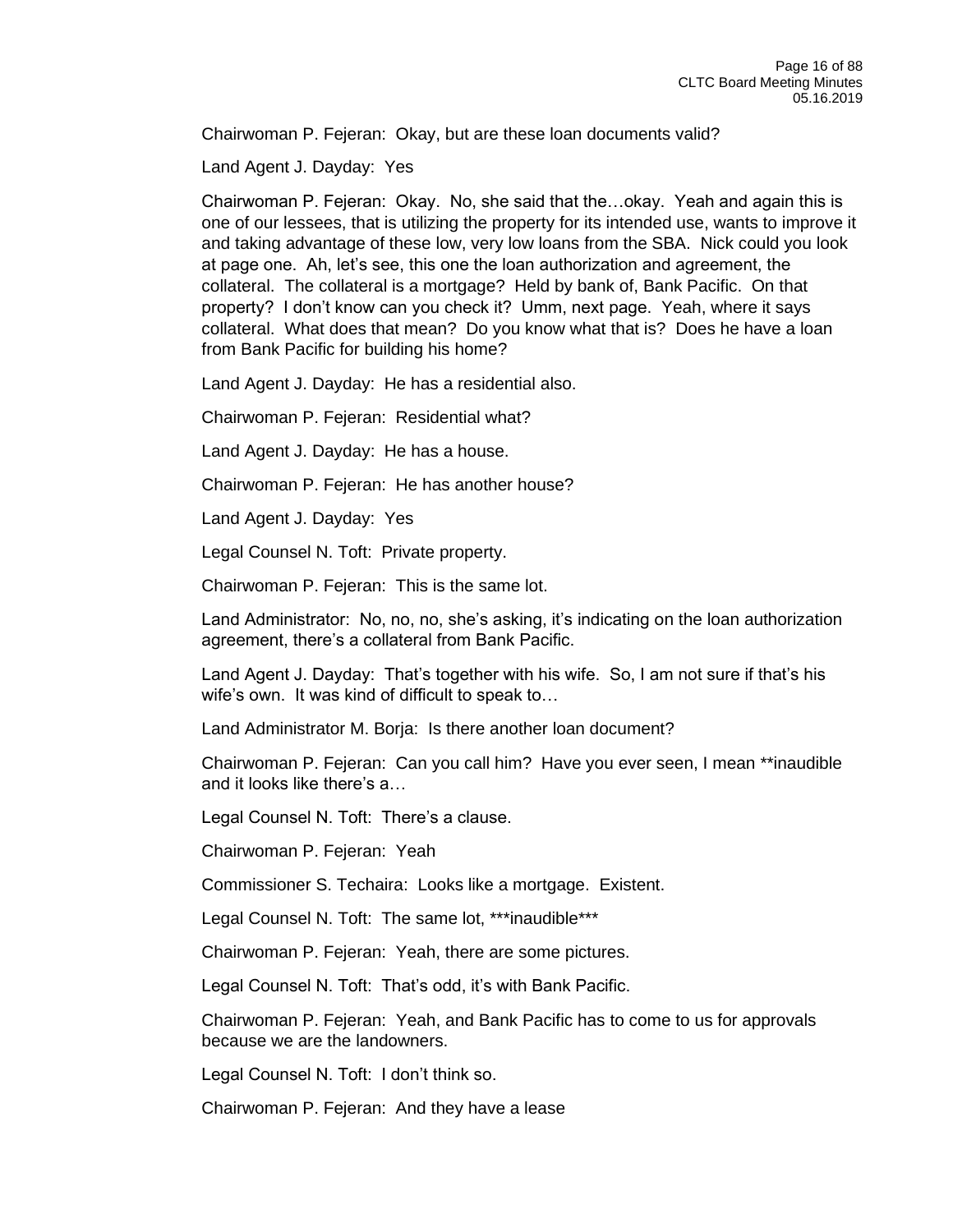Legal Counsel N. Toft: Yeah, that's what I was thinking.

Chairwoman P. Fejeran: Right.

Legal Counsel N. Toft: I think in our documents; he wouldn't be able to sign in that way.

Chairwoman P. Fejeran: Or maybe is it saying that

Legal Counsel N. Toft: It's not entirely

Chairwoman P. Fejeran: Okay

Legal Counsel N. Toft: I'm just kind of guessing, basically. It's written.

Chairwoman P. Fejeran: I mean if they have another, I don't know.

Land Agent J. Dayday: (on phone) Mr. Eustaquio,

Mr. Eustaquio: Yeah.

Chairwoman P. Fejeran: Hafa adai, Mr. Eustaquio. Umm, I'm glad that we can call you on the phone, I understand that you are unable to come, due to health reasons, okay. Sir, we're looking at your SBA loan, umm, loan documents and we had a question about the collateral that was offered for the loan.

Mr. Eustaquio: What collateral?

Chairwoman P. Fejeran: Yeah, do you have the documents in front of you?

Mr. Eustaquio: No, I don't have any documents but ah, I think the ah, \*\*inaudible\*\*

Chairwoman P. Fejeran: Okay, do you have a mortgage on the house? What is this Bank Pacific loan? Do you have a Bank Pacific loan?

Mr. Eustaquio: No, I don't have any.

Chairwoman P. Fejeran: haa…

Mr. Eustaquio: I don't have any.

Chairwoman P. Fejeran: Okay. Okay, well, ahh, I guess we've just have questions about the collateral for the loan.

Mr. Eustaquio: Yeah, I don't know, I don't have any

Chairwoman P. Fejeran: Okay. I don't know. What do we do, I mean I…

Legal Counsel N. Toft: Well, the best bet is what the loan guaranty for.

Mr. Eustaquio: Who is this?

Chairwoman P. Fejeran: Okay. Okay sir we're going to look at your documents a little bit more and our staff will be in touch with you.

Mr. Eustaquio: Oh, a, by the way.

Chairwoman P. Fejeran: Yes.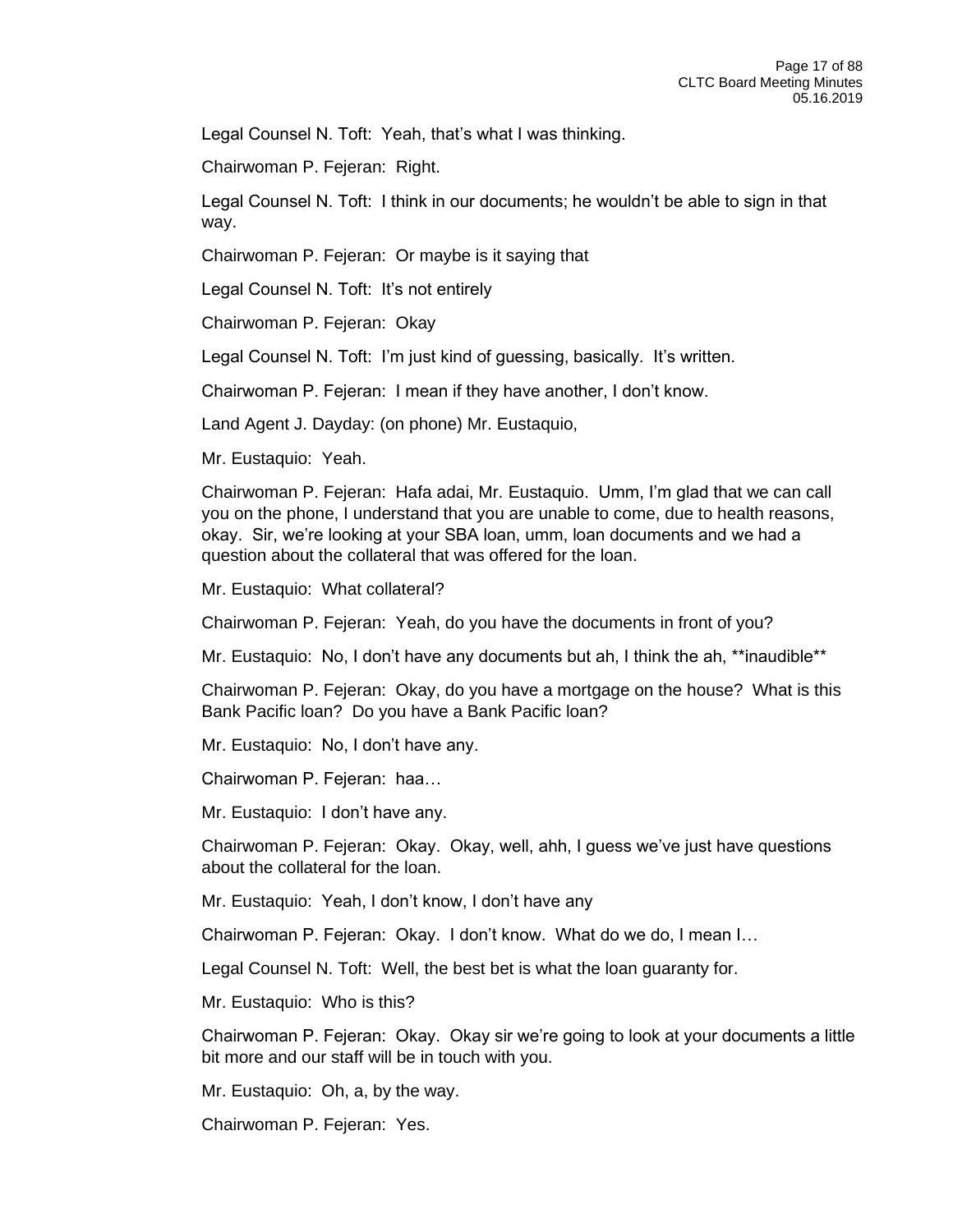Mr. Eustaquio: Who am I speaking to?

Chairwoman P. Fejeran: Oh, my name is Pika Fejeran, I'm the chairwoman of the commission. This is the first time I've ever called somebody during our meetings, so.

Mr. Eustaquio: Who am I speaking to?

Chairwoman P. Fejeran: Umm, my name is Pika Fejeran, I'm the chairwoman of the commission.

Mr. Eustaquio: Oh, Pika.

Chairwoman P. Fejeran: Hungan

Mr. Eustaquio: You, is your father?

Everyone laughs

Chairwoman P. Fejeran: Hungan.

Mr. Eustaquio: Me and your father used to work at the Public Health.

Chairwoman P. Fejeran: So, he works with my dad.

Mr. Eustaquio: How's he doing?

Chairwoman P. Fejeran: He's doing well, thank you.

\*\*Multiple conversations\*\*

Chairwoman P. Fejeran: Yes, sir, that is. Mr. Eustaquio.

Mr. Eustaquio: Hey, say hi to your dad, ha.

Chairwoman P. Fejeran: I will. Hungan.

Mr. Eustaquio: *\*\*inaudible\*\**

Chairwoman P. Fejeran: Si yu;os ma'ase. Ai, dispensa, yes. Yes sir, he passed away.

Mr. Eustaquio: Manu na gige hao?

Chairwoman P. Fejeran: Thank you sir, I'm sorry I have to hang up, I…I got to get back to business. Okay sir, thank you.

Mr. Eustaquio: I have one more question.

Chairwoman P. Fejeran: Okay.

Mr. Eustaquio: Are you related to \*\*\*

*\*\* Everyone laughing \*\**

Mr. Eustaquio: *\*\*inaudible\*\** 

Chairwoman P. Fejeran: Oh, that's your grandson? Yes, we are related, so. We have to be careful with this. Thank you, sir. Oh my gosh.

Everyone laughing.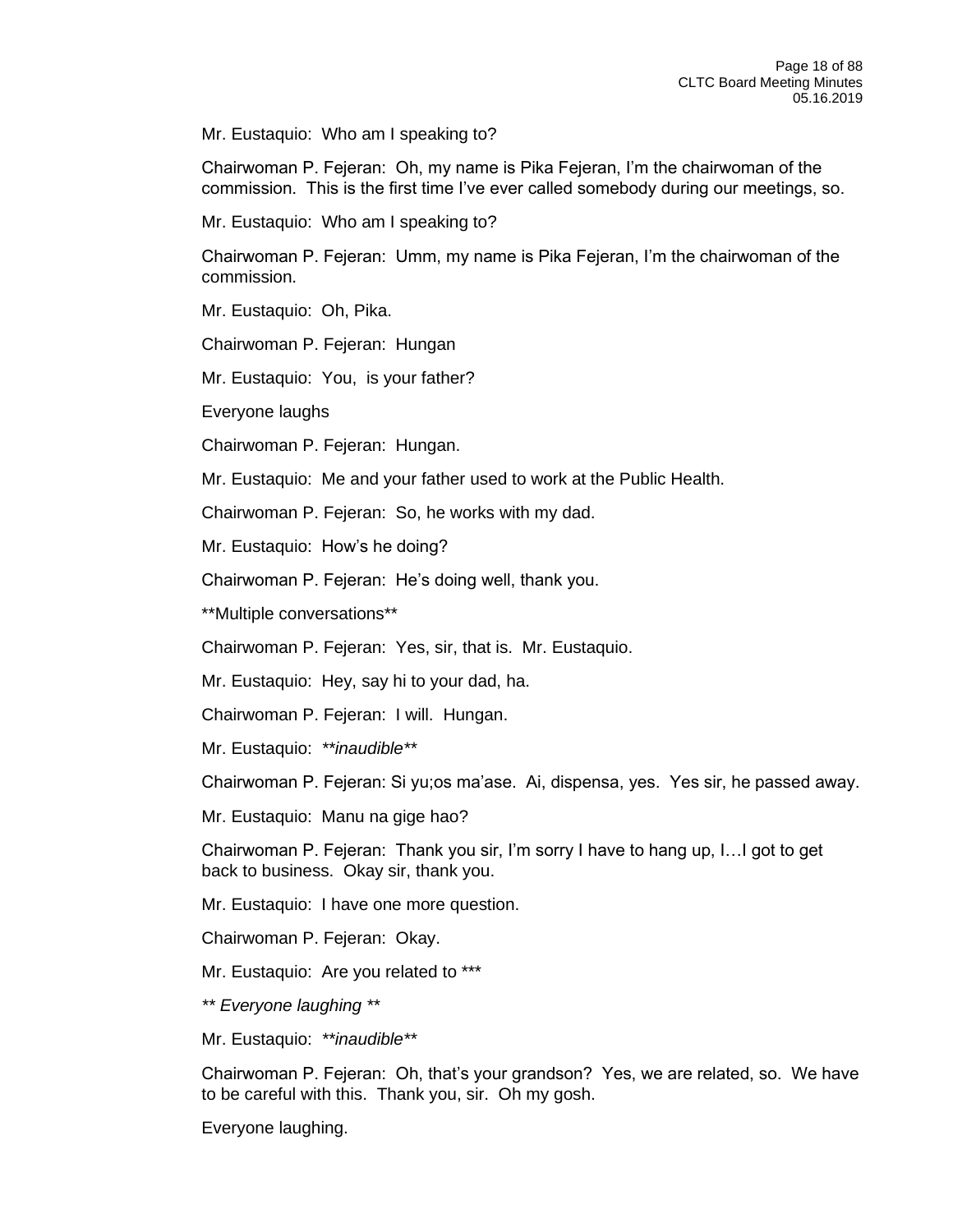Chairwoman P. Fejeran: Only on Guam, right? I'm sorry, thank you everybody for your patience. Thank you for your patience.

Audience member: Nice knowing you. You're my uncle.

Legal Counsel N. Toft: I don't think the presence of the commission would really affect our position as far as backing it, unless.

Chairwoman P. Fejeran: Okay, so. Okay, so, to my understanding of legal counsel's thing of the documents, of this additional mortgage held by Bank Pacific, has really no bearing on the loan guaranty that we'll be providing.

Legal Counsel N. Toft: Right.

Chairwoman P. Fejeran: Nor does it have any bearing on the property itself because it is own by us.

Legal Counsel N. Toft: It's not incumbering of the Trust property.

Chairwoman P. Fejeran: Got it, okay, thank you. Legal counsel. Okay, umm, do you have any questions, Tan Amanda? We don't have quorum right now. So, we'll have to set that one aside for a minute. Okay, oh there's Shawntel. Yeah so, umm, so the legal counsel said the documents, the loan, or the deed that is listed as collateral with Bank Pacific, that's just an additional loan collateral, so, it's not incumbering our Land Trust property, so, our loan guaranty would still, it's still possible. We wouldn't be committed to anything or Bank Pacific isn't incumbering the property.

Commissioner A. Santos: So, that guy's loan is approve?

Legal Counsel N. Toft: Well, would have to make a

Chairwoman P. Fejeran: I think, we have to make a motion. Yeah.

Commissioner A. Santos: Okay. Make a motion.

Commissioner S. Techaira: Okay. Motion to approve SBA Loan Guaranty of thirty-one thousand, seven hundred, for Antonio Mendiola Eustaquio on lot four dash two, tract one, one, one, two, Dededo. Approved.

Commissioner A. Santos: I second it.

Chairwoman P. Fejeran: A motions been made, and seconded it. Umm, further discussion?

Commissioner A. Santos: No.

Chairwoman P. Fejeran: Okay, all those in favor.

Commissioners: Aye

Chairwoman P. Fejeran: Okay, all those opposed? Alright, the loan guaranty approval from the CHamoru Land Trust Commission for Mr. Eustaquio is approved, so. Yes.

*\*\*all clapping\*\**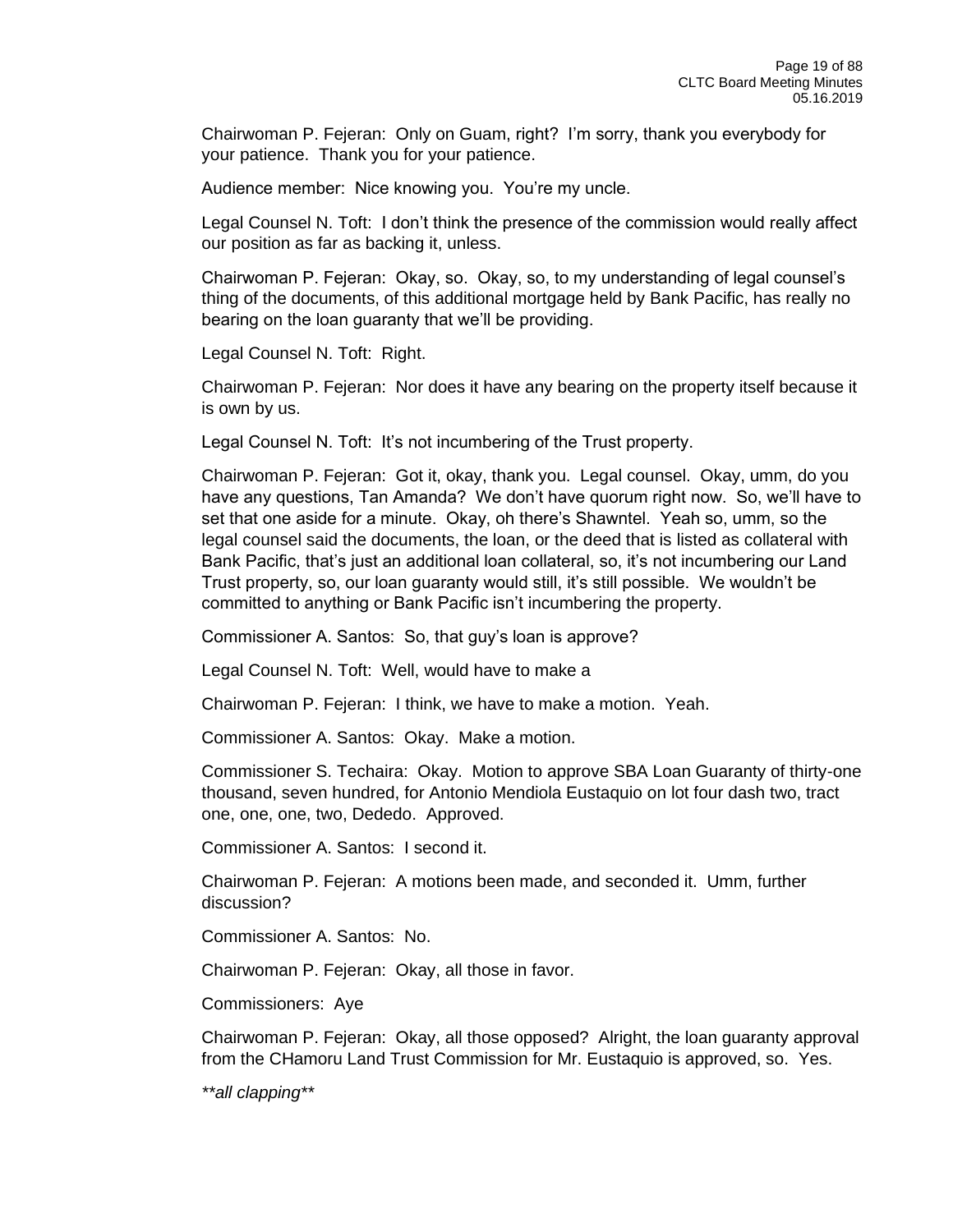Chairwoman P. Fejeran: Okay, thank you guys for the documents, now ahh, k, next item on the agenda is a request for lease, and we have on our list, umm, Poly JB Gay. Do we have a representative for Ms. Gay? Here today, no? Okay, ahh…let's see. So, she is a December 6, 1995 applicant. Priority one, she does not own land anywhere. Ms. Gay completed her survey, as authorized in 2016. The survey map was completed. Okay, Ms. Gay is one of those applicants, she's been in the process with the Land Trust. Umm, to get her residential lease, before she gets her lease, the Land Trust required her to survey her property. So, she was assigned a property but never issued a lease until she got it surveyed. So, it looks like she has it surveyed, surveyed map was turned in and it's recorded. So, umm, the next step, would a, the next step is to approve a residential lease for Ms. JB Gay. Okay, so this is, can we have her file? This is for? L7151-42-3, Yigo. Okay. Okay, so, it looks like she spent, yeah, almost, fourteen hundred dollars. Did she get the survey done? Now, umm, she's fulfilled all the duties, she's invested in the property so, now, umm, I'd like to ask the commission if they can give a residential lease for…

Commissioner S. Techaira: Motion to approve a residential lease for Poly JB Gay, for Lot L7151-42-3, Yigo.

Chairwoman P. Fejeran: Motion has been made.

Commissioner A. Santos: I second it.

Chairwoman P. Fejeran: And seconded it. Umm, further discussion?

Commissioners: None.

Chairwoman P. Fejeran: None? Okay. All those in favor.

Commissioners: Aye

Chairwoman P. Fejeran: Okay, ai's have it. So, her lease is approved. Great. Umm, I appreciate her patience with us, I know that she has been on our agenda several times, her patience umm, and contact her let her know, it's good to go. Umm, I have a question about our constituent matters. We tabled several cases from previous meetings that's on our agenda, and I am wondering why. So, I'll just throw that out there, can you ask the director, I really need him as he is working on the agenda, that he is following through with everything that we are tabling from before and bringing it on to the next agenda. Umm, I mean, umm, pre moratorium lease list, which I know is not, not exactly exhausted. That was never completely, we never completely looked at it as a commission. So, that absolutely has to be back on our agenda. Umm, okay. Okay, next, moving down our agenda is Public Comment. I have the Public comment sheet, and I'm just going to call your name and ah if you can just join me up here. Umm, Joseph Cruz T. Hafa adai sir, if you can state your name for the record.

Mr. Cruz: I am Joseph Terlaje Cruz. I came today to request for a lease agreement, I've been living before eighty-six, I have not received a call, no letter nothing from Land Management or anybody.

Chairwoman P. Fejeran: Okay.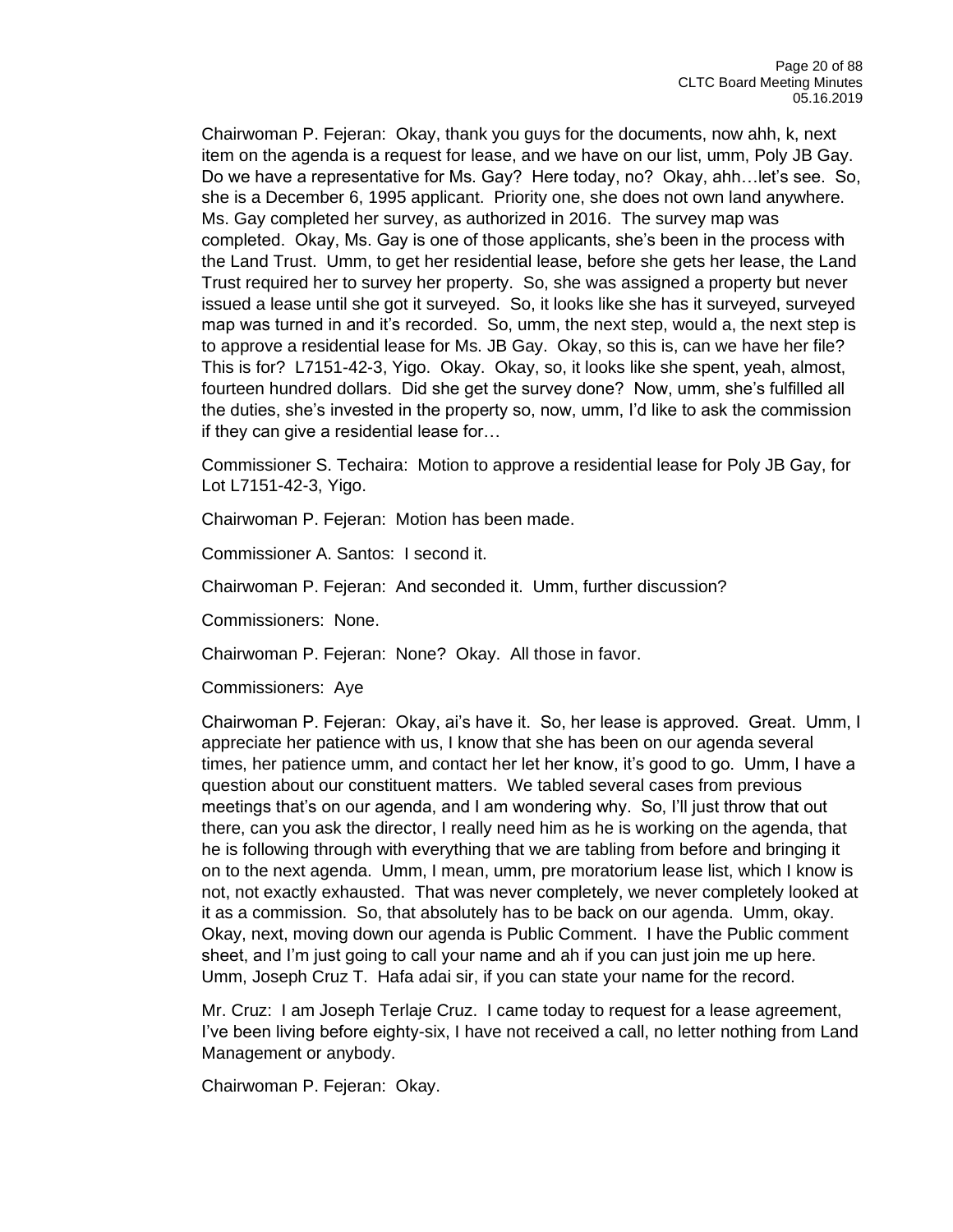Mr. Cruz: I was married and got a divorce and my ex-wife left me with a threethousand-dollar water bill. Which I have proven I am not liable for. I am also requesting from Land Trust if I can reconnect the power and water under my name. The power is hooked up already. I just permission from Land Trust the water.

Chairwoman P. Fejeran: Okay.

Mr. Cruz: I've always been liable for that three-thousand-dollar bill.

Chairwoman P. Fejeran: Okay.

Mr. Cruz: If they plan on collecting, they would have to go to my ex-wife's grave.

\*\*laughing\*\*

Mr. Cruz: May the Lord be with her.

All: Amen

Mr. Cruz: For now, ma'am, I have been through strokes, three stroke surgeries, I cannot be gone anywhere without assistance. Please, I am requesting, I am asking. Just hook up the water.

Commission A. Santos: Work it with Waterworks

Mr. Cruz: Waterworks and I need permission from Land Trust.

Chairwoman P. Fejeran: He needs the utility authorization.

Mr. Cruz: The authorization and requesting for a lease agreement, I cannot be given

Chairwoman P. Fejeran: Have you, have you ever been given a utility authorization?

Mr. Cruz: I was given an authorization by the governor, Governor Bordallo and they don't have a record of it because it being so far back.

Chairwoman P. Fejeran: Okay. Do have a, did you apply for Land Trust back in nineteen ninety-five?

Mr. Cruz: Eighty-six. I was living out there since seventy-six.

Chairwoman P. Fejeran: Yeah, so, he'd be a pre occupier.

Commissioner A. Santos: Pre-Occupier.

Land Administrator M. Borja: Back in two thousand

Chairwoman P. Fejeran: So, he, ahh…

Land Administrator M. Borja: Two thousand

Chairwoman P. Fejeran: Pre-Occupier

Commissioner A. Santos: Must be Arendo maybe, no, arendo.

Chairwoman P. Fejeran: Do you. You know Mr. Cruz thank you for coming today this the first step for you to get working with us, umm, the, what I'd like you to do is to meet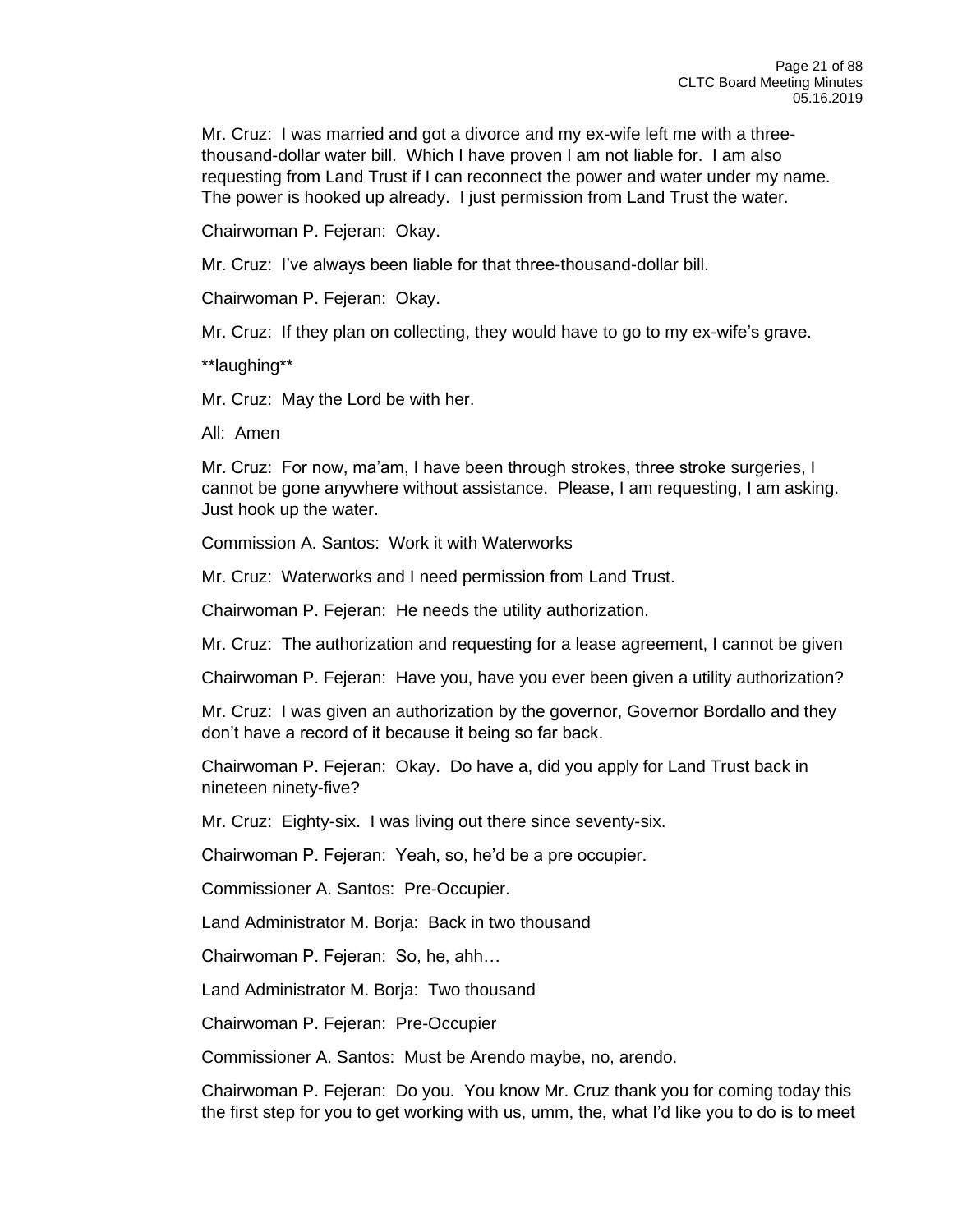with our staff, so they can pull your file, make sure they have all your documents. Documents we need to verify and umm, get you that lease.

Commissioner A. Santos: Issue

Chairwoman P. Fejeran: So, you can get that utility authorization.

Commissioner A. Santos: And issue the lease.

Mr. Cruz: I would really appreciate it ma'am. The ex-wife left everything in chaos where I had to do everything.

Chairwoman P. Fejeran: Yes, sir, I'm, I'm sorry for that. Umm, unfortunately, right now the commission is not in a position to make a determination for your lease.

Commissioner A. Santos: Yeah

Chairwoman P. Fejeran: Right, umm, we need you to see, we need you to work with our Land Trust staff first.

Mr. Cruz: I need some kind of document to hook up the water. I'm paying the neighbor seventy-five dollars a month and I don't even use seventy-five.

Chairwoman P. Fejeran: Yeah

Commissioner A. Santos: So much.

Chairwoman P. Fejeran: Okay, can we have him on our next meeting please.

Mr. Cruz: All Waterworks is asking is an authorization.

Chairwoman P. Fejeran: Yeah.

Mr. Cruz: To hook up the water.

Chairwoman P. Fejeran: Has he come work with the staff before? Just recently? Oh today? Okay.

Mr. Cruz: I work with Guam Power and they reversed a thousand, three hundred power bills under her name. I guess they are going to deal with God on that.

Chairwoman P. Fejeran: Okay. Okay, Mr. Cruz, I'm sorry I can't, umm, the commission can't do anything right now, we have to make sure we have all the documents in order to get you the lease and the authorization. I'm hopeful that really quickly so we can review, the next two weeks before our next meeting.

Commissioner A. Santos: Yeah, I second it.

Mr. Cruz: Thank you very much

Chairwoman P. Fejeran: Can we ahh, they have your contact? Do you guys have their contact information?

Land Agent J. Gumataotao: I think this requires to be schemed, so, this is his area right here.

Chairwoman P. Fejeran: Oh okay. So, the first step is to scheme it.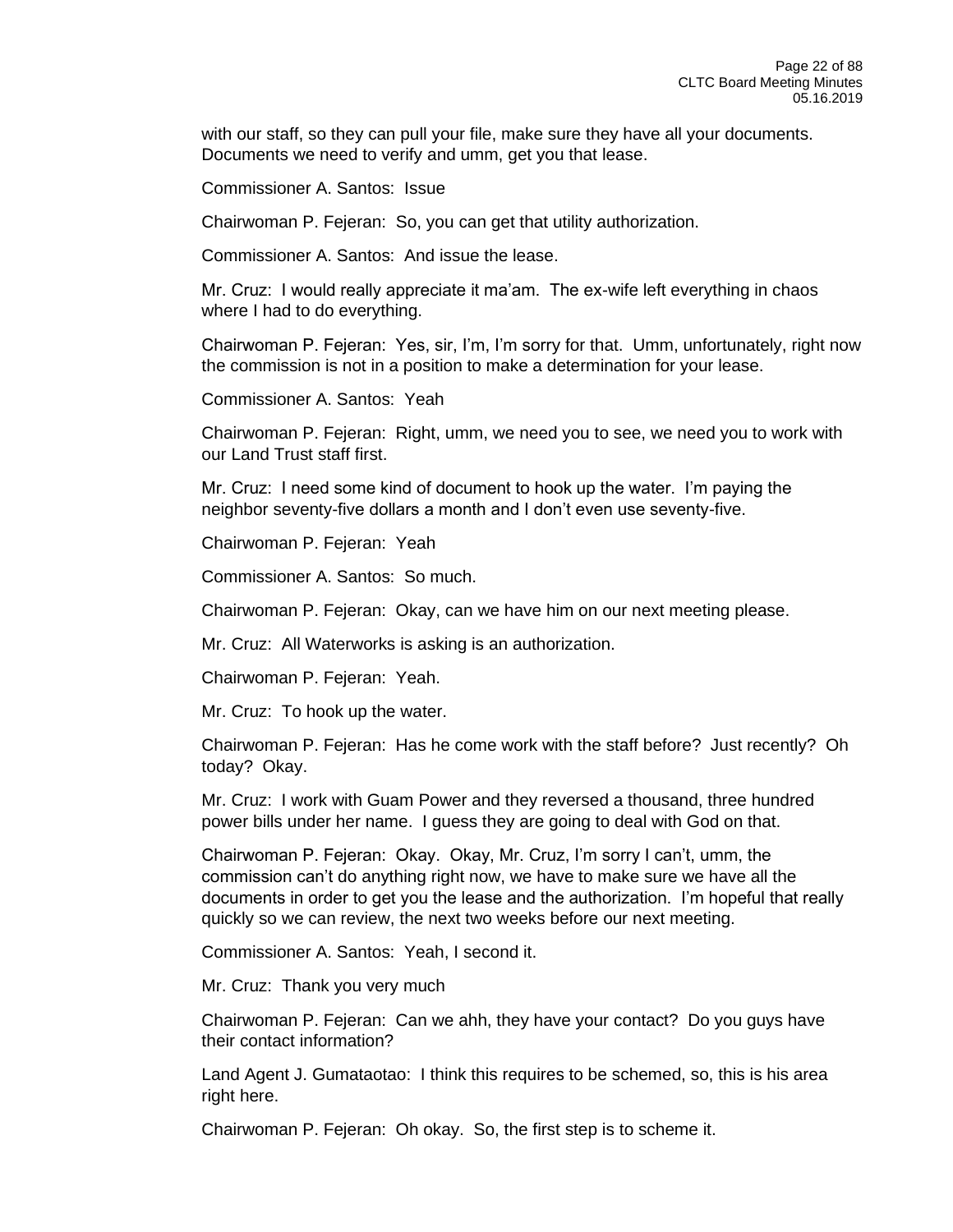Land Agent J. Gumataotao: Well to get the approval first from the commission or the Trust to process his application as time and date. You know, time and date

Chairwoman P. Fejeran: So, we need to have the pre-occupier documentation? So, get the pre-occupier documentation, get it schemed out, so, that at the next meeting we have everything we need to make the lease decision, please.

Mr. Cruz: Whatever paperwork you need done, sir, I will have it on your desk in the next two, three days.

Chairwoman P. Fejeran: Okay.

Land Agent J. Gumataotao: I will give you a call, to confirm which documents are required.

Chairwoman P. Fejeran: Okay. So, they have it. Thank you, Mr. Cruz, thank you. Okay. Okay, next on our public comments sign in sheet is Juanita C. Diaz. I'm sorry. Hafa adai ma'am, thank you for joining us.

Ms. Diaz: Thank you for having us. My name is Juanita C. Diaz.

Chairwoman P. Fejeran: Okay. Umm, just speak in the microphone.

Ms. Diaz: I'm just requesting the umm, authorization to have power restored to my property. Umm, at Flores Rosa Avenue in Dededo. I have had problems because my late husband was in the states seeking medical care, umm, it was disconnected for nonpayment cause we weren't there.

Chairwoman P. Fejeran: Okay.

Ms. Diaz: But a I'm back and he's not no longer with me, so, I am trying to get power restored so, I can develop the property like my parents did before me.

Chairwoman P. Fejeran: Okay. So, you have power it's now disconnected, is there, do you have water?

Ms. Diaz: I have water, yes.

Chairwoman P. Fejeran: Do you have a lease with the Land Trust?

Ms. Diaz: The lease was under my mother's name, she passed.

Chairwoman P. Fejeran: Okay.

Ms. Diaz: And umm, passed it on to me.

Chairwoman P. Fejeran: Okay.

Ms. Diaz: So, umm, I'm trying to maintain it.

Chairwoman P. Fejeran: Okay, so, what we have do is, umm, again, I will direct you to the staff to sit with the staff, the first step is to get the lease, umm, in your name. And that would be an addendum, right? It would just be an addendum to the lease, it is in your name, then we can put in the utility authorization.

Ms. Diaz: Okay, there is a problem, Mr. Gumataotao brought it to my attention.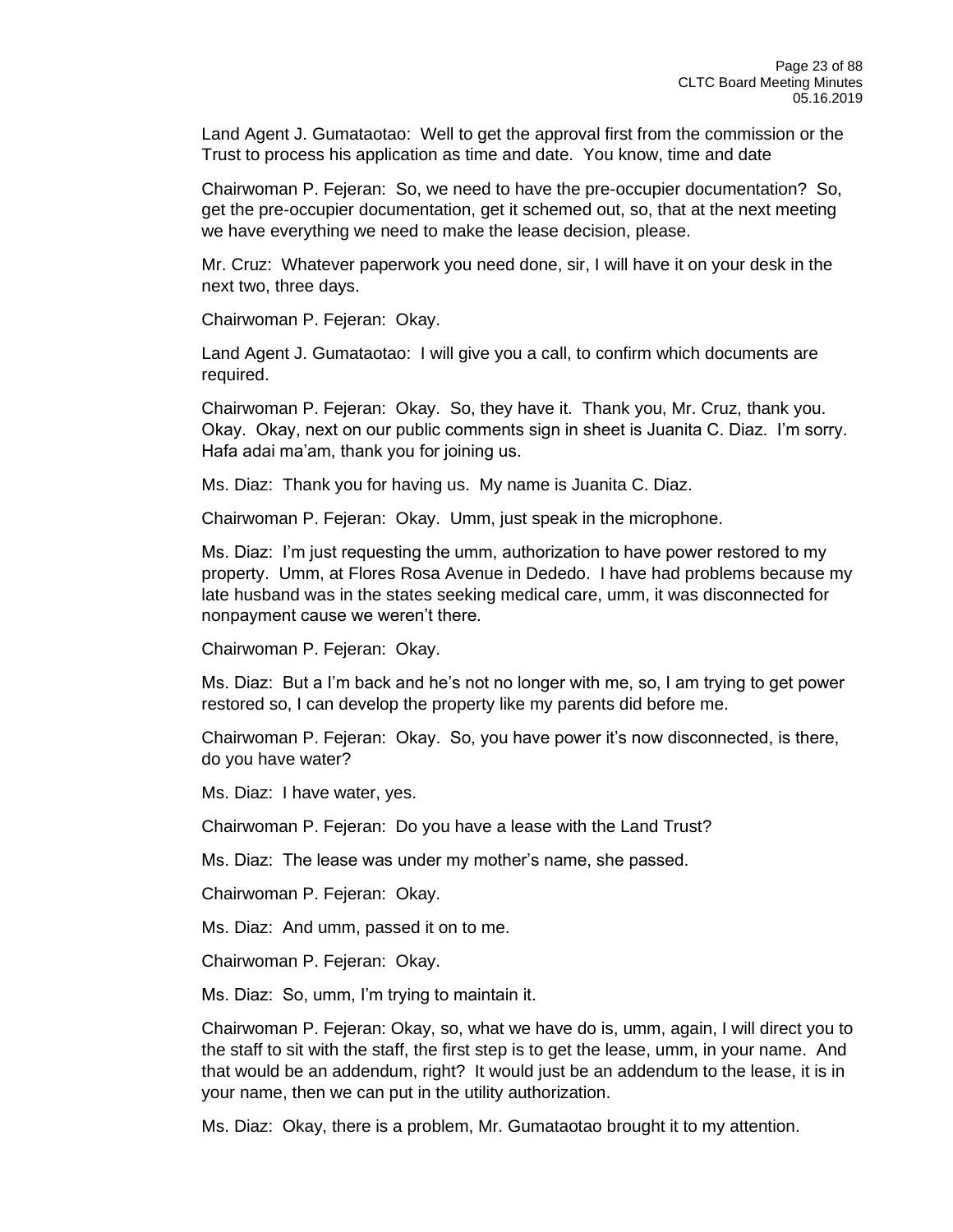Chairwoman P. Fejeran: Okay.

Ms. Diaz: It was brought to my attention, that there is a problem with that right now. As the picture shows, my neighbor had built his house on a portion of my mother's property, and I'm okay that their, you know that their doing that, I don't want to have any problems with my neighbor, they been pretty good with taking care of my parents, while, you know, doing my things. So, I'm okay with them occupying, I'm okay with that. Would like to get power restored.

Chairwoman P. Fejeran: Yes.

Land Agent J. Bragg: I have a question?

Chairwoman P. Fejeran: Yes

Land Agent J. Bragg: So, given that you're okay with the fact that the house is kind of in your lot, is your property surveyed?

Ms. Diaz: No

Land Agent J. Bragg: Okay, so if we were to come in and, umm, do a new scheme, umm, given that it is giving within the half acre to you know umm, I guess scheme you out, maybe, just leave them and give them a different scheme, just accommodate you. Because your property is…

Ms. Diaz: My property

Land Agent J. Bragg: Is not surveyed right?

Ms. Diaz: Either, either, move me to the back a little bit or to the left if your facing the house, you can move to the left a little bit.

Land Agent J. Bragg: It would be more so of a cut shift.

Ms. Diaz: What's shift

Chairwoman P. Fejeran: The one in the top.

Ms. Diaz: Oh.

Land Agent J. Bragg: Because she, it would cut, just to…

Ms. Diaz: I didn't know. I did not know, my mother just took me out there one day, she said okay, your property is from here to here, so, that's the way I looked at it. From one pole to another.

Chairwoman P. Fejeran: Yes.

Ms. Diaz: I did not know that was happening until a Mr. Gumataotao said a they'd been trying to get a hold of me to let me know of that problem.

Commissioner S. Techaira: What kind of structure is that on the property?

Commissioner A. Santos: Is that a wooden structure?

Chairwoman P. Fejeran: Wooden structure here or concrete?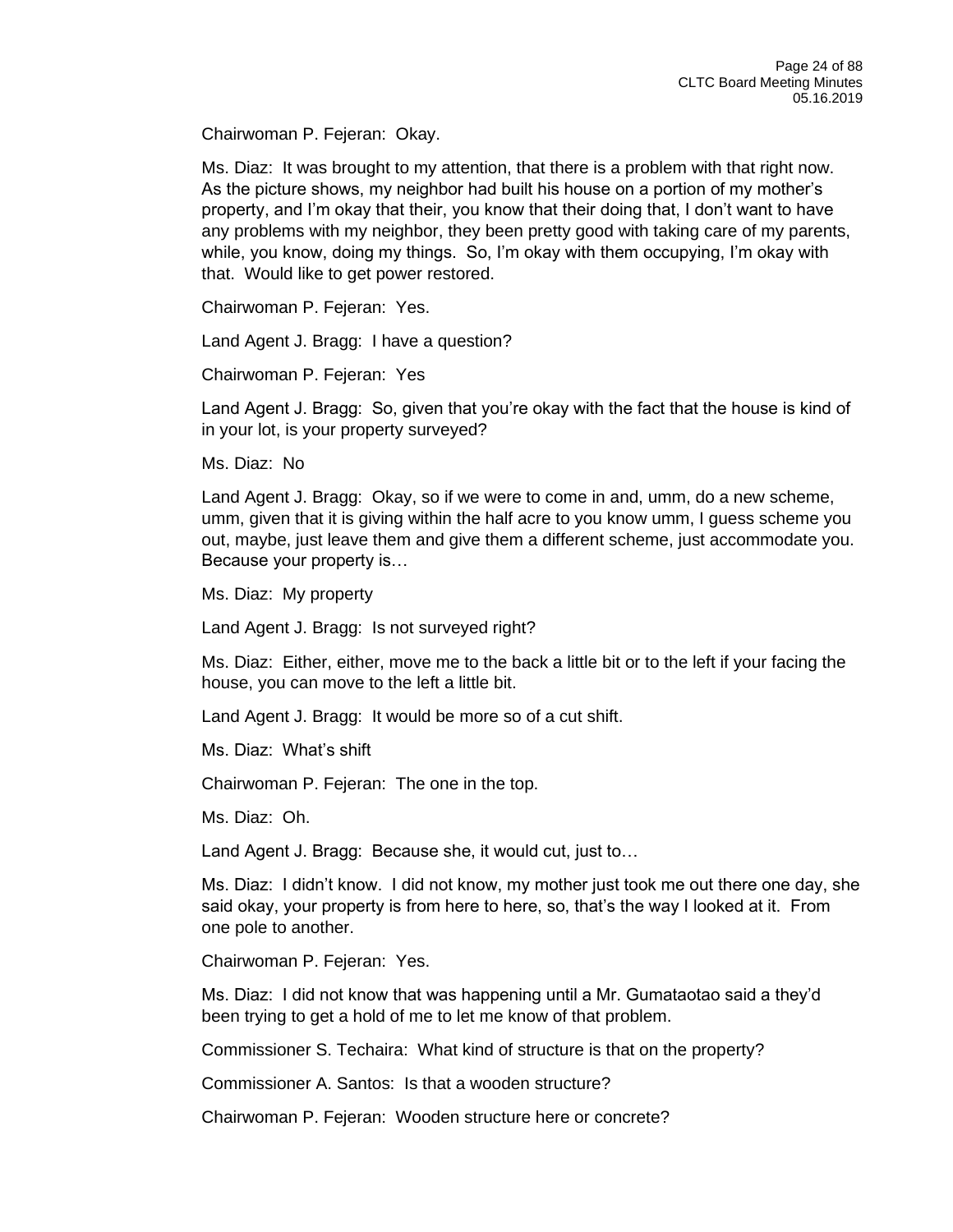Ms. Diaz: My, my house, the one that my parents built is a semi foundation. Walls were concrete.

Commissioner A. Santos: Semi

Commissioner S. Techaira: The encroaching property

Chairwoman P. Fejeran: The neighbor's home?

Mr. Cruz: Wood and Tin

Commissioner A. Santos: Wood and Tin

Chairwoman P. Fejeran: Wood and Tin?

Land Agent J. Gumataotao: So, initially when we were, when I first worked on this, okay, we were supposed to transfer the file from the mom to her…

Chairwoman P. Fejeran: Okay.

Land Agent J. Gumataotao: But because of this encroachment issue, it kind of put everything in a stand still. So, if she's willing to, to getting a reduction in acreage from a one acre to half acre we could probably do a, put the lot line up somewhere around here, and it will still meet the minimum requirements for EPA, regarding septic and sewer.

Chairwoman P. Fejeran: Okay.

Land Agent J. Gumataotao: But other than that, if she, if she wants to try to pursue a lease, or transfer the lease, maybe, you recommend she does an affidavit that the fact there is an encroachment issue, and you know. Going forward from after a decision has been made on the lease, and the encroachment still exist, at least she acknowledges, acknowledged, otherwise, you know has the option to a reduce acreage, from one acre to half acre. Just so we can exclude that portion out.

Chairwoman P. Fejeran: Okay

Land Agent J. Gumataotao: So.

Chairwoman P. Fejeran: Is the neighbor a lessee?

Land Agent J. Gumataotao: The neighbor is a

Chairwoman P. Fejeran: A Land Trust?

Land Agent J. Gumataotao: Yeah

Chairwoman P. Fejeran: Lessee?

Land Agent J. Gumataotao: Beneficiary? Something like that, like a beneficiary. This whole area is all brothers. Their all brothers and sisters.

Land Agent J. Bragg: But when you survey it, right, this as is, they're going to survey including that house. That's why if you're agreeing to reduce your lot to a half acre, as what Mr. Gumataotao was advising then, the surveyor will survey, you know, your area. If not, they're going to include that house.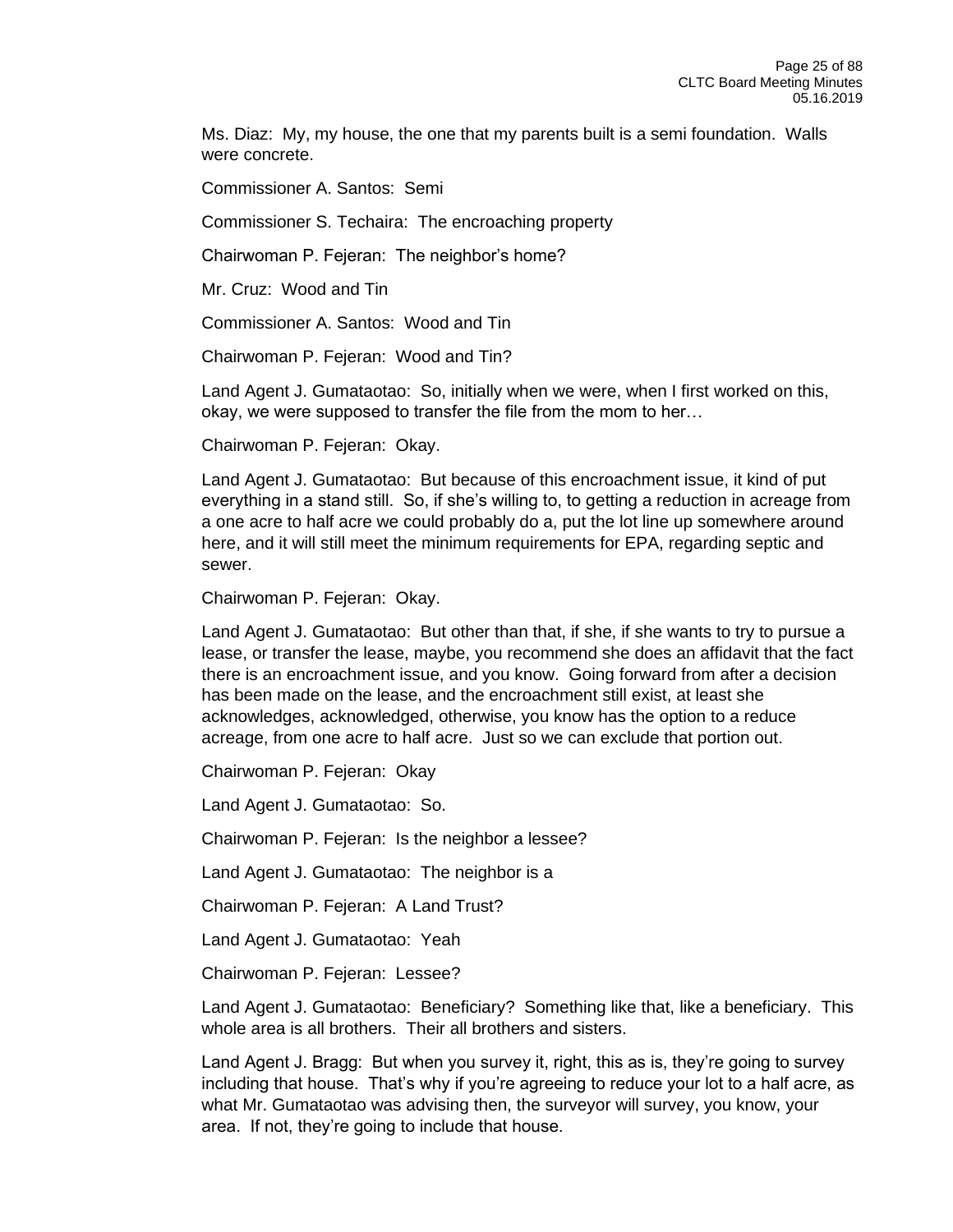Mr. Cruz: It's Agriculture, my nephew, I already talked to him and he has to remove his house. He knows his house is on your lot.

Chairwoman P. Fejeran: Okay

Mr. Cruz: Wood and tin structure, it can be removed.

Chairwoman P. Fejeran: Okay, so, you do not want to reduce your acreage, you want to keep that property, so you're going to work with your relative neighbor to move his structure out. The thing is when we go and get your mother's lease,

Commissioner A. Santos: Reduced.

Chairwoman P. Fejeran: Into your name, just want to make sure that when we have that lease, it's identifying the property appropriately. And a, and a, as we were saying, you know, sitting here today and knowing there is an encroachment…umm, we have to decide what we're going to do with that. Are we going to keep your property as it is in the lease, and as we see it today, and have that encroachment removed? Or the alternative, which is…

Commissioner A. Santos: Take the half acre.

Chairwoman P. Fejeran: Is to reduce your lot line, lot property, move your boundary, and redefine the property so that, when the lease is in your name, it is accurate.

Ms. Diaz: I'd rather keep it the way it is.

Chairwoman P. Fejeran: Keep it like it is?

Ms. Diaz: Yeah. The way my parents left it to me.

Chairwoman P. Fejeran: Okay.

Ms. Diaz: I'd rather keep it like it is.

Chairwoman P. Fejeran: Okay. Okay, so then, I think, please talk with your neighbor that they can remove the encroachment. But in the meantime, what is it an affidavit?

Land Agent J. Gumataotao: That's what I would suggest, only so the trust…

Chairwoman P. Fejeran: She's acknowledging that she knows that has to be moved off, what is her property.

Land Agent J. Gumataotao: Just, I mean, she has an Agricultural, a, the mother has an Agricultural lease, and she acknowledges the fact that there's an encroachment. In the future the trust can conduct a compliance, if the house still exists, then she's definitely not going to meet the minimum requirements to farm, you know.

Land Agent J. Bragg: She won't be in compliance.

Land Agent J. Gumataotao: Yeah, you know what, I mean, the bottom line is we don't our lessee's to be not compliant, we want them to be compliant with the law, so, either, the best recourse I think, is to reduce an acreage, I mean…

Chairwoman P. Fejeran: Or just ensure that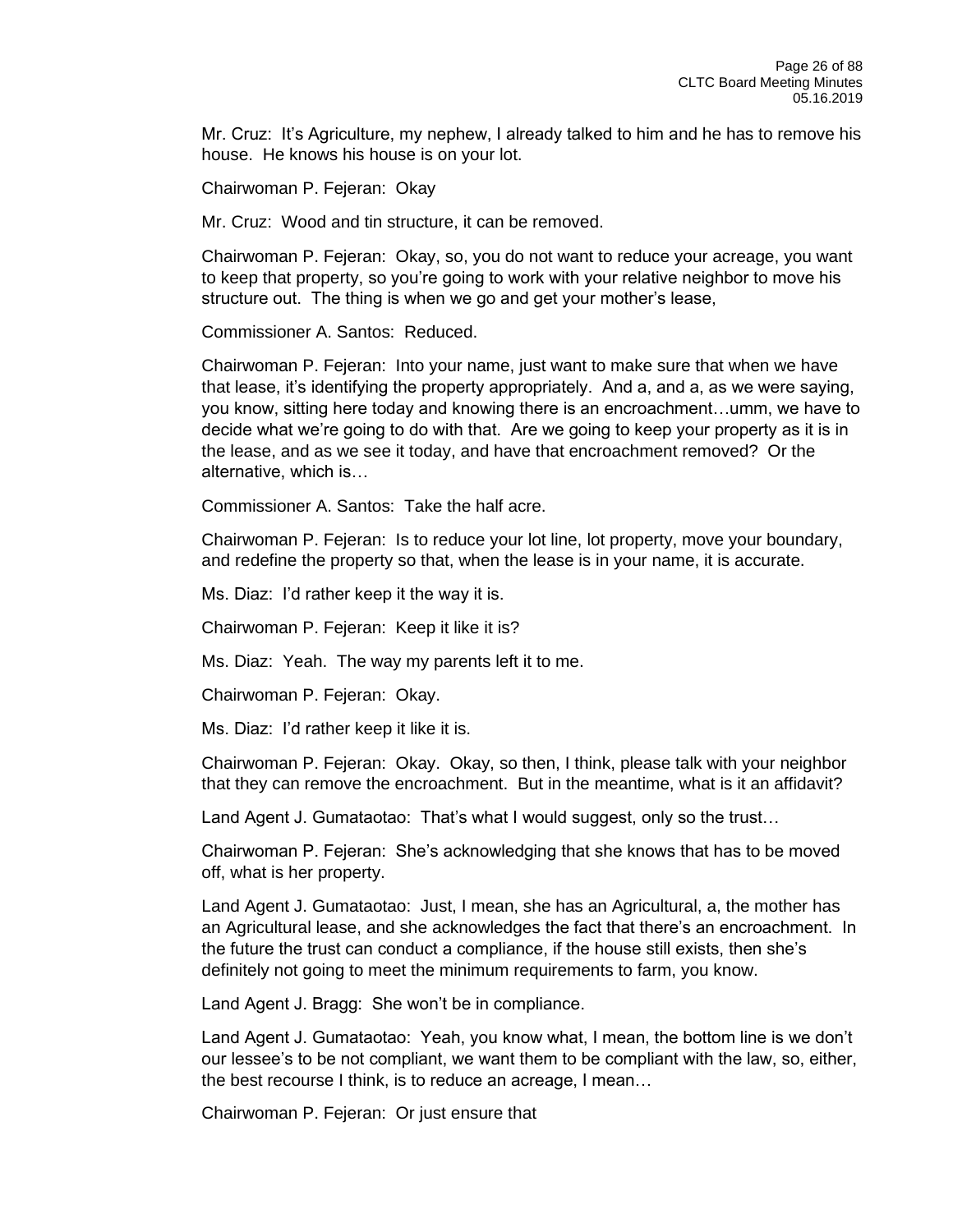Land Agent J. Gumataotao: The house…

Chairwoman P. Fejeran: The house is removed. We can't have both, we can't allow the home to stay there, and issue the lease. And issue you a lease for the whole property. So…

Mr. Cruz: I know that under Land Management, there is a setback of eight feet or ten feet back from the property line. I will speak to my nephew, ma'am. I will have him remove the wood and tin structure.

Chairwoman P. Fejeran: Okay, so, then, for now we would need an affidavit.

Ms. Diaz: Just to get the power in, that's all I need.

Commissioner S. Techaira: Oh, but we just want to make sure you understand that when you do it a certain way, it will adjust some of those factors, right. The acreage will

Chairwoman P. Fejeran: She does not want to a reduce her property. She's going to have the structure removed. But we will need an affidavit stating that you will be having that structure removed, so that you can maintain your lot line, or your mother's lot line. In the meantime, the staff would have to go through the process of transferring the lease from your mother into your name, and then, umm, that would just be an addendum, that can be done at the Administrative level. And once that addendum is completed, then we can issue you the utility authorization. Okay, thanks for coming, I think that's a pretty clear process. Do you have any questions?

Ms. Diaz: No, you know, I just, like I said I really, the ranch was built with a handicap person in mind, my parents were both elderly, and they built it to, my sister is handicap, we had problems right now in my house. My being that the best course would be the two of us, because we are both widows, is from the ranch, wheelchair accessible, bathroom is wheelchair accessible, and, and with my house, currently does not meet the disability standards. So, that's why I wanted to have power installed so I can move to the ranch. Umm, Joe is my neighbor, you know, he's there when I say, hey Joe I need help, he's right there. So, that's why I wanted the power installed. So, I can move to my ranch and develop the property like my parents did.

Chairwoman P. Fejeran: Okay, you know what, umm, is there a way legal counsel that we can, considering the mother has a lease we have this course of action to get the addendum, to sign for the lease, umm, can we issue something that umm, we can give to her today to approve the utility authorization?

Legal Counsel Toft: I think we can, I mean,

Chairwoman P. Fejeran: She has an existing lease by her mother who has passed away so, it's been passed to the beneficiary.

Commissioner S. Techaira: Beneficiary

Legal Counsel Toft: Right, I don't see an issue.

Chairwoman P. Fejeran: Yeah okay, okay. Yeah, that's right, okay. So, then, we can issue, would it be a utility authorization?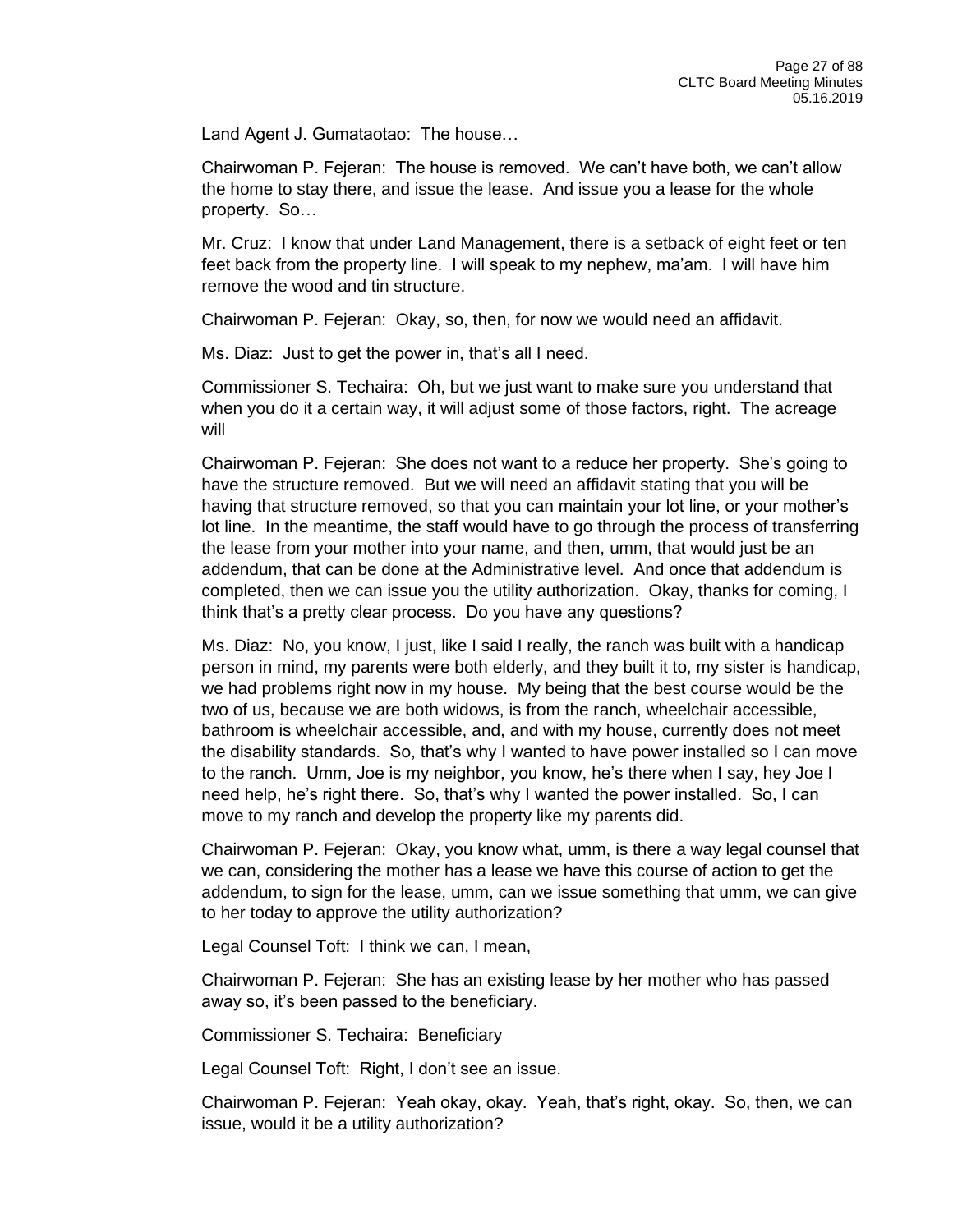Legal Counsel Toft: Right

Chairwoman P. Fejeran: Okay, based on the lease that will be passed down now in her name. Yeah? Okay. So…reading the motion, perhaps? Right, because it's not currently in her name. Juanita C. Diaz. Oh, we don't have it.

Commissioner S. Techaira: Oh, we don't?

Chairwoman P. Fejeran: Can we see your mother's lease?

Ms. Diaz: Sure.

Chairwoman P. Fejeran: So, umm, you can go off this.

Commissioner S. Techaira: Motion, motion to approve utility authorization, to issue utility authorization for Ms. Juanita C. Diaz, for portion of lot 10120, Dededo, containing not more than one acre, subject to survey.

Commissioner A. Santos: I second it

Chairwoman P. Fejeran: Okay, a motion has been made and second it. Umm, I just want to umm, clarify.

Land Agent J. Gumataotao: Maybe you can restate the motion.

Chairwoman P. Fejeran: Oh, okay, it's a different lot number? Oh, based on a masterplan. Sorry. Sorry that motions…

Commissioner S. Techaira: Been retracted

Chairwoman P. Fejeran: Retracted.

Legal Counsel Toft: inaudible.

Chairwoman P. Fejeran: Ms. Diaz, what was your mother's name?

Ms. Diaz: Rosa Martinez

Chairwoman P. Fejeran: Oh, but the utility authorization will be under her name.

Commissioner S. Techaira: Alright, motion to amend, to amend the previous motions to issue utility authorization under Juanita C. Diaz, for a portion of lot 10120-112, Dededo.

Commissioner A. Santos: And I second it.

Chairwoman P. Fejeran: Okay, a motion was amended and seconded by Tan Amanda. So, again this is in regards to the lease, umm, for her, that her mother currently holds. Ms. Rosa Martinez Caligo.

Ms. Diaz: Yoshi-Caligo

Chairwoman P. Fejeran: Yoshi Caligo. Okay, umm, further discussion?

Commissioners: None

Chairwoman P. Fejeran: All those in favor.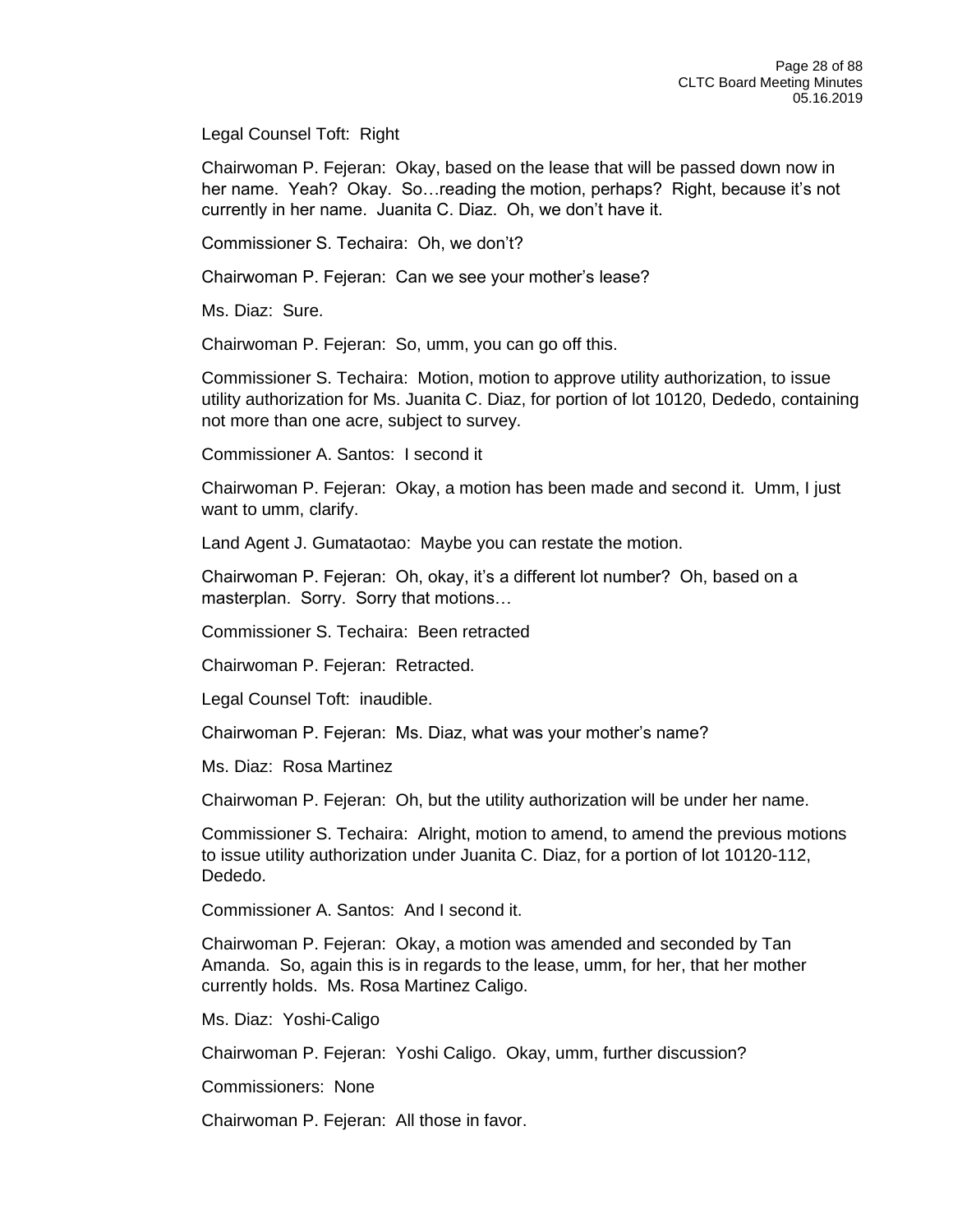Commissioners: Aye.

Chairwoman P. Fejeran: Okay, aye's have it. Motion passes. Okay ma'am

Legal Counsel Toft: You have to do twice. So, that's on the amendment, voided document so that now you got to vote on the overall.

Chairwoman P. Fejeran: Well voted on the utility authorization to be prepared.

Legal Counsel Toft: No, no, sorry, think of it as …. inaudible.

Chairwoman P. Fejeran: Yeah.

Legal Counsel Toft: You got the, initial motion was made and seconded it, and then there's a discussion, then an amendment that was made and seconded it.

Chairwoman P. Fejeran: Oh.

Legal Counsel Toft: That vote was on the amendment to be applied, so, now the overall needs to be approved.

Chairwoman P. Fejeran: Okay, so, now umm, I'd like to ask the commission of a vote for the overall motion that was made for the utility authorization. All those in favor?

Commissioners: Aye.

Chairwoman P. Fejeran: Aye, okay aye's have. Thank you, legal counsel. Make sure we are all eyeing the same thing, the right thing. Okay, so we can, the staff will issue the utility authorization so you can get the power, thank you for your patience.

Commissioner A. Santos: Thank you.

Chairwoman P. Fejeran: Glad we can take of that today.

All clap

Chairwoman P. Fejeran: Okay, next on our public comment, Clement G. Bermudez. Hafa adai sir.

Mr. Bermudez: Yes, my name is Clement G. Bermudez. Umm, I had been waiting for this a, more than twenty years already.

Chairwoman P. Fejeran: Yes.

Mr. Bermudez: I applied for the Land Trust since a October 1, 1997. But when I went back and check, you know a couple of years, go and take the Arendo and get my land. They told me that I'm not qualified, so, what I did was I took my common law, she's right over there sitting down and I had a letter here, that we wrote down a to transfer it, to under her name because I'm not qualified for it. But I'm been waiting long for it and still no processing. I don't have the land and so, I came here today to let you guys know or want to see it.

Commissioner A. Santos: Does he have a lease under his name?

Mr. Bermudez: I just want to know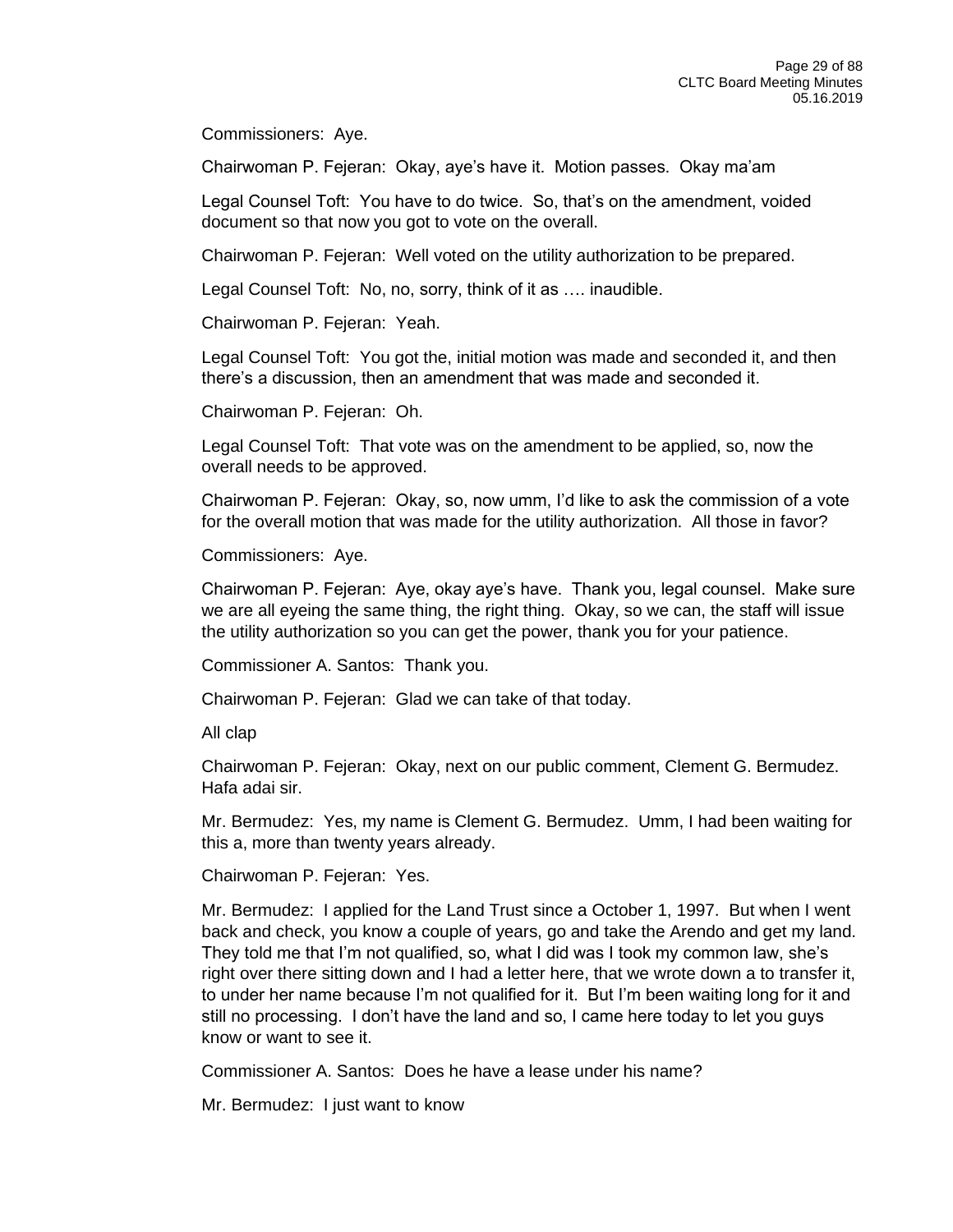Legal Counsel Toft: So, we need to have the rules and regs first. This is basically a proposed transfer, pitch to the Legislature with our most recently umm resolution 2018- 09. But currently it's not available to be done under our rules, so.

Chairwoman P. Fejeran: So, the switch, so, umm, sorry Mr. Bermudez, has legal counsel was saying that the switch that was authorized back in two thousand thirteen, between you and your common law wife, is, was found to be illegal by the Attorney General last year. So, the commission, umm, cannot recognize that the switch that happened. That your common law took your place in line. So, I'm sorry, umm,

Legal Counsel Toft: Hopeful that the Legislature will address the issue

Chairwoman P. Fejeran: Yeah.

Legal Counsel Toft: We have proposed Legislation that will allow us to do that.

Chairwoman P. Fejeran: So, it's out of our \*\*inaudible\*\*we really have no umm, no remedy for this, umm, it would have to be done by the legislature. See we have rules and regulations. If you're unqualified, means you don't meet the definition, is that right in the CHamoru Land Trust Act.

Mr. Bermudez: I don't understand, \*\*inaudible\*\*

Chairwoman P. Fejeran: So, you, were you, do you become a US citizen by virtue of the Organic Act?

Mr. Bermudez: No, not really, my mom was born on Saipan, I was born here in Guam nineteen fifty-one. But my mom, my parents are back in Saipan. I don't know, I don't really understand why I'm not qualified.

Commissioner A. Santos: Oh, CHamoru but from Saipan.

Chairwoman P. Fejeran: Okay, well maybe that's what we can have the staff look into. I have your umm, we have a file, under your name. So, because the switch we can't, basically…

Mr. Bermudez: The reason why I tried to switch it because they told me I'm not qualified.

Chairwoman P. Fejeran: Okay, well we have to go back and look at the original application, which we have in file and see the documents there to determine that qualification and if you really are qualified or if you're unqualified.

Commissioner A. Santos: Is the wife a, does the wife, did they approve the wife?

Chairwoman P. Fejeran: No. Well she was qualified, I guess.

Commissioner A. Santos: So, she can come and apply.

Chairwoman P. Fejeran: But it will be at a later date, so, she. Unfortunately, we have to look at your application determined unqualified.

Commissioner A. Santos: You what come and apply.

Mr. Bermudez: Me?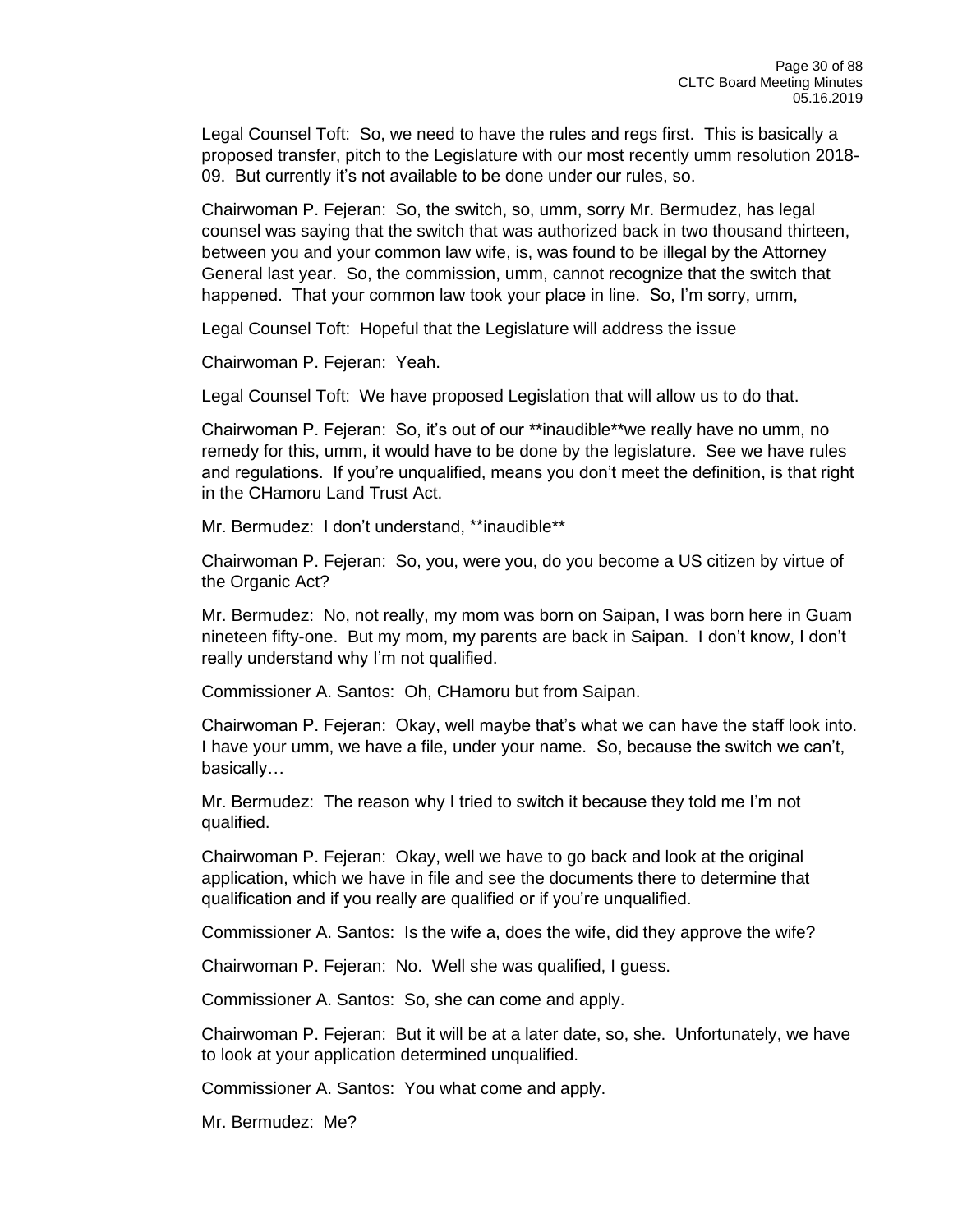Commissioner A. Santos: Your wife.

Mr. Bermudez: Just let me know why? Why is it that I'm not qualified?

Commissioner A. Santos: Because your parents are not born in Guam, that's why.

Chairwoman P. Fejeran: Well if you, yeah. If you or your parents became US Citizens, from the Organic Act, in nineteen fifty. Then you would be qualified, but you were born nineteen fifty-one. Here, so, then we have to look at, I don't know, what do we do for?

Land Agent J. Bragg: Sir, have you ever gone to the MARC Research in UO, at UOG?

Mr. Bermudez: What is that?

Chairwoman P. Fejeran: MARC, it's a research institution. What would he be looking for? What documents would he be looking for?

Land Agent J. Bragg: So, both parents are born in Saipan, correct?

Mr. Bermudez: Yes.

Land Agent J. Bragg: How about your great, your, your grandparents?

Mr. Bermudez: Umm, they're from Saipan.

Land Agent J. Bragg: They're from Saipan? How about your…do you have any descendants, that were, you know, that were born on Guam after eighteen ninetyeight?

Mr. Bermudez: No, I don't know.

Land Agent J. Bragg: So, we give the opportunity for our constituents, to go to the MARC Research Library, at the university, and you can get documentation from them and they will do the research. And then, from there they'd either advise you if they have something on their linage tree under your family.

Chairwoman P. Fejeran: Could it also be that, were your parents here in nineteen fifty? Were they living on Guam in nineteen fifty?

Mr. Bermudez: Yes, they were.

Chairwoman P. Fejeran: Is that how they became US Citizens? So, if they were here, there can be proof that your parents were here in nineteen fifty, that would qualify you.

Commissioner A. Santos: Yeah, under the Organic Act.

Land Agent J. Bragg: Just have to take the initiative to go to the MARC Research.

Commissioner S. Techaira: Okay, where's and how, can you provide the steps because seems a little intimidating but he's just going to go there and what happens?

Chairwoman P. Fejeran: Yeah.

Commissioner S. Techaira: He's just gonna go there and maybe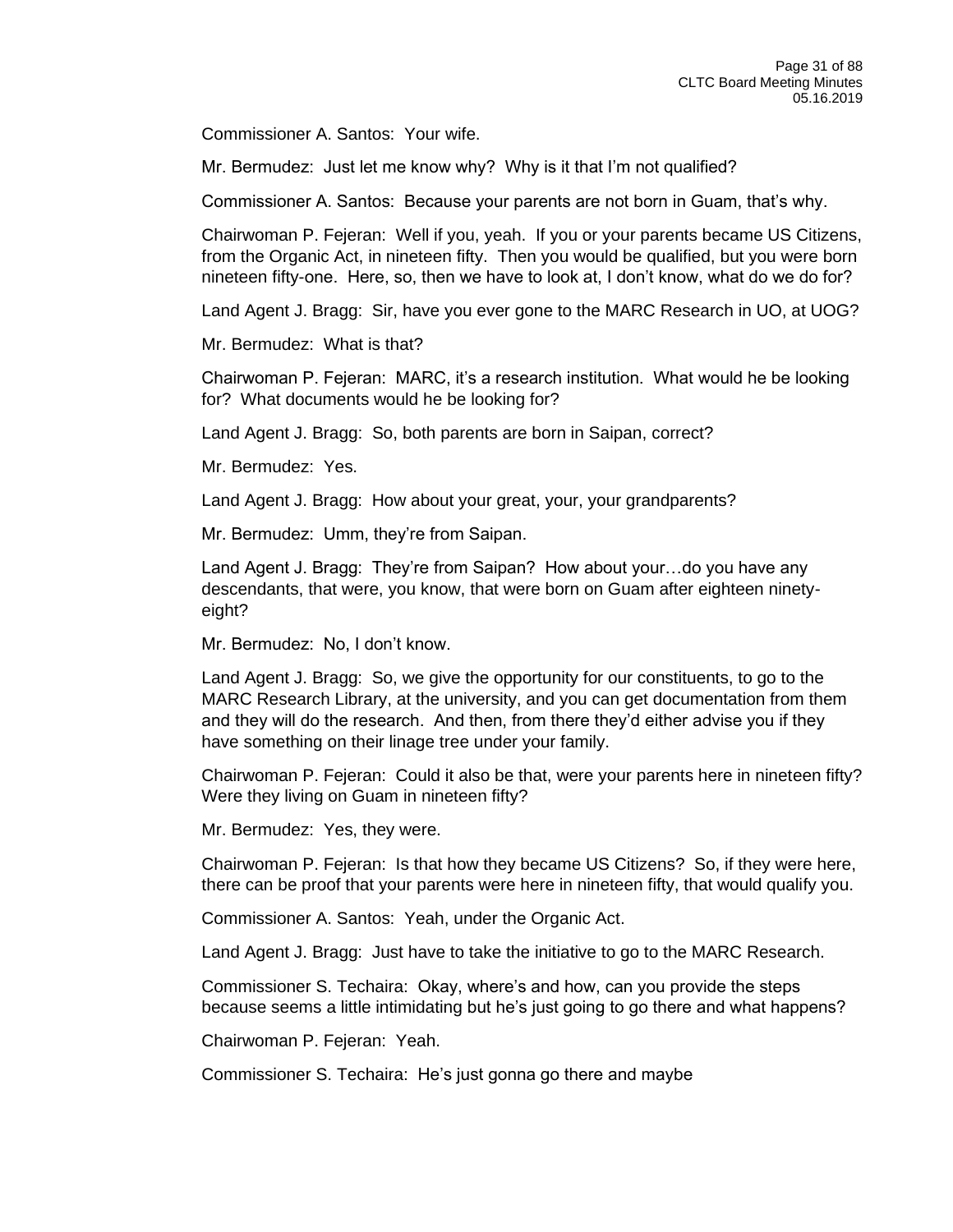Land Agent J. Bragg: Because, they're very aware, we send a lot of our clients up there so, they're very aware, that possibly CLTC clients will get some research in regards to…

Commissioner S. Techaira: Is there a way we can guide them or it has to be personally done? Can it be one of you? Just see.

Land Agent J. Bragg: Umm…

Chairwoman P. Fejeran: Even just a letter, saying that, you know, he was born in ninety fifty-one but just his parents were living here.

Commissioner S. Techaira: Just help him write it down.

Land Agent J. Bragg: Just come and see us sir, so, we can do a breakdown of your family tree possibly, so that we can work with one of the individuals that we work with, so, we just need a breakdown possibly submit it to them, and then from there they'd advise us weather they have any documentation or not. So, just come and see us. Sir, update your contact and we'll give you a call possibly by tomorrow. Or come in and see us tomorrow.

Chairwoman P. Fejeran: Okay.

Mr. Bermudez: Thank you very much.

Chairwoman P. Fejeran: Thank you Mr. Bermudez. Okay, the next for public comment is Ms. Francis Faria. I'm sorry about that, hafa adai ma'am.

Ms. Faria: I was here and then asking to be placed on the board to change the area that I was assigned and then somebody from \*\*\* said they will look into then, somebody was going to look into it, then somebody said they would get in touch with me. Well that didn't happen. Nobody told me about the meeting and my friend was here that day and called me up and told my sister that my name was mentioned on the following meeting, which I didn't know. And then I couldn't come in last month and I just had a death in the family too. So, I'm here today.

Chairwoman P. Fejeran: Okay.

Ms. Faria: I just came in on public comment because I just wanted to know

Chairwoman P. Fejeran: What's the status.

Ms. Faria: Yes.

Chairwoman P. Fejeran: Okay. Well I just want to apologize, I remember your name on the agenda and I know that our staff tries their best to get a hold of people on our agenda, guess they were not able to get a hold of you.

Ms. Faria: My phone is always with me, it's okay whatever happened

Chairwoman P. Fejeran: Okay. What is the status, let me see?

Ms. Faria: The property that I was assigned to is a ponding basin.

Commissioner A. Santos: Ponding basin.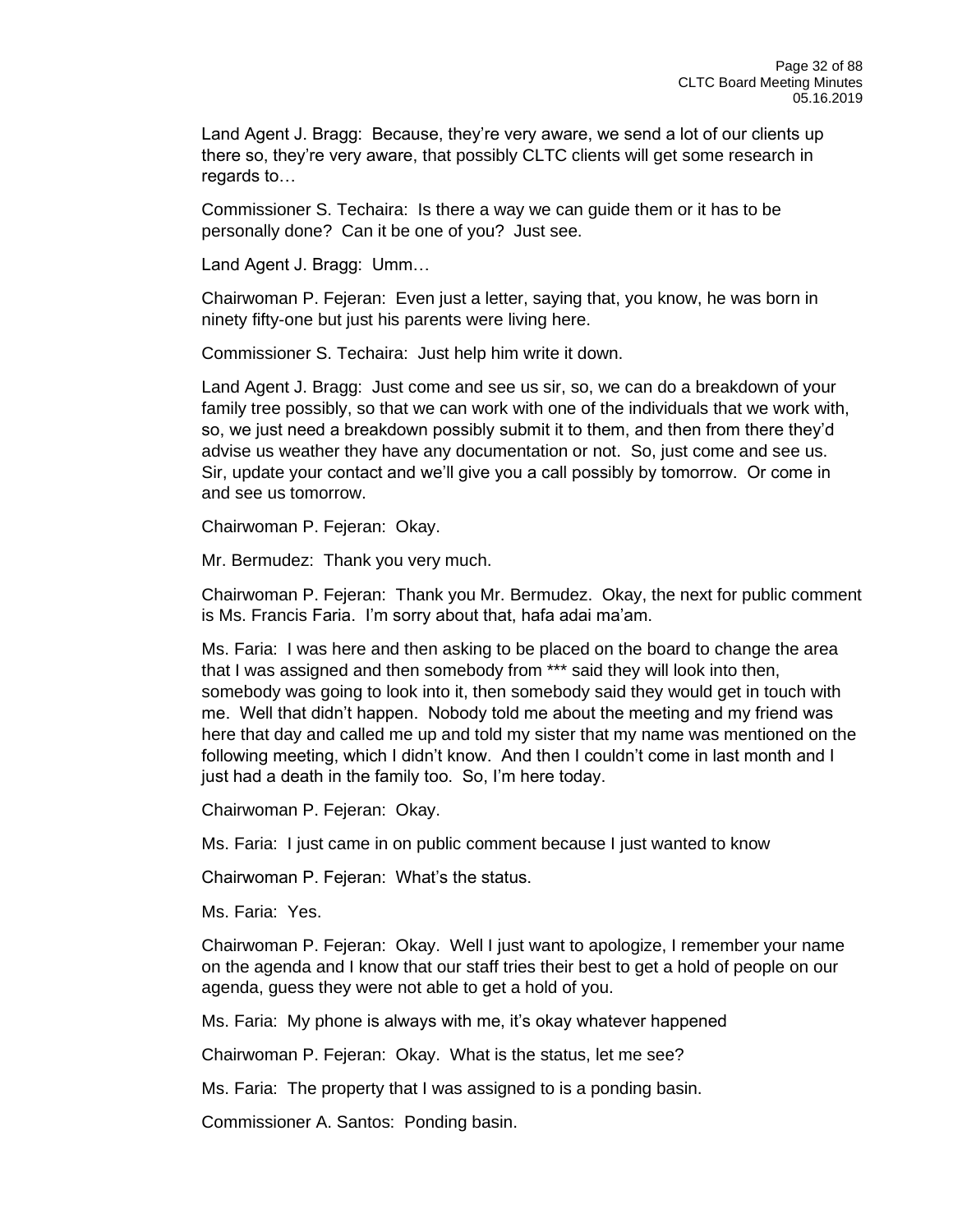Chairwoman P. Fejeran: Okay, yeah so, this

Ms. Faria: It's a swimming pool.

Chairwoman P. Fejeran: Okay, yeah I remember and that's also were your family is located.

Ms. Faria: Yes

Chairwoman P. Fejeran: Okay, so, this was at our April eighteenth meeting. We did visit it as a commission and we looked at, I guess we approved relocation for you, so, now it's just pending a suitable site. So, now we asked for you to meet with the staff.

Land Agent J. Gumataotao: This one is, ah, we're trying to find a, Ms. Faria I tried to contact you on your numbers but I believe it was disconnected or I can't remember what, so, I did write it in your file. When the board approved the relocation, we were going to seek relocation to another sub division, but you stated that you didn't want to, you wanted to be kept somewhere in that same area that your father and your family grew up. Which we decided to go with this property here in the corner.

Ms. Faria: Where?

Land Agent J. Gumataotao: The one in, it's in front of the, or it's behind the GWA pump station, the little pump station there at the corner of Ha'hasso and Route 3. We were just waiting for a memorandum from Guam Waterworks, regarding…

Ms. Faria: Is the pump station that goes inside the pipeline?

Land Agent J. Gumataotao: I'm not sure. I, just a minute.

Ms. Faria: Check nai. Because where my grandma used to stay. If you go back to the history, it's that I was under the Arendu, my father, is a Vicente, and my sister also, we have the Arendu. At the time of the birth of Land Trust, it was Arendu. And I have stated to this board that my memories are so vivid with if we have a lease with Land Management and Agriculture, we always have a meeting up at Dededo to say this is what we're talking about that they're going check and my father told me to hang on to my documents on Arendu. But sad to say I lost it in the typhoon all of it and I had to go back and forth with this thing so, with the late Joe Cruz, with the late Monte. I've been trying since we had the Arendu, I know the agreement was the people that already had Arendu has that first priority even if they applied first twenty years ago. And then, I found out when my father passed away, we were going back and forth to the ranch, but first thing I knew. When I checked with Land Management then Director Joe Cruz, he had somebody go out with me, and then we found out that the one right next to my dad, which is my area, where today the pump was built on and they told that people that are there illegal. So, up to present still waiting and I just found out not to long ago that the property where my father is, once upon time somebody was sitting in it that is not supposed to. And I did ask Mr. Gumataotao if I can get located back to that area. We have water, we have power. It's been surveyed, I don't have money to do all these things

Chairwoman P. Fejeran: And where is this and what relation to our we talking about?

Ms. Faria: \*\*\*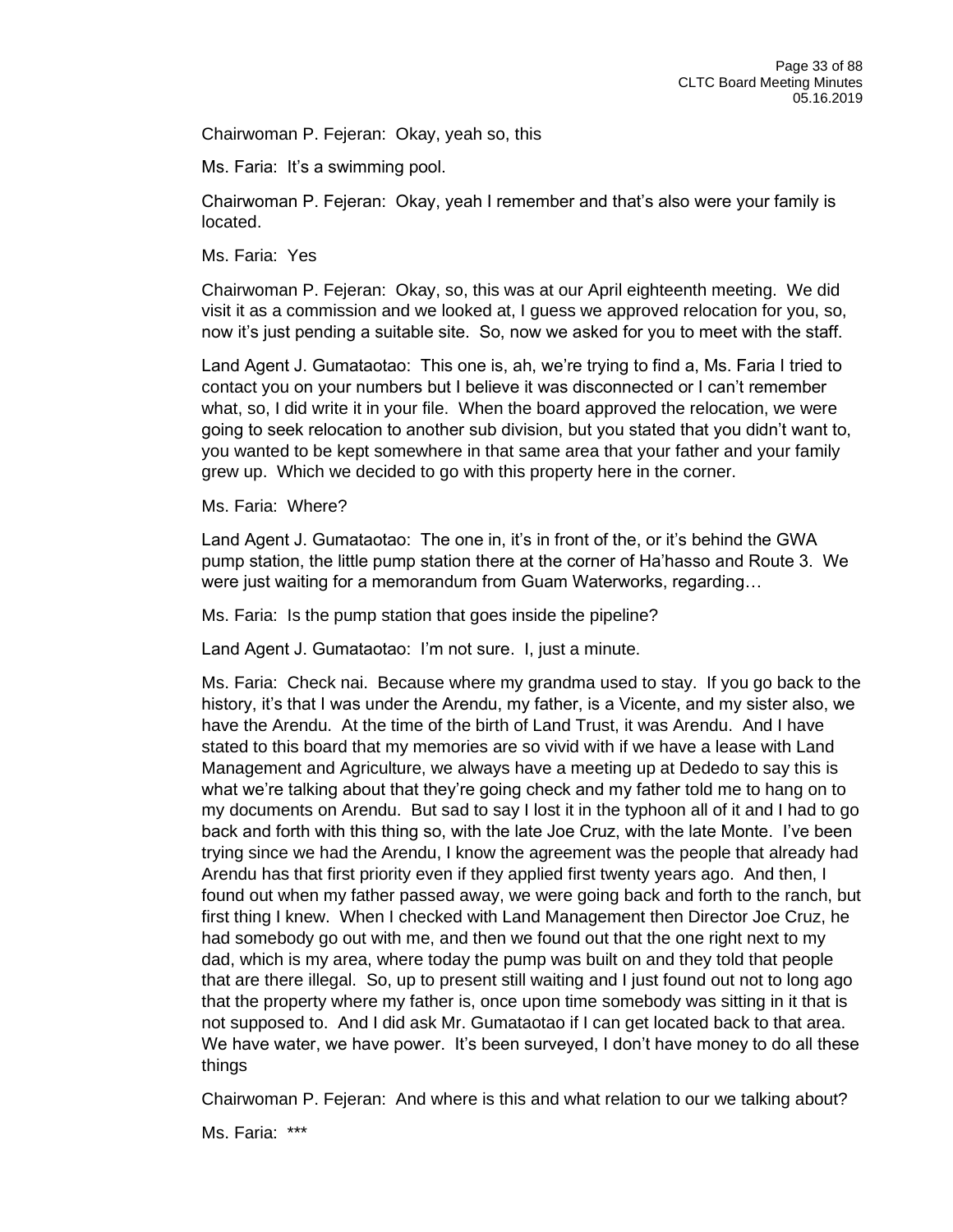Chairwoman P. Fejeran: At the water pump? Oh no.

Land Agent J. Gumataotao: Well it's ahh, right here.

Chairwoman P. Fejeran: So, you want to move into the property that was your fathers? That's the one that you want?

Ms. Faria: Yes.

Chairwoman P. Fejeran: But we're trying to do, what we want to do is put you where you want to be but not somewhere that's not useable. So, let's see if we can do that.

Ms. Faria: Yes

Chairwoman P. Fejeran: So, where is it up here?

Ms. Faria: The other end.

Land Agent J. Gumataotao: This is where she's at.

Chairwoman P. Fejeran: So, your assigned that top right that has the foundation.

Land Agent J. Gumataotao: This one right here.

Chairwoman P. Fejeran: That's the ponding basin?

Ms. Faria: No, that's where my father, my father's property, Arendu. The other end is the ponding basin.

Land Agent J. Gumataotao: Well this the area that we proposed the lease to you. Right? Then, you said that.

Ms. Faria: Oh okay, I'm sorry, yes.

Land Agent J. Gumataotao: So…

Ms. Faria: That's the ponding basin.

Land Agent J. Gumataotao: So, there's a, umm…

Ms. Faria: Bomb hole, right?

Land Agent J. Gumataotao: Yeah, right around here.

Chairwoman P. Fejeran: And that is the one assigned

Ms. Faria: Yeah

Land Agent J. Gumataotao: And so, this is the proposed area that we want to give her.

Chairwoman P. Fejeran: And so, where's your father's

Land Agent J. Gumataotao: The father's in between, so, it encompasses these lots, and that.

Chairwoman P. Fejeran: Does he have an existing lease?

Land Agent J. Gumataotao: No, this is the Arendu that LUP, so…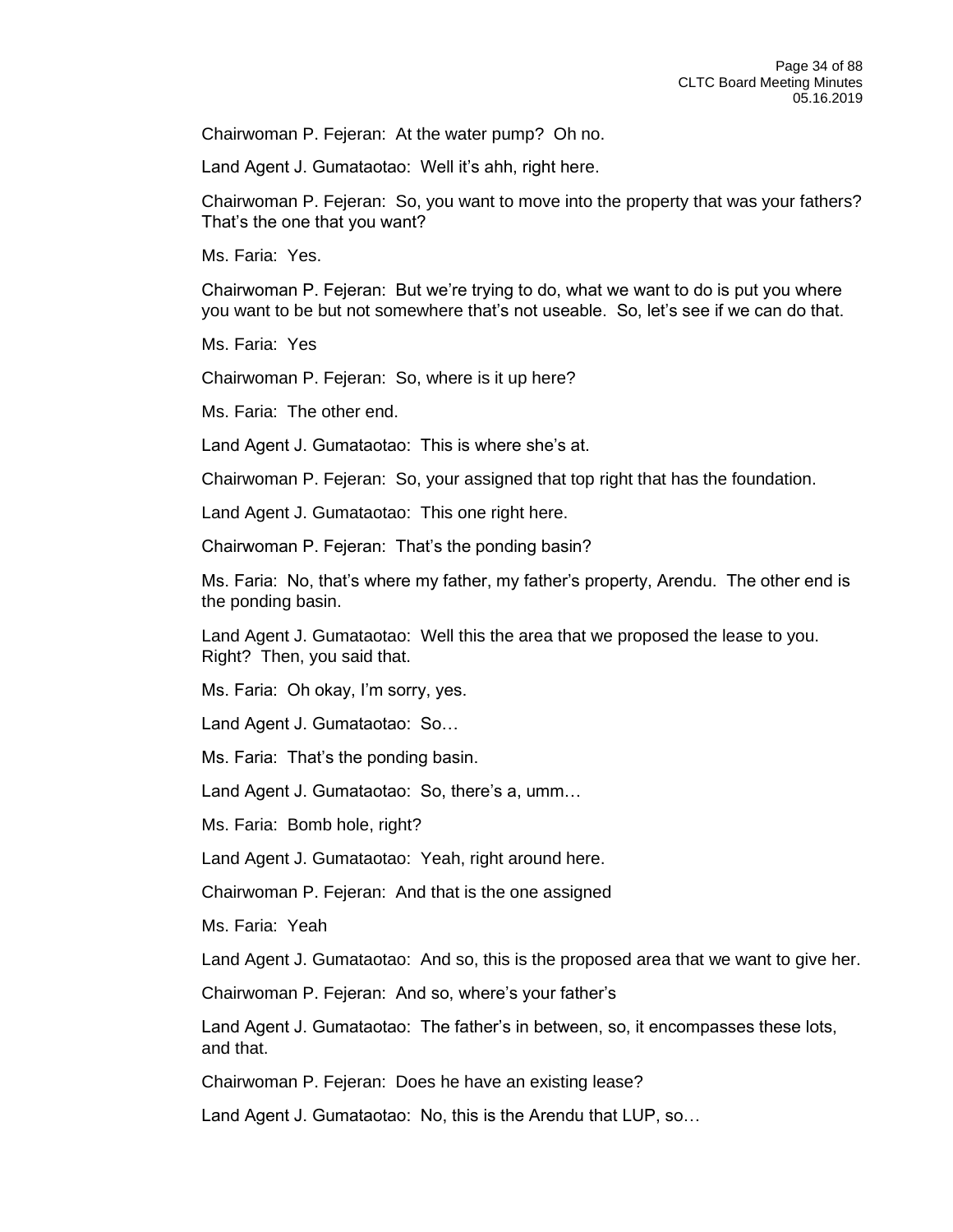Chairwoman P. Fejeran: So, he was never issued a lease from the Trust?

Land Agent J. Gumataotao: No.

Chairwoman P. Fejeran: Is there a, are those properties

Land Agent J. Gumataotao: Yes

Chairwoman P. Fejeran: Those properties have leases on them.

Land Agent J. Gumataotao: Yes, that's why we kind of brought Ms. Faria to us is the fact that umm, the area that she is requesting for is more specifically this property.

Chairwoman P. Fejeran: That one?

Land Agent J. Gumataotao: The house there…

Chairwoman P. Fejeran: Is that the one that you were hoping for?

Ms. Faria: Yes, is that

Land Agent J. Gumataotao: This is the Perez. Ramona or…

Ms. Faria: June?

Land Agent J. Gumataotao: This is a lessee, that we've been, that I've been trying to have the Trust terminate this person's lease.

Chairwoman P. Fejeran: Okay.

Land Agent J. Gumataotao: You know she doesn't live there; she's not using the property. So, why give it, why give leases to people that don't deserve it, you know. So, I've been trying to get the, umm, terminated. But because the Act, what's that, the…

Chairwoman P. Fejeran: Hearing officer?

Land Agent J. Gumataotao: Yeah, you know it's. kind of hard to…

Chairwoman P. Fejeran: Has it been brought to the commission, on the agenda?

Land Agent J. Gumataotao: To the prior director.

Chairwoman P. Fejeran: Okay.

Ms. Faria: At first, ma'dam Chair, there were people where my father used to be. \*\*\*I said is there anyway? He and the director, pass director, \*\*\*\*\*\*(voice too low to understand). I'm a seventy-three-year-old woman, alone by myself, so, I can survive. And I did everything I could. The swimming pools. And then with my brother, found there was a sign in front of me. The Navy came and cut the property in half.

Land Agent J. Gumataotao: This is usually, this tract of land right here. Which is a Naval, a Federal Government, reservation or easement.

Chairwoman P. Fejeran: When did that happen? Long time ago?

Ms. Faria: After they gave my father the land, he got the message that it's federal.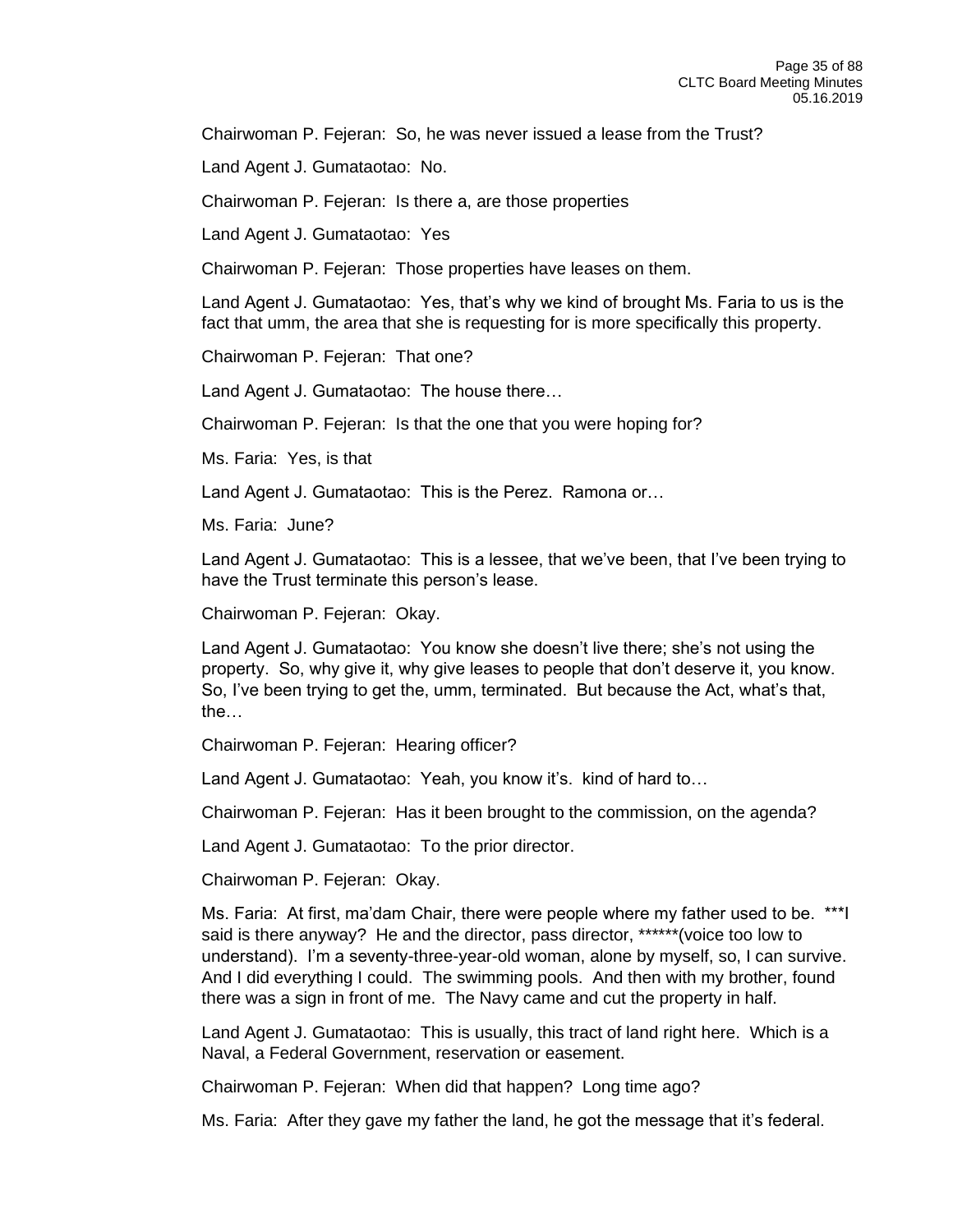Chairwoman P. Fejeran: Okay.

Land Agent J. Gumataotao: I think the more relevant issue is, is this lot right here. You know I was trying to propose to offer to her, but because there's a, you know, a, Guam Water works has this umm, pump station on it and ahh, it's like a, you know, a.

Ms. Faria: No, I remember my niece said that whenever the government leases property, I will be relocated. But none of this is happening and, you know, I, I been, been so touched with reading of the switching and the doing and people are getting it the way the wanted. All I'm asking is a way, because right I'm just letting you know that.

Chairwoman P. Fejeran: Okay.

Land Administrator M. Borja: We're going to go ahead and look into GWA's, the lot that GWA's at to determine whether it's a pump station or well site. Okay, but if it's a pump station, they only need nine hundred and twenty square meters. So, if the remaining acreage area is sufficient enough, to give to Ms. Faria, if she would want it then we could go ahead and issue that lot to her.

Ms. Faria: Was the area where the pump station is, was that area assigned to us for Arendu, so.

Chairwoman P. Fejeran: So, we want to put you back there, they have identified to be able to give that to you. But they have to check with GWA first, what development can happen on that property. But we have our placement there. So, that's good. This one that is highlighted in red. That would be the property that we can place you at.

Ms. Faria: That's the one my father used to be? It was me near the pump station, then right next to me is my dad, next to my dad is Mr. Perez, the late Mr. Perez.

Chairwoman P. Fejeran: Who's in the property next to you?

Land Administrator M. Borja: Ramona Perez.

Chairwoman P. Fejeran: Okay.

Land Administrator M. Borja: Where the house is located. That's probably Mr. Perez's daughter.

Chairwoman P. Fejeran: So, there's, it looks like there are two houses. What's the one right…

Land Agent J. Gumataotao: This one is Aguon. It's a, but they don't, this is a Aguon but their not a, I can't remember the reasons why they never came in to, to, you know do any paper work.

Chairwoman P. Fejeran: Okay, they are going to put you there, but they have to make sure if it's a pump station or it's a well site.

Ms. Faria: If it's a well site, are they occupying the whole lot? So, the one which is my father's. Is that still available?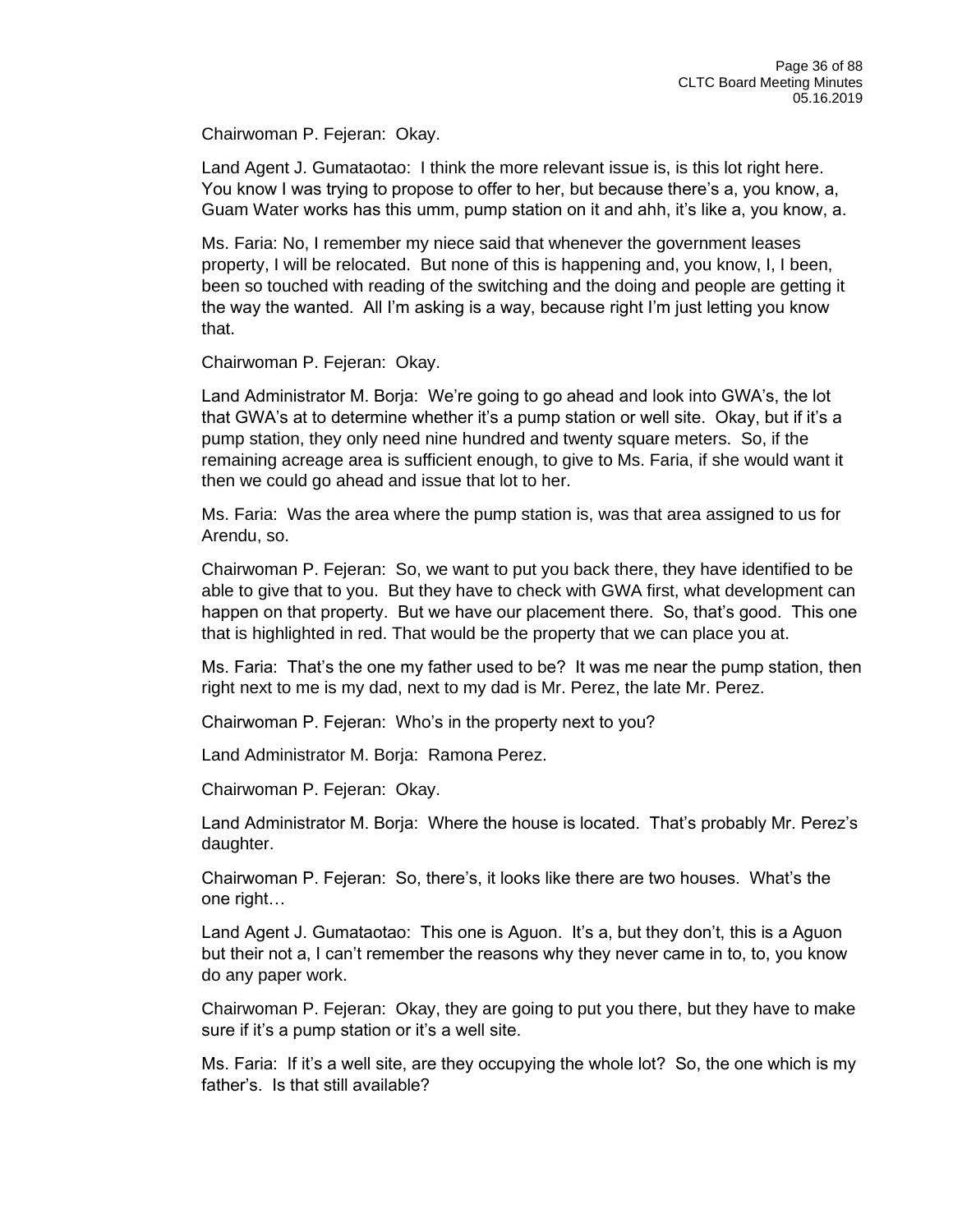Chairwoman P. Fejeran: No, the only one available is the one we are showing you where GWA, am I right? That's the only one available.

Ms. Faria: Okay, so, what happened to the land that was my father's that somebody just was coming on it?

Land Agent J. Gumataotato: Well that was, that was…

Ms. Faria: For respect, what I am fighting for here is of the Arendu.

Chairwoman P. Fejeran: Yes, and we…

Ms. Faria: How? And now you have a big problem with it. Then, because of what's happening, I don't even care to discuss it but it's just what's rightfully mine.

Chairwoman P. Fejeran: Okay, but you know we want to, we want to put you there, like I said that's the only property that's available to lease out. But we have to reach back to GWA to make sure that we put you guys where you can build a home for yourself.

Ms. Faria: That's what I was trying to do, if it's possible, \*\*\*\* if it's possible.

Land Agent J. Gumataotao: The one in between Route 3 and your brother?

Chairwoman P. Fejeran: No, so, you want your brother to move with you?

Ms. Faria: Yeah, if possible.

Chairwoman P. Fejeran: Yeah, see if he would want to relinquish that property if you're able to take your original Arendu property.

Ms. Faria: Yes, I will talk to him.

Chairwoman P. Fejeran: Okay.

Ms. Faria: His name is Ernesto Castro. The politics that was published, I just read last week, with all these switches and deals, I would like to bring this up to you guys, the board member is that my youngest sister, her real birth certificate her name is Maria R. Camacho, and of course we all know confirmation her other name is that, but in later years, her name became Mary Ruth, Mary, but it was the Ruth that the Land Trust now is document now and it makes her not eligible to get a Land Trust.

Chairwoman P. Fejeran: Okay.

Ms. Faria: But it's because of that…

Chairwoman P. Fejeran: Switch.

Ms. Faria: The Mary Ruth.

Chairwoman P. Fejeran: Mary Ruth?

Ms. Faria: But she has a birth certificate, everything her passport, all her ID's now are Mary Ruth.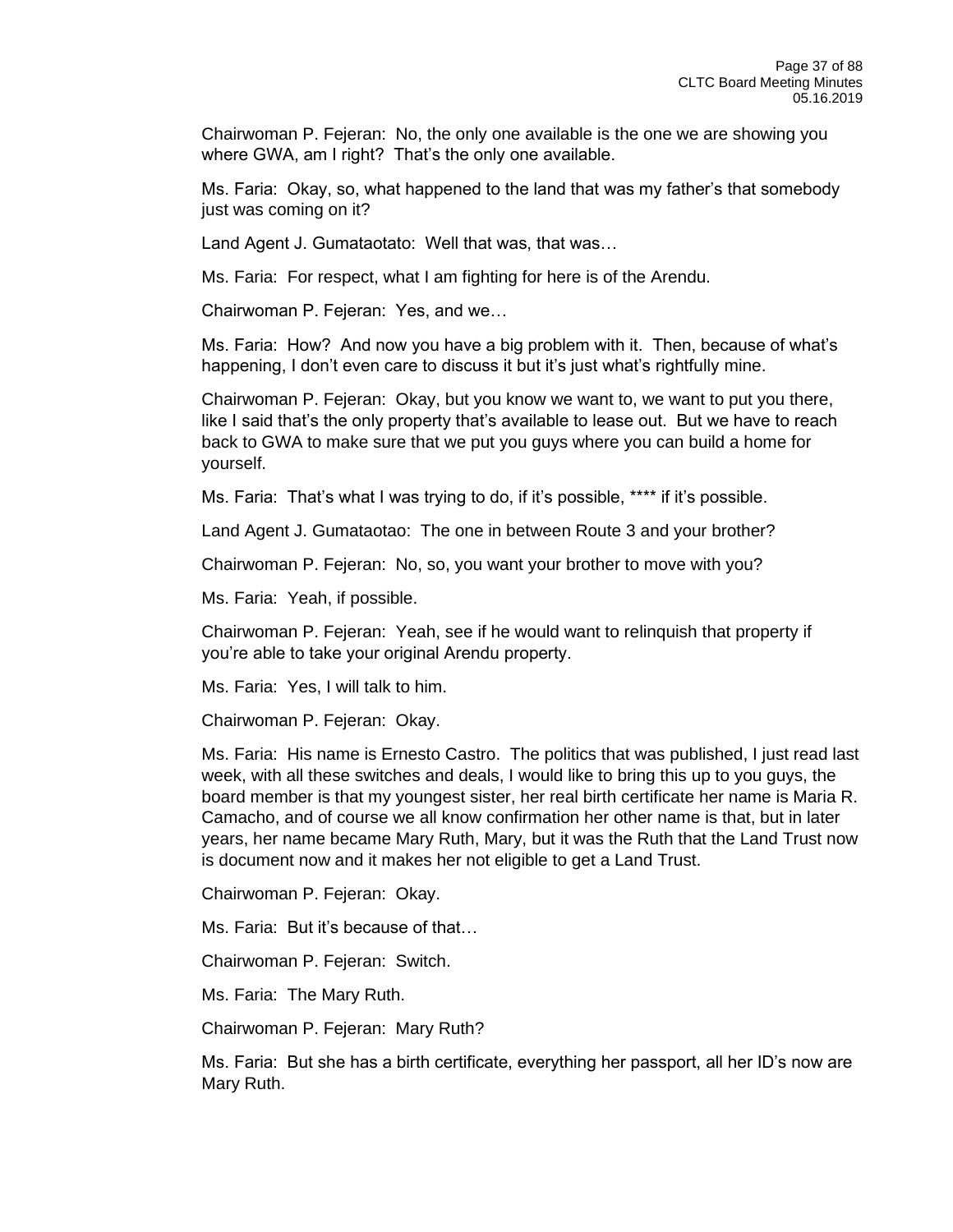Chairwoman P. Fejeran: Oh, so, it's like a name change but we're not able to verify she's qualified?

Ms. Faria: Yeah, she's not qualified because, but she has legal document she's born.

Chairwoman P. Fejeran: And so, because she wasn't born here, she found not to be qualified, she was allowed to switch with somebody?

Ms. Faria: No, she was just disqualified.

Chairwoman P. Fejeran: She was disqualified? Okay.

Commissioner A. Santos: Because of the name change.

Chairwoman P. Fejeran: Because of the name change?

Ms. Faria: I mean her social security, passport, everything. And you know down the line, my name was Frances but then I have a confirmation name, but it just keeps adding up.

Chairwoman P. Fejeran: Yeah.

Ms. Faria: Just because that little issue, my sister was told she was not qualified, and I find that very.

Chairwoman P. Fejeran: Okay, so, I would recommend that your sister come back in and we can relook at the case. Yeah?

Land Agent J. Gumataotao: Madam Chair, sorry, umm, I also handled Ms. Faria's sister.

Chairwoman P. Fejeran: Yes, okay.

Land Agent J. Gumataotao: Everything was, I mean everything was a…a…everything was done up to the point that your sister needed to sign her lease, at the time she needed to sign her lease she was off island. And she didn't designate a power of attorney to sign on her behalf.

Chairwoman P. Fejeran: Oh.

Land Agent J. Gumataotao: Yeah, so, the issue with the birth certificate, has already.

Land Administrator M. Borja: It's been settled.

Chairwoman P. Fejeran: Okay.

Ms. Faria: My sister has been back and forth for medical reasons

Chairwoman P. Fejeran: Okay

Ms. Faria: For her husband, in fact we just lost him…

Chairwoman P. Fejeran: Oh, I'm sorry.

Ms. Faria: But you know I'm trying to protect my family.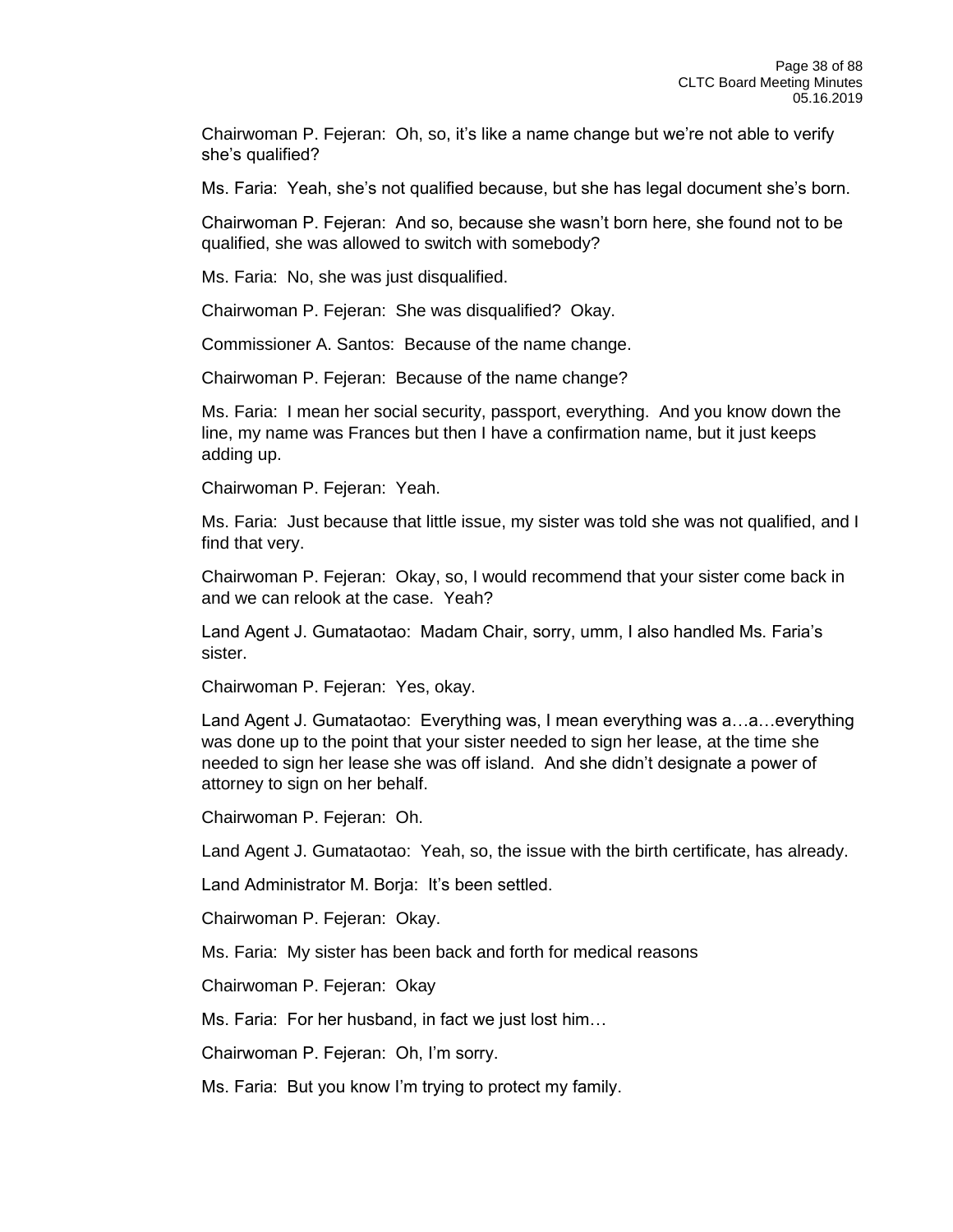Chairwoman P. Fejeran: Yes absolutely, so, it looks like they were able to settle it and a lease was prepared. Now it's time for her to come in so that she can sign the lease, and or actually present it to the commission for approval.

Land Administrator M. Borja: We need to verify, so we will go ahead

Land Agent J. Gumataotao: Only because the lot technically was in a reserve status, but we couldn't offer it to anybody else. But because she never came in to sign it, went back into the inventory.

Chairwoman P. Fejeran: Oh.

Land Agent J. Gumataotao: So, if she still wants to follow through with the lease, we probably have to look for another.

Chairwoman P. Fejeran: Oh, I see. Okay. What, okay. Can you have her get in touch with the staff so we can reengage

Ms. Faria: Actually, she's here with me.

Chairwoman P. Fejeran: Oh, hi. Yeah, I'm glad you brought it up, she is qualified there's no issue with that. So, if you can reengage with the staff and then they'll present back to the commission. When the time is ready for lease approval. Okay.

Ms. Faria: Si yu'os Ma'ase.

Chairwoman P. Fejeran: From Margarita, Ms. Borja she's going to talk to GWA and make sure we understand the requirements that is placed on that property. Then, I actually recommend that you contact her.

Ms. Faria: Just whatever number?

Chairwoman P. Fejeran: Yes.

Ms. Faria: Si yu'os ma'ase.

Chairwoman P. Fejeran: Si yu'os ma'ase. Okay, next for public comment is an Arthor W. Jackson.

Audience Member: He went to the restroom.

Chairwoman P. Fejeran: Oh. Okay, sorry about that. So, I'll come back to him. Joseph Mendiola. Hi sir, if you can state your name please.

Mr. Mendiola: Hello and thank you for (inaudible).

Chairwoman P. Fejeran: Okay

Mr. Mendiola: First of all, I would like to thank you Mr. Gumataotao for assistance. Since we paid, property taxes, we were informed back in two thousand eighteen, that the lot that was given to us was, I guess surveyed incorrectly.

Chairwoman P. Fejeran: Oh.

Mr. Mendiola: So, we had a choice to either stay there or move to a registered land.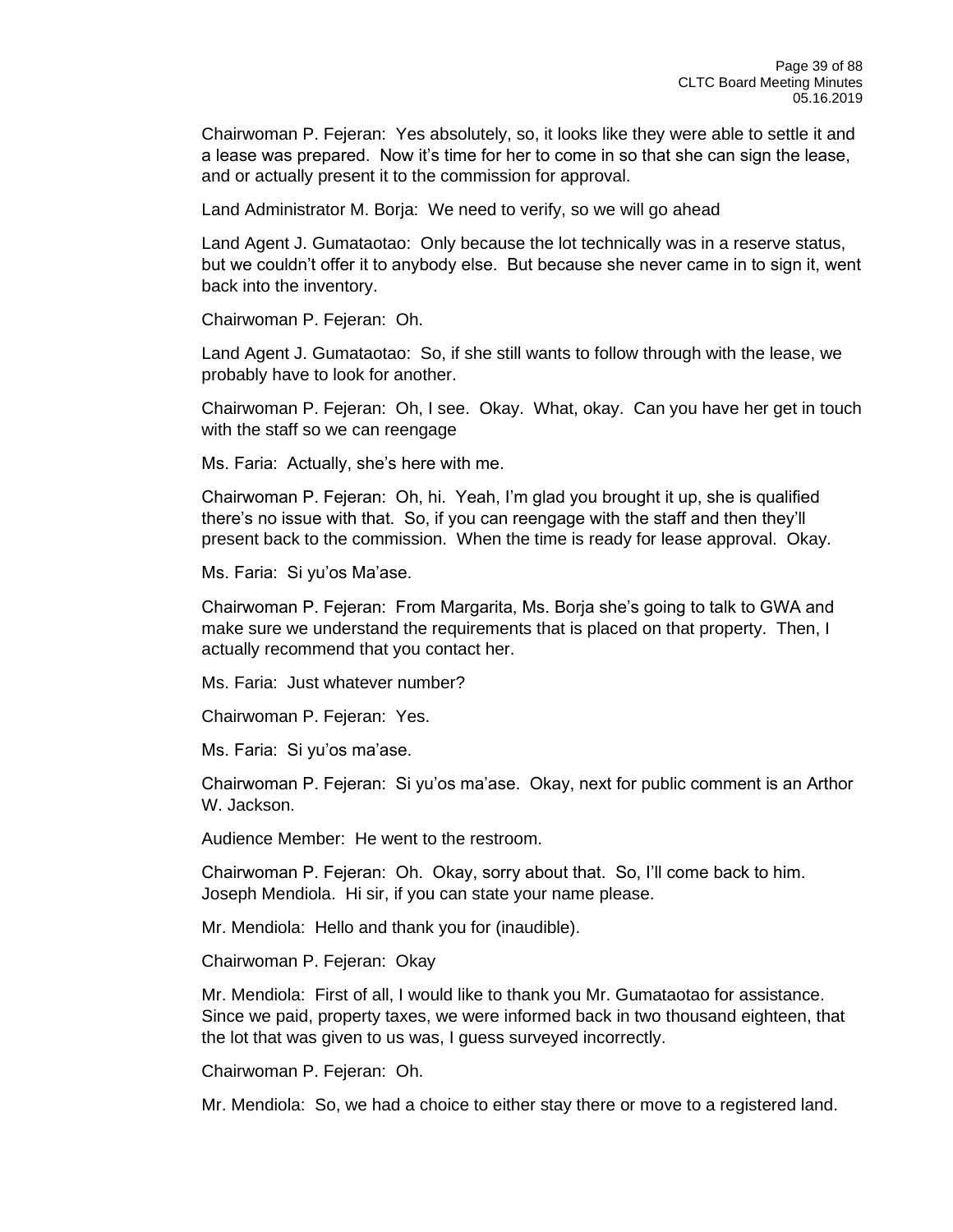Chairwoman P. Fejeran: Okay, so, it's an unregistered property that you are leasing, I see.

Mr. Mendiola: Okay.

Chairwoman P. Fejeran: Okay.

Mr. Mendiola: I have a map here that was given to me, but I \*\*\*I don't know if you want to see.

Chairwoman P. Fejeran: Sure, thank you. I see, oh man. I'm sorry you're placed on unregistered property.

Mr. Mendiola: We were looking to move to registered property. Mr. Gumataotao said we will be placed on the waiting list. Per say, right? See different properties that, now, the question here is that as far as a listing, I know everyone's been patient, you know to get a land. But about fourteen years ago, we were informed that, misinformed, you know the integrity of CHamoru Land Trust. Okay, to come find that Ms. Casem, the map that I've shown to you was done incorrectly. Okay, what we are trying to move forward with it, and we thought that because of the information given to us incorrectly, we were allowed to relocate to a property that was available. And I just wanted to know if they're going to have anytime soon. This is like fourteen years ago, misinformed.

Chairwoman P. Fejeran: The misinformation was what exactly?

Mr. Mendiola: The misinformation first was the lease, but they did acknowledge this lease that my wife has that was given to her in two thousand and two.

Chairwoman P. Fejeran: Okay.

Mr. Mendiola: And the lot that we were all at was divided into four. Right here these are four siblings that have leases, my three siblings plus my mother. But according to the map that you see the names on it, okay, they weren't aware that's where they're supposed to be at. So, we just want to know that exactly. I know that it will take some time with the infrastructure, but since, you know, we've already started paying land taxes and I'm trying to determine how much I'm going to pay.

Chairwoman P. Fejeran: Are you currently occupying the property?

Mr. Mendiola: Yes

Chairwoman P. Fejeran: But you're living there?

Mr. Mendiola: Yes

Chairwoman P. Fejeran: Okay. It's, umm…

Commissioner A. Santos: Unregistered.

Chairwoman P. Fejeran: It's unregistered. But there's an existing lease.

Mr. Mendiola: Yes.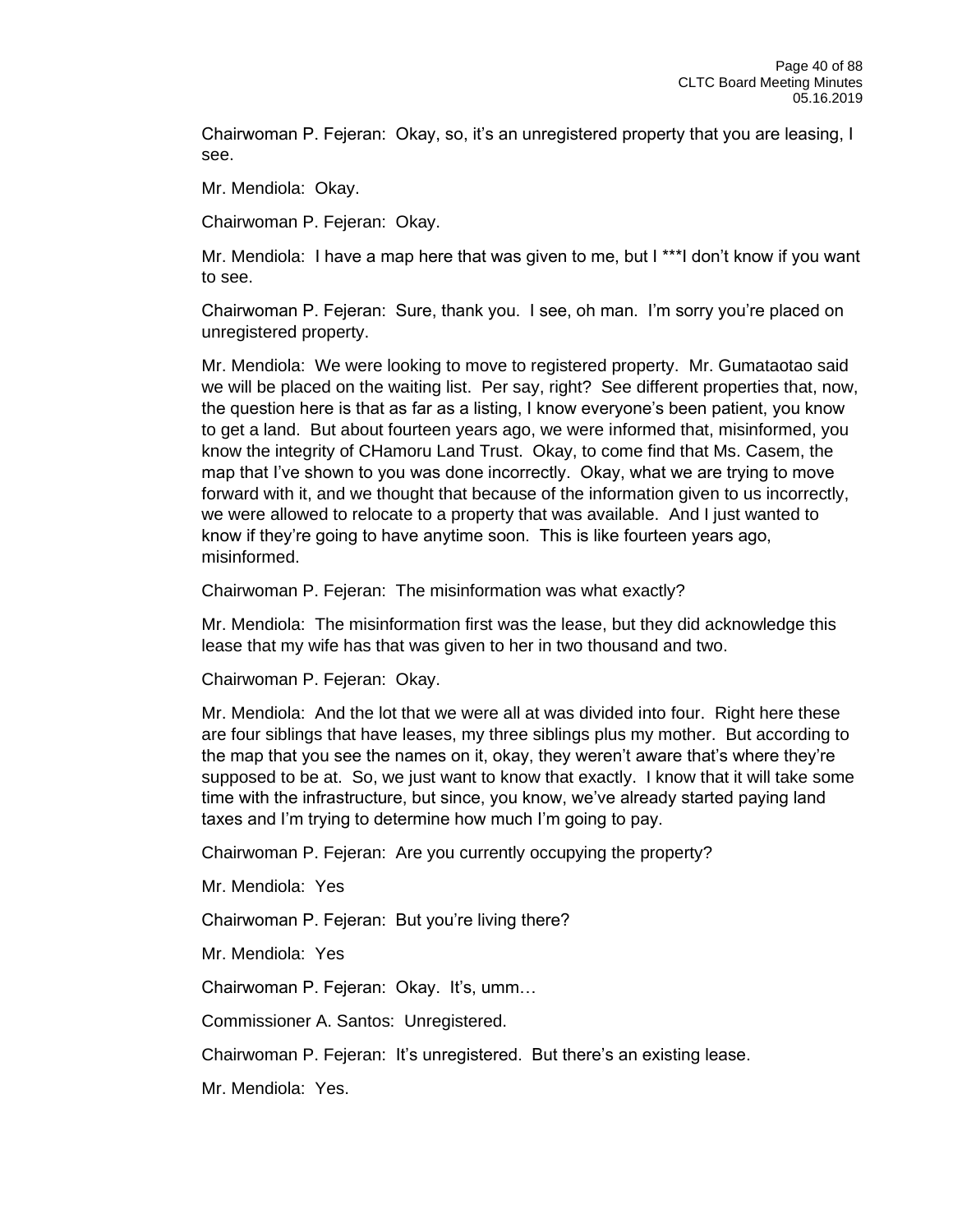Chairwoman P. Fejeran: Under your wife. Legal counsel, what can we do, I'm sure this is on our list of properties to become registered.

Legal Counsel Toft: That's basically it to get registered. Just get with the Administrative Director.

Chairwoman P. Fejeran: Can we…

Legal Counsel Toft: Get it prioritized.

Chairwoman P. Fejeran: Can we leave them there?

Legal Counsel Toft: Yes.

Chairwoman P. Fejeran: Okay.

Legal Counsel Toft: I mean, the lease is there already.

Mr. Mendiola: If you take the time and identify where I'm at and where my mother in law is at, one of us was informed that we have to move because it was not surveyed correctly. See, I guess we're supposed to get allotted a half acre. But if you look at where my wife is at its half-acre as for my mother in law, so, also who has a structure though, give up our portion, and move to another area, which Mr. Gumataotao is aware of.

Chairwoman P. Fejeran: Okay, so you don't want to stay here, you want to find another property?

Mr. Mendiola: Of course.

Chairwoman P. Fejeran: Okay.

Mr. Mendiola: So, my mother in law can stay where she's at. Secondly, I just came into some findings that I guess, you know, CHamoru Land Trust staff really working hard that the area where we are at there's some lands there that are now registered. That correct? In Stampa Road?

Land Agent J. Gumataotao: There are some that are registered, regarding like survey, this area that, this is the mother in law's property and it's a substandard lot, because it's only nine hundred and ninety-two square meters in an area that doesn't have sewer.

Chairwoman P. Fejeran: Okay.

Land Agent J. Gumataotao: So, you know. So, while we are trying to get some property, of course we have to consider the existing, what they have right now and are they able to just pick up and go to another property and build right. So, we can identify some, it's just the timing it's just the only problem is the only issue and I think I'd asked Jhoana if we can start looking for a property that is cut the same, you know next to the road, access to water and power, or…

Land Agent J. Bragg: Because currently when I did speak to the husband and wife that I did advise them that it's unregistered. Right, and because they would like to move to an area that has the infrastructure, that currently this area provides, that's where I did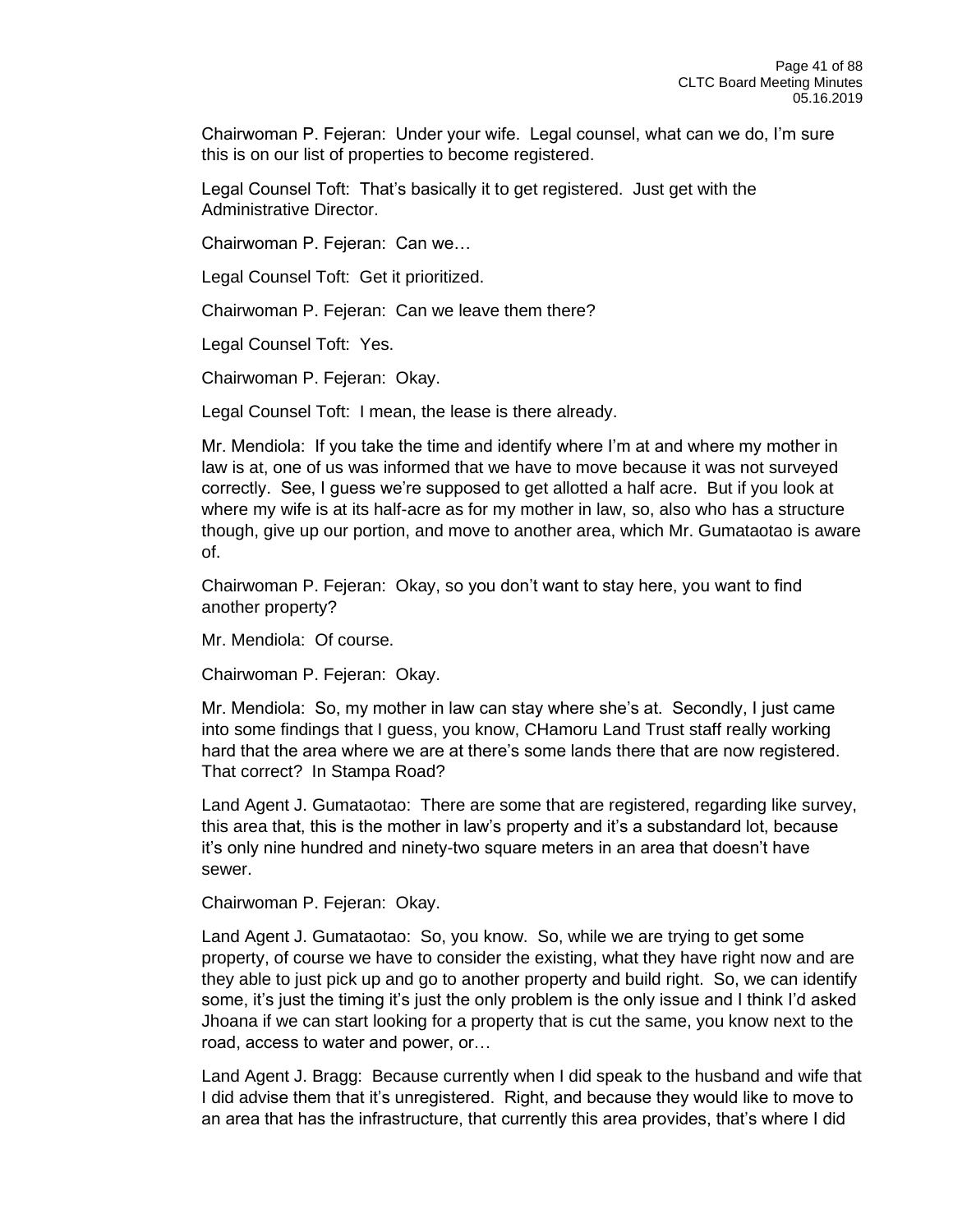advise them that is the thing we have to try and find. At the moment, you know, it's hard because most of the properties that would be available, the infrastructure would be too far versus where you guys are at, that's why I did ask, are you guys in a rush to move because we are not displacing you. We are not telling you guys to move because that's an unregistered property that is where CLTC possibly placed you guys at one time, right. So, we're not holding that against you guys, because, and that's why we say, if you're in a rush to move, you know, and you guys say no, that's where we fall, right now, you know. We would like to find you guys an area where there's infrastructure. But it's

Mr. Mendiola: Because, it was 2018, pending management in 2019, that is the reason things were held back.

Land Agent J. Bragg: The moratorium.

Mr. Mendiola: Right, we informed Mr. Gumataotao when we met with him, April 12, 2019, okay, a month ago. That we would like to move.

Land Agent J. Bragg: Okay.

Mr. Mendiola: Okay, that being said, I'm not saying Mr. Gumataotao has been great as far as assisting. The disappointing part was again only that you misinformed us, you know deceived us, when this could of been done fourteen years ago. So, we were under the understanding because of that. I am not saying to be put on top of the list, but you informed Mr. Gumataotao about what had happened, you know given that opportunity to see different lands. Give us that choice you know if that's what we want. I believe I informed Mr. Gumataotao three different areas. You know that is registered; you know according to the map that he had shown us. You see, secondly, if we decide not to, this is any question, if we decide not to get that land, then they show us, are we going to placed at the bottom of the list? Wait about fourteen years.

Chairwoman P. Fejeran: No. I think that the issue is you have an existing lease, on unregistered property, and you want to find a suitable property that is registered that you can move to.

Yes.

Chairwoman P. Fejeran: Okay, so, that would be our first endeavor. I think it's clear now you don't want to stay there because it is unregistered. We're advising you that if you do stay, like she said, we're not displacing you, I think it would be easier for you if you stayed but you made it clear you don't want to stay and so we're going to have to figure out where to place that processes, because right now the moratorium, we've put a moratorium on all new leases, new leases for vacant property, right, and it might be a problem but if it's an existing lease perhaps we can do an addendum to the lease, so it would be finding a suitable property, so, there would be, we would issue a Notice of Intend to Award, right, I mean definitely if you haven't already or I think you already expressed some areas you wanted to look at but you have three declines, I guess, or is that right? Because he already has a lease.

Mr. Mendiola: Three declines?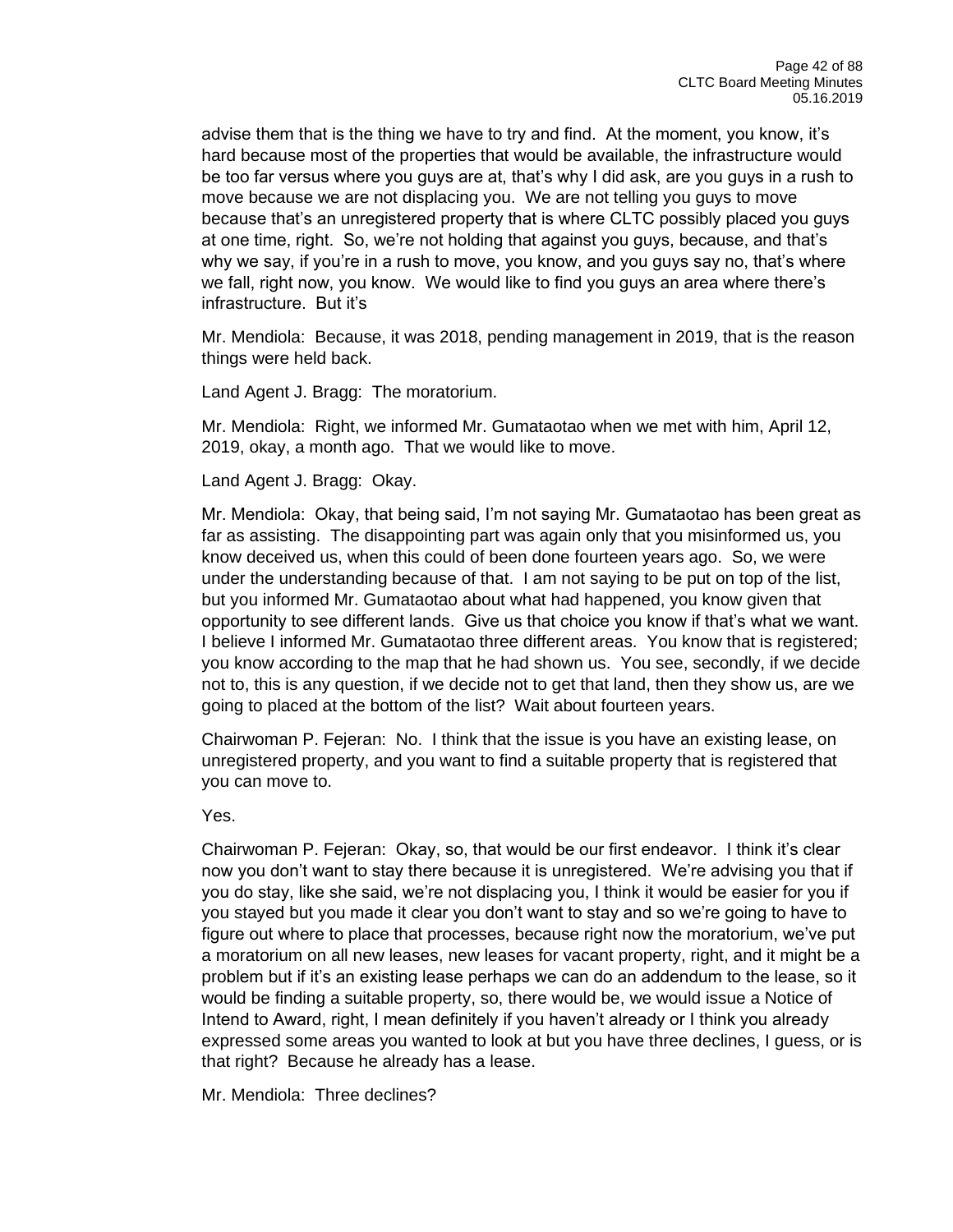Chairwoman P. Fejeran: Yeah, so, so if we say okay there's a property and you decline it.

Mr. Mendiola: Okay.

Chairwoman P. Fejeran: Then that's one decline. They offer you another property, you decline it, second time, the third lot we offer you is you got to choose it or you decline the third time, then we put you back down at the bottom. But then again, I think there might be clarification. Did those decline only for new leases? Because he is, or since he has an existing lease.

Legal Counsel Toft: I have to

Chairwoman P. Fejeran: We really just want to find somewhere that is suitable for you. But also, understanding that we have very limited resources, for our staff and there are many other cases to get to so, you know, we'd ask for your cooperation, in identifying a property as quickly as we can so we can move to other cases as well.

Mr. Mendiola: Is there like a time frame, as far as available lands? I know you all are busy, but I wanted to ask.

Chairwoman P. Fejeran: Yeah, yeah. No that's a fair question, like how soon can you meet with the staff.

Mr. Mendiola: Right. Only because it's been a month since I last spoke to anyone.

Chairwoman P. Fejeran: Okay,

Land Agent J. Gumataotao: Yeah as far as…based a, maybe a week ago, to GPS the property and a from there kind of brainstorm what's the best way to approach your issues, right. And because a I took comments under, on the process, I said to myself, well maybe this will give you guys a chance to maybe go with Guam Housing corporation maybe try and secure some funding right, to build on a property that they are going to end up getting. We're going to try and relocate them somewhere, in that meantime you know, was what I'm thinking.

Mr. Mendiola: It's a great suggestion, which we had done to the land we are at now.

Land Agent J. Gumataotao: Hmm…okay.

Mr. Mendiola: And because it was surveyed incorrectly, now someone has to move, so, now you're asking me to get into more debt.

Chairwoman P. Fejeran: You don't have to move.

Mr. Mendiola: Well because the way it is now, the information we got, one has to because it was surveyed incorrectly.

Chairwoman P. Fejeran: No.

Land Agent J. Gumataotao: So, the what I meant by, you know, the time to look at Guam Housing, to get some kind of financing, right is, maybe, this is to build on a future property that we are going to issue to you. But depending, you actually paid a licensed Surveyor to survey the property and put points on the ground or markers on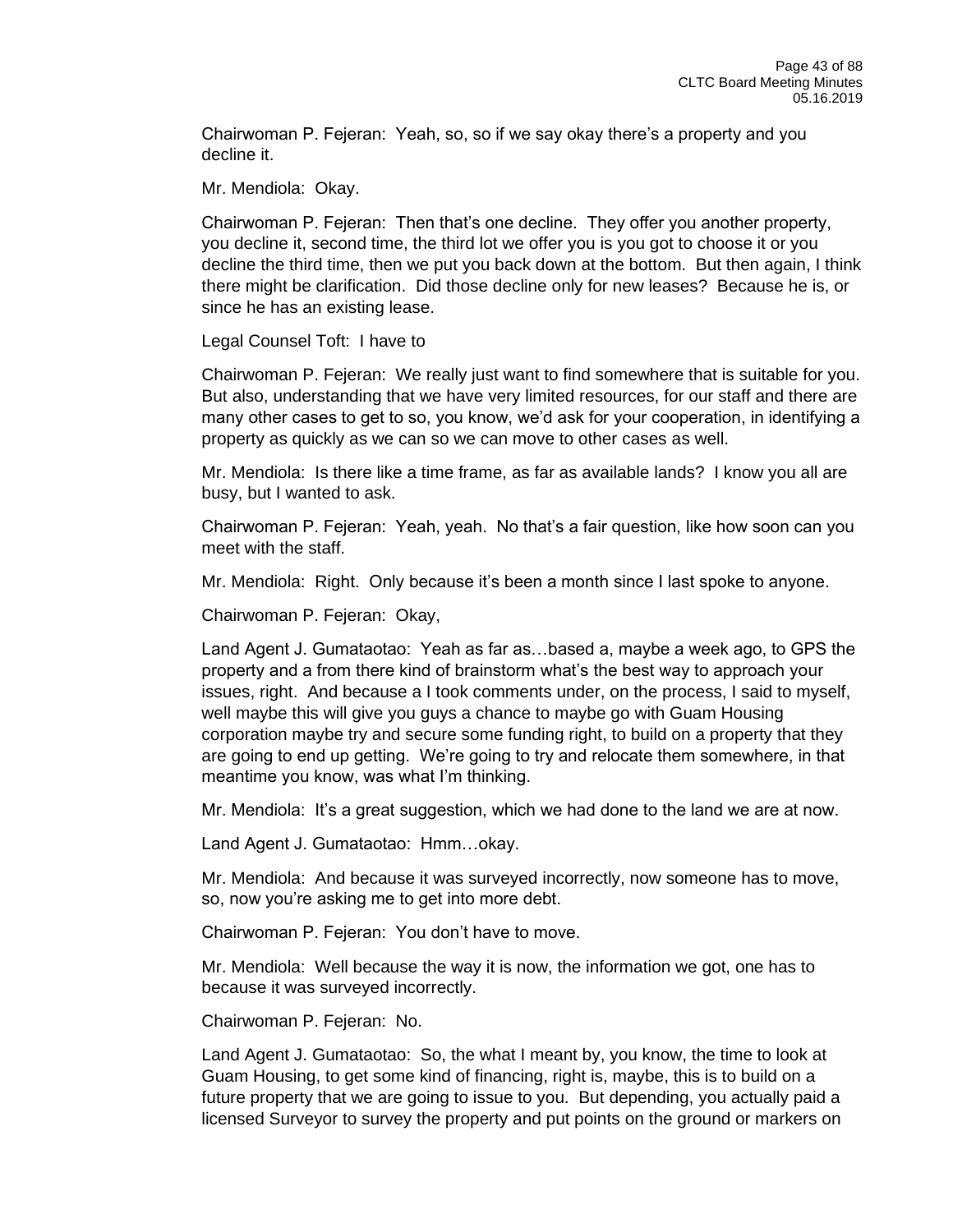the ground, you did that, you paid for it, if we do find you another piece of property, you're going to have to repay or you're going, not repay, but you're going to have to pay for the surveyor. And that was the understanding because one, we're not forcing you to relocate, right, which, Jhoana had mentioned, we're not gonna tell you to move from that place.

Chairwoman P. Fejeran: You can stay there

Land Agent J. Gumataotao: We're going to…

Chairwoman P. Fejeran: Regardless of what that survey was or the misinformation.

Mr. Mendiola: The land was surveyed but was not surveyed correctly. So, the land was surveyed at that time.

Chairwoman P. Fejeran: So, for any intention

Land Agent J. Gumataotao: So, the thing is the, I mean we can find you a property. That's not a problem, we can issue, we can take the time to maybe next week we can look at three properties…

Mr. Mendiola: That's all we want and for paying taxes, and it's not surveyed correctly, then I don't want to pay taxes for nothing.

Land Agent J. Gumataotao: So, and we can work through some of the details about payment of property taxes and all that stuff later on but, just so you know, that if we do find you property, any survey fees that are incumbent, will be payed by you. It won't be payed by the Government of Guam or the CHamoru Land Trust because the…Right?

Mr. Mendiola: That's fine, thank you.

Chairwoman P. Fejeran: So, next week!

Mr. Mendiola: Okay, sure.

Chairwoman P. Fejeran: Thank you, sir. Okay, next is Mr. Arthur Jackson. Hi, hafa adai sir.

Mr. Jackson: Do I say my name? or…

Chairwoman P. Fejeran: Yes, state your name.

Mr. Jackson: I'm Arthur Jackson.

Chairwoman P. Fejeran: Hafa adai.

Mr. Jackson: I'm actually here because I did a follow up with my application and I applied back in nineteen ninety-five.

Chairwoman P. Fejeran: Okay.

Mr. Jackson: I think sometime last year this time May, June, I talked to one of your fellow coworkers, I guess his name is Glenn Eay or something.

Chairwoman P. Fejeran: Okay.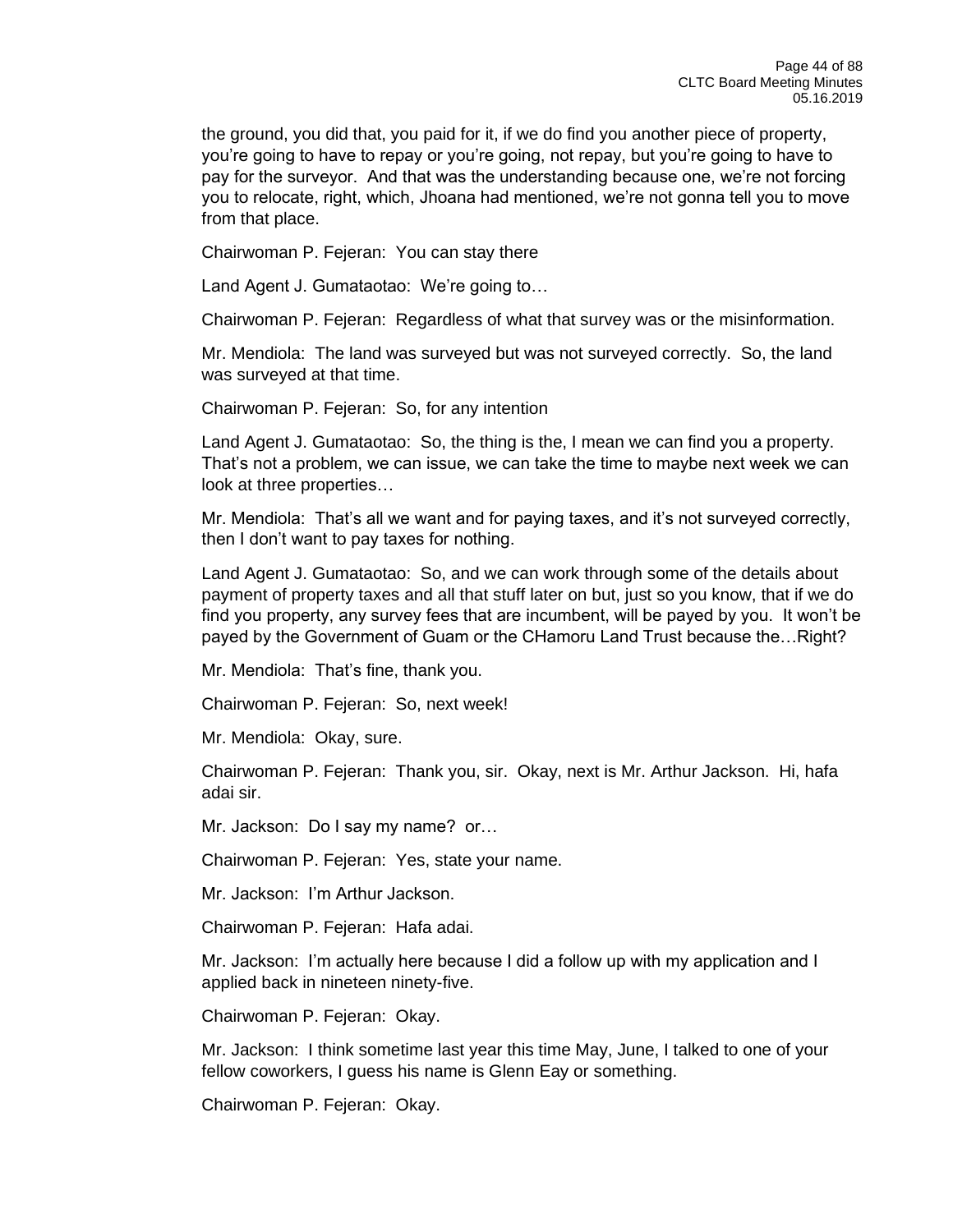Mr. Jackson: Anyway, he checked my records because I lost my paper works. I got it when my brother got his and also mine. Anyways, so, come to find out it's a misunderstanding and I know I made a payment. He told me I on unpaid. So, come to find that on the record my name is Arthur H. Jackson but I'm Arthur W. Jackson.

Chairwoman P. Fejeran: Okay.

Mr. Jackson: So, then he already made the correction. But he told me to follow up October of last year. Or that he would give me a call last year, but I've been waiting and I didn't hear anything so, I came here two days ago and talked to Lorraine and she just told me to fill out a new application and start from the bottom or come and see you guys, that's why I came here.

Chairwoman P. Fejeran: Why would we…

Land Agent L. Nededog: He is in the unpaid and I told that \*\*inaudible\*\*

Chairwoman P. Fejeran: Okay,

Mr. Jackson: I notarized everything but, I don't have…

Chairwoman P. Fejeran: But you don't have the receipt to prove it.

Mr. Jackson: No, ma'am I don't have it.

Chairwoman P. Fejeran: Ahh…so, what do we do?

Mr. Jackson: My brother is too, we are together.

Chairwoman P. Fejeran: So, you're a nineteen ninety-five applicant, you say you paid.

Mr. Jackson: Yes.

Chairwoman P. Fejeran: Our records don't show…

Mr. Jackson: I told Glenn that, he said the only one that approve that will be the director, and he will give me a call. But then he said we couldn't do anything until we go to the commission.

Chairwoman P. Fejeran: Until you come to the commission. Can we do that, Nick?

Legal Counsel Toft: Yeah.

Chairwoman P. Fejeran: Okay. So, we would honor his place in line, and just have him pay the fee now.

Legal Counsel Toft: Yeah.

Chairwoman P. Fejeran: Okay.

Mr. Jackson: I am going to pay it right now.

Chairwoman P. Fejeran: Okay. I understand that it was express earlier it was documented and all of that.

Mr. Jackson: I'm sorry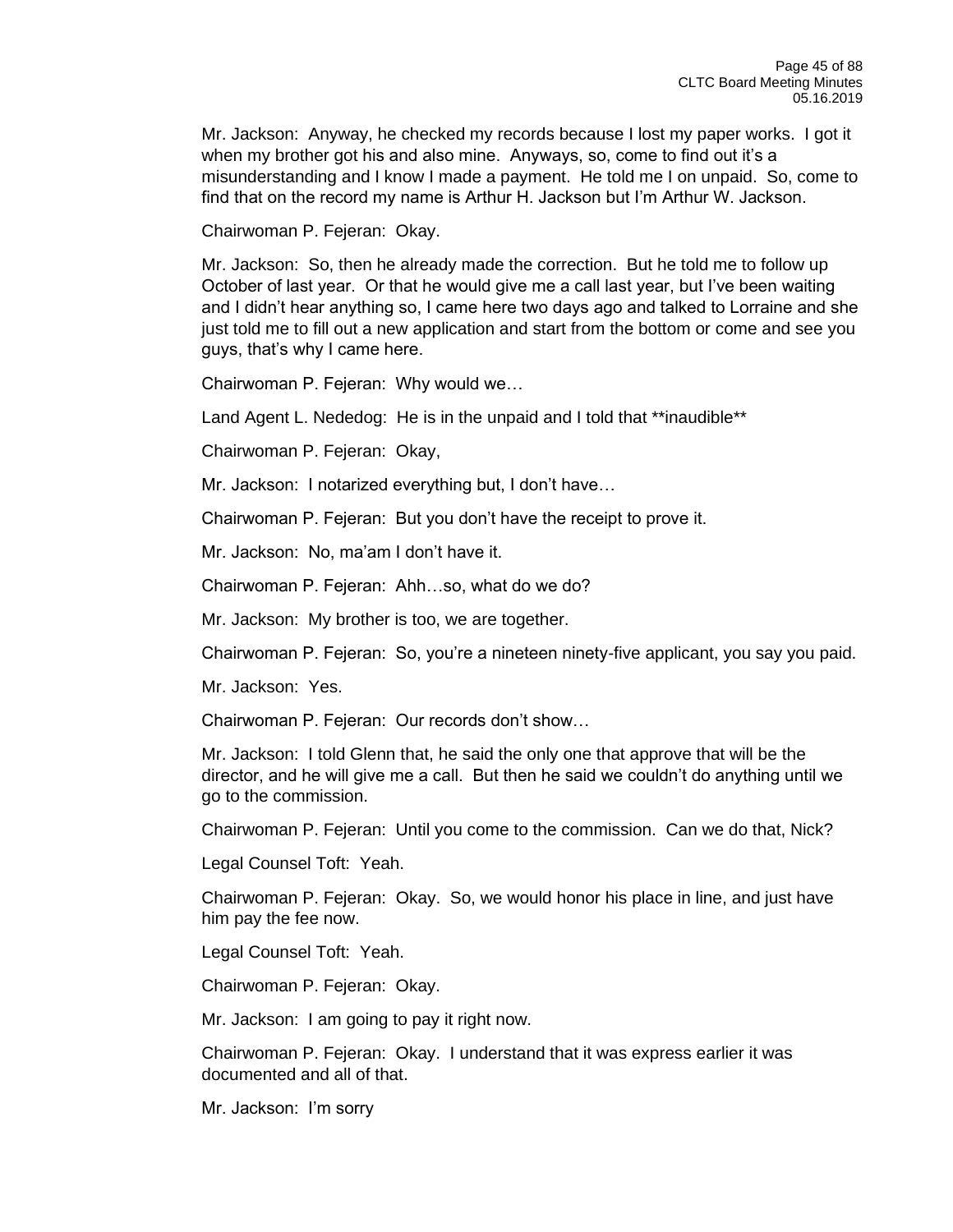Chairwoman P. Fejeran: So, you're okay?

Mr. Jackson: Yeah.

Chairwoman P. Fejeran: Okay. Do we need a motion to?

Legal Counsel Toft: Yeah.

Chairwoman P. Fejeran: Allow payment and to keep his place in line.

Legal Counsel Toft: Yeah. *\*\*inaudible\*\**

Chairwoman P. Fejeran: Okay.

Land Administrator M. Borja: Is this going to generalize everyone on the unpaid? We have four thousand applications.

Chairwoman P. Fejeran: Four thousand?

Land Administrator M. Borja: Two thousand.

Chairwoman P. Fejeran: Two thousand, okay.

Land Administrator M. Borja: They are going to come in on a case by case basis as they come in before the board.

Chairwoman P. Fejeran: No. I'd rather set policy now, about this. I don't want to. The law says they have thirty days to pay otherwise you're taken off the list. All this time has passed

Legal Counsel Toft: It says there is a one-time processing fee of fifty dollars to pay within thirty days. It doesn't have a consequence for it.

Chairwoman P. Fejeran: Oh, it doesn't.

Legal Counsel Toft: No.

Chairwoman P. Fejeran: Oh, okay. So, what if, what do we do?

Legal Counsel Toft: Board discretion, really. In the past, we allowed people to pay despite they didn't pay in thirty days.

Chairwoman P. Fejeran: Yeah.

Legal Counsel Toft: I think the reverse course to that…

Chairwoman P. Fejeran: So, how do we

Land Agent J. Bragg: Have you tried checking DOA, sir?

Mr. Jackson: No one told me.

Land Agent J. Bragg: Because we had instances where clients made payments, not directly to CLTC and we get different Treasury of Guam. So, we had clients actually were able to retrieve their paid applications. From…maybe you paid it elsewhere.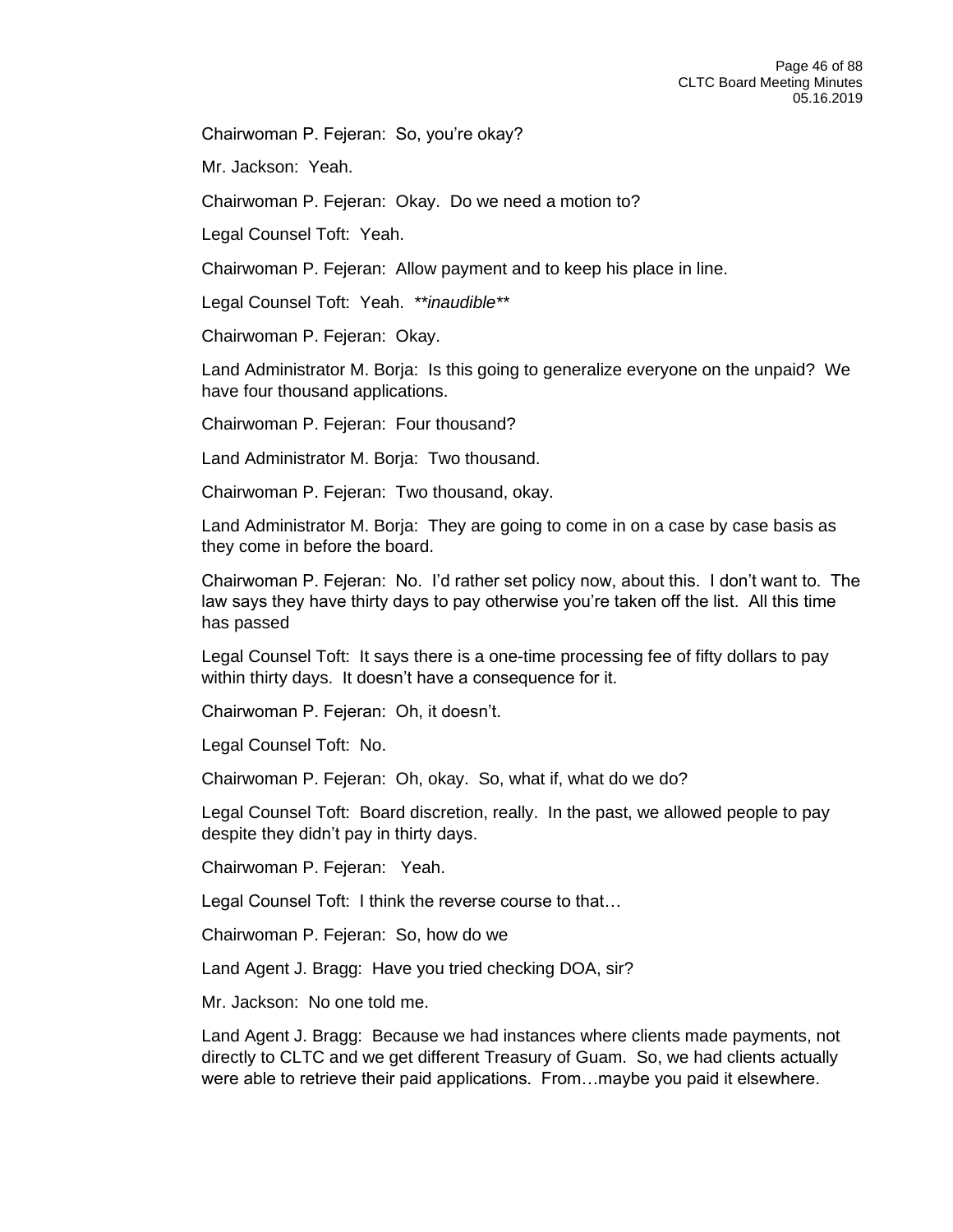Mr. Jackson: I don't know they said I did it together with my brother, but my brother is paid and mine is unpaid.

Chairwoman P. Fejeran: Yeah sir. I think he is okay with paying today because he doesn't have the proof, but what I'm trying to figure out, legal counsel. For all of the two thousand that are on the list that are unpaid.

Legal Counsel Toft: If they come before the board, *\*\*inaudible\*\**

Chairwoman P. Fejeran: Okay. Okay. I think at the last meeting I asked that a, what is it. A list of ambiguities be draft, be put together about the so, the commission can set policy moving forward. You know whether we are allowing, like this would be one of them. For all those unpaid, what is the commission's position on policy for how to handle. Can you put that on our list for the commission to revisit? To set a policy so that it's not on a case by case basis that you guys can already process administratively. So, Tan Amanda while you were gone, we heard from Mr. Arthur Jackson, who is a nineteen ninety-five applicant and he came before us because he had paid for his application but on our records, we don't show it paid. You know so we have to go with what we have on record. He is willing to pay it now; will the commission allow him to pay it and keep his place in line. So, Arthur W Jackson.

Commissioner A. Santos: Where's the place at?

Chairwoman P. Fejeran: No, he's just an applicant.

Commissioner A. Santos: Applicant?

Chairwoman P. Fejeran: Yeah, nineteen ninety-five applicant.

Commissioner S. Techaira: Motion to allow Arthur Jackson to pay application fee to hold his place in line. Anything else?

Commissioner A. Santos: I second it.

Chairwoman P. Fejeran: A motion made and second it. Further discussion?

Commissioners: None.

Chairwoman P. Fejeran: Okay, all those in favor?

Commissioner A. Santos: Aye!

Commissioner S. Techaira: Aye!

Chairwoman P. Fejeran: Aye's have it. Okay, so yes.

Mr. Jackson: Okay, thank you very much ma'am.

Chairwoman P. Fejeran: So, please pay it and hold on to it.

Mr. Jackson: Where do I go to pay it?

Land Agent L. Nededog: Land Management.

Chairwoman P. Fejeran: Okay, next on the Agenda is Antonetta R Carmen.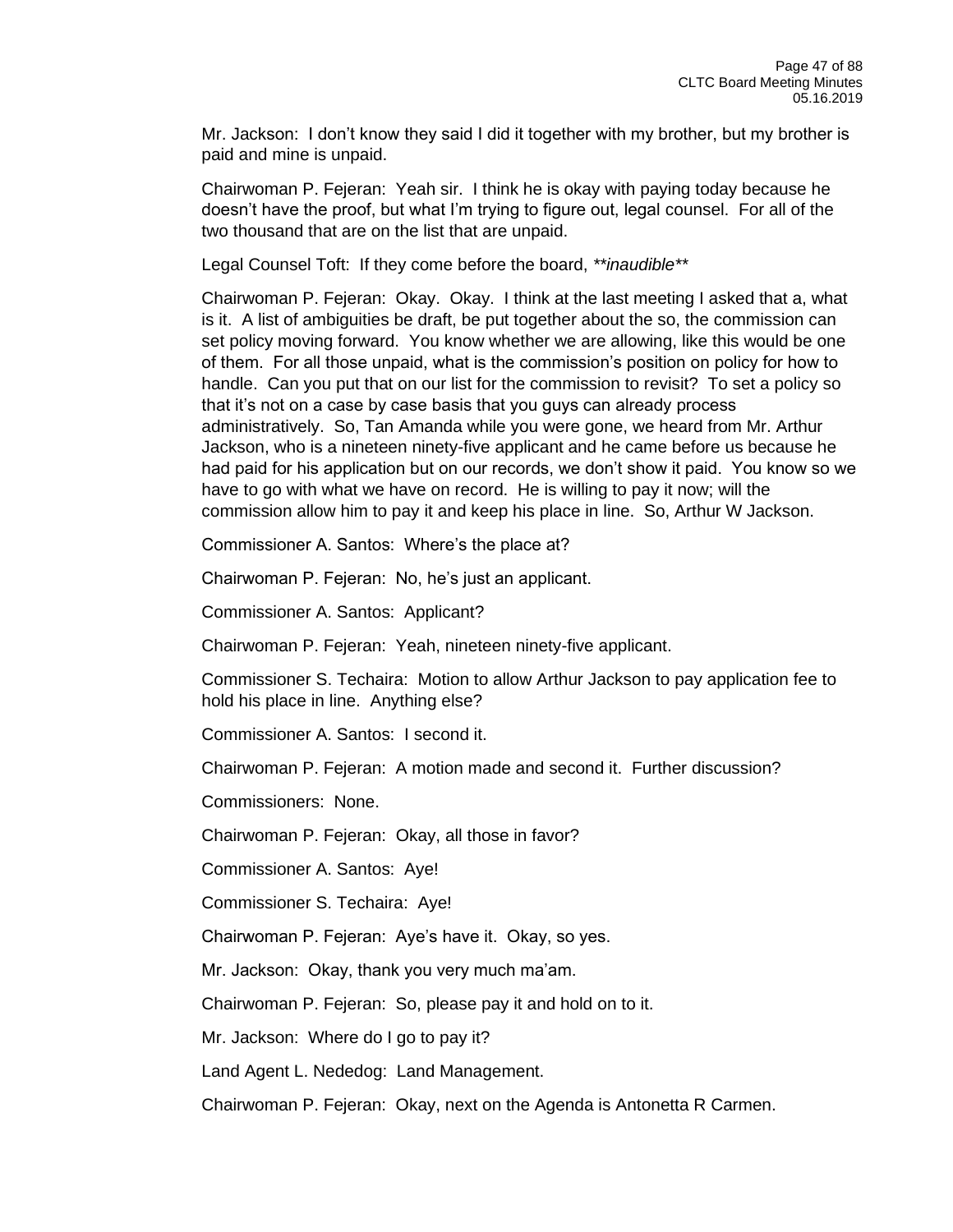## Land Agent L. Nededog: Larimer

Chairwoman P. Fejeran: Larimer, dispensa yu. Hafa adai Ms. Larimer.

Ms. Larimer: Buenas. Buenas. Antonetta R Larimer. This is my first time to ever attend a CHamoru Land Trust. Now my question here is because I am a nineteen ninety-five applicant, and I am very, you know when I applied for this, I have little children so, my kids are now forty some years old. And as for now, I was told that you would be relocated, I applied for Residential. So, umm, I hope my nephew is in the same location that I am in. And I even made jokes with him that we can be neighbors and I can get some soy sauce from you. Anyway, we were told that he will be relocated. So, after that, there was no contacts or any kind of you know, any information to what is going on with that property. So, umm…that was the last time I went there was when the office was down in Anigua. Again, they said they will get a hold of us, and get a hold of me. But then nothing is done. So, few years go by still nothing. So, finally, since the office was here, I went in and there's this Leon Guerrero, I don't know. Anyway, he said that the place that was given to us was, to be, that was given to us, or given to me, they have to relocate me. Because they said it was in Swamp Road, so, I just kept going to Swamp Road. It's like everybody was staying around here. I mean this couldn't be my area. So, again I came back over here, I asked where in Swamp Road. They said it was oh right across the Swamp Road area that people are living in. It's so frustrating because my kids are all grown, I really need, I like, I still want the land, but again, sometime in March if I'm not mistaken. This year, if I'm not mistaken, I was about to transfer the land to my sister, because all of my kids are grown. And apparently, when I came in, they asked me to pay taxes, I said, why am I to pay taxes when I don't even know where I am going to live. So, I think I did pay one year, but the rest of the remaining, I said, wait a minute, I mean, why am I going to pay something that I don't really know. I don't even know where I am going to be at. Well so, the thing is when I went to Revenue and Taxes, they told me I had to pay this or else you will be taken off the list. So, my question is that a yes, I was supposed to be removed from list of the Land Trust. That I don't know where I would be placed.

Chairwoman P. Fejeran: No. I don't think anybody can remove you from the list for Land Trust, other than the Land Trust. So, I'm sorry, Rev and Tax told you that?

Ms. Larimer: Yes.

Chairwoman P. Fejeran: Okay.

Commissioner A. Santos: It's none of their business.

Chairwoman P. Fejeran: Yeah.

Ms. Larimer: You know, I just said, ma'am, I don't even know where my land. I know Swamp Road, but I don't know where in Swamp Road, but I only know my lot number and you know.

Chairwoman P. Fejeran: Okay.

Ms. Larimer: That's my concern. My name is off the list, this CHamoru Land Trust Lease that I have? That I was given? Because I want to transfer this to my sister.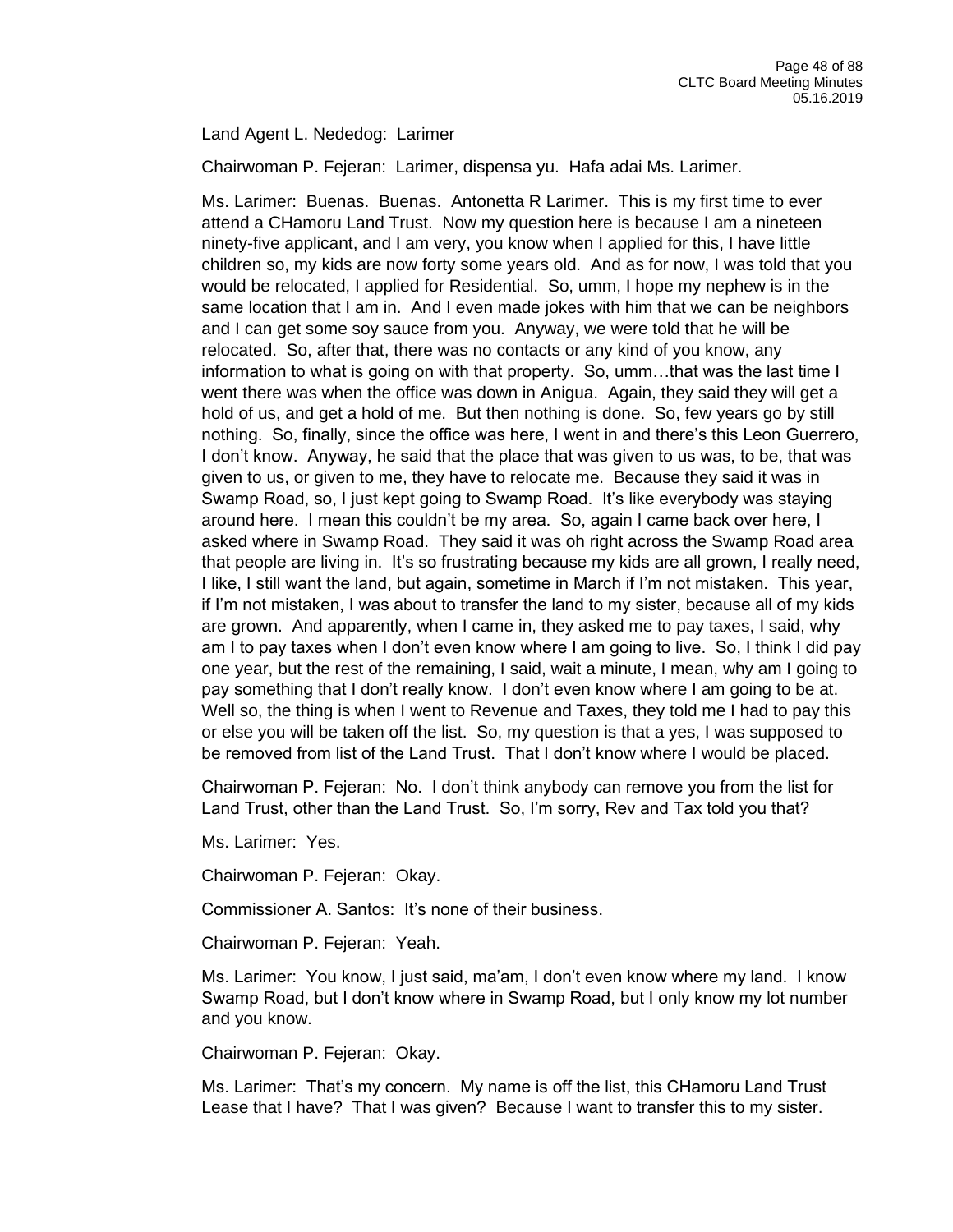Chairwoman P. Fejeran: Okay, so, what we have to do in your case is we'll have to have the staff do some research and present it to us so we can see what's going on. If.

Commissioner A. Santos: You applied already; to Land Trust?

Ms. Larimer: Since nineteen ninety-five.

Chairwoman P. Fejeran: And she has a lease. She has a lease, but her lease was before, because there are squatters there. So, what we've done in the past with another lease holder, who was never actually in possession, but was able to move onto the property. They were assessed taxes, you were able to access a waiver of taxes for them because of those reasons. So, we have to do some research to see what's going on in your case. And see if that's warranted for you and get that process moving finally. To relocate.

Ms. Larimer: I can even if it's twenty dollars already twenty years. But even then, you know. A dollar a year that's okay. But for you to pay taxes and don't even know where you are at.

Chairwoman P. Fejeran: And after all this time you're being told you were being relocated.

Ms. Larimer: Yes.

Chairwoman P. Fejeran:

Ms. Larimer: They keep saying Swamp Road, Swamp Road. I know it's on the side of the road. But in Swamp Road, maybe in the Swamp.

Chairwoman P. Fejeran: Yeah, okay. What I'm going to instruct the staff is to look into your case, have a staff report prepared, and get you on our Agenda, have it presented in front of the commission and have it formatted that the commission can make some decisions.

Ms. Larimer: Presented to each or some letters, my PO Box is still the same, it never changed, so.

Chairwoman P. Fejeran: Okay.

Ms. Larimer: It's really a challenge for me.

Commissioner A. Santos: How many kids?

Chairwoman P. Fejeran: Thank you for coming.

Ms. Larimer: Si yu'os ma'ase

Chairwoman P. Fejeran: Thank you for your patience

Ms. Larimer: Thank you.

Chairwoman P. Fejeran: Please contact the staff if they haven't already contacted you. Just to make sure things are moving along and you're ready and just waiting. Yeah, I think it's best that you contact them. Other than waiting for them.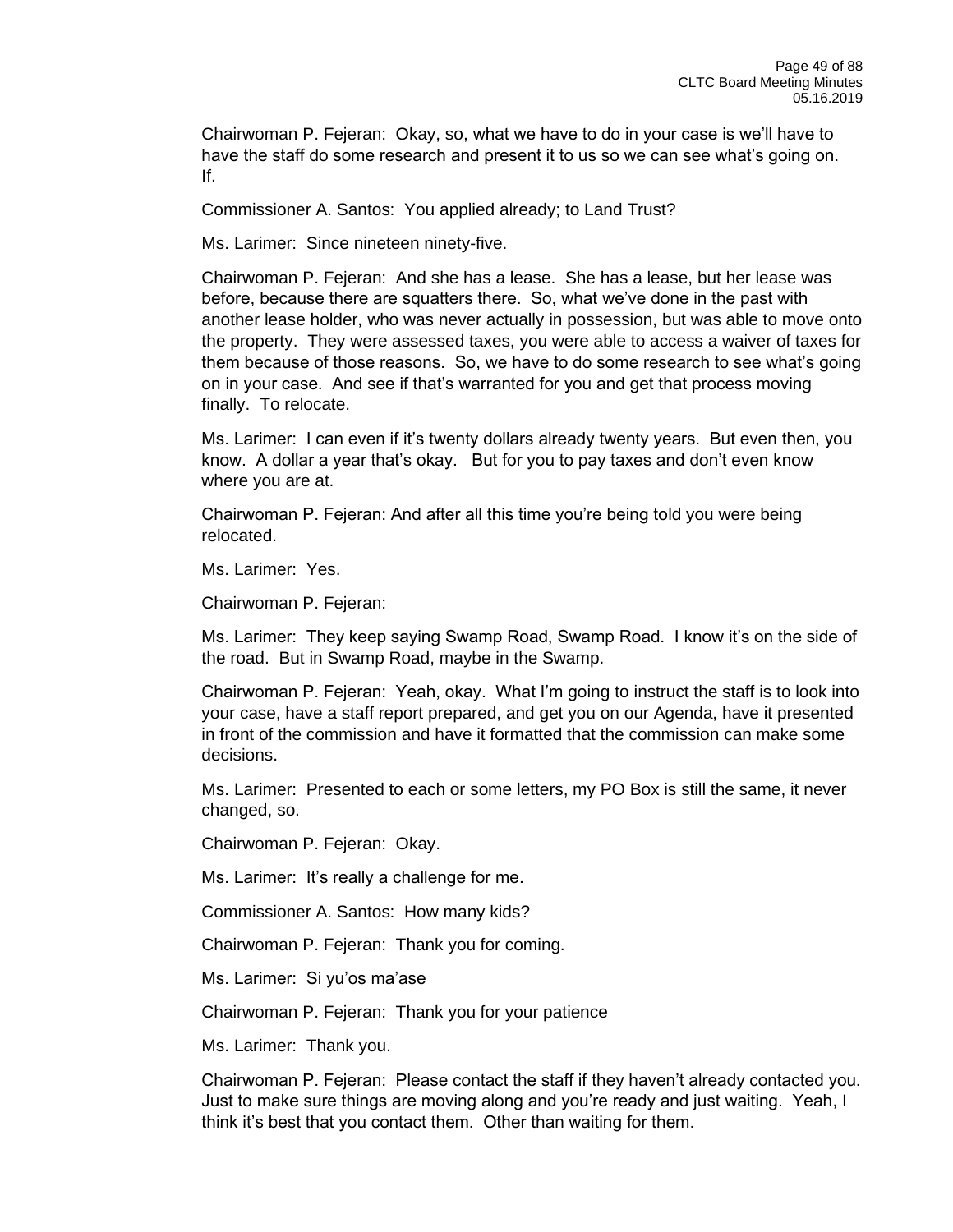Ms. Larimer: I've done that several times.

Chairwoman P. Fejeran: Okay, well they're on the commission's radar now. We'll be looking for progress.

Ms. Larimer: Okay, si yu'os ma'ase.

Chairwoman P. Fejeran: Si yu'os ma'ase, Ms. Larimer. Thank you, okay next on the Agenda on Public Comment, oh boy, uh-oh, Marita? Maria? Phone number is 483- 4883. Dispensa, I have a hard time reading.

Audience member: What's the number?

Chairwoman P. Fejeran: Four eight three four eight eight three.

Audience Member: Manuel…

Chairwoman P. Fejeran: Manuel…something.

Audience Member: Inaudible.

Chairwoman P. Fejeran: Manuel. Manuel, dispensa yu.

Audience Member: Manuel San Nicolas

Chairwoman P. Fejeran: Mr. San Nicolas. Thank you for your patience. Okay.

Mr. San Nicolas: Last meeting because of a problem. I tried to make it down.

Chairwoman P. Fejeran: Okay, how can we help you today, sir?

Mr. San Nicolas: Last time I was here, I only want you

Chairwoman P. Fejeran: Okay, let's see what we have.

Mr. San Nicolas: I was told to come down.

Chairwoman P. Fejeran: The pre-moratorium?

Commissioner A. Santos: I looked at the paper.

Chairwoman P. Fejeran: Mr. Manuel Pineda San Nicolas. Okay so, the original applicant is a Felix P. San Nicolas.

Mr. San Nicolas: Yes. He is deceased.

Chairwoman P. Fejeran: Deceased? Is he your father?

Mr. San Nicolas: He is my father.

Chairwoman P. Fejeran: Your father, okay. And you were the beneficiary, for your father?

Mr. San Nicolas: Yes ma'am. There's only \*\*inaudible\*\*

Chairwoman P. Fejeran: Okay and it looks, okay so. Your lease was prepared for lot 480-57-1 in the municipality of Agat.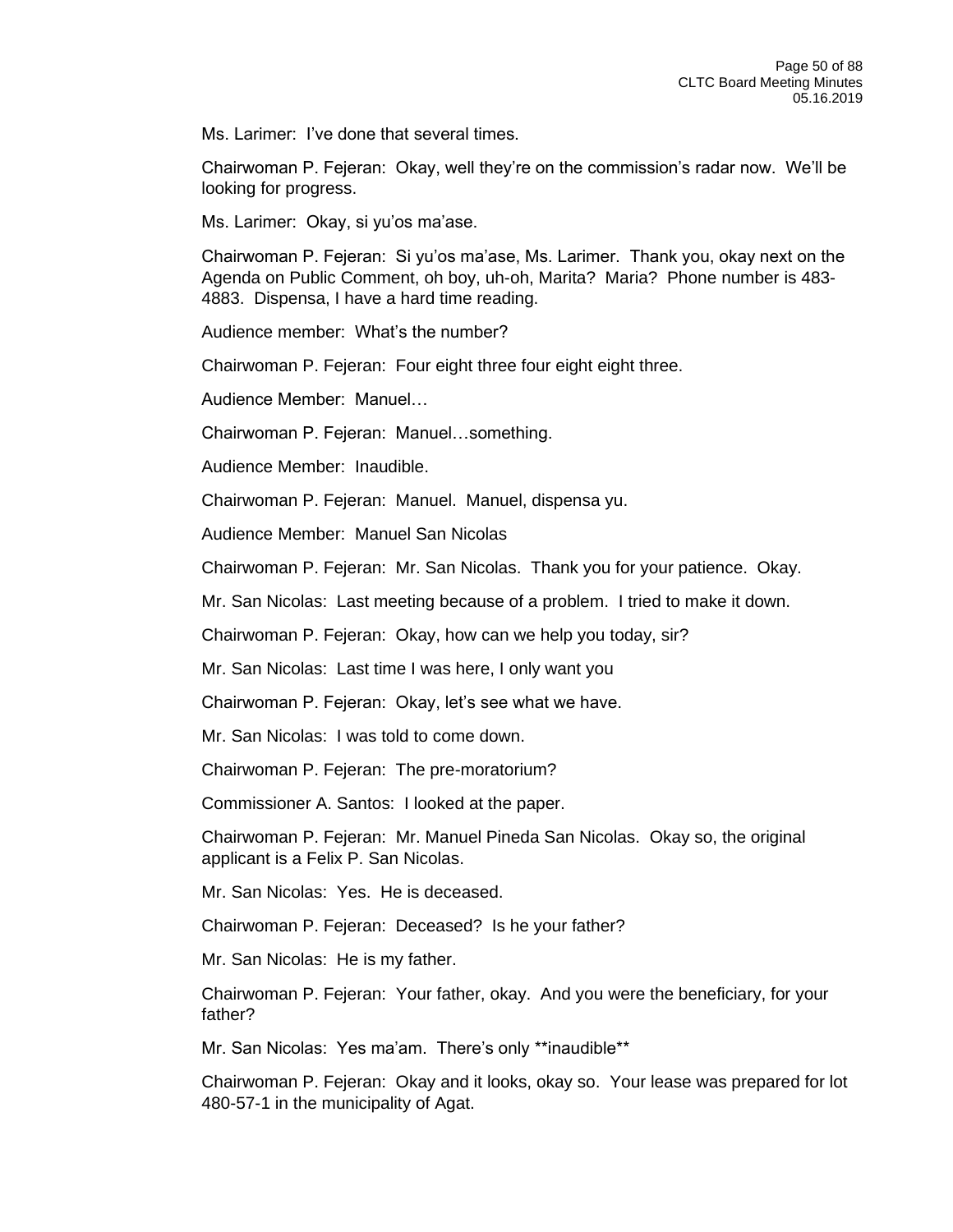Mr. San Nicolas: Yes ma'am.

Chairwoman P. Fejeran: It was signed by you, on April twenty-six, of last year, and also signed by the director so, it was the lease, you had the lease, it was all signed everything was good. But this was the one that the director red lined, red marked. And it was under the radar until just the last few months, so, now, thank you for coming before us. Do we have his…

Land Agent J. Bragg: Yeah.

Land Administrator M. Borja: His dad Felix San Nicolas was the original applicant.

Chairwoman P. Fejeran: Okay.

Land Administrator M. Borja: Passed away, no beneficiary named.

Chairwoman P. Fejeran: Okay.

Land Administrator M. Borja: In nineteen ninety-nine.

Chairwoman P. Fejeran: Okay.

Land Administrator M. Borja: The families came in to try to take over.

Chairwoman P. Fejeran: Okay.

Land Administrator M. Borja: But the Administrative Director denied their request, because they did not meet the hundred eighty-day timeline. They came back later on, I guess, after another administration. And provided the commission with letters from all the siblings, giving it all to Mr. San Nicolas.

Chairwoman P. Fejeran: Okay.

Land Administrator M. Borja: And then, that's when the…

Chairwoman P. Fejeran: The lease was prepared.

Land Administrator M. Borja: The lease was prepared and it was approved.

Chairwoman P. Fejeran: Okay. Okay, so…

Commissioner A. Santos: Are you residing on that place?

Mr. San Nicolas: Every now and then.

Chairwoman P. Fejeran: Okay.

Mr. San Nicolas: Just to protect my investments.

Chairwoman P. Fejeran: Okay.

Land Administrator M. Borja: Mr. San Nicolas surveyed. It's surveyed.

Mr. San Nicolas: Everything is done.

Land Administrator M. Borja: Everything is done with the lease, but he is one of the thirty where it was ready for Governor signature, and the director.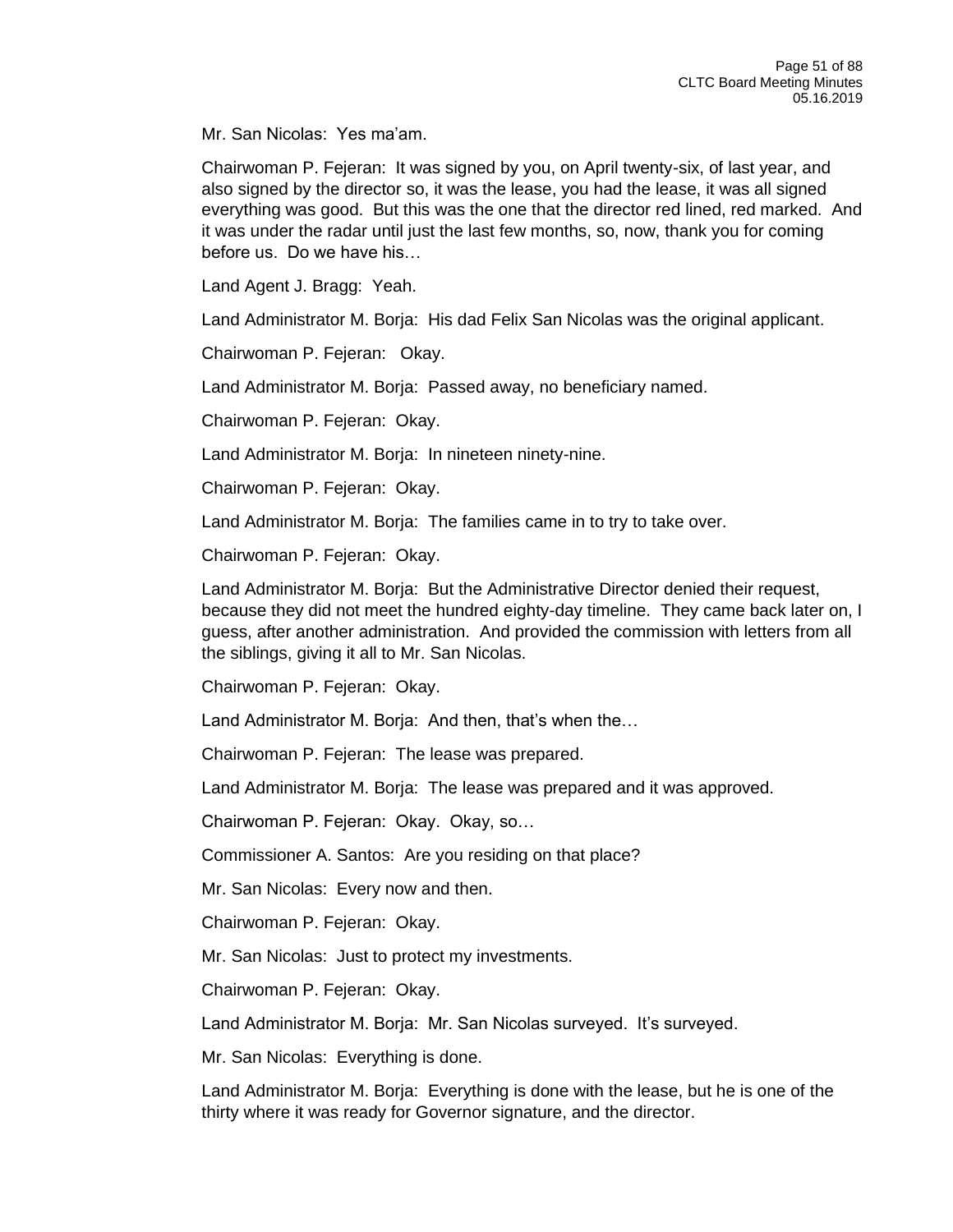Chairwoman P. Fejeran: Okay, so.

Legal Counsel Toft: It requires board approval, so, that's the problem with the red line, most of the red line. If the lease requires board approval, but I think for now it just needs the Administrative Director's signature.

Chairwoman P. Fejeran: Okay. I'm sorry, I know that we approved leases that are in this category of red mark. Did we issue new leases based on the old?

Land Administrator M. Borja: Yeah, that was…

Chairwoman P. Fejeran: The old date?

Land Administrator M. Borja: That was able to record the leases.

Chairwoman P. Fejeran: Right.

Land Administrator M. Borja: Without the Governor's signature, on there. Tried to with Land Management.

Chairwoman P. Fejeran: Okay.

Land Administrator M. Borja: It didn't meet the recording requirement.

Chairwoman P. Fejeran: Okay.

Land Administrator M. Borja: So, we had to re do the leases, with the director's name and all the…

Chairwoman P. Fejeran: Is it dated. Did we back date to the original lease…?

Land Administrator M. Borja: No.

Chairwoman P. Fejeran: It was a new type…okay. Okay, so.

Commissioner A. Santos: We need to approve it, the board.

Chairwoman P. Fejeran: Yeah, so now the board needs to consider Mr. Manuel Pineda San Nicolas to re issue a lease. That he inherited from his father, Felix P. San Nicolas, for lot 480-57-1.

Commissioner S. Techaira: 480-

Chairwoman P. Fejeran: Dash, 57, dash

Commissioner S. Techaira: 57, dash

Chairwoman P. Fejeran: Dash one

Commissioner S. Techaira: Where?

Commissioner A. Santos: Agat

Chairwoman P. Fejeran: Agat, Agat. So, my earlier comment of why were not re visiting the pre moratorium leases is, I guess he is one that we…

Commissioner A. Santos: Signed.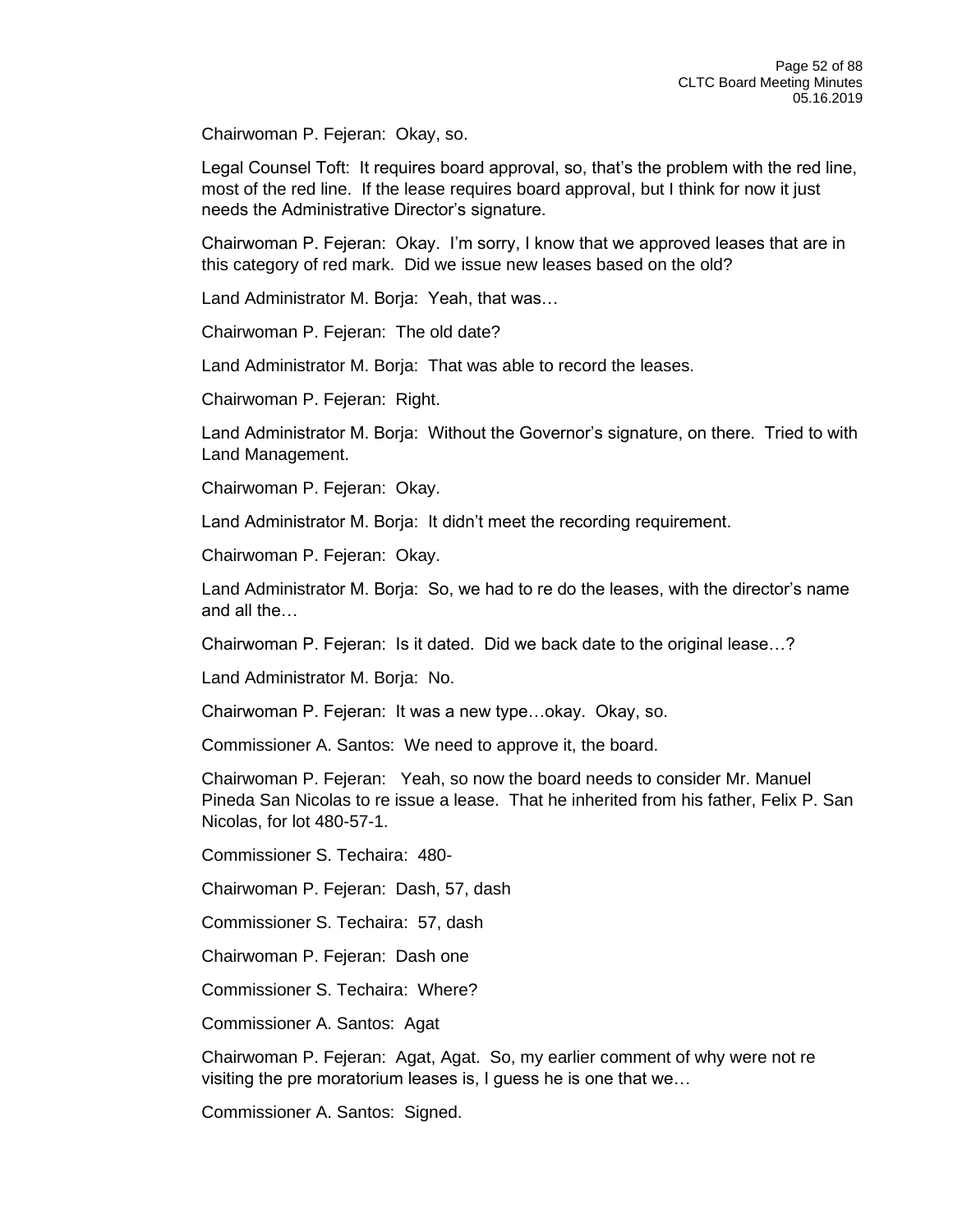Chairwoman P. Fejeran: So…

Commissioner S. Techaira: Okay before I say it out, 480-57-1? Okay. So, we have to do a motion on this?

Chairwoman P. Fejeran: Did we want to look at the five? Are we getting his file? Oh, you have it? Oh, here it is. Okay, it was even notarized and everything. I think we determined we're gonna;

Legal Counsel Toft: Reissue

Commissioner S. Techaira: Motion to re issue lease that was inherited from Felix P. San Nicolas to Mr. Manuel Pineda San Nicolas, for lot 480-47-1;

Legal Counsel Toft: Five, seven

Commissioner S. Techaira: For lot 480-57-1, Agat.

Commissioner A. Santos: I second it.

Chairwoman P. Fejeran: A motion has been made and second it, all those in favor?

Commissioners: Aye.

Chairwoman P. Fejeran: Aye's have it. Okay, sir, so your lease has been approved. Now the staff will just draft it up and just make sure that all the right signatures are recorded on there and then it will be recorded with Land Management.

Mr. San Nicolas: Will I get a copy of it?

Chairwoman P. Fejeran: Yes, definitely.

Mr. San Nicolas: Thank you

Chairwoman P. Fejeran: Okay, thank you for coming. Okay, next, I have a Brett T. Duenas for Public Comment. Hi, hafa adai.

Mr. Duenas: Hafa adai.

Chairwoman P. Fejeran: Hi, if you can state your name for the record.

Mr. Duenas: My name is Brett T. Duenas. Chairwoman, hi, I'm here because my mom passed away, my brother was the beneficiary, my brother is off-island. He was the beneficiary on my mom's lease. I am here to see if I can transfer…

Chairwoman P. Fejeran: Beneficiary rights to you?

Mr. Duenas: Yes, ma'am.

Chairwoman P. Fejeran: Okay, I think…

Commissioner A. Santos: Where's the land at?

Chairwoman P. Fejeran: Yes, so, where's the, your…it's your mother's lease, right?

Mr. Duenas: Yes, ma'am.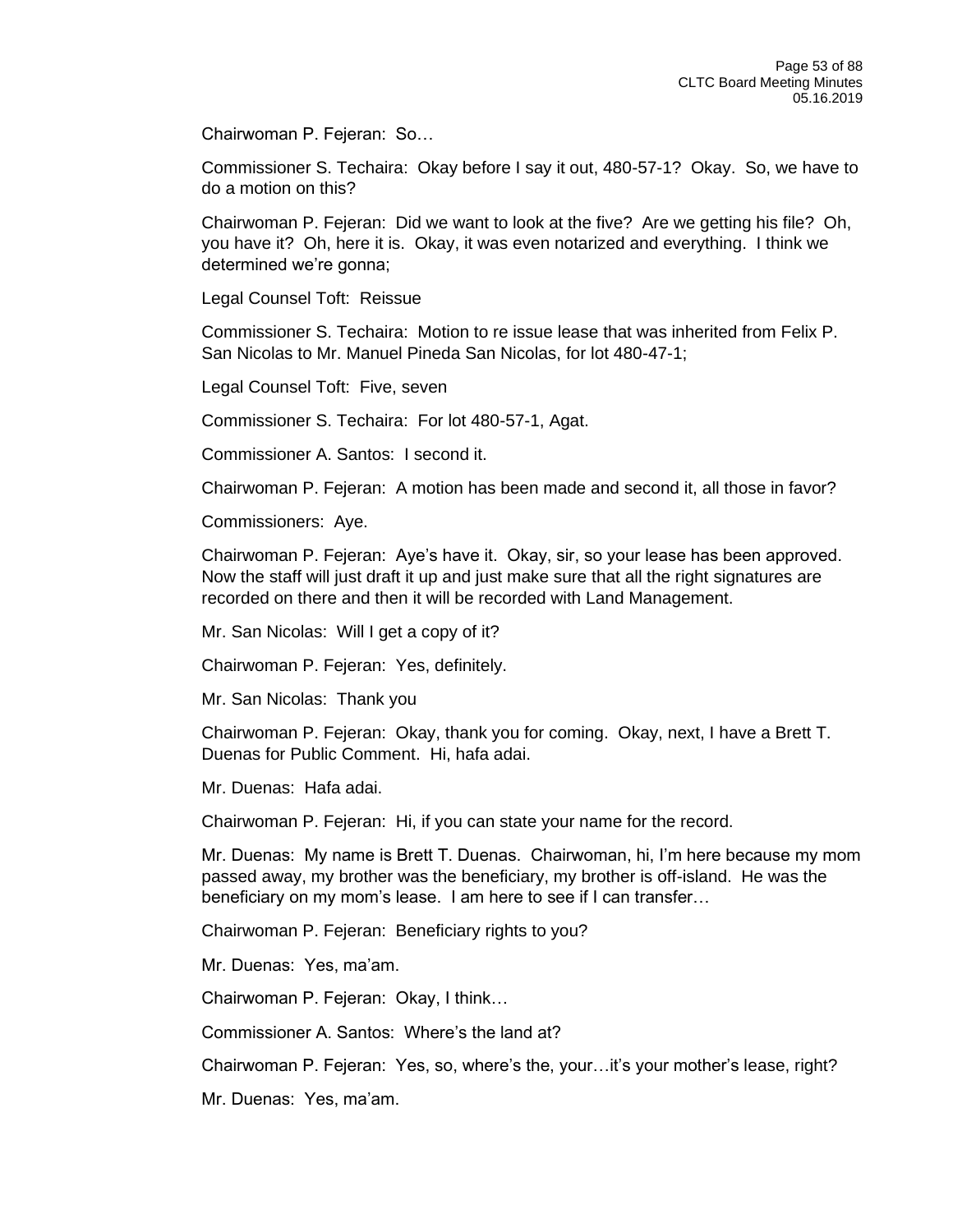Commissioner A. Santos: Where? What village?

Mr. Duenas: Dededo.

Chairwoman P. Fejeran: In Dededo, Residential. So, your brother, who's the beneficiary is Chase Taitano Junior?

Mr. Duenas: Yes, ma'ame.

Chairwoman P. Fejeran: And he is, would like to relinquish his beneficiary rights to you.

Mr. Duenas: Yes, that's right.

Chairwoman P. Fejeran: So, now you're coming to the board requesting approval.

Mr. Duenas: Yes, ma'am.

Chairwoman P. Fejeran: Okay, Legal Counsel, we've done this in the past, we just take board approval, right?

Land Administrator M. Borja: Chase hasn't been issued a lease.

Chairwoman P. Fejeran: But the mother has been issued a lease?

Land Administrator M. Borja: The mother has a lease.

Chairwoman P. Fejeran: Okay, So, if the brother, if your brother had accepted it, then addendum to put his brother on the lease.

Land Administrator M. Borja: And then come before the board to pass over to the beneficiary pass over seven years?

Chairwoman P. Fejeran: No, I don't think so. So, I know we were talking about if this was a switch. But I think…

Legal Counsel Toft: It would be a succession to the lease. Because it is not technically a switch if the brother has not been on the lease yet.

Commissioner A. Santos: Successor?

Chairwoman P. Fejeran: Successor, right. So, it would be…

Legal Counsel Toft: So, it would be for the commission to decides to approve the bypassing of the brother and go directly to the other.

Chairwoman P. Fejeran: And does he, okay, I see you did apply already, and have your paid yet. Has your brother submitted an affidavit? Submitted? Okay, there it is. Okay, so I see a notarized letter from your brother stating that he would like to, would like you to be successor of the lease and not himself okay. So, this would require board approval actually, yeah.

Commissioner S. Techaira: Just to name as beneficiary, or…

Legal Counsel Toft: Or, or successor.

Chairwoman P. Fejeran: To the lease, okay.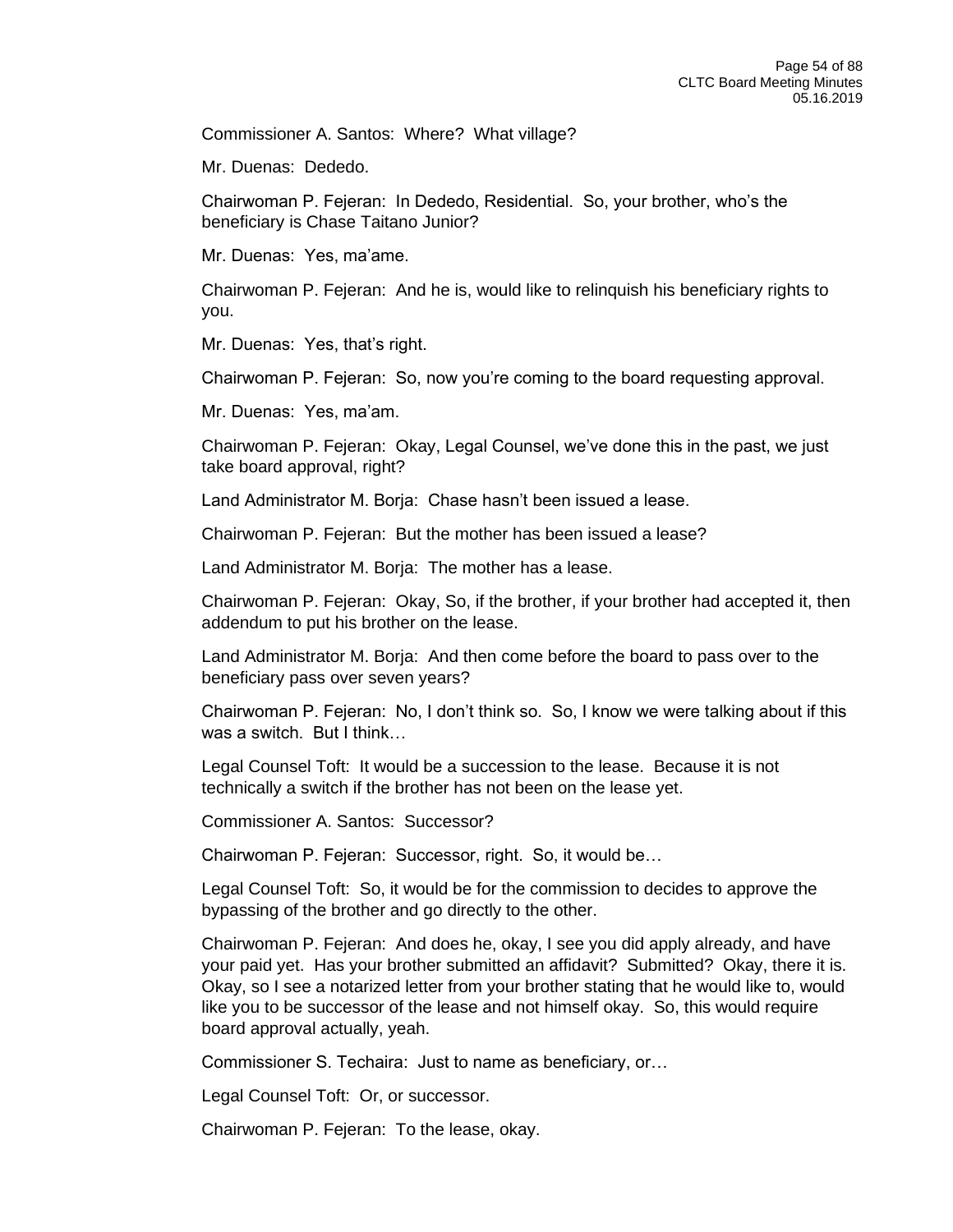Commissioner S. Techaira: Motion to approve Brett T. Duenas as successor of lease to Isabella Taitano Pen, for lot, track 11405, block 13, 25. Municipality of Dededo.

Commissioner A. Santos: I second it.

Chairwoman P. Fejeran: A motion has been made and second it. Further discussion?

Commissioners: No.

Chairwoman P. Fejeran: All in favor?

Commissioners: Aye.

Chairwoman P. Fejeran: Okay, aye's have it. Okay, Mr. Duenas thanks for coming in.

Mr. Duenas: Thank you very much.

Chairwoman P. Fejeran: Thank you, so the staff will be preparing an addendum with the lease under your name. Thank you, sir.

Commissioner A. Santos: Thank you.

Chairwoman P. Fejeran: Okay, next is a Maria Martinez. You are next!

Ms. Martinez: Yes.

Chairwoman P. Fejeran: Hafa adai Ms. Martinez.

Ms. Martinez: Hafa adai.

Chairwoman P. Fejeran: Thank you for your patience.

Ms. Martinez: Oh, patience is a virtue.

Chairwoman P. Fejeran: Okay, state your name and let us know what we can do for you.

Ms. Martinez: My name is Maria Martinez and I am the wife of the late Antonio Vicente Martinez. I'm just here to check my application because I was told about the, what do you call that, my husband passed away last year 2018 on December 14. My son told me I needed to come down here to check on the title because, you know he was told that since he passed away, I had six months to come down and have it transferred to my name. So, this is the reason why I came in. I did that so, just wanted to find if, because I really have to take this to the Agriculture, under Agriculture.

Chairwoman P. Fejeran: I see.

Ms. Martinez: Because I have the lease there for the Bona fide Farmer and transfer it to my name.

Chairwoman P. Fejeran: Okay.

Ms. Martinez: And I do have a problem, I need an approval from you guys for a power.

Chairwoman P. Fejeran: A utility authorization.

Ms. Martinez: Yes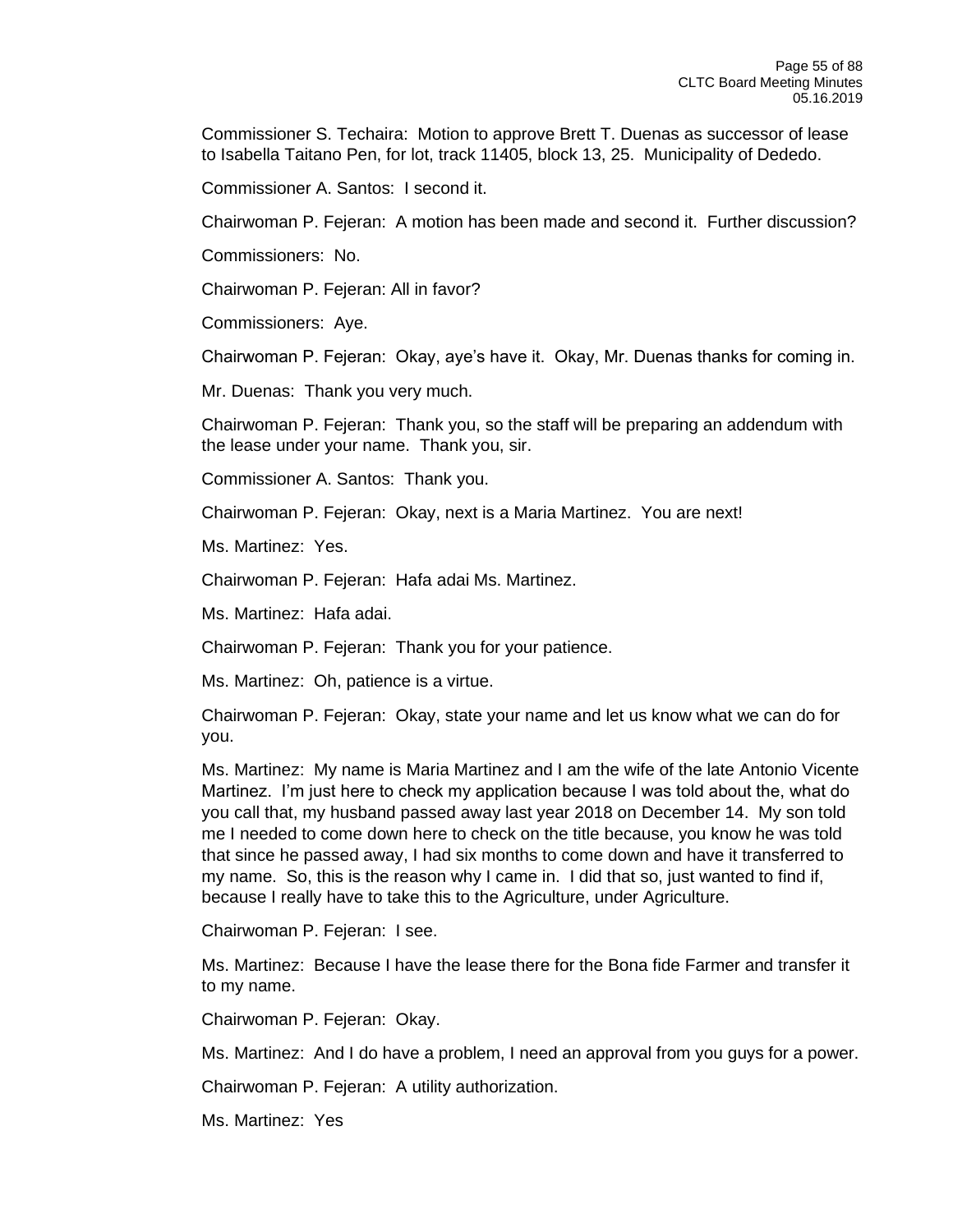Chairwoman P. Fejeran: Okay, that will come when the, get the lease in your name. For your case Ms. Martinez, I'm sorry about your husband's passing and having to deal with all of that.

Ms. Martinez: Yes.

Chairwoman P. Fejeran: So, you came to the right place. I see that your husband, Mr. Antonio Martinez has a lease an Agricultural Lease

Ms. Martinez: Yes.

Chairwoman P. Fejeran: Lot 6, Block, Tract 1021 in Dededo. Just the staff report has it. As you mentioned your husband is deceased, but he had no beneficiary designated.

Ms. Martinez: He did have one, but the problem is we didn't bring down the death certificate. We designated my son, my oldest, yeah so, we changed everything around and we do have a beneficiary for it.

Chairwoman P. Fejeran: I, don't think

Land Agent J. Dayday: She is talking about she designated for herself.

Chairwoman P. Fejeran: Oh okay. You, to be more specific your husband didn't have a beneficiary for him.

Ms. Martinez: Yes.

Chairwoman P. Fejeran: Okay. So, in those cases, our rules allow the commission to designate a beneficiary for the lessee. In that case, that you as the widow, you would be the first person we'd look at designating as beneficiary. So, this is…your husband was a nineteen ninety-five applicant, and his lease was since nineteen ninety-seven.

Ms. Martinez: Yes.

Chairwoman P. Fejeran: And then I saw on the staff report that you are farming and continue to keep up the property.

Ms. Martinez: Yes.

Chairwoman P. Fejeran: That's wonderful. Okay, so, in these instances, the commission has to make a motion to approve this beneficiary designation so she can succeed her husband's lease.

Commissioner S. Techaira: Motion to approve designating Maria Santos Martinez as successor of Antonio San Agustin Martinez, under public law 23-38, section 9.2. For lot 6, Block 2, Tract 10121 Dededo.

Commissioner A. Santos: I second it.

Chairwoman P. Fejeran: Motion made and second it, further discussion.

Commissioners: None

Chairwoman P. Fejeran: All in favor?

Commissioners: Aye.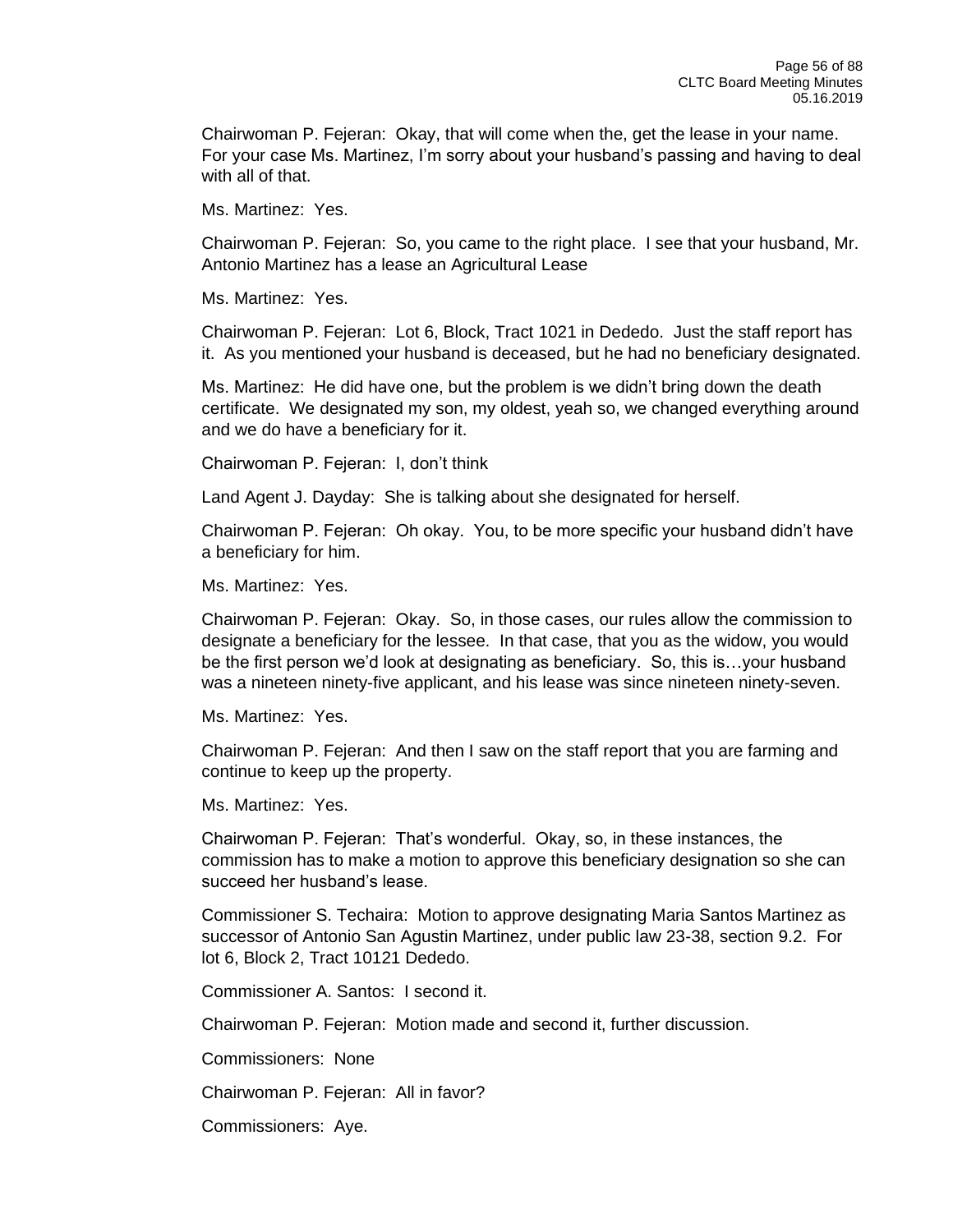Chairwoman P. Fejeran: Aye's have it. Okay, ma'am, so your request to be the beneficiary for your late husband's lease has been approved.

Commissioner A. Santos: Continue farming.

Chairwoman P. Fejeran: Yes, please continue farming.

Ms. Martinez: If any of you wants avocado, gives a call.

Chairwoman P. Fejeran: Oh! I'll take you up on that.

Ms. Martinez: Oh, I will be there Mary. Anytime.

Chairwoman P. Fejeran: Okay, with that lease approval, the staff will prepare an addendum to your husband's lease to put your name on it and a utility authorization. That's also what your requesting, they'll be able to take care of that in house.

Ms. Martinez: Thank you.

Chairwoman P. Fejeran: Okay. Thank you, Ms. Martinez.

Ms. Martinez: Thank You.

Commissioner A. Santos: Thank you and enjoy your farming.

Ms. Martinez: Yes. So, I will give you guys avocados.

Chairwoman P. Fejeran: Thank you.

Ms. Martinez: Goodbye dear.

Chairwoman P. Fejeran: Okay, next for Public Comment is Julia Q. Tenorio. Hafa adai, please state your name for the record.

Ms. Tenorio: My name is Julia Tenorio.

Chairwoman P. Fejeran: Hi.

Ms. Tenorio: Hi. My daughter…*\*\*inaudiable\*\** 

Chairwoman P. Fejeran: Dispensa, hayi naan-mu?

Mr. Barcinas: *\*\*Responds in CHamoru\*\** My name is Ramon Barcinas.

Chairwoman P. Fejeran: Ramon Barcinas.

Mr. Barcinas: *\*\*Speaks in CHamoru\*\** Yes, Antonio Salas, Sanome's father. When Antonio passed away, he gave his daughter the land.

Ms. Tenorio: *\*\*Speaks in Chamoru\*\** Do you want him to speak in English?

Commissioner A. Santos: *\*\*Speaks in CHamoru\*\** No, CHamoru is fine, you can translate for us.

Chairwoman P. Fejeran: *\*\*Responds in CHamoru\*\** Yes, please, some don't understand.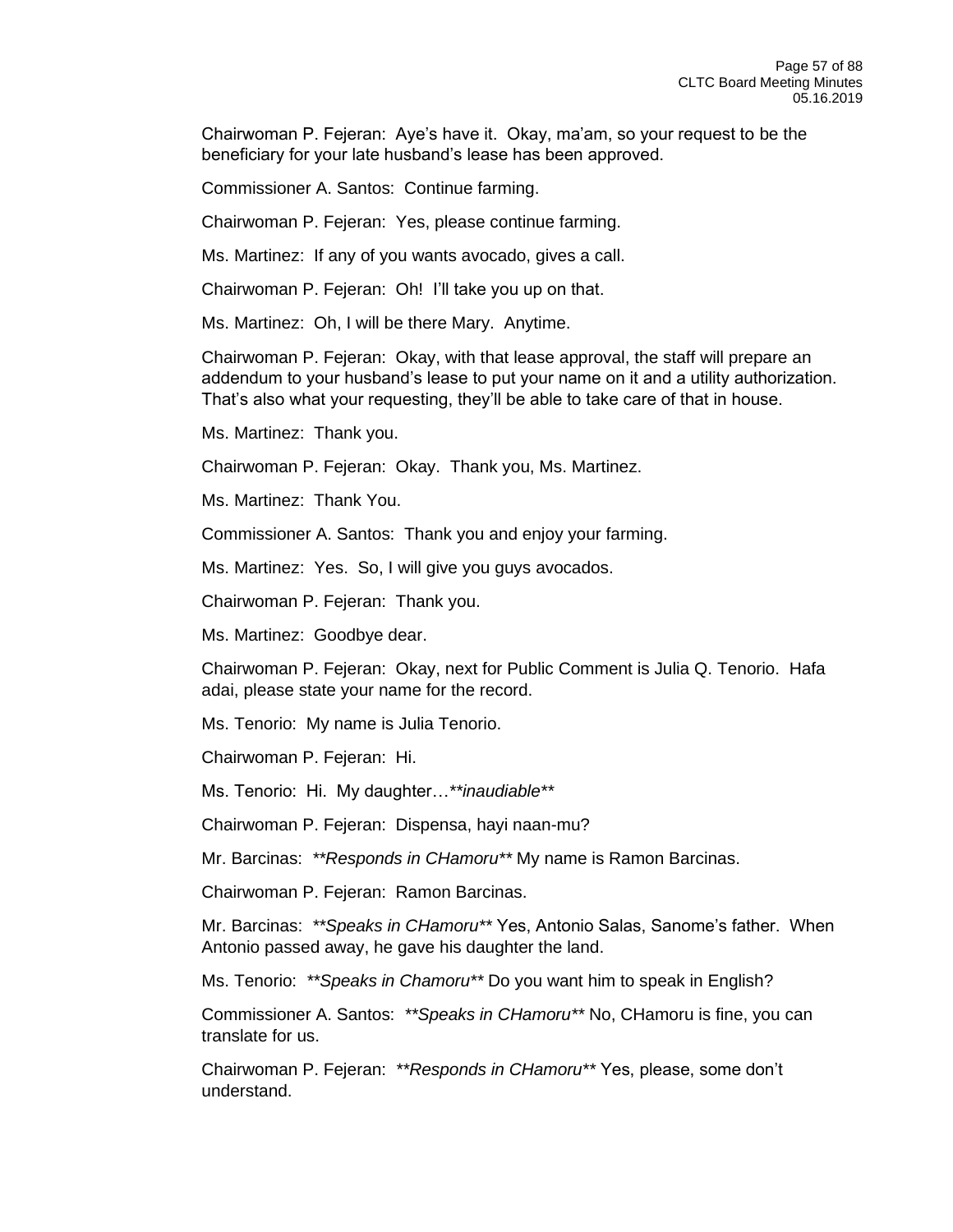Mr. Barcinas: Okay, my auntie Sanome, gave me the land as well as the mother. To occupy the land, as they were in the mainland. \*\*Responds in CHamoru\*\*Wait, I'm speaking in CHamoru again. And so, what happened was she, her and the mother and the father were living, until all of a sudden, the dad died, and he was deceased. And what happened was, the Land Management had given them authorization to continue staying there for, yeah, and you know, until a storm came, the house was destroyed. So, what happened was after the house and land was destroyed, they ended up not allowing them to stay there anymore. With that also the sibling in the mainland tried to petition them out.

Commissioner A. Santos: Why?

Mr. Barcinas: That was not clear to me.

Chairwoman P. Fejeran: Sorry, just a question. So, this is your auntie Sanome S. Malia.

Mr. Barcinas: Yes.

Chairwoman P. Fejeran: Who was staying…

Ms. Tenorio: That's my daughter.

Chairwoman P. Fejeran: That's your daughter. Outside, what is your relation?

Ms. Tenorio: Este, he is my great nephew. I reared him, so.

Commissioner A. Santos: Interpreter.

Chairwoman P. Fejeran: Okay.

Ms. Tenorio: He speaks for me when I'm all stressed out, like right now. I'm very stressed out, it's just too long already, since nineteen ninety-five. Since nineteen ninety-nine we were given this CHamoru Land Trust Commission signed by Mr. Borja? Director? Former Director of CHamoru Land Trust that we were to continue to occupy 235 Meno Street, up in Nimitz Hill, however, my late husband passed away, Salas, I was a Salas before now I'm a Tenorio. He died in the year two thousand in November. So, in December first two thousand, we were given another paper saying that we can continue to live until, we were promised to be given, you know a lease.

Chairwoman P. Fejeran: Yeah.

Ms. Tenorio: We've been waiting and waiting and waiting. So, finally, when he passed away, we found out that he did do a beneficiary, and this is about the two thirty Meno Street okay. There was a beneficiary and it was to Sanone, that's the daughter, his biological daughter. Okay, so, what happened was…

Chairwoman P. Fejeran: I'm sorry, who was the one that had the designated, the beneficiary designation?

Ms. Tenorio: My late husband, Antonio Salas that was given authority to continue to live there with my daughter. Two thirty Meno Street.

Chairwoman P. Fejeran: Who was there before?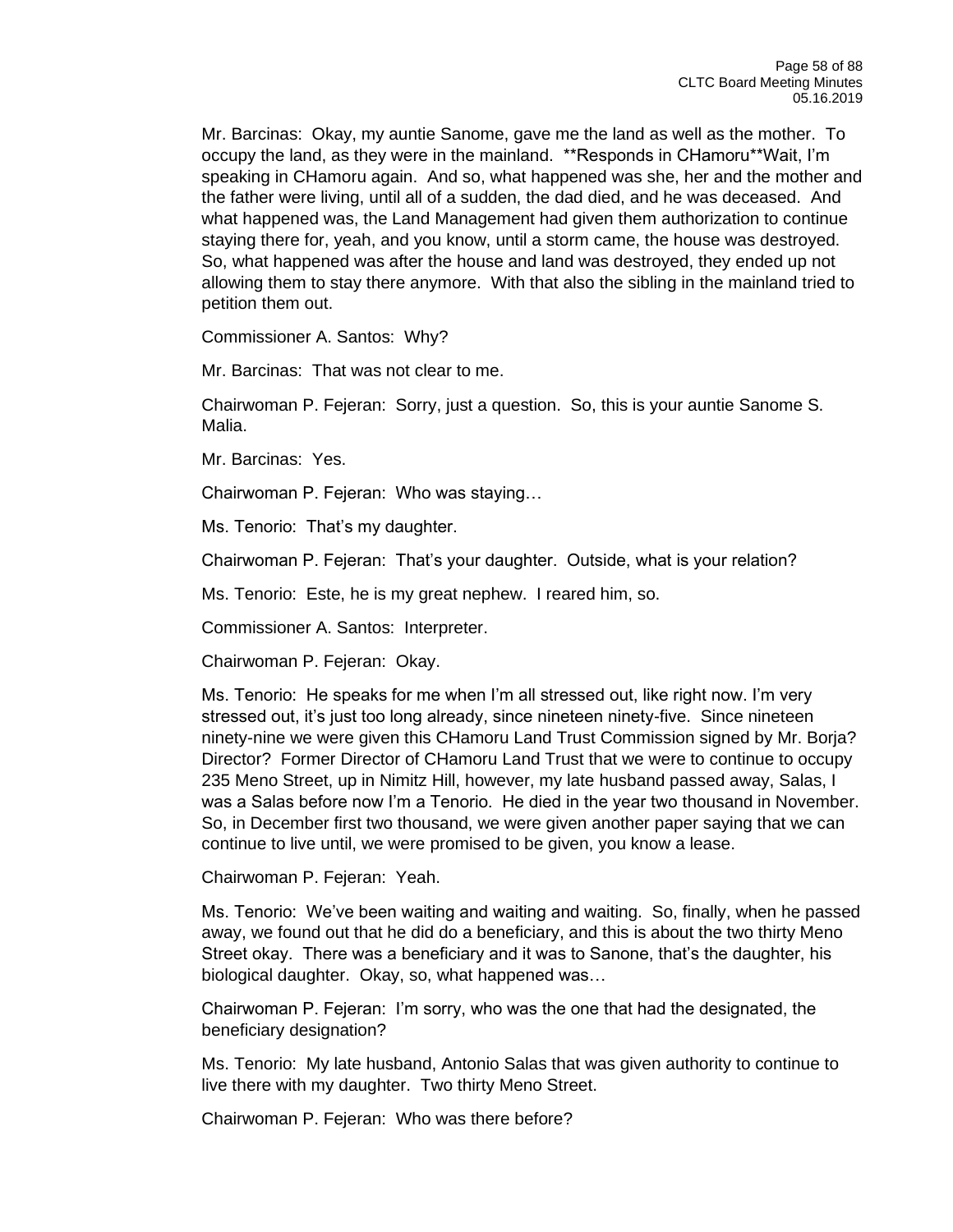Ms. Tenorio: Before that it was my mother in law, she passed away, she is deceased. And the property was abandoned for years, so, we decided to go up there we, you know, cleaned it up, we built a house.

Chairwoman P. Fejeran: So, it was your mother in law, the pre-occupier?

Ms. Tenorio: Pre-occupier, but she, she passed away.

Chairwoman P. Fejeran: Yeah, yeah.

Ms. Tenorio: So, she died in the mainland, back in Texas. So, what happened was, when we tried to go back up there to, you know, we got our life straighten out and, you know, we wanted to rebuild. To live there again, my daughter, well not me, my daughter. CHamoru Land Trust, Ms. Jhoana told us, go ahead, told my daughter to go, you know to do a quick, what you call that? Switch of date and time, which she has here. Instructed to do that. So, she went ahead and did it, and then later on they told her she couldn't do it.

Chairwoman P. Fejeran: Yeah.

Ms. Tenorio: Because what they were using was my nineteen ninety-five application, that was, you know used to keep the property. Now that property was not registered. How can it not be registered, it's been surveyed?

Mr. Barcinas: *\*\*speaks in CHamoru\*\** There is no way to survey the land if it is not registered.

Chairwoman P. Fejeran: My fluency is not as good…

Mr. Barcinas: *\*\*speaks in CHamoru\*\** I am sorry, but when I first came in it said CHamoru Land Trust so, but we cannot speak in CHamoru. Because if I speak in English, sometimes I cannot speak.

Chairwoman P. Fejeran: I'm Sorry.

Mr. Barcinas: Yeah.

Chairwoman P. Fejeran: I tried to raise myself up, unfortunately, my father never…

Mr. Barcinas: My message might not necessarily get across because I might say something else, but I guess basically, can a land be properly surveyed without being registered?

Chairwoman P. Fejeran: No.

Mr. Barcinas: So, why is that's where I am at right now.

Chairwoman P. Fejeran: Well…

Ms. Tenorio: Approved by territorial whatever, director of Land Management.

Mr. Barcinas: *\*\*speaks in CHamoru\*\** Give it to them so they can see.

Ms. Tenorio: Can she look at it?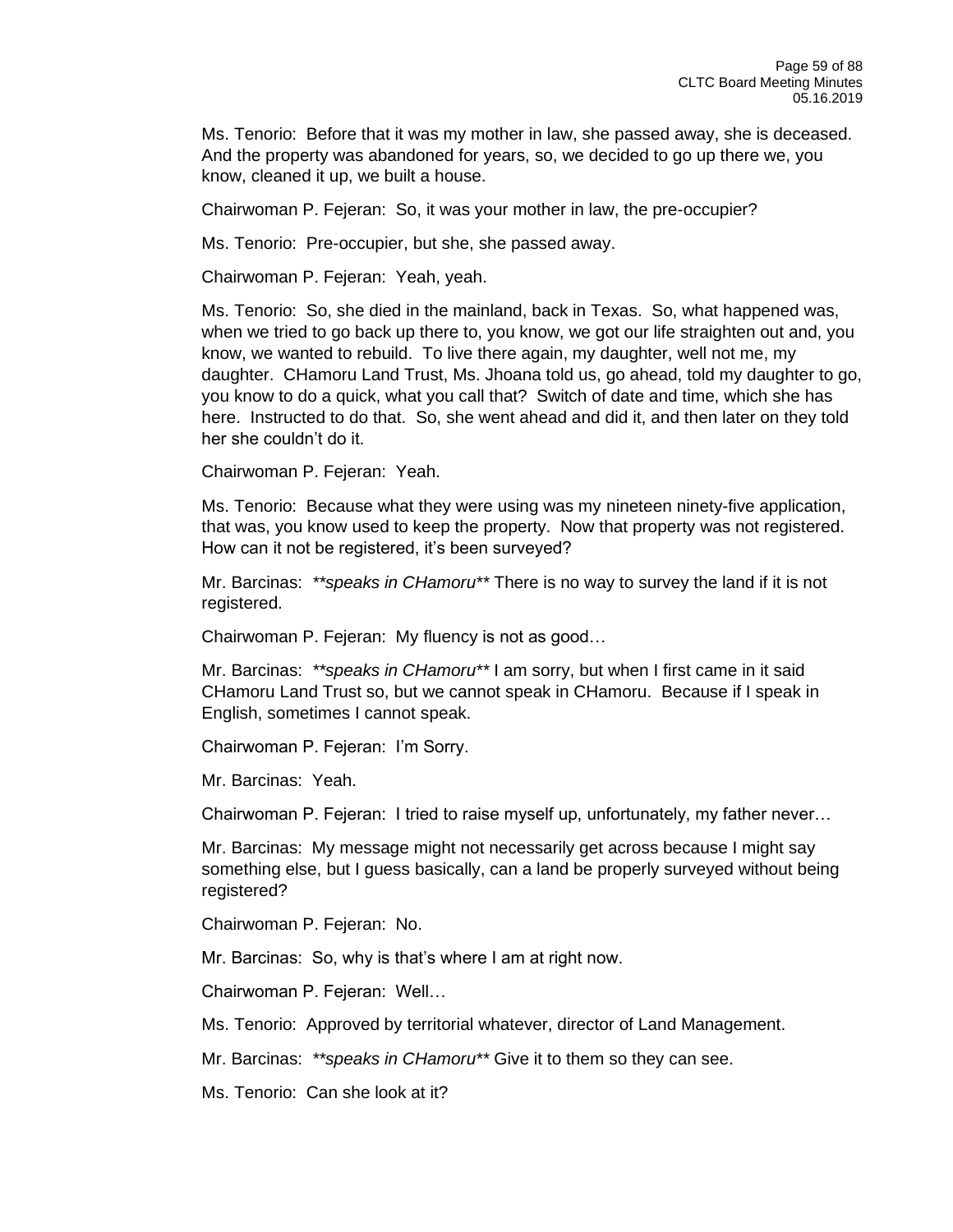Chairwoman P. Fejeran: Dispensa yu, Sinot Ramon, I'd really admire your…I wish I was as fluent as you, I. I assume your parents, your family taught you growing up.

Ms. Tenorio: I was a CHamoru teacher, nai.

Chairwoman P. Fejeran: You so suetti, so, I was not that lucky.

Mr. Barcinas: Well when it comes to the English then, sometimes the concepts that I'm issuing aren't coming clear.

Chairwoman P. Fejeran: I understand.

Mr. Barcinas: So, when it turns out, you know, it turns out wrong then, I end up losing my situation.

Chairwoman P. Fejeran: Well we'll try our best and if we're…

Mr. Barcinas: You guys can do it if…see, I can speak, I can speak my very best to articulate.

Chairwoman P. Fejeran: You said that two five three Meno Street?

Ms. Tenorio: I don't know about that.

Chairwoman P. Fejeran: Is the yellow where you were occupying?

Ms. Tenorio: The area was surveyed during the time of my father in law, but my mother in…

Chairwoman P. Fejeran: Okay, so, it might be that it is registered. So, as Margarita has expressed, we have to check…

Ms. Tenorio: So.

Chairwoman P. Fejeran: If it's registered or not.

Ms. Tenorio: I did turn this into CHamoru Land Trust.

Land Agent J. Bragg: So, I have been through this with Ms. Tenorio the past several years.

Ms. Tenorio: That's Sanonie.

Land Agent J. Bragg: I, I do recall, your, your situation, so, as I advised you guys before given the situation with your late husband, there, he was at one time given the occupancy to stay on the family property. But over time, there was a letter from siblings to relinquish it to one sibling.

Chairwoman P. Fejeran: Your late husband's siblings?

Ms. Tenorio: Yes, because there was problem with them.

Land Agent J. Bragg: They relinquished it to one sister, and the sister currently now has the lease for the said property that their claiming.

Chairwoman P. Fejeran: Oh, so, there's an existing lease…*\*\*interrupted\*\**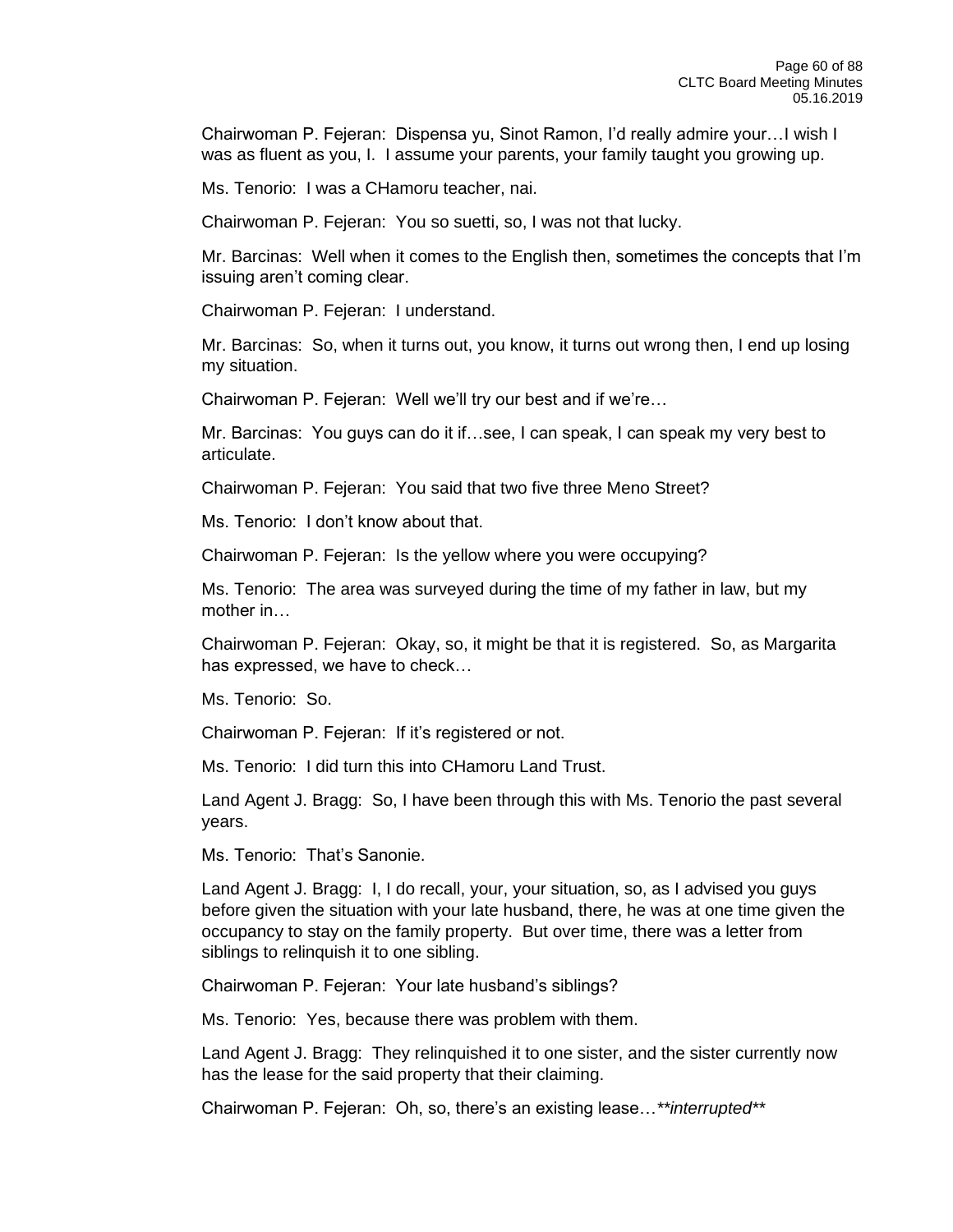Mr. Barcinas: *\*\*speaks in CHamoru\*\** Excuse me, but their sister is in America and no one on the place. How is that she was given a lease when she is not there? What is that?

Land Agent J. Bragg: For whatever reason though, we just need to do a staff report, go back…

Chairwoman P. Fejeran: So, thank you for coming, but this is a very complex case, that we won't be able to fully address today. So, we're going to have to the staff prepare a staff report, so it can be presented on our Agenda, and give you the right fair time. Have all the documents before us, so that we can address your issues and concerns.

Mr. Barcinas: *\*\*speaks in CHamoru\*\** I have two more questions.

Ms. Tenorio: He has two more questions.

Mr. Barcinas: I'll try my best but like I said, if, because I have a problem with my concept comes out wrong, but I'll try. Really quickly, when it comes to, when it comes to her really, that's one thing, but is it lawful for my auntie here to receive her own property and Sanone is married, and she applied for her own property, she's been waiting since ninety-five.

Chairwoman P. Fejeran: Yeah. I think for your question, like I said I think we really need to revisit this as a whole, and we can have your file here, Ms. Tenorio, so, we can know what exactly what we're dealing with, and make the right determination. Kay…

Commissioner A. Santos: You're nineteen ninety-five

Chairwoman P. Fejeran: Unfortunately, it can't be today. Okay, let's go from there.

Mr. Barcinas: So, that's what the issues are so hard because my auntie sees*…\*\*inaudible\*\**

Ms. Tenorio: It's okay, they took my lease and covered what is going on.

Chairwoman P. Fejeran: What?

Ms. Tenorio: You took my nineteen ninety-five lease, and covered up with, you know, with us to say oh okay, I, I applied for Residential, and then when my daughter applied an agent told her to, I have it here, get Agriculture. That was fine, right. But at least it's a property for my daughter, I, really don't care about myself, but it came to the point where they said no, it's illegal, no we, but when you guys are done with my lease, using it to whatever do whatever, toy it around, it's just, you know, not ethical, it's not right.

Chairwoman P. Fejeran: I'm sorry, so your application.

Ms. Tenorio: My application, I mean, I'm so sorry. Nineteen ninety-five application was used. You know to just hold everything down where, to cover up whatever wrong was being done.

Land Agent J. Bragg: We can do a further breakdown.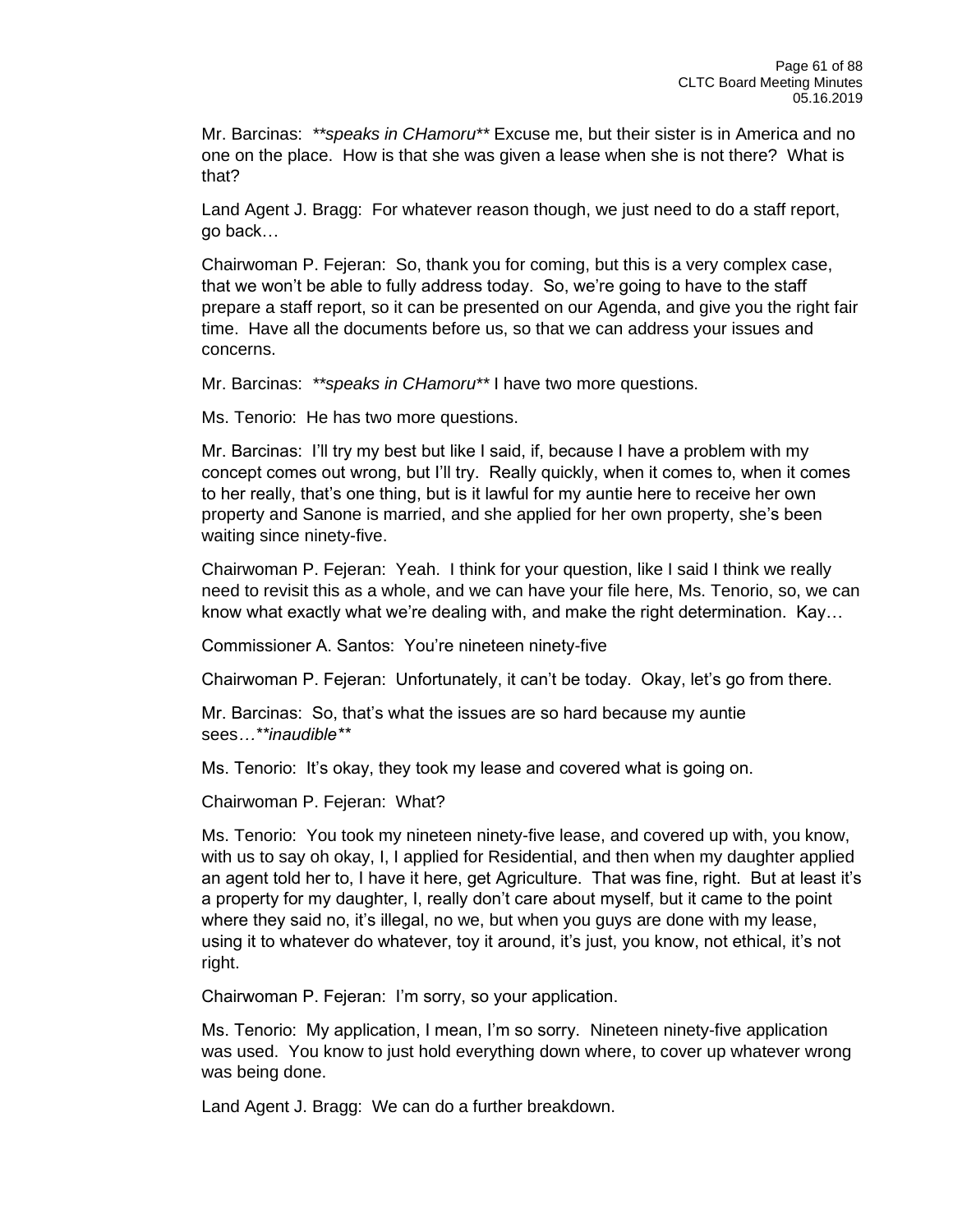Chairwoman P. Fejeran: Yeah, I guess…

Ms. Tenorio: Well, I don't mean to, you know, when you mentioned it, I think it's time I withheld it. What I heard Ms. Jhoana, you told my daughter, you will see what you can do…

Land Agent J. Bragg: At that time, ma'am, at that time though when we looked at your file, there were notes put in your file ma'am. That was before my time.

Chairwoman P. Fejeran: I understand your frustrated and I want to get to the bottom of this. Okay, so I am glad you came today. And we're going to have to put you on the Agenda for a future date so we have everything before us, we can make those determination. But you will be, you have the nineteen ninety-five application, your still there.

Ms. Tenorio: \*\*inaudible\*\*

Chairwoman P. Fejeran: Yeah, and Jhoana informed your daughter, unfortunately, the switch that was allowed back then is null and void. Your back in line where you were.

Ms. Tenorio: For my daughter, not for me.

Chairwoman P. Fejeran: Right, the switch.

Ms. Tenorio: Yeah.

Chairwoman P. Fejeran: You still have your place in line, your nineteen ninety-five application. Is still valid, so, now we just, we'll have to schedule another time with you and hopefully you can rejoin us, then state your case so we can make some determination.

Mr. Barcinas: So, what they did is not affected. You still have a chance…\*\*inaudible\*\*

Chairwoman P. Fejeran: Yeah, you still have your application

Mr. Barcinas: Another question I had before you people, \*\*speaks in CHamoru\*\*Why are there some given land that has no infrastructure? They paid for survey and was given a lease to build a house, but no infrastructure. That is Agriculture, she was given one acre, and when they went to Yigo, they told us that we are the ones. So, my question is Agriculture, they give land to farm but cannot nothing can be planted. needs edit. Why people with no land can get water from the Mayor. Another problem, when you give a land, at least assist with having water there. Because we are the ones who are paying, right? That is no problem, but for us to put it in there. Land Agent J. Bragg: What does that mean? I'm confused.

Commissioner A. Santos: Okay.

Mr. Barcinas: If you can answer the fact, that the Agricultural land supposed to be for farming. The land is nothing but rock and dirt. That would be remedy by planting fertilizer grass and all kinds of stuff, but no use if they're going to continue to dry up by sun, because that soil has no nutrients. So, the least we can do is, bring the water closer so all we have to pay for is our pipes. Basically, GWA wants us to do like their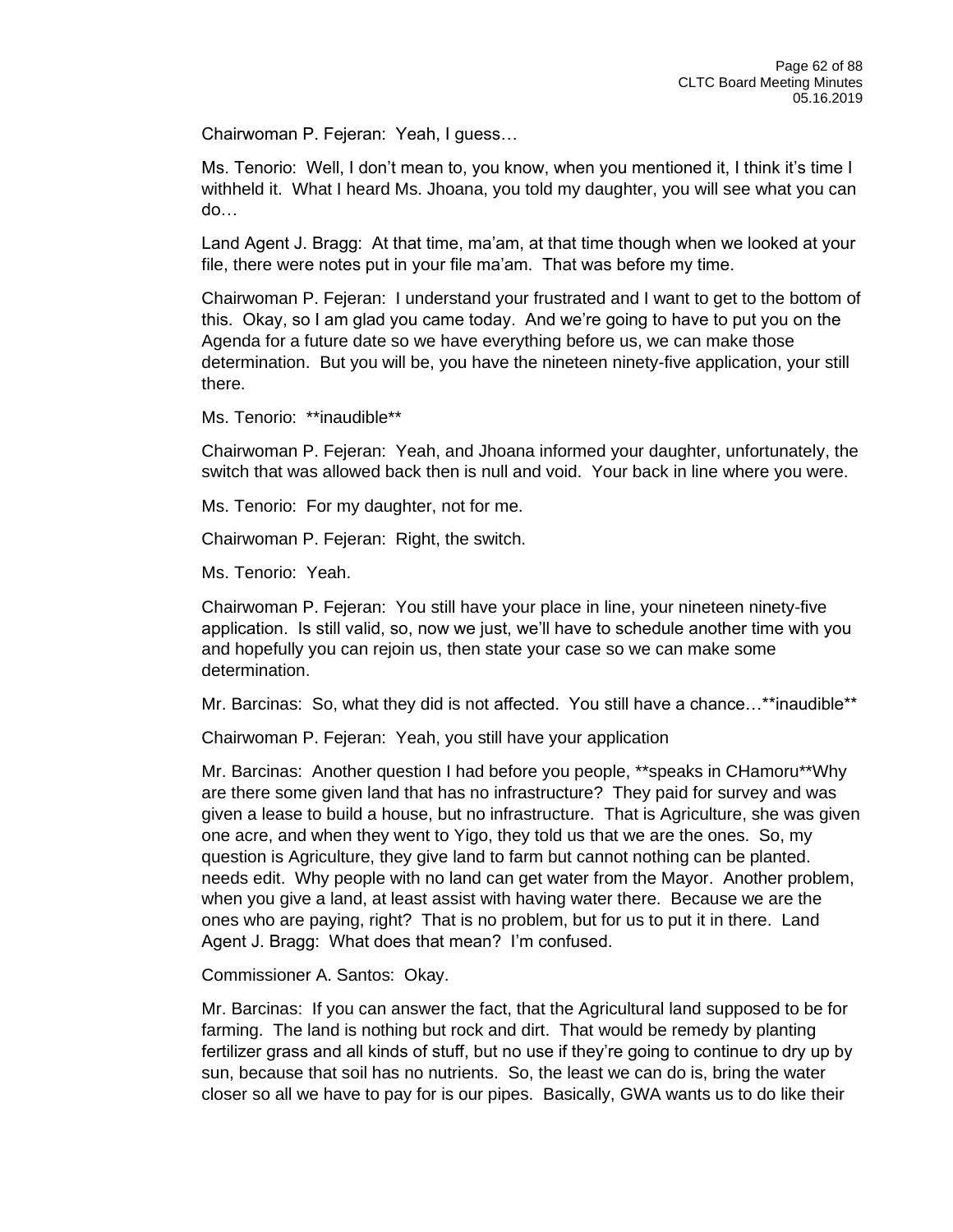job and try to pay for the infrastructure, infrastructure, yeah. See what happens when I speak English? You know what I mean, right.

Chairwoman P. Fejeran: Yes,

Mr. Barcinas: Do you see?

Chairwoman P. Fejeran: Yes, and you're one of many individuals have properties that are unusable, so. I have no answers for you today. I'm sorry, Mr. Barcinas.

Mr. Barcinas: \*\*speaks in CHamoru\*\*Okay, then, thank you. I feel good that my aunt is here and getting her land. But these kinds of questions, should wake the people up, because they are lucky. Please, turn it around and answer the questions that I am asking. Listen to CHamoru English style. You need to follow Angel Santos. CHamoru is an official language of Guam. Where I speak the language. The reason for that is because this is Guam, in Germany, people are speaking German, I can't turn around and say English please. Now I don't mind speaking it, I don't, not to offend people, the reason I say this is because we need to start perpetuate and we need to be heard with our language, si yu'os ma'ase (thank you).

Commissioner A. Santos: \*\*responds in CHamoru\*\*Your welcome.

All: Biba! Biba CHamoru!

Chairwoman P. Fejeran: That's another one for the next…okay, next on our Public Comment is a Julia Q. Tenorio.

Land Agent J. Bragg: She was just here.

Chairwoman P. Fejeran: Oh, we a multiple signed up? Okay.

Audience Member: Is there a Roland Tenorio?

Chairwoman P. Fejeran: Yes, and a Roland Tenorio. Did you want to provide public comment today?

Mr. Tenorio: This is concerning my home in Sagan Linahyan.

Chairwoman P. Fejeran: Okay.

Mr. Tenorio: I'm confused because when I go up to Revenue and Taxation to pay my property tax. The land that I'm assigned in is mine. But in the other side of the fence, the home that I'm residing I own too. Me and my ex-girlfriend, okay. That is the confusion I have.

Land Administrator M. Borja: That's Land for the Landless

Chairwoman P. Fejeran: Oh, this is Land for the Landless?

Land Administrator M. Borja: Yeah, it's not CHamoru Land Trust.

Mr. Tenorio: Yeah, it's over at Sagan Linahyan.

Commissioner A. Santos: Linahyan.

Mr. Tenorio: But it's called the Dollar housing.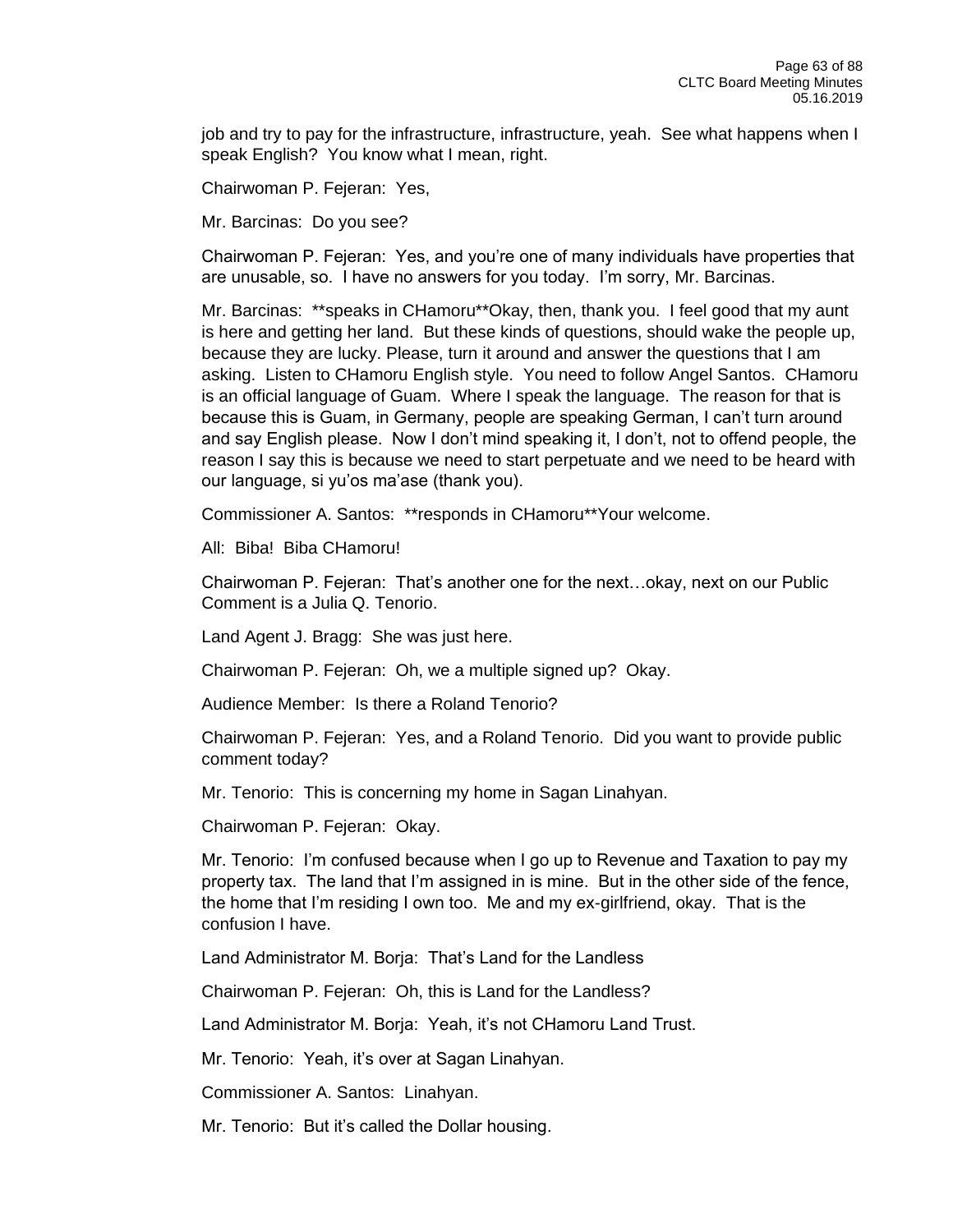Commissioner A. Santos: Dollar housing

Chairwoman P. Fejeran: Oh, so you don't have a Land Trust lease, do you?

Mr. Tenorio: No, I don't have a Land Trust. I used to have…

Chairwoman P. Fejeran: What issue is this? I'm sorry sir. I think this not a CHamoru Land Trust issue. This is a, because you…

Commissioner A. Santos: Dollar home.

Chairwoman P. Fejeran: For the Land for the Landless program, you actually own the home. Here at the Land Trust we only issue leases.

Mr. Tenorio: Oh

Chairwoman P. Fejeran: Yeah, so, who…

Mr. Tenorio: I have question, I used to own property up there near Agafa Gumas. It was under the Arendu. So, what happened was the at the time, Governor Ada said, that if you were allotted a home in Astumbo, you can go ahead and keep that property in an Agafa Gumas.

Land Administrator M. Borja: No, you either get Land for the Landless or Arendu.

Chairwoman P. Fejeran: Sir, I'm sorry this is outside of our jurisdiction. I'm sorry we can't help you not in our, not within our program.

Mr. Tenorio: Then can I apply for Agriculture?

Chairwoman P. Fejeran: Sir, we're accepting application

Mr. Tenorio: Even if I own a house in

Chairwoman P. Fejeran: Yes, but you will be a two thousand nineteen applicant and we're still trying to get through the nineteen ninety-five applicants.

Mr. Tenorio: Nineteen ninety…yeah nineteen ninety-three okay.

Chairwoman P. Fejeran: Okay.

Mr. Tenorio: But if I do apply for Agriculture, can I apply for two acres?

Chairwoman P. Fejeran: No, I think we're only allowed to give half acre? Agriculture? We're only allowed to give no more than half acre lots.

Mr. Tenorio: Oh wow. I thought it was one acre?

Chairwoman P. Fejeran: I believe it's half acre.

Mr. Barcinas: I thought Residential is half acre?

Commissioner A. Santos: Agriculture, you can apply for one, provided you have a farm plan.

Legal Counsel Toft: I think it requires Legislative approval for anything over half acre.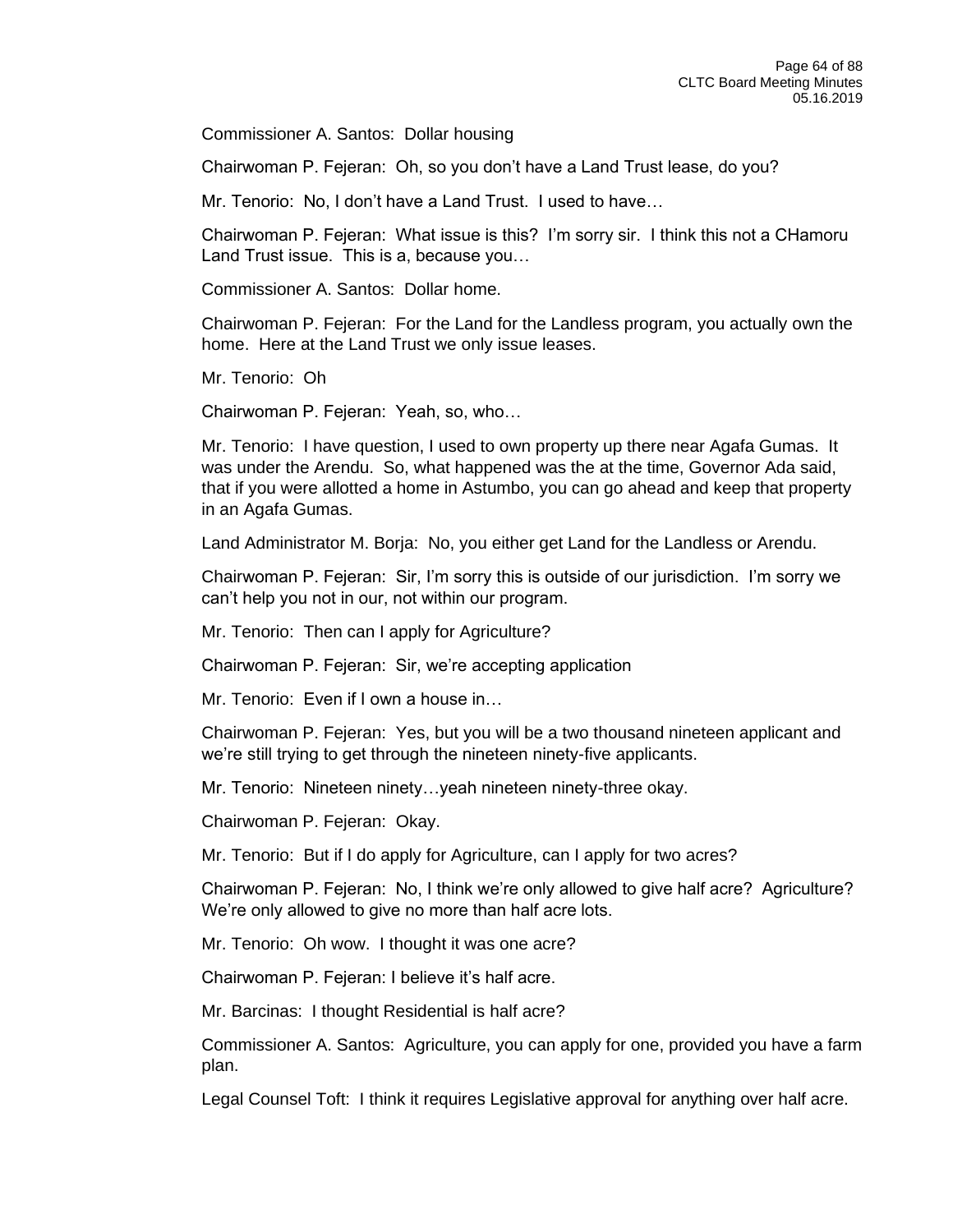Commissioner A. Santos: Half acre.

Chairwoman P. Fejeran: So, anything over an acre, Residential or Agricultural.

Commissioner A. Santos: Agriculture

Mr. Tenorio: So, right now you guys are just working on the nineties? Nobody yet can come in and apply?

Chairwoman P. Fejeran: No! You can apply, put your name on the list.

Mr. Tenorio:

Chairwoman P. Fejeran: Okay, thank you Mr. Tenorio. Four o'clock again? Okay. We need to have someone talk to PBS, figure out why are they cutting out early. The second meeting. No, no, we'll handle it. You're following orders, sir.

PBS: Yeah.

Commissioner A. Santos: Media?

Chairwoman P. Fejeran: No, PBS. It's a in kind service they are providing. Can I, sorry, can I get that added to our notes for the director, he needs to check on that.

Commissioner A. Santos: What's next on the Agenda?

Chairwoman P. Fejeran: Just a moment. Okay, next is Anjolisha Aguon. Hafa adai, welcome back.

Ms. Aguon: Hi. I wrote a letter for the commission.

Chairwoman P. Fejeran: Okay.

Ms. Aguon: And it's notarized.

Chairwoman P. Fejeran: Okay

Ms. Aguon: I want to withdraw my request to relocation.

Commissioner A. Santos: Relocation?

Ms. Aguon: Sorry, and…

Chairwoman P. Fejeran: That's okay.

Ms. Aguon: And it's for you. And if you can just make a copy for my father in law's file. The director told me to get it notarized.

Commissioner A. Santos: So, you're going to apply for…

Ms. Aguon: To withdraw my relocation.

Chairwoman P. Fejeran: So, just…

Ms. Aguon: To withdraw my request.

Chairwoman P. Fejeran: Okay.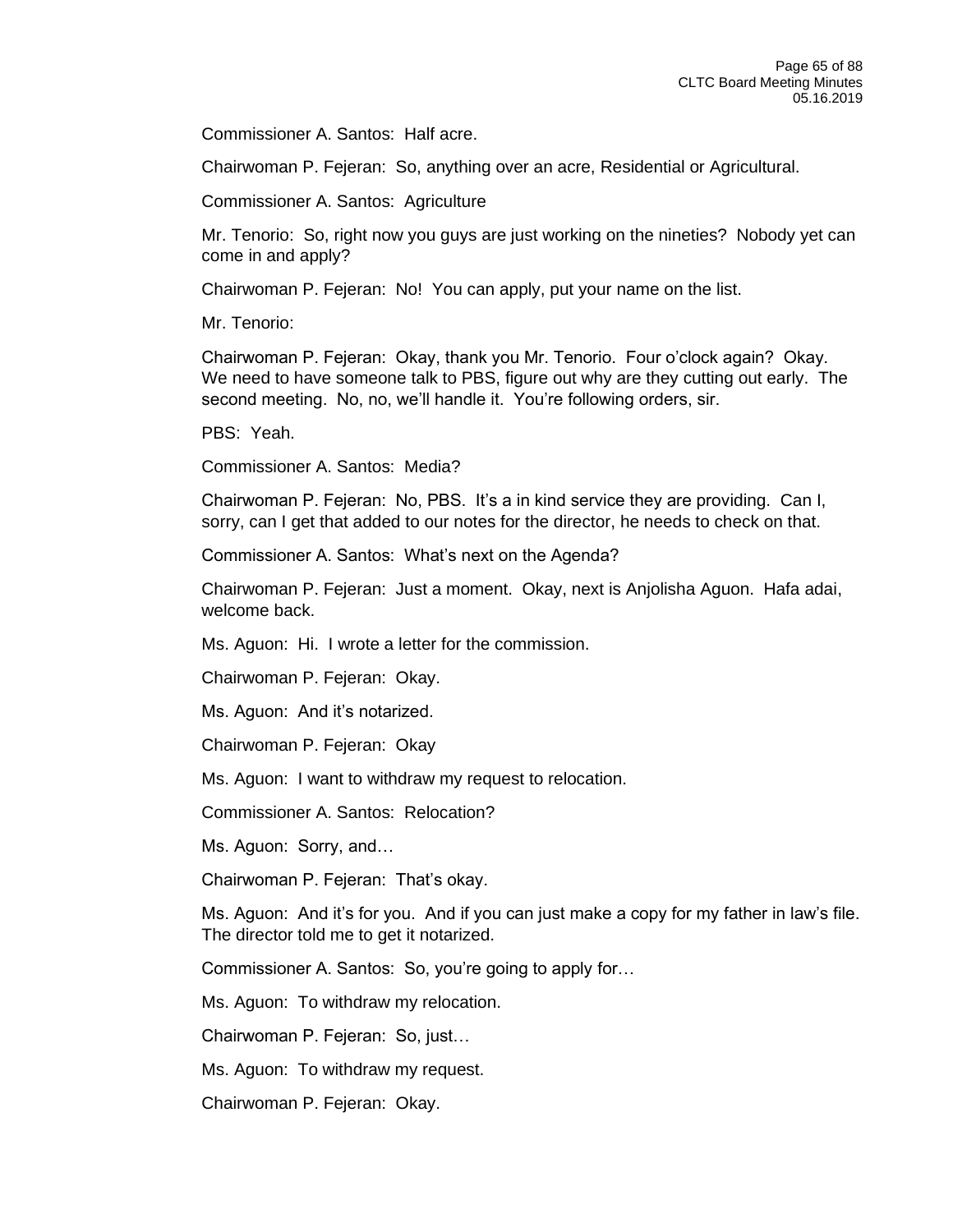Ms. Aguon: He was on the moratorium list too.

Commissioner A. Santos: So, you're still going to withdraw your father in law's…

Ms. Aguon: We're still working with DPW to open up that fifty-foot easement.

Chairwoman P. Fejeran: You did?

Ms. Aguon: Well he did, he's not bugging anymore.

Commissioner S. Techaira: I get worried when I thought he was…

Commissioner A. Santos: He was here for the meeting but he didn't come in.

Ms. Aguon: I didn't see him here.

Commissioner A. Santos: I saw him and I thought he got into the wrong place.

Ms. Aguon: Oh.

Chairwoman P. Fejeran: Okay, so, we have to look at this again with Ms. Aguon's case. Then Mr. Gregory's case, because we never made a determination.

Ms. Aguon: You didn't motion anything yet. It was just a request for me to…

Chairwoman P. Fejeran: You said, oh I will do it, okay that solves it.

Ms. Aguon: No, the road is still closed, we are still walking through jungle, still.

Commissioner S. Techaira: So, it's still not cleared up?

Ms. Aguon: Well the fifty-foot is still open. Fifty-foot goes like this, our road goes like this that means our road is still jungled out, where his piggery is at. The fifty-foot is open, but I don't know is he going to remove the fence that is blocking…

Chairwoman P. Fejeran: Oh, his fence is still there?

Ms. Aguon: They just removed what was blocking their fifty-foot, but ours, I wanted to find out what is, can we remove that fence ourselves?

Chairwoman P. Fejeran: The, you're talking about…

Ms.Aguon: Fifty-foot easement. Then our road goes in here. The front is here…

Chairwoman P. Fejeran: So, they have to follow the easement? Legal Counsel?

Ms. Aguon: That's what I'm trying to find out, but the fence is still there.

Chairwoman P. Fejeran: The road has to follow the fifty-foot easement, that's what an easement is, right? Right of way.

Ms. Aguon: Yes, that's the flag lot.

Land Agent J. Bragg: We went out to visit the area.

Chairwoman P. Fejeran: Okay.

Land Agent J. Bragg: Couple days ago.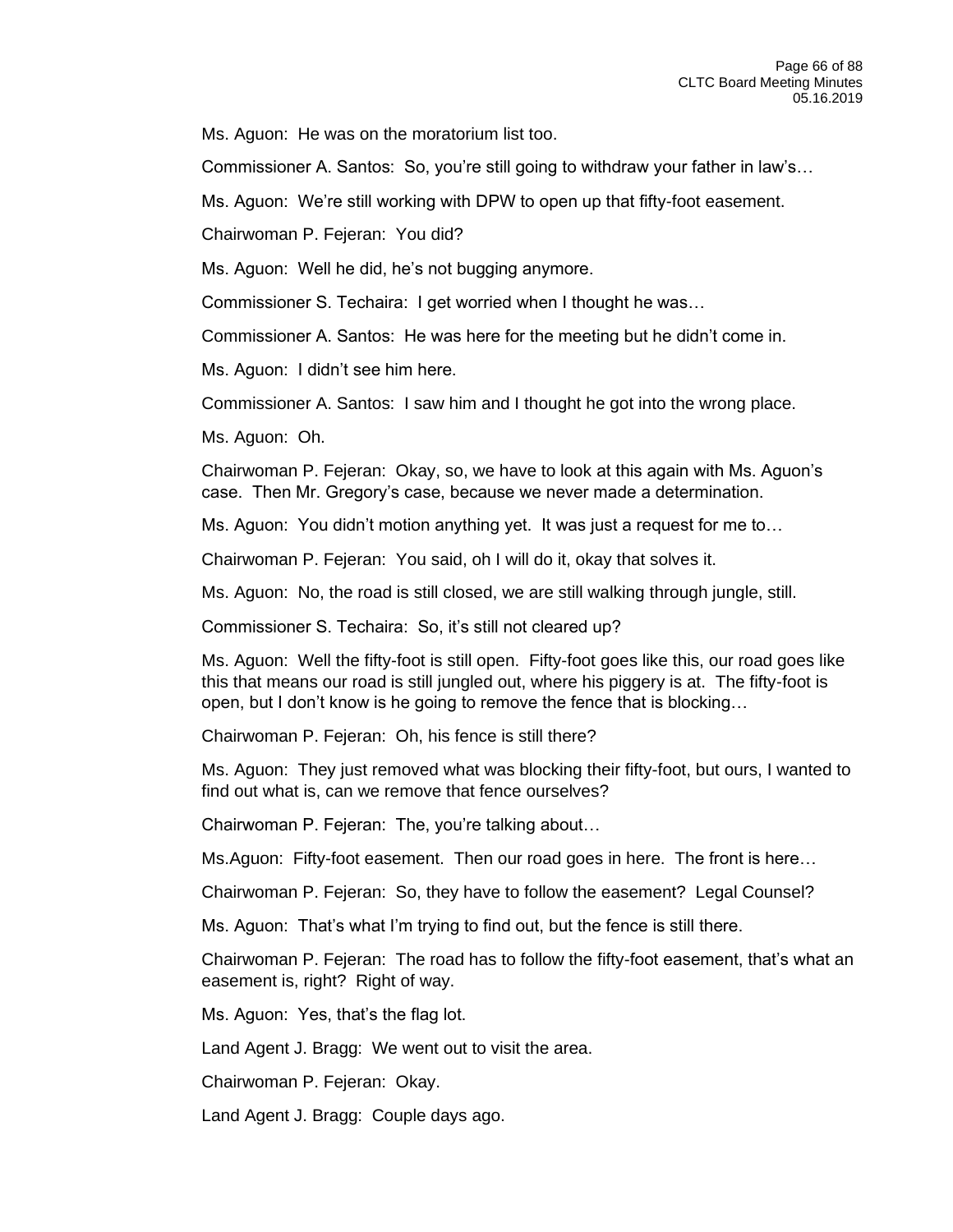Ms. Aguon: It was yesterday.

Land Agent J. Bragg: Possible yesterday, I, I saw her two days ago. So, we did GPS the area, we did GPS where the piggery is, so, we're working with DPW to remove the pan handle so that they, you know, have their access in. So, it doesn't have to bother, because right the piggery sits on this, this easement, so, we're trying to propose to possible move it a little bit and move the easement up. So, that, it's a concrete, concrete piggery area. Yeah, just a matter of survey just survey division just finalizing it or you know, we're still working with them to see what we can do.

Land Agent J. Gumataotao: Add another, the person that, the person that occupying this house, came in yesterday.

Ms. Aguon: Yes, to apply

Land Agent J. Gumataotao: To apply under the pre occupancy for LUP status. It's just going to be, I mean, this, if I'm not mistaken, I heard we, retracting her relocation request, means that she is going to retain staying there but Tomasa Aguon, whose claim, that the board approved.

Ms. Aguon: No, nothing was approved.

Land Agent J. Gumataotao: Did the board…

Ms. Aguon: Nothing was approved. Nothing was motioned. I even listened to the audio before I came in today to make sure I did not indefinite that relocation it just a request.

Chairwoman P. Fejeran: Okay, well we have to go to reopen this whole can of worms, dealing with Tomasa Aguon. We need to revisit it, we will check our minutes, see what we've decided, if anything. What we can do moving forward.

Ms. Aguon: Yeah, all I was told was get with the staff, so I did. We looked, we were shown several, maybe two, there were issues, you know, there was one that wasn't accessible to power and water. We would have to bring it ourselves. So, I was thinking why do we have to restart over, you know, when we have something there. We're already close to gaining the power access and you know, the lease. Why would we have to relocate for a small issue, I've been in out of this place for almost two years already. I mean I wasn't there since ninety-five, but I've been fighting for my father in law because he has been there since ninety-three. So, you know, when you stated that you can't displace him, because he has been there and she left. I figured, hey you know, why do we have to leave. We were already there at that point.

Chairwoman P. Fejeran: Okay.

Ms. Aguon: So, I didn't think it would be an issue, to withdraw my request.

Land Agent J. Gumataotao: I'm sorry, the woman that is living here, the lady,

Land Agent J. Bragg: Bernice Aguon.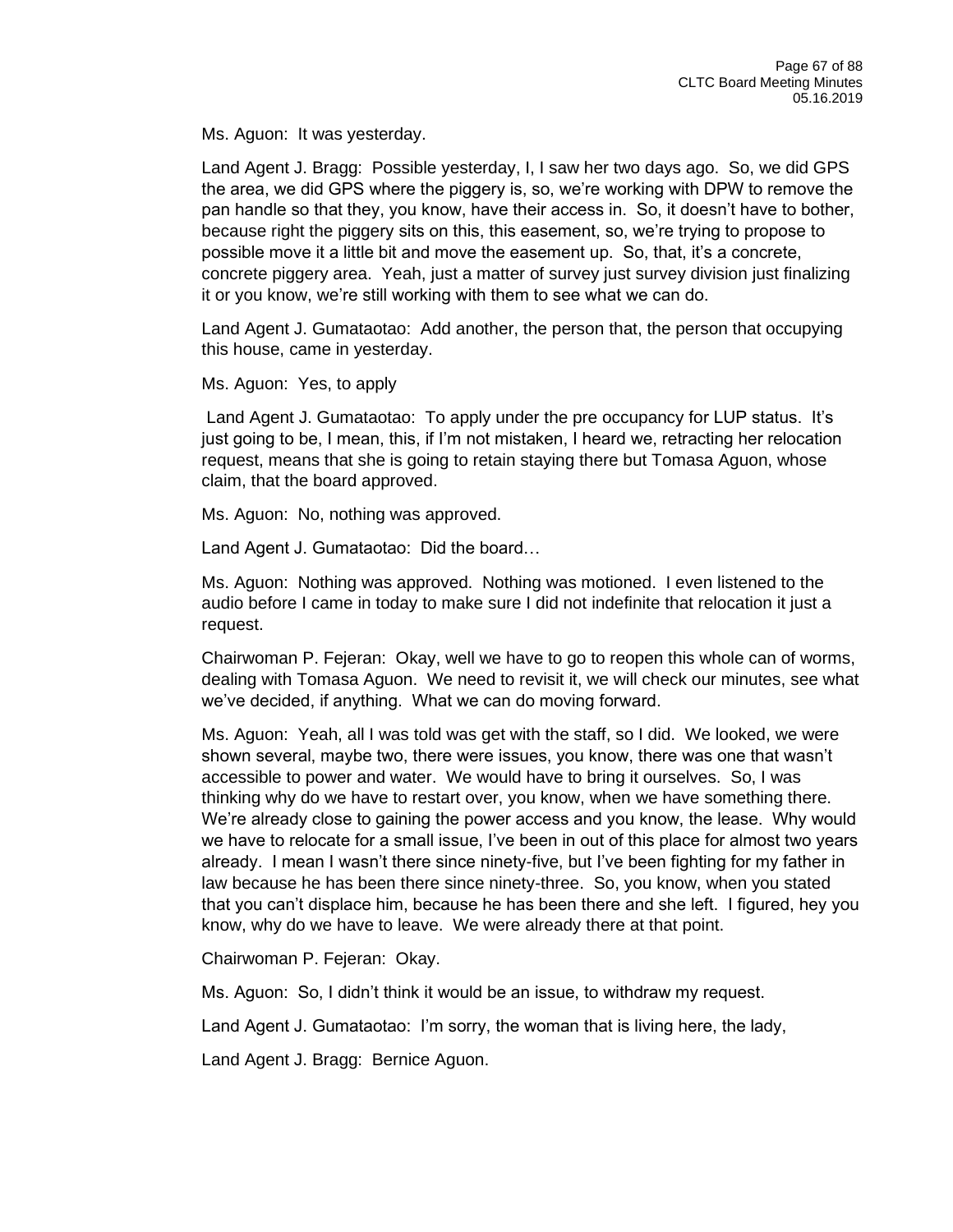Land Agent J. Gumataotao: Yeah, she had mentioned that her husband, or something was the one that given this place or built this house, something like that. I can't remember exactly.

Ms. Aguon: Husband or her father?

Land Agent J. Gumataotao: Her father.

Ms. Aguon: Her father is Gregory's father too, yes, he did build that house, but that house is going down. It's going down because along the boundary. It needs to be rebuilt in the middle. So, there's only supposed to be one structure, if I'm not mistaken. So, we are already in compliance.

Chairwoman P. Fejeran: Okay.

Ms. Aguon: So, that house is supposed to go down, actually. It's so old already, it's eaten by termites, it's not even livable anymore. Well I live in it with my kids.

Land Agent J. Gumataotao: But this is the house that's going to remain in…

Ms. Aguon: Okay, so, you see the house on the right is going to go down.

Land Agent J. Gumataotao: This one?

Ms. Aguon: Yes, so, we can build extension, just as long as they're connected right? So, that's what we're going to do, break it down and build by extension.

Land Agent J. Gumataotao: And build, you mean as an extension to this house?

Ms. Aguon: Yes! Or if, if you know have the funds, because my husband is just waiting like everyone is, waiting for their tax refund, if what, and if do get that money, then of course, we would build a semi to that house. Extension by extension, we can't afford to build a full-on concrete house.

Chairwoman P. Fejeran: Well like I said, we need to revisit this because your father in law doesn't even have a lease for this, so, we have to revisit this.

Ms. Aguon: He was a part of the red "x" lease.

Chairwoman P. Fejeran: Yes. Okay.

Ms. Aguon: On that list.

Chairwoman P. Fejeran: Okay, as, when we get this on the Agenda to revisit, we also need to look at Tomasa Aguon, and this new, maybe.

Land Agent J. Gumataotao: If you really think about it that's two parcels of land, but three people are taking claim to a LUP. Kind of like a…

Land Agent J. Bragg: Pre occupancy, they are claiming pre occupancy.

Ms. Aguon: She's able to get a Mayor's certification stating she is on that lot. Separated

Chairwoman P. Fejeran: Okay. That's fine.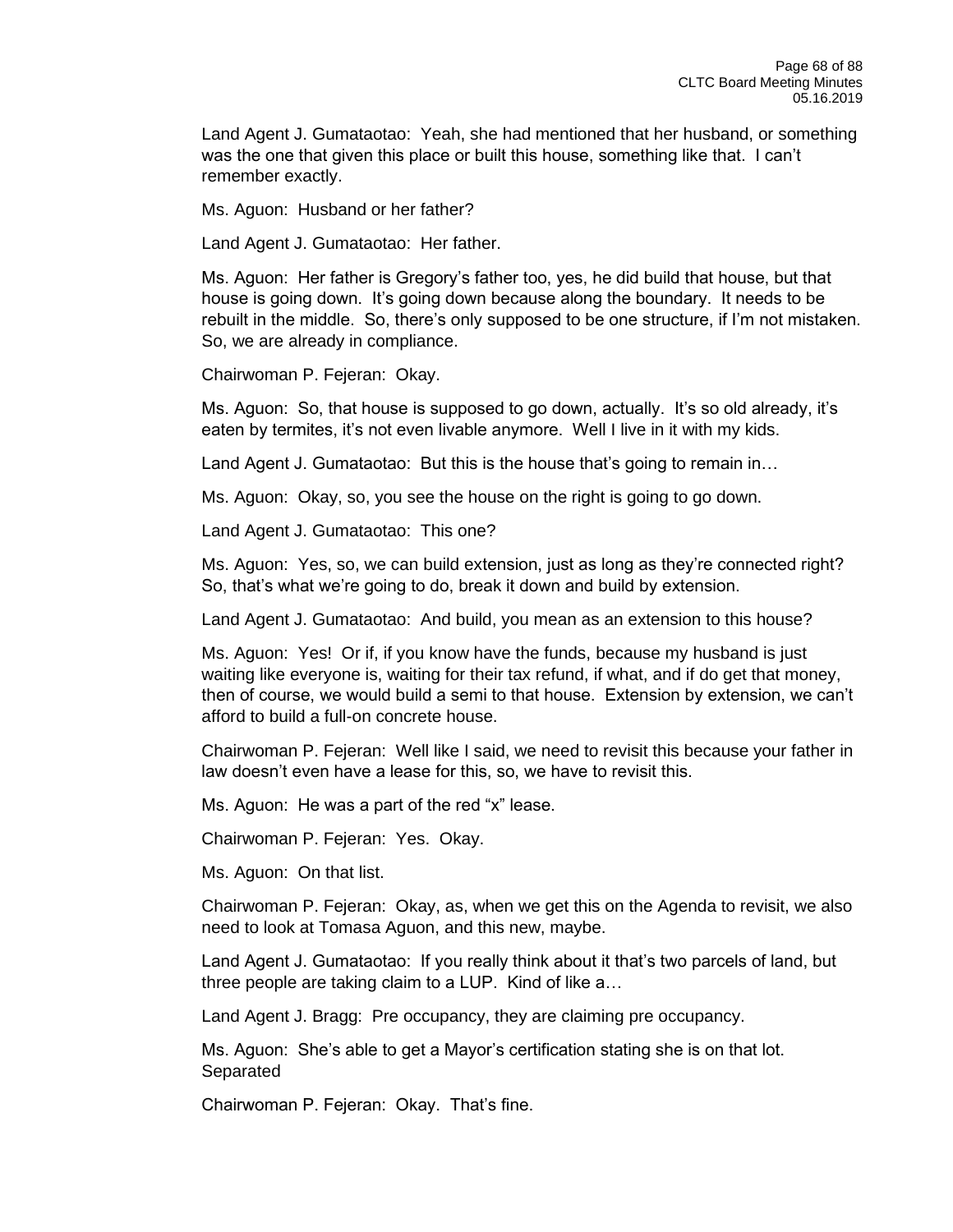Ms. Aguon: So, what's wrong?

Chairwoman P. Fejeran: Let's focus on this one.

Ms. Aguon: You know, what's the issue though? What are you trying to…?

Chairwoman P. Fejeran: No, we just need to relook at the case, because last you wanted to look elsewhere. So now that you withdraw that request, then we have to relook at the whole case.

Ms. Aguon: And we will be on the next Agenda?

Chairwoman P. Fejeran: As soon as we can fit you on, you know…

Ms. Aguon: What happens after that?

Chairwoman P. Fejeran: We'll make that decision at that point.

Ms. Aguon: So, we can't say nothing right now?

Chairwoman P. Fejeran: You can't what?

Ms. Aguon: Say nothing for now, what…

Chairwoman P. Fejeran: Yeah, we can't make a determination at the point.

Ms. Aguon: So, next meeting I will be on the Agenda again?

Chairwoman P. Fejeran: Well, I mean we have to see what our Agenda looks like.

Ms. Aguon: Oh okay.

Chairwoman P. Fejeran: And we will get you on as soon as we can. But for now, stay where you are…

Ms. Aguon: So, we can break that house down and start fixing it?

Commissioner S. Techaira: I wouldn't do anything, until we verify because we cannot answer your questions right until we look back into it. We already planned for it, but now that you retracted it, they have to make sure they are not bypassing every, it's just about having checks and balances, and we're not doing everything backwards everything.

Ms. Aguon: Okay.

Commissioner S. Techaira: Yeah, I know it's an inconvenience;

Ms. Aguon: No, no it's not a problem. I don't mind waiting more, we were waiting for so long. So, you know, so…

Chairwoman P. Fejeran: Okay.

Ms. Aguon: So, we just wait until the next meeting and then hopefully something can move forward.

Chairwoman P. Fejeran: Yeah, we will get you on. We will get you on our Agenda so, we can finalize this because I know your father in law's lease was the one red marked.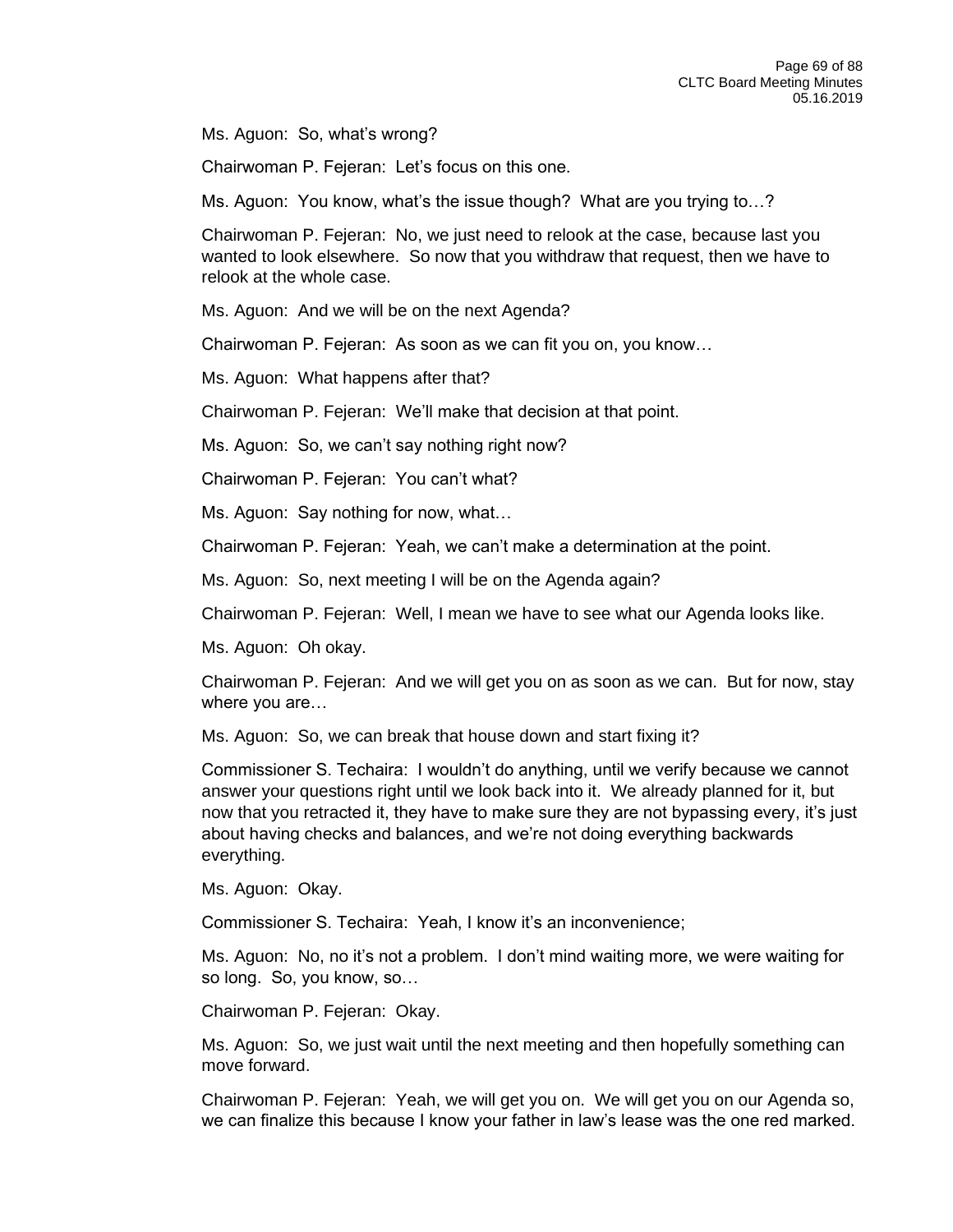Land Agent J. Gumatoatao: With regards to her demolishing and all that stuff…

Ms. Aguon: No, I'm not going to demolish it, the house is falling already. So, it's not safe for my kids. The house, if you guys really look at my garage if you went there to take pictures, you would see that it's not safe.

Land Agent J. Gumataotao: I understand…

Ms. Aguon: But…

Land Agent J. Gumataotao: I understand I was just answering the question…

Ms. Aguon: Oh okay.

Land Agent J. Gumataotao: Whether or not you can…

Ms. Aguon: Break it down?

Chairwoman P. Fejeran: I think the commission already answered her.

Land Agent J. Gumataotao: She needs an authorization.

Ms. Aguon: Yeah, she said I couldn't, so, yeah. It will just be left like that, if it falls, it falls, right. Hello, as long as I didn't demolish it, its own. Right?

Chairwoman P. Fejeran: Okay, we will put you on our Agenda.

Ms. Aguon: All right, thank you

Chairwoman P. Fejeran: At the same time, they are going to figure out about your access.

Ms. Aguon: Okay, DPW is going to open it or…

Chairwoman P. Fejeran: No, only…

Ms. Aguon: They are going to remove the fence.

Chairwoman P. Fejeran: Right. They wouldn't open because that's part of…

Ms. Aguon: We can do but the fence part. That's all I'm asking.

Land Agent J. Bragg: The fence, I mean, we went out there…

Chairwoman P. Fejeran: Who built the fence?

Ms. Aguon: Mr. Benavente. Mr. Benavente built the fence.

Land Agent J. Bragg: Yeah, we went out and DPW already flagged your pan-handle, so, part of the fence, on the pan handle is what we're questioning about. So, we did see that there's a path way going in, it's just a matter of that part of the fence that sits on your pan-handle, is whether or not DPW will possibly come into, you know, remove it. That, just a small portion of the fence.

Ms. Aguon: Just the, just actually the pipes only.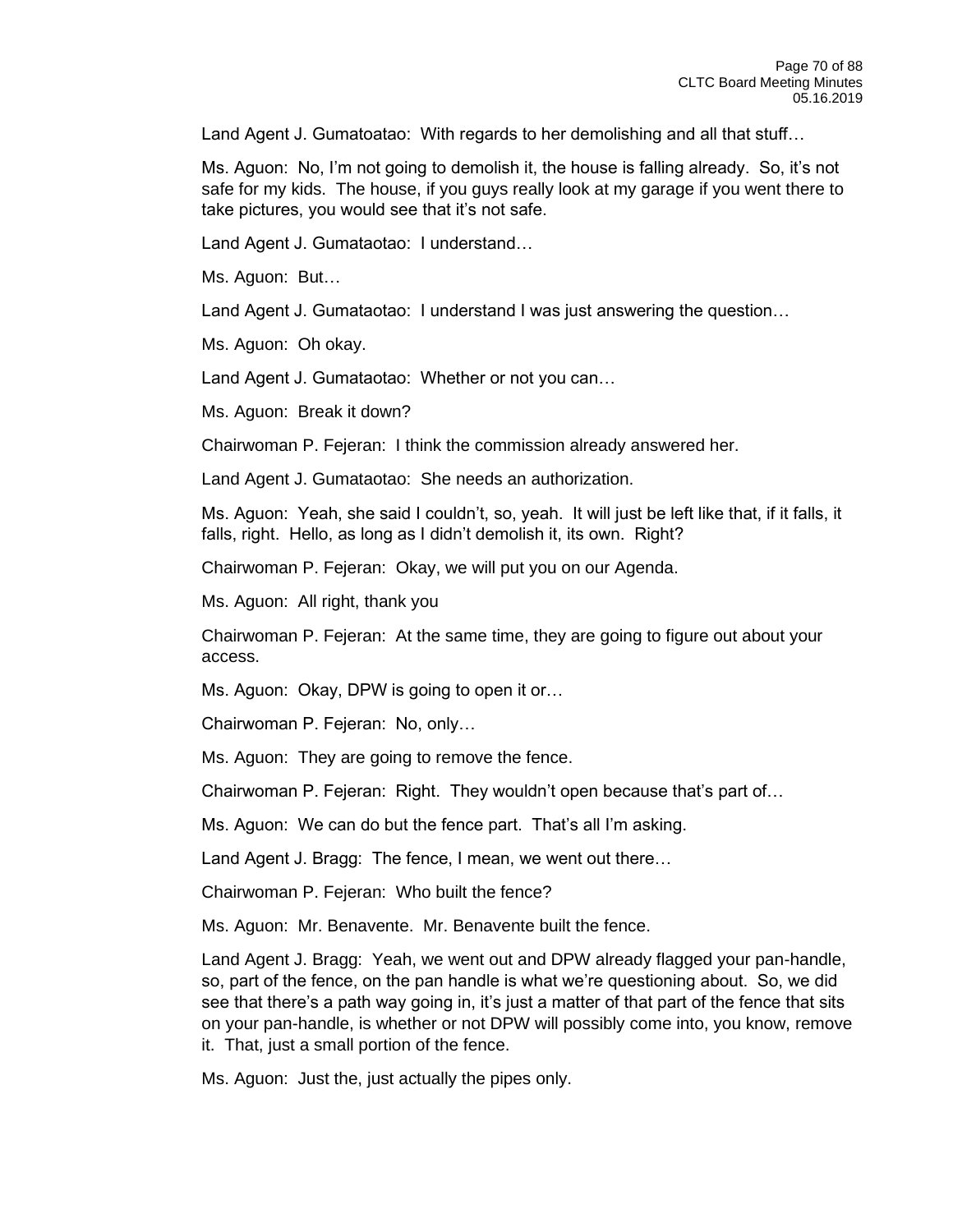Chairwoman P. Fejeran: Are they allowed to remove it themselves because it's on that property?

Land Agent J. Bragg: I am not too sure, you…

Ms. Aguon: It's on the flag lot.

Land Agent J. Bragg: Without speaking with Mr. Benavente or not, I am not too sure with the correspondence out there. We would have to verify.

Ms. Aguon: But I am getting with Karen, Karen over at Highway, over at DPW and highways and something like that. I can't remember her name, but I know she's the one that will have the guys to go out there and do that.

Chairwoman P. Fejeran: I think the best, the best way forward is let's figure out, let's get a lease out, then there's no question as what you can do on the property, okay.

Ms. Aguon: Yeah, alright. Okay, so I will see you on June.

Chairwoman P. Fejeran: Hopefully.

Ms. Aguon: Thank you.

Chairwoman P. Fejeran: After that or before that.

Ms. Aguon: Oh, see I am hoping for that then.

Chairwoman P. Fejeran: Thank you.

Commissioner S. Techaira: The way I'm reading this, there's more than one person. Are they all living with each other?

Chairwoman P. Fejeran: I don't know. Next is a Ms. Anita Benavente. Oh, hafa adai, ma'am.

Ms. Benavente: Hafa adai.

Chairwoman P. Fejeran: Hi ma'am. So, it looks like the staff had something prepared. Can you state your name for the record?

Ms. Benavente: My name is Anita Mendiola Benavente.

Chairwoman P. Fejeran: Okay. Hi ma'am. Can we just take a look at this?

Ms. Benavente: Sure, sure.

Chairwoman P. Fejeran: We need to catch up a little bit. So, it looks like…okay, Ms. Benavente, looks like your husband has a lease.

Ms. Benavente: He passed away just this past December.

Chairwoman P. Fejeran: Sorry ma'am. Okay, so, this is another case, where the beneficiary, the successor to the lease was identified as your grandson, and he submitted a notarized letter relinquishing his rights to you.

Ms. Benavente: Correct.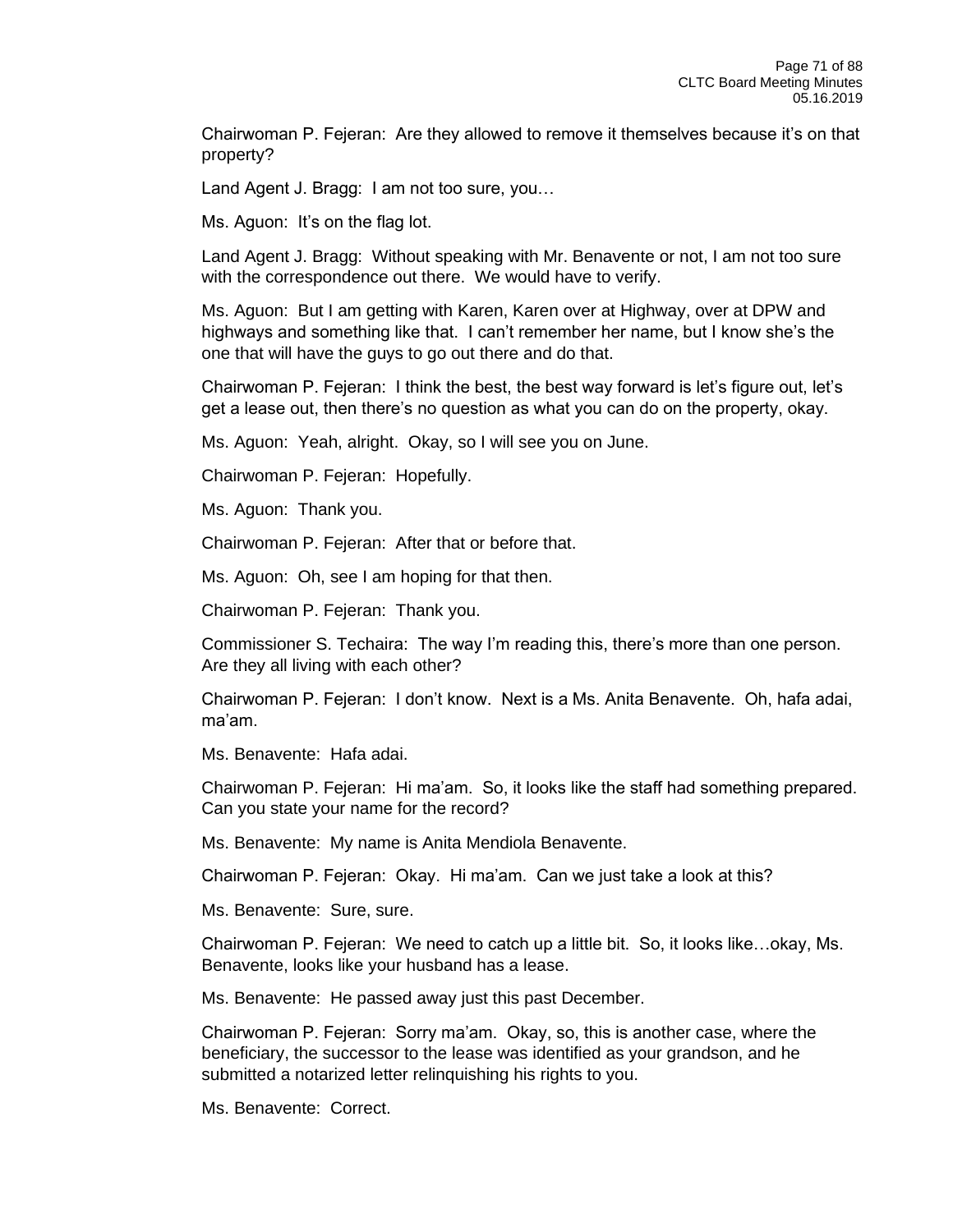Chairwoman P. Fejeran: Okay, who did we see that from…with Brett Duenas. We just heard from him; we approved that succession.

Land Agent J. Bragg: Just note, madam Chair, Mr. Benavente is under the 102…

Chairwoman P. Fejeran: Switch

Land Agent J. Bragg: Ms. Benavente was the original, so, in her, if you read through her case, she was the original applicant, but transferred to the husband due to a VA loan, and he's named a benefactor and Brett was his grandson but now giving it back to Ms. Benavente who is the original…

Chairwoman P. Fejeran: Applicant.

Land Agent J. Bragg: Who is the original applicant to this file.

Chairwoman P. Fejeran: Oh! So, do we need to go through this route because if the lease was null and void.

Legal Counsel Toft: I'd say just to clarify. Just do motion to approve application back to her.

Chairwoman P. Fejeran: Oh. Okay.

Legal Counsel Toft: Provided there is no question.

Chairwoman P. Fejeran: Okay. So, to remedy we made a motion to transfer.

Commissioner S. Techaira: Motion to approve transfer of T15213 B6 L5, Mangilao, back to Anita Mendiola Benavente. Based on Public Law 23-38, Section 7.5, as the original lessee.

Chairwoman P. Fejeran: Motion made.

Commissioner A. Santos: I second it.

Chairwoman P. Fejeran: And second it. Further discussion?

Commissioners: None.

Chairwoman P. Fejeran: All in favor?

Commissioners: Aye.

Chairwoman P. Fejeran: Okay, Aye's have it. Okay ma'am, the lease will now, addendum, you'll have an addendum to the lease to put it in your name. Thank you, ma'am, thank you for coming. Thank you staff for having these reports…

Land Agent J. Bragg: There were two sheets

Chairwoman P. Fejeran: That's okay. I have;

Land Agent J. Bragg: She actually wanted to sign up under Public Comment.

Chairwoman P. Fejeran: Sure. Can I have your name ma'am?

Ms. Muna: Therese Muna.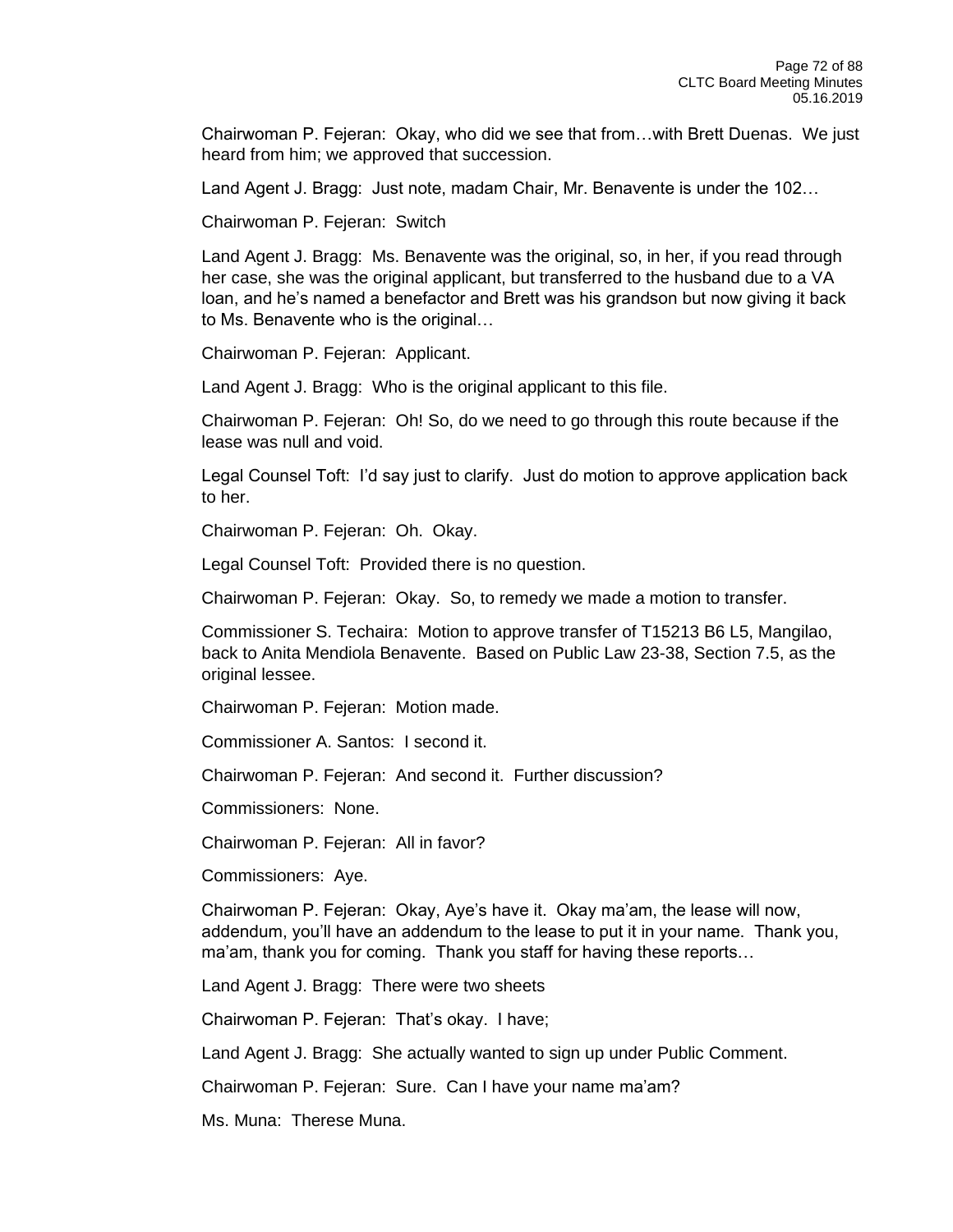Chairwoman P. Fejeran: Therese?

Ms. Muna: Muna.

Chairwoman P. Fejeran: Muna, okay Ms. Muna, I'll call you up in a few minutes. Alan D. Jackson. Hafa adai Mr. Jackson, we're glad you're here. Brother of Aurthur?

Mr. Jackson: Yes, ma'am. We just got one thing to bring up.

Chairwoman P. Fejeran: Yes, sir.

Mr. Jackson: I have a sixty-day survey authorization. It was issued to me in two thousand eight, I was wondering if I can re update that.

Chairwoman P. Fejeran: Sure

Mr. Jackson: So, I can go forward surveying my, the area where I was awarded for lease.

Chairwoman P. Fejeran: Yes, I think that can happen, you just have to get with the staff.

Mr. Jackson: Oh, so, I just go straight to you guys later?

Chairwoman P. Fejeran: Yeah.

Mr. Jackson: That's as of today?

Chairwoman P. Fejeran: Yeah.

Mr. Jackson: Oh okay.

Chairwoman P. Fejeran: Right?

Land Agent J. Bragg: The director can approve it.

Chairwoman P. Fejeran: Yeah, so we, the director can make those approval.

Commissioner A. Santos: Sixty days

Mr. Jackson: Okay. I got one more question.

Chairwoman P. Fejeran: Okay.

Mr. Jackson: Earlier I heard something about a half-acre for Agriculture lot. I was awarded a lease for one acre. Yeah, I'm not…

Commissioner A. Santos: With a farm plan.

Mr. Jackson: Yeah, I'm, I'm an applicant of nineteen ninety-five, just, just.

Land Agent J. Bragg: Do you currently have a lease?

Legal Counsel Toft: Yeah, that's just the current state. If you were awarded a lease before, this law went into effect in \*\*In audible\*\*

Mr. Jackson: So, yeah, I just need to get an update survey so I can get it surveyed so I can have a lease.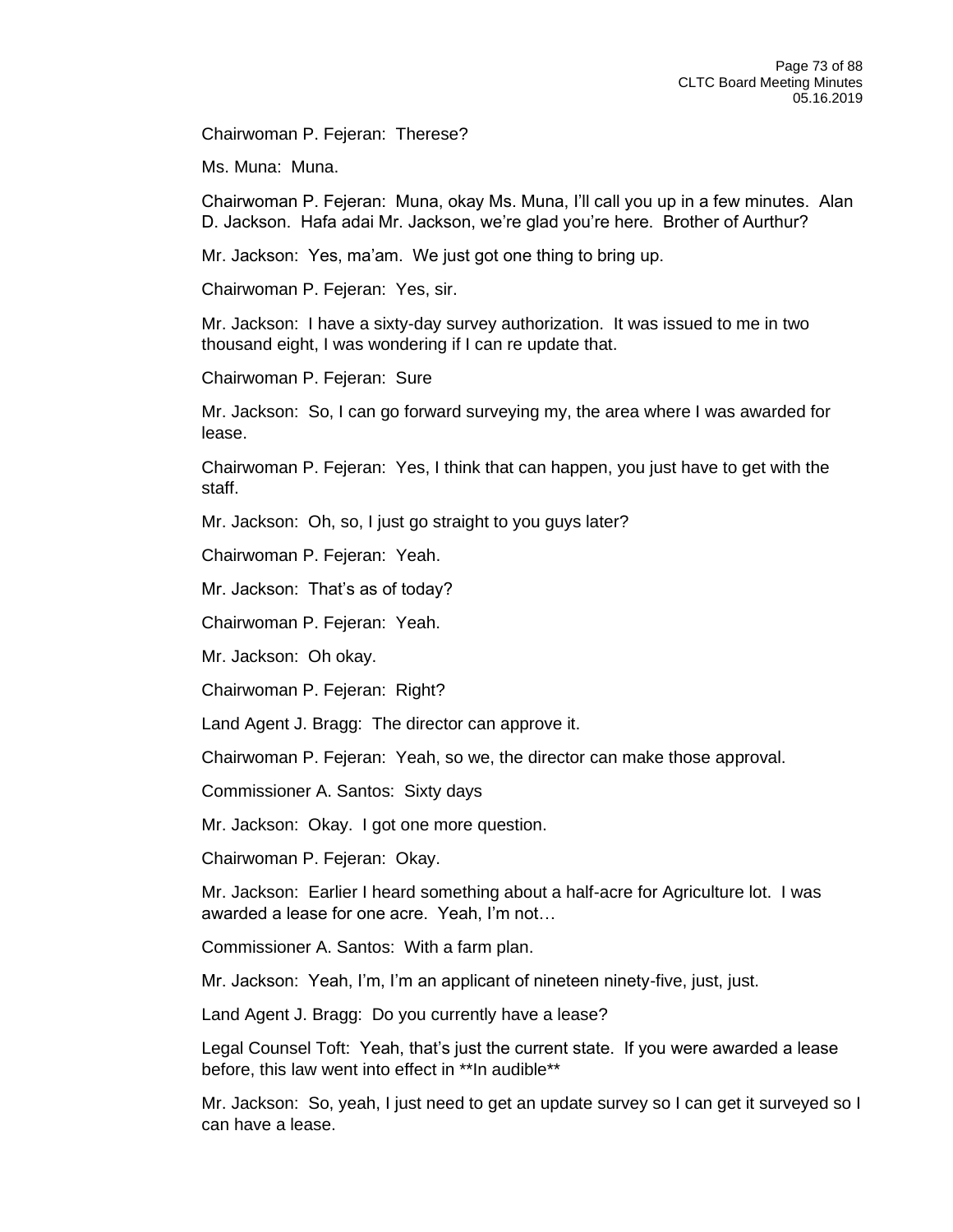Chairwoman P. Fejeran: So, you were never issued a lease?

Mr. Jackson: Not yet.

Chairwoman P. Fejeran: I see.

Mr. Jackson: I just have the authorization.

Chairwoman P. Fejeran: To…

Mr. Jackson: To also bring the power and water, but they said I can't do that without that and being surveyed, lease, yeah.

Chairwoman P. Fejeran: Okay.

Land Agent J. Bragg: Are you currently occupying sir?

Mr. Jackson: Say that again?

Land Agent J. Bragg: Are you currently occupying on the…?

Mr. Jackson: Yeah. I've been since nineteen ninety-four.

Chairwoman P. Fejeran: Okay.

Land Agent J. Bragg: Is this Mangilao?

Mr. Jackson: Yeah.

Commissioner A. Santos: Pre occupier.

Land Agent J. Bragg: Okay. But just issued a survey authorization no lease.

Chairwoman P. Fejeran: Two thousand eight.

Mr. Jackson: I was given everything, I, by the time I didn't have the money and then I did, then my common law, you know, she's a heart patient. So, yeah.

Commissioner A. Santos: Ai adai.

Mr. Jackson: But I mostly focus on her. So, now I…

Chairwoman P. Fejeran: Now you're ready.

Mr. Jackson: Move forward and get this on my where I'm at. My common law has issues with her heart.

Chairwoman P. Fejeran: So, since this issued with no lease for that one acre,

Mr. Jackson: Want to see the paper that was…

Legal Counsel Toft: Yeah, pre occupier stands.

Chairwoman P. Fejeran: That's okay, we can

Legal Counsel Toft: \*\* in audible\*\*

Chairwoman P. Fejeran: That's okay, work with the staff to get the survey authorization done, then we'll work towards getting the lease.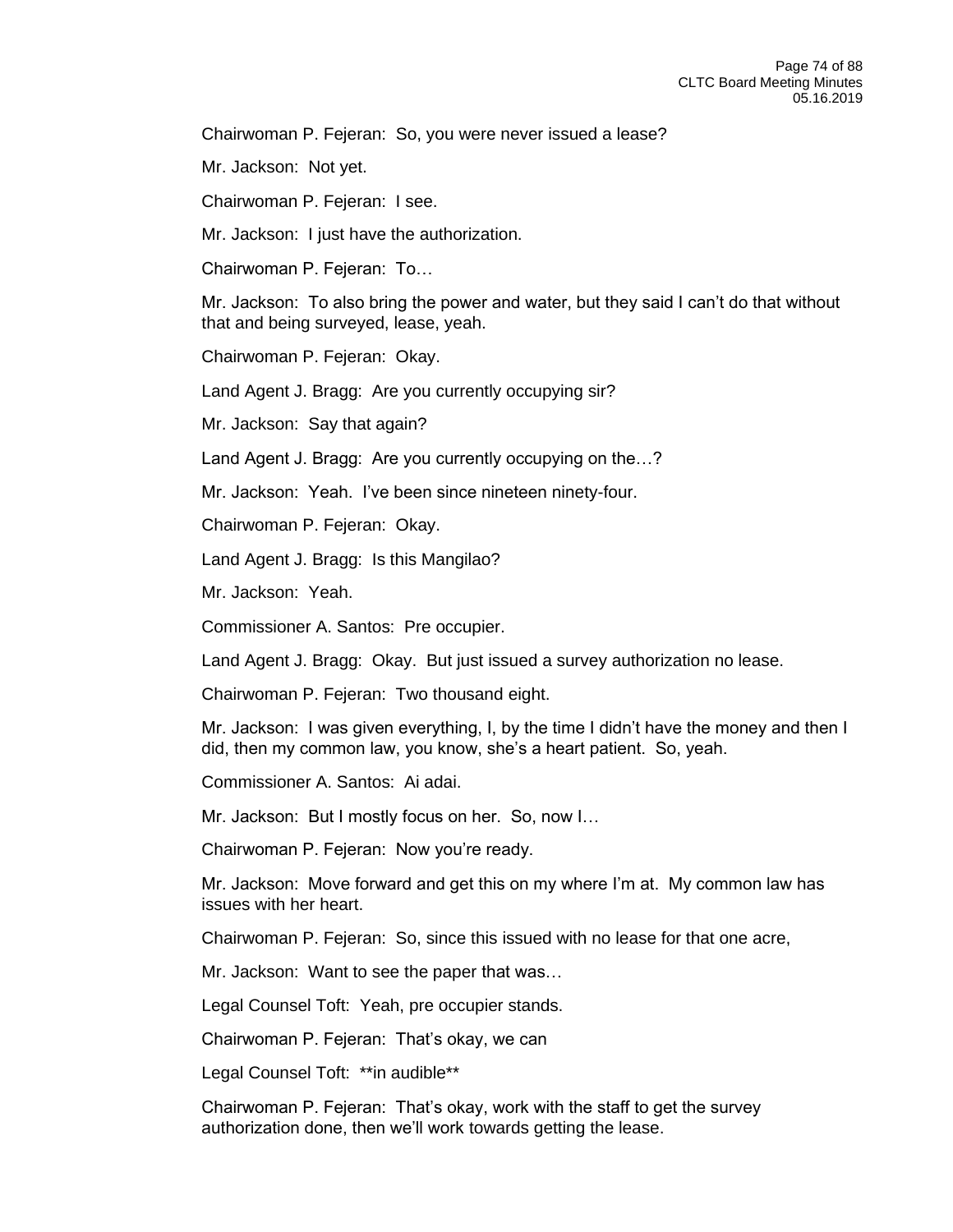Mr. Jackson: Is there anyone in particular, because last year I saw Glenn I.

Chairwoman P. Fejeran: uhhuh.

Land Agent J. Bragg: Eay.

Mr. Jackson: Oh Glenn Eay, yeah, as a matter of fact he visited me like two years ago. They even give me some certificate that they visited.

Chairwoman P. Fejeran: Okay, who does he? Yeah. Just come on in and they will direct you to the right staff.

Mr. Jackson: So, who do I see?

Land Administrator M. Borja: No, just come in and we'll, anyone who's available will assist you.

Mr. Jackson: Is there anyone today?

Chairwoman P. Fejeran: Tomorrow or the day after.

Mr. Jackson: Oh, tomorrow, okay.

Chairwoman P. Fejeran: Yeah. The office is closed

Mr. Jackson: Oh, they are, okay.

Chairwoman P. Fejeran: Yeah. Okay.

Mr. Jackson: So, we're good?

Chairwoman P. Fejeran: Yes. Thank you, Mr. Jackson.

Commissioner A. Santos: Where's this at?

Chairwoman P. Fejeran: Mangilao.

Commissioner A. Santos: Mangilao.

Chairwoman P. Fejeran: Okay, I have Ms. Therese Muna.

Ms. Muna: Do I have to say my name?

Chairwoman P. Fejeran: Yes.

Ms. Muna: My name is Therese Muna.

Chairwoman P. Fejeran: Hafa adai.

Ms. Muna: Hafa adai. So, I have a question only. I had a land surveyed by Ventura and, yeah and so, yeah, I think that gentleman in the yellow, he told me that my lease was marked "X". When I was looking at the original receipt that I got from Ventura, it says a different lot number, then the actually, I don't know if it's because TG changed it, but I'm not sure that's why I am here to find out. To clarify. I understand I'm on the waiting list, I am one thousand something, I was back in nineteen ninety-five. So, you know, I'm waiting patiently like everybody else. But I just want to clarify the lot that I was actually paid Ventura for the land. It was actually surveyed back in two thousand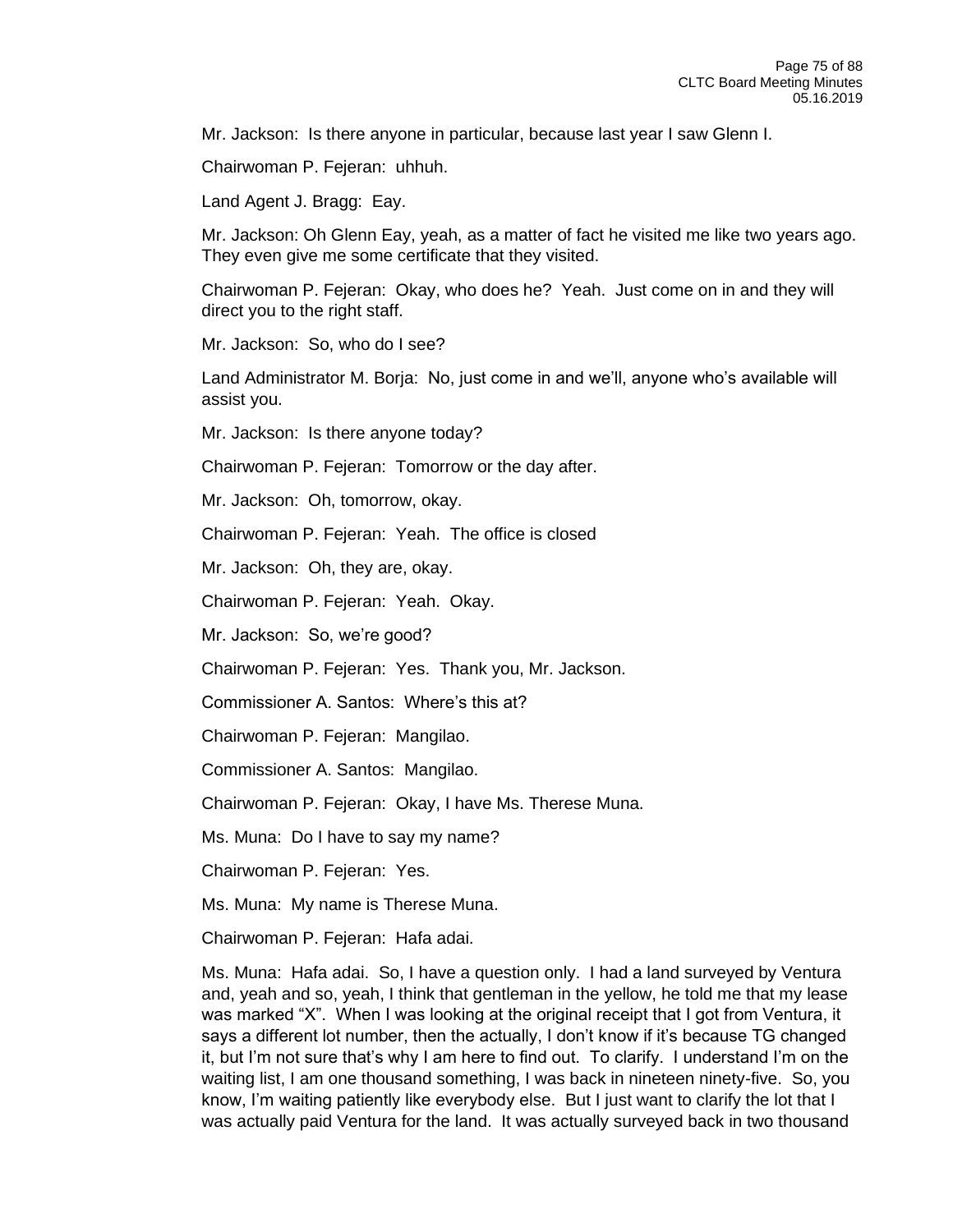five. Because TG kind of got involved and I don't know if they're numbered the lot, so, whatever, I just want to make sure that, what happens if it's a different lot than what I actually paid to have surveyed. I mean what happens? Is that the same lot?

Land Administrator M. Borja: The only thing that is going to change is the lot description. But not the…

Ms. Muna: The actual lot surveyed back in two thousand five?

Land Administrator M. Borja: Yeah, it should have been the lot you are occupying today, right?

Ms. Muna: No, I, I never got a lease yet, actually…

Land Administrator M. Borja: Are you occupying?

Ms. Muna: No, no, no, we just never got the lease. That's why I never occupied. I never occupied because I was waiting for the lease and actually, last year, it was after the Barrigada Heights thing, where I actually got the lease and notarized, I signed it, but I didn't get a copy of it. It was supposed to go to Calvo, Calvo didn't sign it.

Land Administrator M. Borja: It's a part of the Pre moratorium.

Ms. Muna: And that's why I'm so, just a little bit upset, because I haven't heard an update. So, I am a little bit concerned because I was looking at the numbers it's different. So, I was just a little bit concerned of how this all works.

Chairwoman P. Fejeran: Okay. What we'll do is we'll have to revisit your case…

Ms. Muna: Right, right.

Chairwoman P. Fejeran: And then, we'll have the staff prepare a staff report, it sounds like yours is one of the red marked, pre moratorium.

Ms. Muna: Yes, yes that's what I was told and their very helpful when they told me that. I didn't really understand it all, but my main concern is just the numbers and what was surveyed.

Chairwoman P. Fejeran: Do we have her file?

Land Administrator M. Borja: Yeah.

Land Agent J. Bragg: We already worked with TG, but your map is still pending the lot description.

Ms. Muna: Yeah because it was never, Ventura never turned in to you guys to get it approved.

Land Agent J. Bragg: The person that we've been, that comes in, you know, work with TG is just a matter of them finalizing it and submitting the final. And then from there it's just you getting issued the lease.

Land Administrator M. Borja: Should we just wait?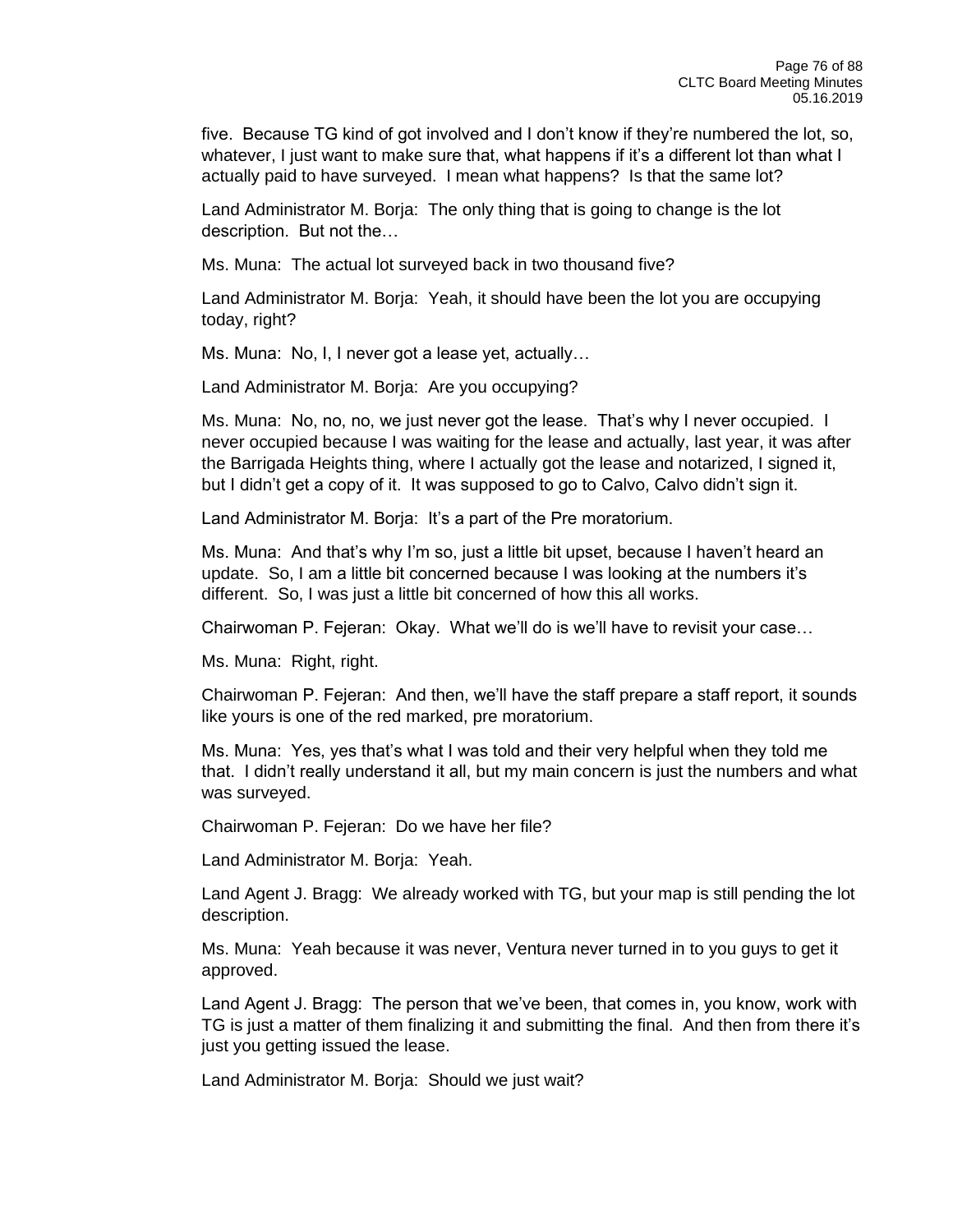Chairwoman P. Fejeran: Why would we wait? We've issued other leases when there's no completed survey.

Land Administrator M. Borja: So…

Land Agent J. Bragg: It's another option, you can get a lease now, but you going to have to get another lease and then double…

Chairwoman P. Fejeran: Another lease? or an Addendum?

Land Agent J. Bragg: If she gets a lease now, it's gonna, not going to give the correct lot description. Versus when it's finished...

Ms. Muna: I haven't heard from TG or nothing, so, that's why I am a little bit…

Land Agent J. Bragg: We can follow up again with Elly.

Ms. Muna: Yeah, that was just my concern is, you know I paid for this surveying and I don't have a lease yet almost had a lease but, and so, my concern is will the lot change because I paid for it, I got receipts and everything.

Chairwoman P. Fejeran: It sounds like it's just the name changed but the property didn't.

Ms. Muna: Okay, that's…

Chairwoman P. Fejeran: So, Jhoana said she'll check with TG see what's the status with that. Then, we'll also be looking at your file and having a staff report so that a lease can be issued, because you're pre moratorium lease was "X'd" out it was already signed, so the commission can revisit. Revisit your lease and get you a new one.

Ms. Muna: Oh Okay. With whatever, you know, I paid for everything and I want to make sure. It was a long time ago, but I just want to make sure it's going to be honored. You know what I mean?

Chairwoman P. Fejeran: Yes.

Ms. Muna: That was my concerned. I just wanted to find out because they did come here and you guys did review it and what not and I will get more information from

Chairwoman P. Fejeran: Okay, so, we'll, Jhoana will check with TG on the status.

Land Agent J. Bragg: Yes.

Chairwoman P. Fejeran: Okay

Ms. Muna: Okay, thank you for your time.

Chairwoman P. Fejeran: Thank you.

Ms. Muna: Alright, you guys have a goodnight.

Chairwoman P. Fejeran: Is there anyone else for Public Comment today?

Land Agent J. Gumataotao: John Gumataotao.

Chairwoman P. Fejeran: Okay, well let's…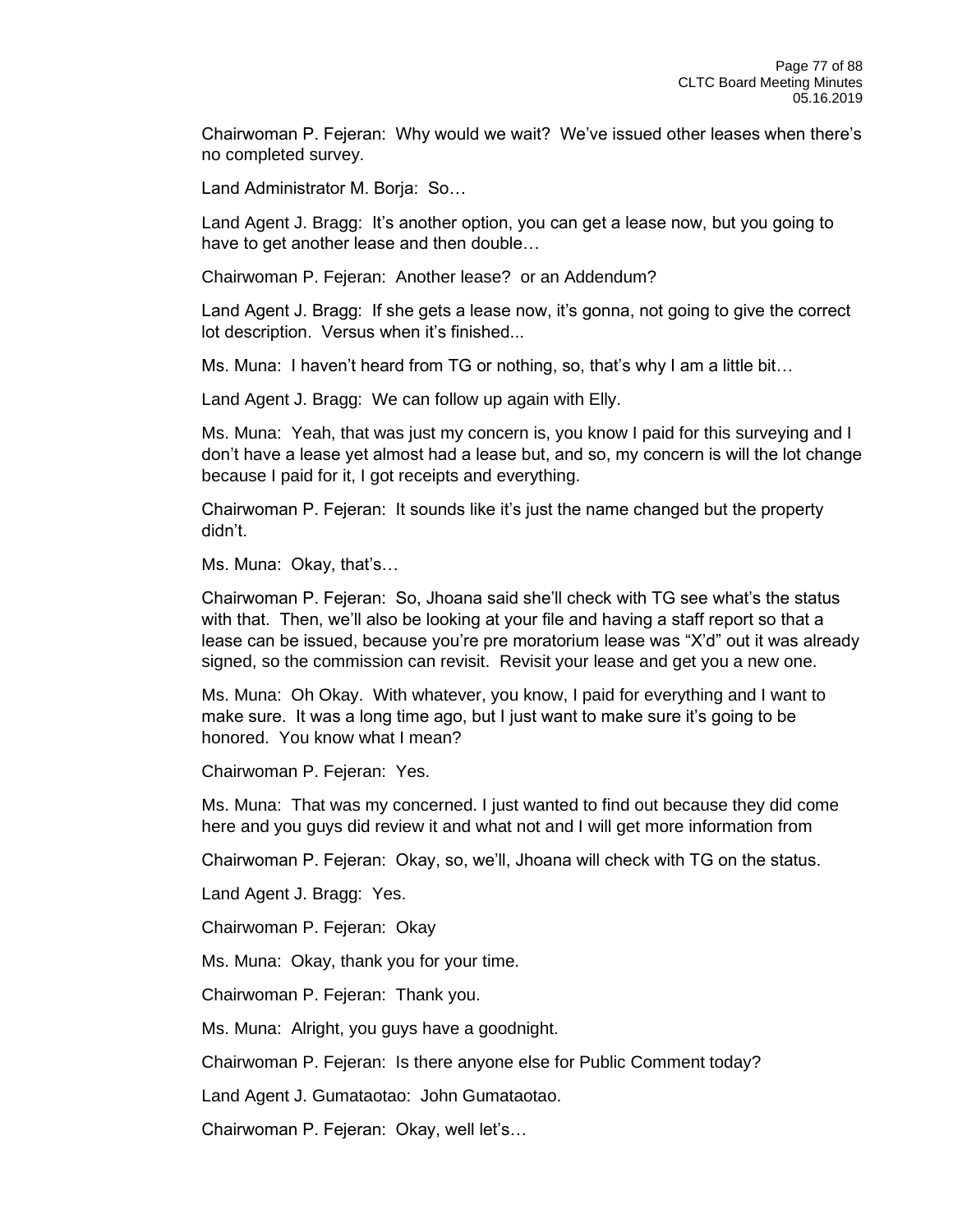Commissioner S. Techaira: The only thing I have…

Chairwoman P. Fejeran: Commissioner comment?

Commissioner S. Techaira: Well it's just regarding what we've went over the last meeting, I want to get my thoughts on the lease, but these are not a lease. There's nothing wrong with them but it's not in a lease format.

Chairwoman P. Fejeran: No, I…

Legal Counsel Toft: Joey put something together so, I think he had a more formal

Commissioner S. Techaira: Okay, I was just like…

Legal Counsel Toft: Yeah this is just a…

Land Agent J. Gumataotao: Ma'dam Chair, before we stop the public comment section, I just kind of wanted to bring up something, regarding, not necessarily the staff of, maybe the direction in Trust wants to move forward on leases because recently stated that will lift the moratorium or self-moratorium of processing of leases. But as an employee, you know, it's kind of hard for us to put things in perspective, if we don't know what the mere commitment and direction of those questionable things the switching, right, because if this Land Trust remain in a voided state, right, there was no vote by the board to say they're actual voided, we have to go back and reverse whatever lease issued to a switch person or transferred person. Then, a lot of things will arise out of that, because if a person switched, let's say if I switched with my sister, and I got a lease, now it's considered a voided lease, right, does that mean that the Trust is going to reverse the transfer, and give my sister the lot that I got a lease for. So, those are the things that come up, because you cannot put people back into line, right, and start off with number one, two, three, four, five, six, seven. If you're not going to address that issue, so, you can't really move forward because number three, right, is, they didn't get a less, I mean, a lease. And they're going to continue to say that we're by passing them. So, that's what I kind of wanted, I mean I bring this up in our Monday staff meetings you know, but, so, kind of like hear us, I kind of like maybe I'll just take it to, you know.

Chairwoman P. Fejeran: I appreciate you bringing it up and it sounds like what you're asking for a resolution to the switches, null and voids.

Land Agent J. Gumataotao: Pretty much, only because we can't, I mean, we can't really, we are going to lift this moratorium when, here we can't go and process, start processing or people back into line to start processing these applications, there's still that issue of the leases that we did transfer, that are considered void, and the leases that are kind of like pending or, I mean I like to work but you know, trying to explain to our clients that yes, the moratorium is lifted but we still need to get a clear direction on how to approach this.

Chairwoman P. Fejeran: Yeah, okay. I want to get a resolution and figure out what to do with the, I don't know, two hundred people? Right? The switchers and…

Land Agent J. Gumataotao: Yeah and mostly that and even that we are creating a, I don't know what they call it but, you know when you do something, you have to do it for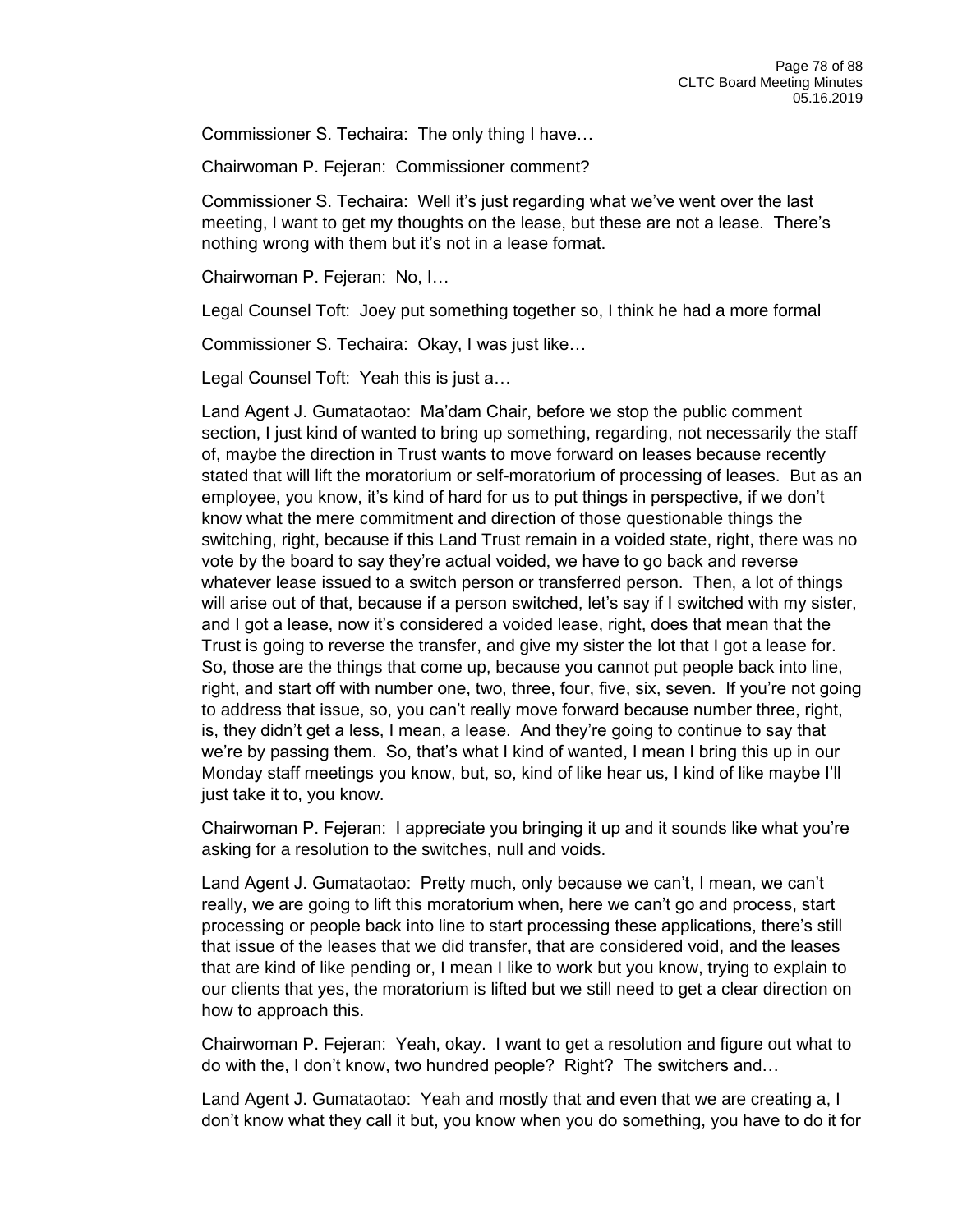everybody else on the same issue, right. And you know, we're coming across that now. This recent one with the Aguon's? You know it's, for me it's kind of like, it's crazy. The Trust is really seriously get existing leases and terminate. Perez for one, you know.

Chairwoman P. Fejeran: They're off island.

Land Agent J. Gumataotao: No, Perez, she has a lease, lives on Guam, but yet she's letting a family who probably won't qualify because of the nationality or what, there's no way they can claim native inhabitant, but they live there.

Commissioner S. Techaira: There's probably a lot of…

Land Agent J. Gumataotao: And you know there's a lot of people in Yigo, you know, if we are thinking about bringing infrastructure in there, we're going to see that it's going to populated with people because most of the lots are issued. Majority of those people that got leases are not living on Guam. Or majority of those people that got leases own property. It's kind of, there's so many, I mean I'd rather not say that should we prioritize, re prioritize the way we issue leases but we need to start somewhere. And it's either, you deal with the voided and all those questionable leases or you deal with the inventory and compliance part so that it can increase our inventory. So, we will be able to process leases quick.

Chairwoman P. Fejeran: Okay.

Land Agent J. Gumataotao: I'm just an Indian.

Chairwoman P. Fejeran: Yeah. You know what I've been thinking and I know that compliance enforcement is really, has to be addressed, because it's such a fine line of property we have. I mean, what I was kind of thinking was we can move both processes along at the same time. So, when we review, but right now the new leasing is only for the Land for the Landless properties, right. That is where the moratorium is lifted for at this point. But at some point, we are going to have to look at existing sub divisions where there are already lessees there, might be a few vacant lots. But going out and making decisions on the sub division level, doing a compliance on it, taking a clear understanding of whose there, are they compliant, if not, terminate their lease, and once that's done, a leasing can happen to place people on those properties.

Land Agent J. Bragg: So, you're saying that we're able to lease on Land for Landless? Given by time and date, you know, with new applicants coming in we can say, okay, this is an available lot. Your number one, you know, if it like that?

Chairwoman P. Fejeran: No, what do you mean?

Land Agent J. Bragg: Because if we are just going Land for the Landless, its, we've talked about it across board where possibly, we're looking at Land for the Landless, but we also have another set of inventory, right, which is, you know, so, we have thought of like cleaning up the inventory, looking at what's available, to include also the Land for the Landless. Because if we are just going to say, only Land for Landless lots are what we're going to issue, what about the other lots that we have avail? So, that's and if we have some of these lessees that their time and date is up, but we want other Land for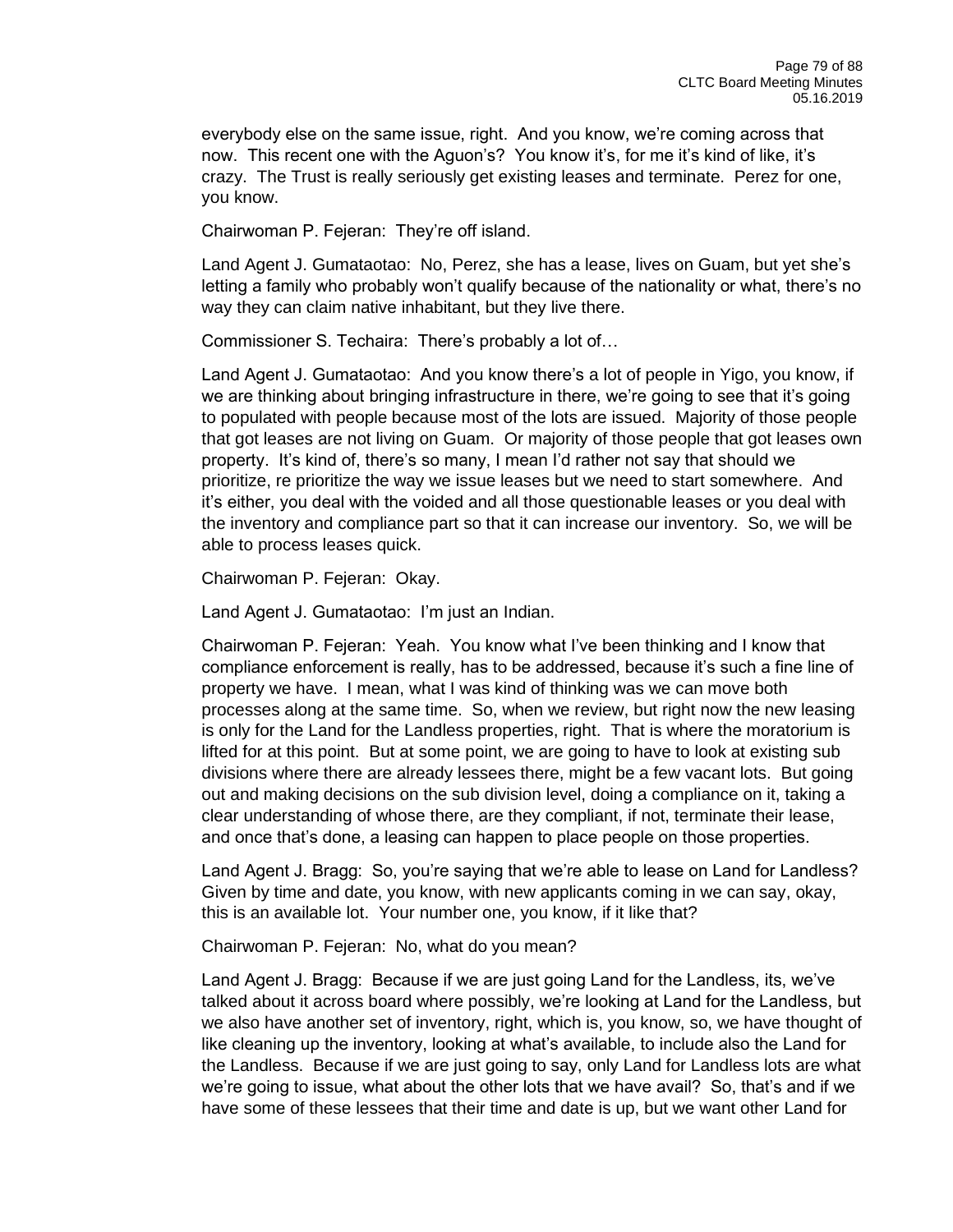Landless. Are we open to, you know, go that route? We want to be able to say well this what's out there and move forward.

Chairwoman P. Fejeran: So, I am hearing you want to inventory…

Land Agent J. Bragg: I mean it's better to assess all that available, and then distribute. It's then we will be like, okay, we can look back and say, okay let me check if this is available and verify, versus, we just clean out and put in a time slot.

Chairwoman P. Fejeran: I'm open to hearing how that can be done. You know, you, I am open to it. I still like the Land for the Landless to start getting new leases on because those are easy. Already identified properties and already have infrastructure. For the most part we don't have to do any compliance on it, right. I mean they're supposed to be vacant.

Commissioner A. Santos: There is in Inarajan.

Chairwoman P. Fejeran: I agree I think the inventory; we have to know what we have to give out.

Land Agent J. Bragg: It's just how we get clients coming in.

Land Agent J. Gumataotao: Maybe I can clarify, so, there's this customer that comes in and he's number twelve hundred, being that he's or, who's the one that was here, he was number two hundred and something, I think two ninety-two something like that. He asked what the status is, and I said okay, well you know, we can process your lease, as long as we get a clear direction that, number one to number two hundred and ninety-one, was already issued a lease, there's no problems with that. But what if they had a switch with somebody and let's say that numbers two hundred and ninety was a transfer switch, right? The board hasn't decided if it was a clear voided lease and whether or not to reverse part of the decision. Which means that number two ninety, would hold up everybody else after him because we now have to go back and make number two eighty-nine or two eighty-eight, two eighty-nine, have a lease, then we can issue two ninety. Then if you get to my client, whatever, two ninety-one, but it's hard to do, when, when this whole transfer thing just, I mean we can always bypass it, right? But it's not going to do any justice for the people that had a transfer and whether or not we are going to reverse that decision, do we issue a lease, are they going to retain that property, or the reverse person, it's…

Chairwoman P. Fejeran: So, I was talking, I mean we tried to resolve it here. I think one, one thing that some of those transfer and switches is when the beneficiary or original beneficiary relinquished it for somebody else. Those were looked into our switches and transfer hundred and two list. Those can be easily resolved. We easily resolved two of them. So, can you guys identify what leases those are, bring it before the board, and the board can act on it. Let's clear those out, those are no questions anymore. But for all the remaining, I mean, I think we tried to resolve it here, I've been talking with Therese Terlaje, who's the…, right? And she, I sent a request to the director and he sent me something back, he asked for, or I asked for a list of applicants after nineteen ninety-five, who received leases, that were not pre occupiers, or land use permit holders, but we ratified their lease anyway. So, Therese requested that, I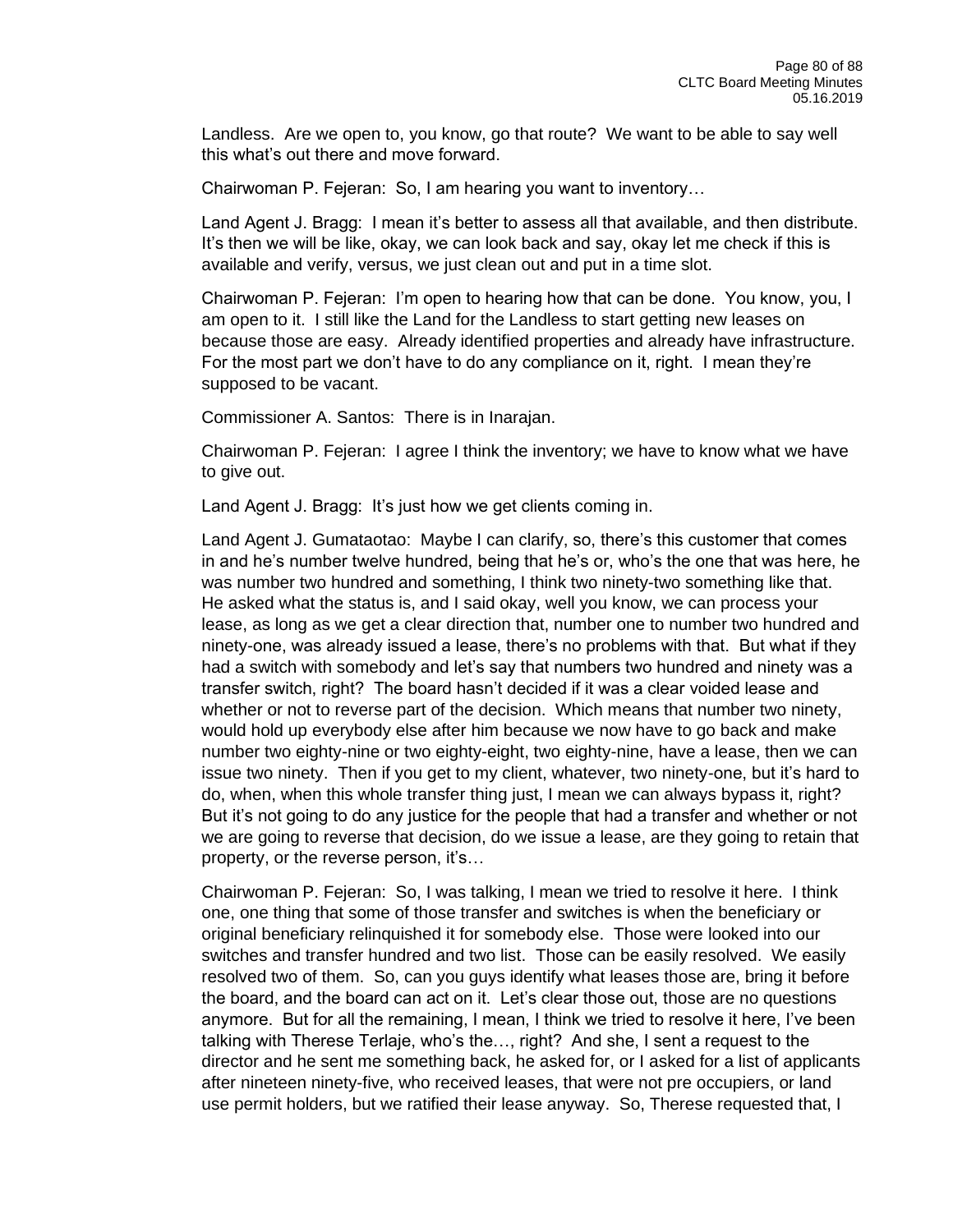haven't gotten a cleaned-up version, I have questions for the director, you guys cc'd on that?

Land Administrator M. Borja: There were ninety-three, ninety-three of them that we identified and came back with a question, right.

Chairwoman P. Fejeran: Questions.

Land Administrator M. Borja: So…

Chairwoman P. Fejeran: Because I think that is our starting point. I am going to be talking with Therese about and Legal Counsel to see if that's an avenue, we ratified those, that are after nineteen ninety-five applicants.

Land Administrator M. Borja: I know when we filtered it, we issued a lease, they were nineteen ninety-six and after, we filtered whether or not on the original applicants were occupying, a lot of them were blank. So, we were saying, there got to be a reason why we issued them a lease, they have had to either changed their status of occupancy status, in, through paper works and they never updated the database to reflect that now they are saying they are occupying. Yes, yes, we need to go back to those ninetythree files to…

Chairwoman P. Fejeran: Just for the ones where it looks like they were pre occupiers. Because if they did switch with the pre occupier, then take them off the list. So, the list I want to see is…

Land Administrator M. Borja: The ones that were…

Chairwoman P. Fejeran: Not a pre occupier, whether they switched…

Land Administrator M. Borja: Not a ninety-five.

Chairwoman P. Fejeran: Not ninety-five.

Land Administrator M. Borja: Okay.

Chairwoman P. Fejeran: If I can get that list, that would be a good start to clean.

Land Administrator M. Borja: Okay.

Chairwoman P. Fejeran: For the future…

Land Administrator M. Borja: So, that means we got to go back into those ninety-three files and determine why we issued them. And I know guarantee, it's because they changed the status to no I am not occupying to yes, "I didn't understand the question".

Chairwoman P. Fejeran: It was, not all ninety-three that, it was ninety-three that…

Land Administrator M. Borja: We just filtered after ninety-six did not have a pre occupier status.

Chairwoman P. Fejeran: Okay.

Land Administrator M. Borja: I am not sure why they were on that list. Why they were on that list.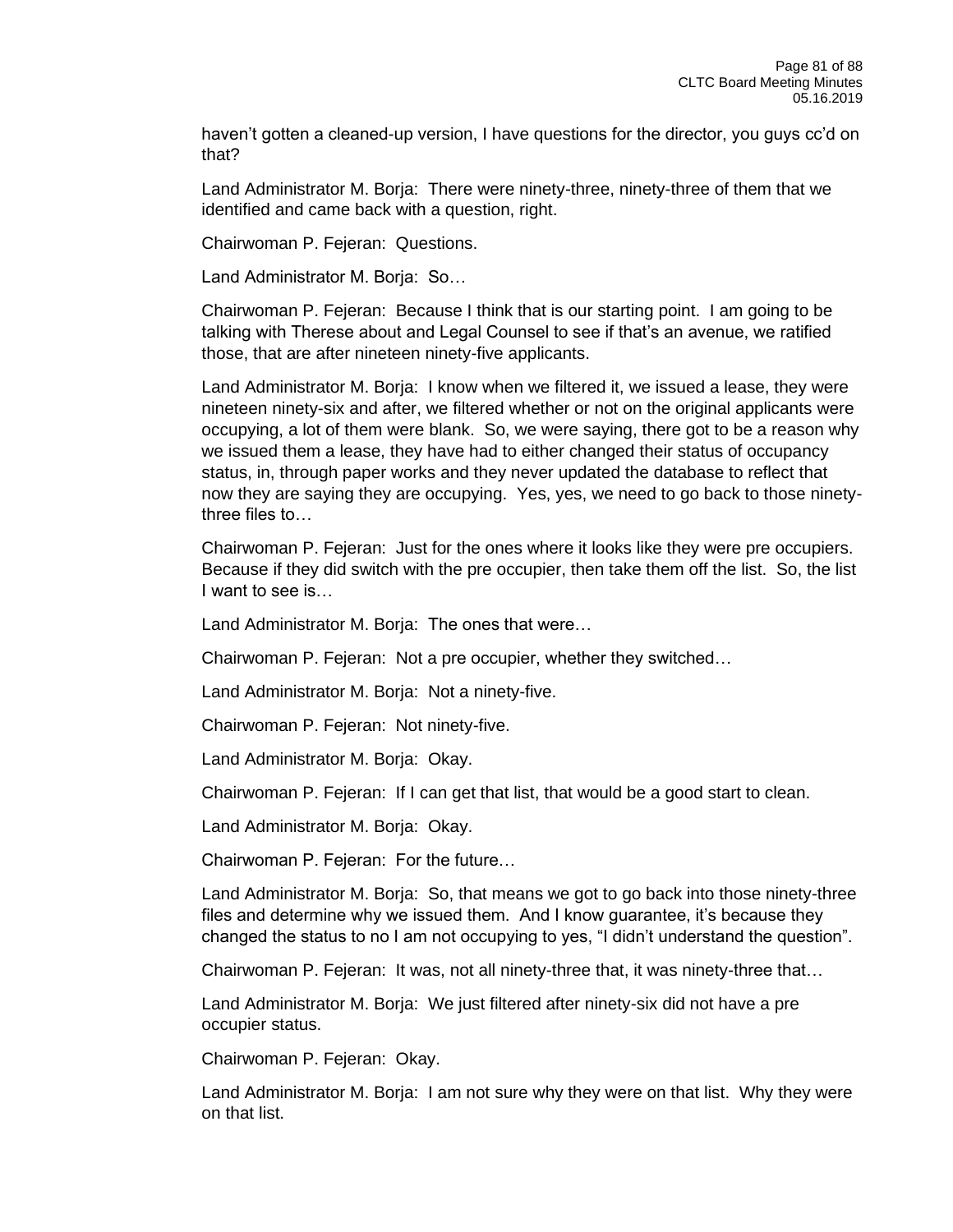Chairwoman P. Fejeran: So, just check those two to determine if they are pre occupiers or they are, get them off my list. All I have are the lease holders not pre occupiers after ninety-five. Okay. Let's start this.

Land Administrator M. Borja: Just to let you know, in January nineteen ninety-six, the director back then, started issuing lease to people in that year, January nineteen ninety-six. You may see a bulk of it, that have an application date of January nineteen ninety-six. And that was because after they did that two thousand nine on PDN, they went into ninety-six.

Chairwoman P. Fejeran: I see.

Land Administrator M. Borja: So, yeah.

Chairwoman P. Fejeran: Okay.

Land Administrator M. Borja: So, if you see a bulk of ninety-six, it's because of that.

Chairwoman P. Fejeran: Okay, okay. I mean I'm just going to like speculate, Therese is thinking, hey you guys are ratified leases for people that have after ninety-five applications, and are not pre occupiers, then why can't you just issue leases for the people that switched who were ninety-five. Put them back in line, issue them a lease. I'm wondering, I don't know, and then that would be in our power, right.

Legal Counsel Toft: We can get it amended.

Chairwoman P. Fejeran: Yeah.

Legal Counsel Toft: We just…

Land Administrator M. Borja: Just with the rules today?

Chairwoman P. Fejeran: Yeah, just to get it because we ratified it.

Legal Counsel Toft: Right.

Chairwoman P. Fejeran: We would ratify it, but okay, so, it's a starting point. We ratified it.

Legal Counsel Toft: \*\*\*Inaudible\*\*\*

Land Agent J. Gumataotao: The lady that yell at me at the last meeting, I just wanted to say, Senator Therese Terlaje yielded the last meeting. Since Senator Therese Terlaje is the committee chair, right, for lands, and before I noticed her staff members here, but they come to a time where it is really, no juice or fight on the issue that we're discussing today. And you know, for me, somebody that person, I would think, how hard is it for a bill to get introduced, to include in Public Law, the fact, you know this transfer, you know, it's all switched, it's okay to transfer, how hard is it, you know.

Chairwoman P. Fejeran: She, I asked her the same thing, you know, just resolve it, she is very wary of amending a law that is currently in with Department of Justice. She thinks it will look very bad if there is a lawsuit against us for this law and the Act, and then here we go amending it, changing things. That was her concern, so, that's why she is very wary to introduce a bill for that. Yeah.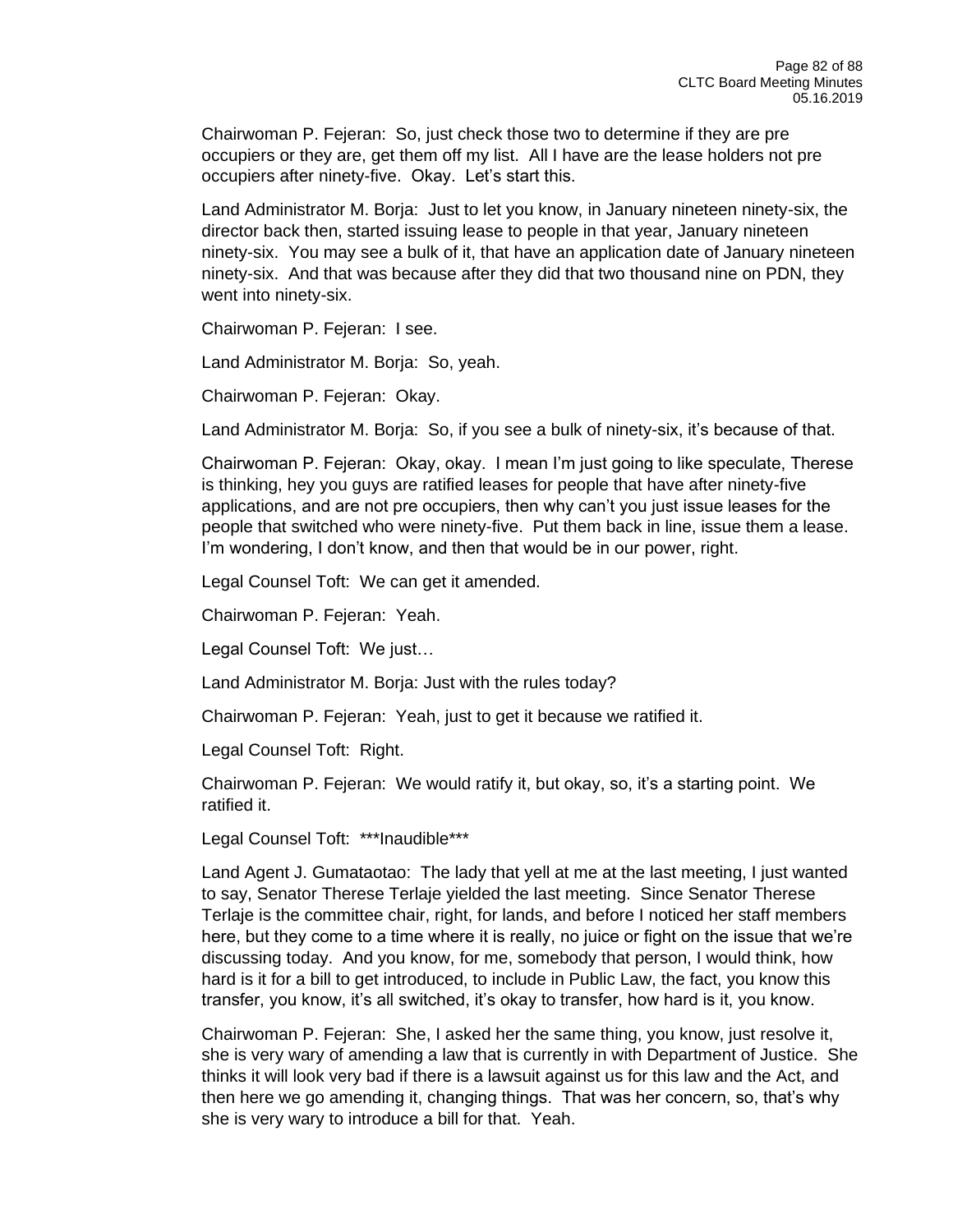Land Agent J. Gumataotao: I mean that's fine, people have different opinions on things especially since we're employees of this Trust and we kind of hope and understand the law and the law needs that all our positions need and want, and for us is like this lawsuit has really nothing to do with, with you know, transferring or switching or any of that. But anyway, that's what I wanted to say.

Chairwoman P. Fejeran: Okay.

Land Agent J. Gumataotao: Thank you.

Chairwoman P. Fejeran: Thank you, guys I know the director has been out, I'm sure your trying to work as best as you can, thank you for being here today.

Land Administrator M.Borja: When's the next meeting?

Chairwoman P. Fejeran: I don't know.

Land Administrator M. Borja: June ten?

Chairwoman P. Fejeran: June ten?

Land Administrator M. Borja: June, Jhoana?

Land Agent J. Bragg: Oh, June six.

Chairwoman P. Fejeran: Okay, I think he was here today, I saw him.

Land Administrator M. Borja: He kind of comes in and out, we're still scheduling appointments for him, daily.

Chairwoman P. Fejeran: Okay. Oh, so, I'm going to be off island June twentieth. Sorry guys.

Commissioner A. Santos: No more meeting.

Commissioner S. Techaira: I will be off island too.

Chairwoman P. Fejeran: Oh yeah, we won't have quorum. I know I said I'm going take the first Thursday off the list. What do you guys think about let's do the first Thursday, we'll skip third Thursday of next month, and then we'll do the third Thursday of July.

Land Administrator M. Borja: So, you're moving first Thursday to July?

Chairwoman P. Fejeran: Yes.

Land Administrator M. Borja: Okay.

Commissioner S. Techaira: So, no meeting in June?

Land Agent J. Bragg: June six, June six is the next meeting.

Land Administrator M. Borja: When does it land on?

Commissioner S. Techaira: When did I expire?

Commissioner A. Santos: Ninety days.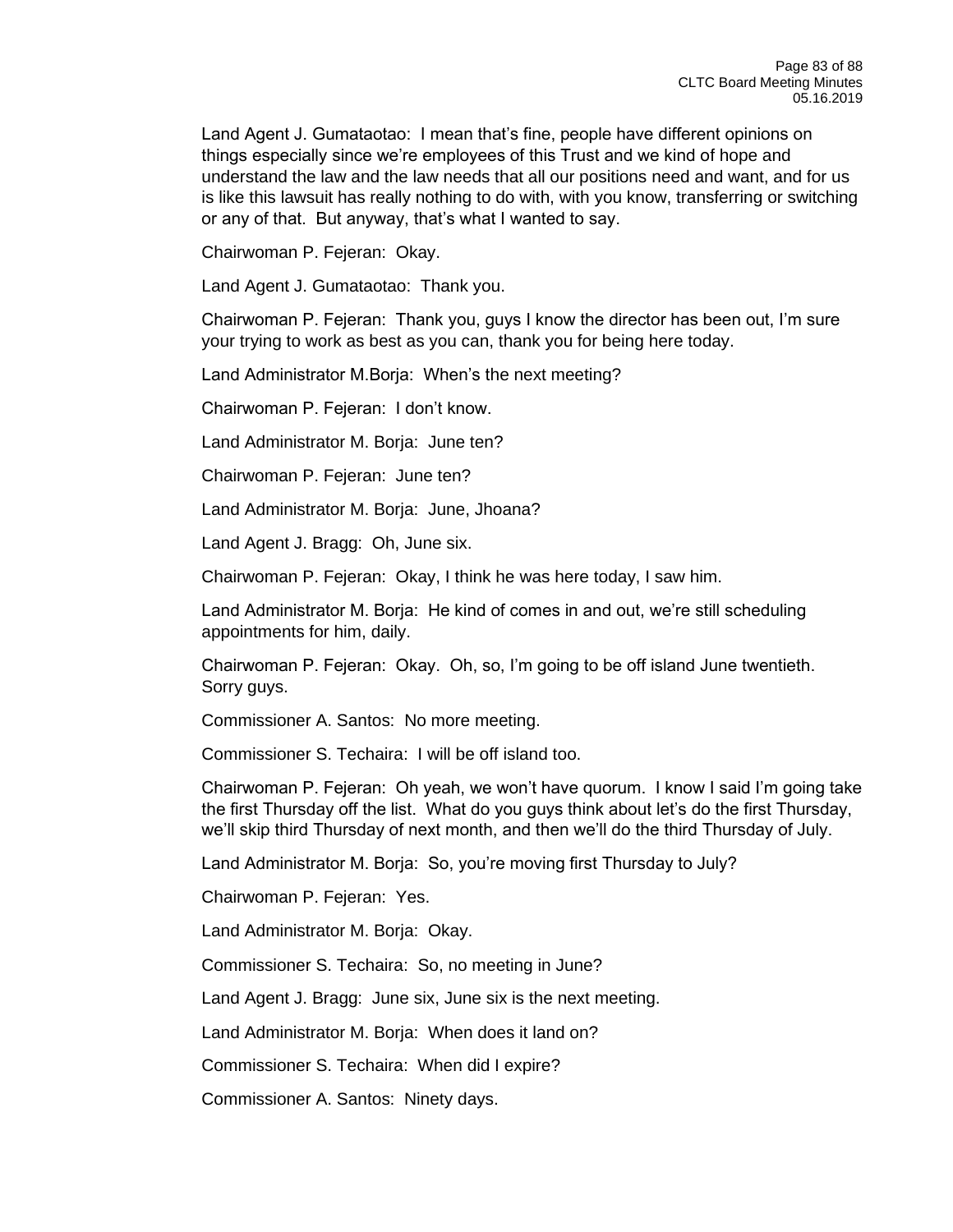Chairwoman P. Fejeran: April.

Commissioner S. Techaira: In April?

Chairwoman P. Fejeran: Yeah, April.

Commissioner S. Techaira: April eight, I believe.

Chairwoman P. Fejeran: So, July eight?

Commissioner S. Techaira: Okay, so, I'm still good.

Chairwoman P. Fejeran: July eight? So, I mean gosh, we have a lot of, I really want to take care of these pre moratorium leases. Get it out of the way, and then we also have a bunch of cases that came up today that need looking at. I really would hate to ask our constituents to wait six weeks more. Two months before having their case heard. They were here today. So, what if we look at pre moratorium and we have to meet with Guam Raceway. Right? We, that deadline is June. Yeah and we haven't even issued a lease, yet, so…so, next meeting will be first Thursday of June, of June six. And then, we'll, on the Agenda will be Raceway, pre moratorium, there are of them that are still pending. Okay, and then…

Commissioner S. Techaira: All the public comments

Chairwoman P. Fejeran: Yeah. Public comments and other, like I said there were other cases that were taken off from previous meetings, that have not been brought forward. So, do we…

Land Agent J. Bragg: We already have some of those, that we actually put on the past Agenda but…

Chairwoman P. Fejeran: You have what?

Land Agent J. Bragg: We have some that were already done, for the, you know the one that you brought up, five and five. You recall at the last meeting. Okay, so, did you want all of the pre moratorium?

Land Administrator M. Borja: Are you able, we added on top of the thirty, identified twenty more that we found in files that were already, so, there's about fifty that are all the same, nineteen ninety-five applicants. And, how do you want a package, because instead of going line by line, to, I don't know if that's what you want to do it. But it all, if their original applicant, their qualified, their nineteen ninety-five…

Chairwoman P. Fejeran: Priority one.

Land Administrator M. Borja: Priority one. Can we get those ones to you? Because if when we went in and filtered it, Jhoana only found five that fell under the list that had a switch or transfer and that was how they got a lease, yeah.

Chairwoman P. Fejeran: Oh, okay. So, for the people that has no issues…

Land Administrator M. Borja: Bring those before this meeting? And then the other ones, we can, okay. Because, I think majority of them are original applicants, right.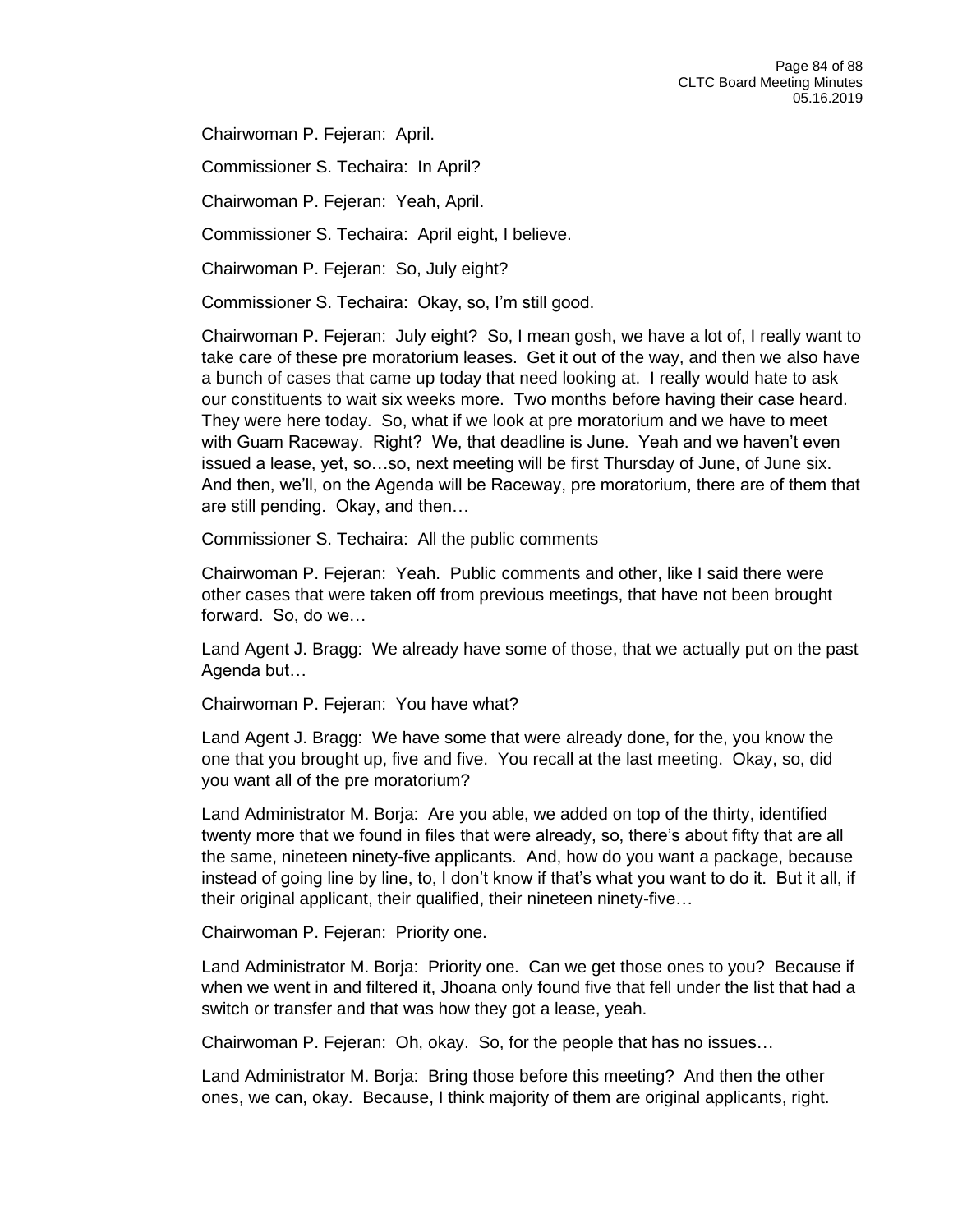Land Agent J. Bragg: Nineteen ninety-five, we have staff reports on the table but you will see how we present it to you before.

Chairwoman P. Fejeran: Yeah, what we'll, what was really hard in that meeting to go through, I know you guys have staff reports for each of them, but I think the commission has to have the staff review it prior to coming to the meeting, because then like, because then I'd be able…

Commissioner S. Techaira: I think we were just handed a stack that day, right.

Chairwoman P. Fejeran: Going through it, right. If we have the staff reports…

Commissioner S. Techaira: It was just a whole, because anyone that looks at documents wants the whole picture, right. That's when she asked for the file, it's time consuming to come and look at all of that. But when we do it on the fly or when we're here at the table, but it's nice to have it mapped out, and I can try and get it together. But the staff report only helps me when I'm really, we shouldn't, I have to have it as round table discussion or understand a little bit.

Chairwoman P. Fejeran: Well, if they get us the staff reports for the ones that are original applicants, their priority one, that kind of thing. It will also be helpful if you tell us in the staff report if it is red marked. Or if it's just sitting in their file. Something like that so, we'll know why this constituent pre moratorium, right. And the dates for when these leases were drafted, if we get the staff reports and we review it prior to the meeting, then we can identify cases that have questions and really just look at those easily, quickly, the files here.

Commissioner S. Techaira: You guys have a little, is it too in cumbersome or tedious. How do we make it more efficient? I could kind of said something, but you know.

Chairwoman P. Fejeran: Yeah, I think that they just want to make sure what they give us we can work with.

Commissioner S. Techaira: Got it.

Chairwoman P. Fejeran: For me, last time it was like I hadn't had a chance to really sit down and look at it and highlight the question I had. That was when we had a full house and it was like…

Commissioner S. Techaira: It look like it, I think it was interactive.

Chairwoman P. Fejeran: But you know what I liked about today, thank you guys for being on top of it. You guys got their files ready, so that by the time they were sitting you guys got it here for us, so I appreciate that. That works well because moving our public comment later helps us, helps you guys identify who's here.

Commissioner A. Santos: Get the bill.

Chairwoman P. Fejeran: So, I like that. I mean really the sooner you guys can send the staff report, even if you want to do, I know that Tina sends the packet, like the Monday before, but whenever it's early, send it to the commission, even if it's part of the packet. Whenever it's ready so the commission can review it and then we can ask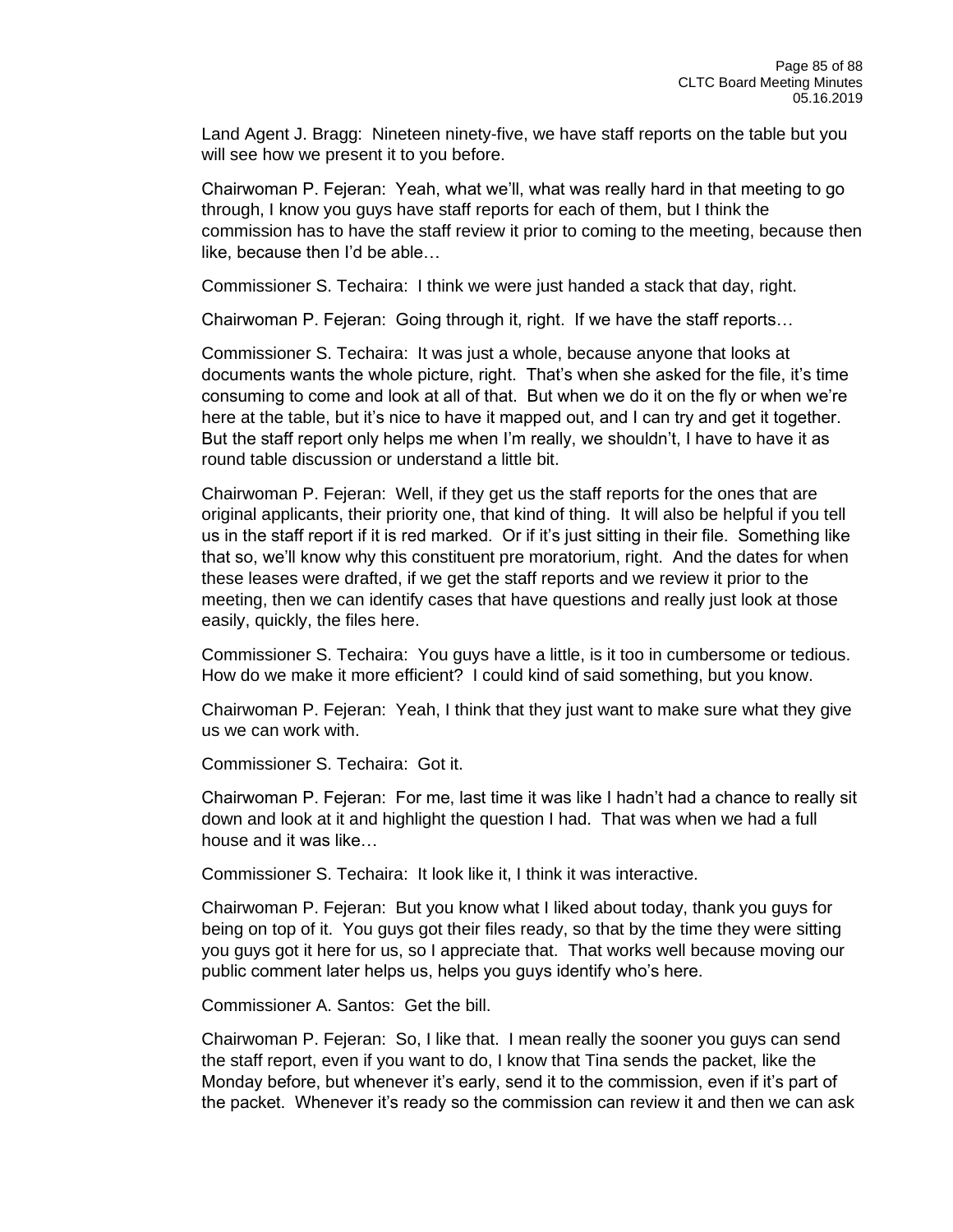you our question before hand. Give it to us in the format it's going to be presented at the meeting, so, that if we need more info, or whatever, it can be ready.

Land Administrator M. Borja: So, attach it to the staff report, do you still, do you still want to see supporting documents? That if you do want to see supporting documents, what are they? The application to ensure that we are putting in the correct application date and time. What, I know you want the maps, you want to see maps, right.

Commissioner S. Techaira: Whatever has to deal with those things.

Land Administrator M. Borja: Yeah. Do you want to see a copy of the lease…?

Commissioner S. Techaira: It is not necessary, it really isn't. I mean, what's occurring now works for when we are at the table, but for me to kind of figure out without being around you guys, it's just kind of, like you said we have problems, so.

Land Agent J.Bragg: I think we can possibly send you, previous times we have sent you in that format right, if that format is something that you guys are able to understand, then we can work with that versus you guys looking at and saying I don't know what's going on. The format is…

Chairwoman P. Fejeran: Acceptable, then…

Land Agent J. Bragg: Acceptable where you guys can all, then we can move forward. We can send that by tomorrow because we have, we do have some that are, can be done.

Chairwoman P. Fejeran: I think it is important that we go line by line though. I don't feel comfortable just looking at a list, we have to look at it like, just to…

Commissioner S. Techaira: How it is already?

Chairwoman P. Fejeran: Lease or proposed lease. Proposed lease versus putting them all together and having us to approve a lease.

Land Administrator M. Borja: So, there will be a separate list.

Chairwoman P. Fejeran: Were they pre occupiers. Okay, so, June six is our next meeting. Guam Raceway, Pre-Moratorium, and then tabled issues and then the ones that came up during public comment. And the following meeting, July eighteenth, and that will be when we'll be looking at the SOP's, Land for Landless inventory, and I'm hoping that some resol…or at least a direction to move on the null and voids. The switches. For the null and void switches that were identify because beneficiary relinquished their rights to somebody else. Well can we visit those on June 6? Will you guys have enough time to identify those and bring it to the board?

Land Administrator M. Borja: I think we had the bulk of the 102's, was in that category, there was sixty-nine of them.

Chairwoman P. Fejeran: Where it was just relinquished?

Land Administrator M. Borja: Transfer of application rights, but we still need to go in and verify if it's because of beneficiary.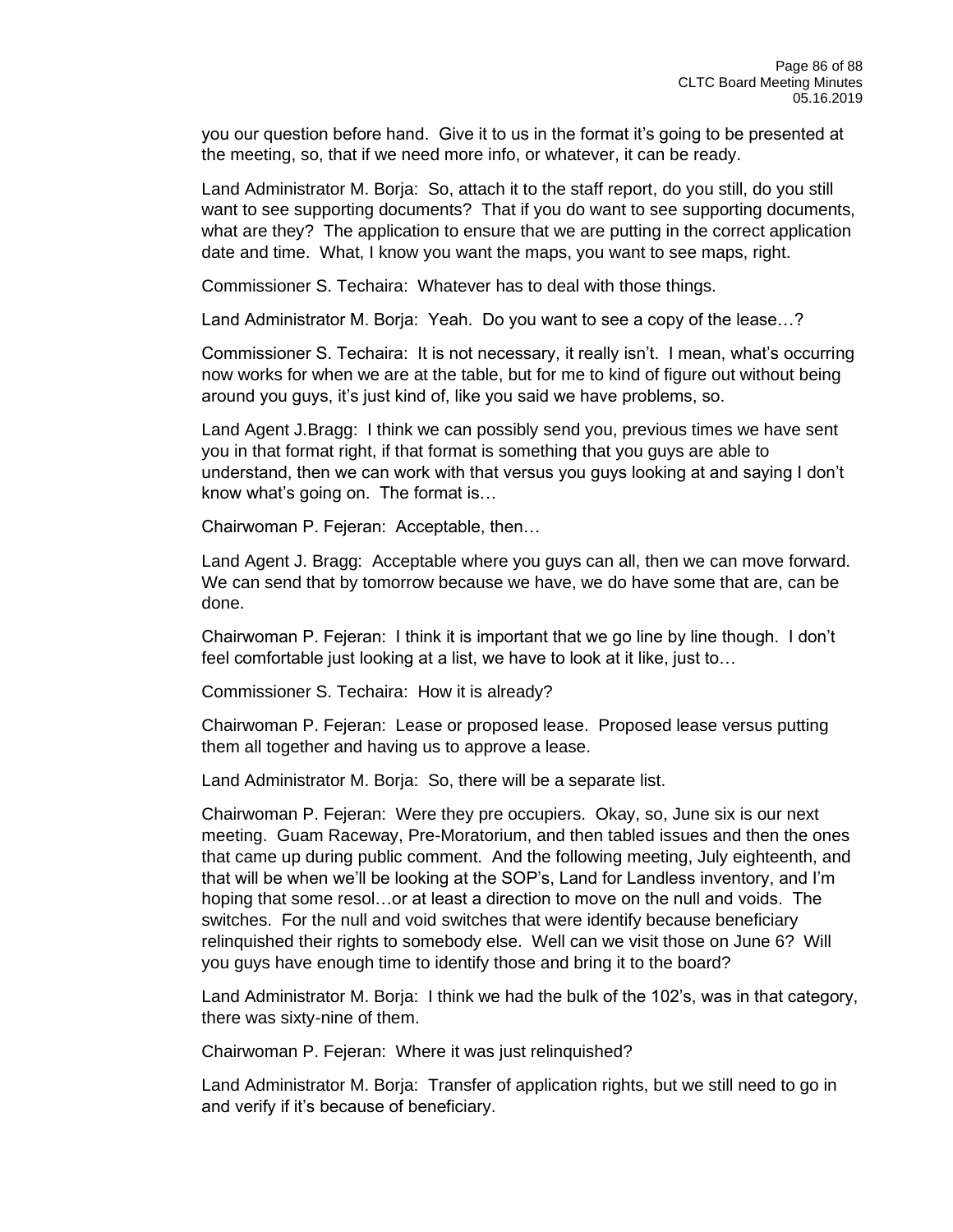Chairwoman P. Fejeran: Well if, if it's, if we can handle it the way we did today, we designated a successor to the lease, then if you can identify those, the sooner the better. That way all we're left with is really ones that, at least for now we can't resolve them.

Land Administrator M. Borja: Okay.

Chairwoman P. Fejeran: Also, on July eighteenth, I'd like to also talk about setting the policies, right, for those very avenues, what's our policies on switching application from Residential to Agricultural. If we're gonna make a policy lets document it, that they have it and they know how to handle it. That kind of stuff. Any other commissioner comments?

Commissioner S. Techaira: No.

Chairwoman P. Fejeran: No.

Commissioner A. Santos: Did you check this yet? Because this lady was given the run around.

Chairwoman P. Fejeran: Oh, Teresita Castro Janz. I think she was one that we tabled and need to revisit.

Land Agent J. Dayday: We already…

Land Agent T. Jocson: We took care of her.

Land Agent J. Bragg: Yeah so, she…

Land Agent J. Dayday: She just needs to get a building permit.

Chairwoman P. Fejeran: No, I have that we tabled her.

Land Agent T. Jocson: She was listed but prior to us inputting her name during the meeting, you had already given the director…

Chairwoman P. Fejeran: Authority?

Land Agent T. Jocson: Yeah, authority.

Chairwoman P. Fejeran: Oh, for clearing and grading.

Land Agent T. Jocson: Yeah, for clearing and grading.

Land Administrator M. Borja: Clearing and UT.

Land Agent T. Jocson: Utilities authorizations.

Chairwoman P. Fejeran: Oh, okay.

Commissioner A. Santos: So, did the director sign?

Chairwoman P. Fejeran: So, the director's gonna be able to approve that.

Commissioner A. Santos: So, because she was telling me that…

Land Administrator M. Borja: Can you check?